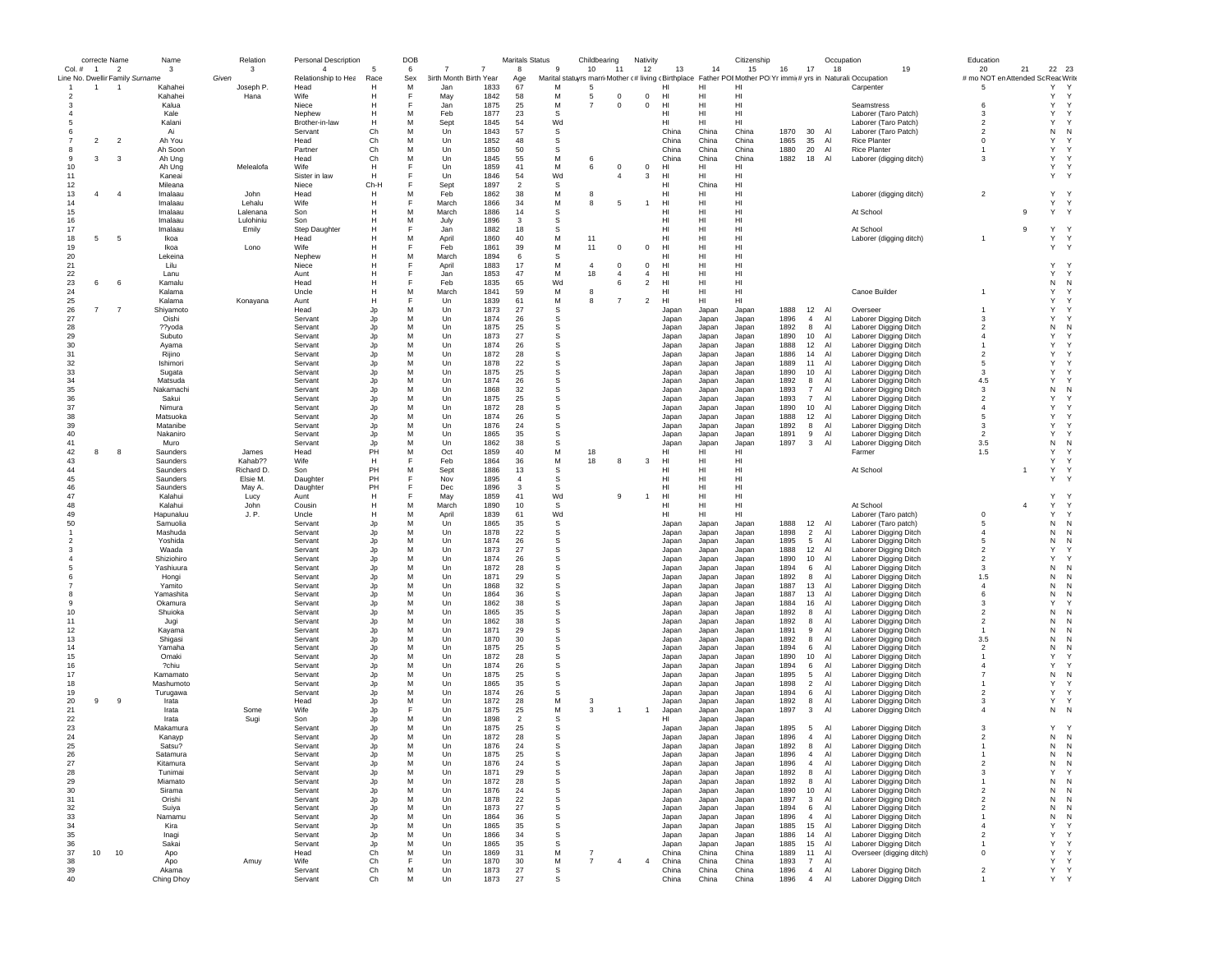|                          | correcte Name  |                                 | Name                       | Relation       | Personal Description           |              | DOB      |                              |              | <b>Maritals Status</b> |              | Childbearing   |                | Nativity       |                 |                | Citizenship                                                                                                           |              |                | Occupation |                                       | Education                                 |                |                             |  |
|--------------------------|----------------|---------------------------------|----------------------------|----------------|--------------------------------|--------------|----------|------------------------------|--------------|------------------------|--------------|----------------|----------------|----------------|-----------------|----------------|-----------------------------------------------------------------------------------------------------------------------|--------------|----------------|------------|---------------------------------------|-------------------------------------------|----------------|-----------------------------|--|
| Col. #                   | $\overline{1}$ | $\overline{\phantom{a}}$        | 3                          | 3              | $\overline{4}$                 | 5            | 6        | 7<br>7                       |              | 8                      | $\mathbf{g}$ | 10             | -11            | 12             | 13              | 14             | 15                                                                                                                    | 16           | 17             | 18         | 19                                    | 20                                        | 21             | 22 23                       |  |
| 41                       |                | Line No. Dwellir Family Surname | Chung Pay                  | Given          | Relationship to Hea<br>Servant | Race<br>Ch   | Sex<br>M | 3irth Month Birth Year<br>Un | 1871         | Age<br>29              | S            |                |                |                | China           | China          | Marital statuyrs marri Mother (# living (Birthplace Father POIMother PO Yr immi(# yrs in Naturali:Occupation<br>China | 1896         | $\overline{4}$ | Al         | Laborer Digging Ditch                 | # mo NOT en Attended Sc Reac Write<br>1.5 |                | Y<br>Y                      |  |
| 42                       |                |                                 | Ah Song                    |                | Servant                        | Ch           | м        | Un                           | 1870         | 30                     | s            |                |                |                | China           | China          | China                                                                                                                 | 1896         | 4              | Al         | Laborer Digging Ditch                 | 1.5                                       |                | Y<br>Y                      |  |
| 43                       |                |                                 | Ah Young                   |                | Servant                        | Ch           | м        | Un                           | 1869         | 31                     | s            |                |                |                | China           | China          | China                                                                                                                 | 1896         | 4              | Al         | Laborer Digging Ditch                 | $\overline{1}$                            |                | Y<br>Y                      |  |
| 44                       |                |                                 | Lamp Sing                  |                | Servant                        | Ch           | м        | Un                           | 1873         | 27                     | -S           |                |                |                | China           | China          | China                                                                                                                 | 1896         | $\overline{4}$ | AI         | Laborer Digging Ditch                 | $\overline{\phantom{a}}$                  |                | Y<br>$\checkmark$           |  |
| 45                       |                |                                 | Ah Ung                     |                | Servant                        | Ch           | M        | Un                           | 1872         | 28                     | S            |                |                |                | China           | China          | China                                                                                                                 | 1896         | $\overline{4}$ | Al         | Laborer Digging Ditch                 | 3                                         |                | Υ<br>Y                      |  |
| 46                       |                |                                 | Chong Leong                |                | Servant                        | Ch           | M        | Un                           | 1871         | 29                     | S            |                |                |                | China           | China          | China                                                                                                                 | 1896         | $\overline{4}$ | Al         | Laborer Digging Ditch                 |                                           |                | Y                           |  |
| 47                       |                |                                 | Chugn OPat                 |                | Servant                        | Ch           | M        | Un                           | 1868         | 32                     | S            |                |                |                | China           | China          | China                                                                                                                 | 1894         | 6              | Al         | Laborer Digging Ditch                 | $\mathbf{1}$                              |                | Y                           |  |
| 48                       |                |                                 | Chung Fung                 |                | Servant                        | Ch           | M        | Un                           | 1865         | 35                     | S            |                |                |                | China           | China          | China                                                                                                                 | 1894         | 6              | Al         | Laborer Digging Ditch                 | 2.5                                       |                | Y                           |  |
| 49                       |                |                                 | Tan Sing                   |                | Servant                        | Ch           | M        | Un                           | 1866         | 34                     | <sub>S</sub> |                |                |                | China           | China          | China                                                                                                                 | 1894         | 6              | A          | Laborer Digging Ditch                 | $\overline{2}$                            |                | Y                           |  |
| 50                       |                |                                 | Ah Wong                    |                | Servant                        | Ch           | M        | Un                           | 1862         | 38                     | s            |                |                |                | China           | China          | China                                                                                                                 | 1894         | 6              | Al         | Laborer Digging Ditch                 | $\overline{1}$                            |                | Y                           |  |
|                          |                |                                 | Young Yim                  |                | Servant                        | Ch           | M        | Un                           | 1874         | 26                     | s            |                |                |                | China           | China          | China                                                                                                                 | 1896         | $\overline{4}$ | Al         | Laborer (Rice Plant)                  |                                           |                | Y                           |  |
|                          |                |                                 | Chu Chick                  |                | Servant                        | Ch           | M        | Un                           | 1871         | 29                     | s            |                |                |                | China           | China          | China                                                                                                                 | 1896         | $\overline{4}$ | Al         | Laborer (Rice Plant)                  | $\overline{2}$                            |                | Y                           |  |
| -3                       |                |                                 | Kam Foo<br>Ah Sui          |                | Servant<br>Servant             | Ch<br>Ch     | м<br>M   | Un                           | 1870<br>1860 | 30<br>40               | s<br>s       |                |                |                | China<br>China  | China<br>China | China<br>China                                                                                                        | 1896<br>1894 | 4<br>6         | Al<br>Al   | Laborer (Rice Plant)                  | $\overline{2}$<br>$\overline{1}$          |                | Y<br>Y                      |  |
| 5                        | 11             | 11                              |                            |                | Head                           | Ch           | M        | Un<br>Un                     | 1861         | 39                     | S            |                |                |                | China           | China          | China                                                                                                                 | 1885         | 15             | Al         | Laborer (Rice Plant)<br>Farmer        | $^{\circ}$                                |                | Y                           |  |
| 6                        | 12             | 12                              | Lee Hing<br>Hulemamo       | W.             | Head                           | H            | M        | May                          | 1851         | 49                     | M            | 25             |                |                | HI              | HI             | HI                                                                                                                    |              |                |            | <b>Taro Planter</b>                   | $\Omega$                                  |                | Y                           |  |
|                          |                |                                 | Hulemamo                   | Mary           | Wife                           | Ca-H         | F        | May                          | 1856         | 44                     | M            | 25             | 9              | 5              | HI              | England        | HI                                                                                                                    |              |                |            |                                       |                                           |                | Y                           |  |
| 8                        |                |                                 | Hulemamo                   | Annie          | Daughter                       | PH           |          | March                        | 1887         | 13                     | s            |                |                |                | HI              | HI             | HI                                                                                                                    |              |                |            | At School                             |                                           | 10             | Υ                           |  |
| -9                       |                |                                 | Hulemamo                   | John           | Son                            | н            | M        | Feb                          | 1889         | 11                     | s            |                |                |                | HI              | HI             | HI                                                                                                                    |              |                |            | At School                             |                                           | 9              | Y<br>Y                      |  |
| 10                       |                |                                 | Kumuhoma                   | David          | Nephew                         | H            | M        | Aug                          | 1884         | 15                     | s            |                |                |                | HI              | HI             | H <sub>II</sub>                                                                                                       |              |                |            | At School                             |                                           | 9              | Y<br>Y                      |  |
| 11                       |                |                                 | Mahalo                     | William        | Nephew                         | H            | M        | Feb                          | 1892         | 8                      | s            |                |                |                | HI              | HI             | HI                                                                                                                    |              |                |            | At School                             |                                           | $\overline{7}$ |                             |  |
| 12                       |                |                                 | Mahalo                     | Kahapu         | Cousin                         |              |          | May                          | 1868         | 32                     | Wd           |                | -9             | $\overline{2}$ | HI              | HI             | HI                                                                                                                    |              |                |            |                                       |                                           |                | Υ<br><sup>Y</sup>           |  |
| 13                       |                |                                 | Mahalo                     | Joseph         | Nephew                         |              | M        | Aug                          | 1888         | 11                     | S            |                |                |                | HI              | HI             | HI                                                                                                                    |              |                |            | At School                             |                                           | 3.5            | Y<br>Y                      |  |
| 14                       |                |                                 | Mahalo                     | Rose           | Niece                          | н            |          | June                         | 1895         | $\overline{a}$         | s            |                |                |                | HI              | HI             | HI                                                                                                                    |              |                |            |                                       |                                           |                |                             |  |
| 15                       |                |                                 | Albert                     | George         | Brother in law                 | Н            | м        | Un                           | 1847         | 53                     | S            |                |                |                | HI              | HI             | HI                                                                                                                    |              |                |            | Laborer (Taro Planter)                | $\overline{2}$                            |                | Y<br>$\mathbf{v}$           |  |
| 16                       |                |                                 | Alai                       |                | Servant                        | Ch           | M        | Un                           | 1865         | 35                     | S            |                |                |                | China           | China          | China                                                                                                                 | 1885         | 15             | Al         | Pake Peddler                          | $^{\circ}$                                |                | Y<br>$\mathsf{Y}$           |  |
| 17                       | 13             | 13                              | Ah Ja                      |                | Head                           | Ch           | M        | Un                           | 1860         | 40                     | S            |                |                |                | China           | China          | China                                                                                                                 | 1882         | 18             | Al         | Store Keeper                          | $^{\circ}$                                |                | Y<br>$\mathsf{Y}$           |  |
| 18                       |                |                                 | Tam You                    |                | <b>Brother</b>                 | Ch           | M        | Un                           | 1864         | 36                     | S            |                |                |                | China           | China          | China                                                                                                                 | 1889         | 11             | Al         | Salesman                              |                                           |                | Y<br>Y                      |  |
| 19<br>20                 | 14             | -14                             | Ah Fat<br>Ah Wa            |                | <b>Brother</b><br>Head         | Ch<br>Ch     | M<br>M   | Un<br>Un                     | 1870<br>1863 | 30<br>37               | s<br>M       | 10             |                |                | China<br>China  | China<br>China | China<br>China                                                                                                        | 1892<br>1885 | 8<br>15        | Al<br>Al   | Salesman                              | $\overline{2}$<br>$\Omega$                |                | Y<br>Y<br>Y<br>$\mathsf{Y}$ |  |
| 21                       |                |                                 | Ah Wa                      | Flora          | Wife                           | H            |          | Feb                          | 1874         | 26                     | M            | 10             | $\mathbf{3}$   |                | H <sub>II</sub> | HI             | HI                                                                                                                    |              |                |            | <b>Rice Planter</b>                   |                                           |                | Y                           |  |
| 22                       |                |                                 | Ah Wa                      | Ching          | Son                            | Ch-H         | M        | March                        | 1891         | 9                      | s            |                |                | $\overline{2}$ | HI              | China          | HI                                                                                                                    |              |                |            | At School                             |                                           | 10             |                             |  |
| 23                       |                |                                 | Ah Wa                      | Kaloha         | Daughter                       | Ch-H         | F        | June                         | 1897         | $\overline{2}$         | S            |                |                |                | HI              | China          | HI                                                                                                                    |              |                |            |                                       |                                           |                |                             |  |
| 24                       | 15             | 15                              | Mapihai                    | D.W            | Head                           | H            | м        | Un                           | 1847         | 53                     | М            | $\overline{7}$ |                |                | HI              | HI             | HI                                                                                                                    |              |                |            | Post Office Master                    | $\mathbf 0$                               |                | Υ<br>$\mathsf{Y}$           |  |
| 25                       |                |                                 | Mapihai                    | Akawai         | Wife                           | н            |          | Un                           | 1859         | 41                     | M            | $\overline{7}$ | 3              | $\overline{c}$ | HI              | HI             | HI                                                                                                                    |              |                |            |                                       |                                           |                | Y<br>Y                      |  |
| 26                       |                |                                 | Napihau                    | William        | Nephew                         | PH           | M        | July                         | 1892         | $\overline{7}$         | S            |                |                |                | HI              | HI             | HI                                                                                                                    |              |                |            | At School                             |                                           | 9              | Y<br>Y                      |  |
| 27                       |                | 16                              | Keola                      |                | Head                           | н            | M        | Un                           | 1876         | 24                     | M            | $\overline{7}$ |                |                | HI              | HI             | HI                                                                                                                    |              |                |            | Laborer (Taro patch)                  | $\mathbf 0$                               |                | Y<br>Y                      |  |
| 28                       |                |                                 | Keola                      | Pilahi         | Wife                           | H            |          | Feb                          | 1878         | 22                     | M            | $\overline{7}$ | -5             | $\overline{4}$ | HI              | HI             | HI                                                                                                                    |              |                |            | Nurse                                 | $^{\circ}$                                |                | Y Y                         |  |
| 29                       |                |                                 | Keola                      | John           | Son                            | Н            | M        | Sept                         | 1898         | $\overline{1}$         | s            |                |                |                | нı              | HI             | HI                                                                                                                    |              |                |            |                                       |                                           |                |                             |  |
| 30                       |                |                                 | Keola                      | Kaimi          | Daughter                       | н            | F        | Nov                          | 1899         | 0.5                    | s            |                |                |                | HI              | HI             | HI                                                                                                                    |              |                |            |                                       |                                           |                |                             |  |
| 31                       |                |                                 | Keola                      | Kaalo          | Daughter                       | H            | F        | Sept                         | 1896         | $\mathbf{3}$           | s            |                |                |                | H <sub>II</sub> | HI             | H <sub>II</sub>                                                                                                       |              |                |            |                                       |                                           |                |                             |  |
| 32                       |                |                                 | Keahi                      | John P.        | Boarder                        | H            | M        | Oct                          | 1850         | 49                     | M            | -7             |                |                | H <sub>II</sub> | HI             | H <sub>II</sub>                                                                                                       |              |                |            | Laborer                               | $\overline{2}$                            |                | Y                           |  |
| 33                       |                |                                 | Keahi                      | Emalia         | Boarder                        | H            |          | Un                           | 1860         | 40                     | M            | $\overline{7}$ | $^{\circ}$     | $\mathbf 0$    | HI              | HI             | HI                                                                                                                    |              |                |            |                                       |                                           |                | Y<br>Y                      |  |
| 34                       |                |                                 | Wainu                      |                | Niece                          |              |          | Un                           | 1875         | 25                     | Divorce      |                | $^{\circ}$     | $\,0\,$        | HI              | HI             | HI                                                                                                                    |              |                |            | Seamstress                            |                                           |                | Y<br>Y                      |  |
| 35                       |                |                                 | Kulana                     |                | Cousin                         | н            |          | Un                           | 1854         | 46                     | Wd           |                | 3              | $\overline{2}$ | HI              | HI             | HI                                                                                                                    |              |                |            | Seamstress                            |                                           |                | Y<br>Y                      |  |
| 36<br>37                 | 16<br>17       | 17<br>18                        | Kahewa<br>Kaimalii         | D. P.<br>Maalo | Head<br>Head                   | н<br>н       | м<br>M   | Aug<br>Un                    | 1878<br>1830 | 21<br>70               | s<br>М       | 40             |                |                | HI<br>HI        | HI<br>HI       | HI<br>HI                                                                                                              |              |                |            | School Teacher<br><b>Taro Planter</b> | $\overline{2}$<br>$\mathbf 0$             |                | Y<br>Y<br>Y<br>$\mathsf{Y}$ |  |
| 38                       |                |                                 | Kaimalii                   | Puhuou         | Wife                           | н            |          | Un                           | 1837         | 63                     | M            | 40             | 3              | 3              | HI              | HI             | HI                                                                                                                    |              |                |            |                                       |                                           |                | Y<br>$\mathsf{Y}$           |  |
| 39                       |                |                                 | Kulimu                     |                | Grandson                       |              | M        | May                          | 1898         | $\overline{2}$         | S            |                |                |                | нı              | HI             | HI                                                                                                                    |              |                |            |                                       |                                           |                |                             |  |
| 40                       | 18             | 19                              | Kuohano                    | S.             | Head                           |              | M        | Jan                          | 1852         | 48                     | М            | 14             |                |                | HI              | HI             | HI                                                                                                                    |              |                |            | <b>Taro Planter</b>                   | $^{\circ}$                                |                | Y                           |  |
| 41                       |                |                                 | Kuohano                    | Keahe Mary     | Wife                           | н            | E        | Jan                          | 1856         | 44                     | ${\sf M}$    | 14             | $^{\circ}$     | $\mathbf 0$    | HI              | HI             | HI                                                                                                                    |              |                |            |                                       |                                           |                | $\mathsf{Y}$<br>Y           |  |
| 42                       |                |                                 | Kuohano                    | Julian         | Son                            | H            | M        | Feb                          | 1886         | 14                     | s            |                |                |                | HI              | HI.            | HI                                                                                                                    |              |                |            | At School                             |                                           | 9              | Y<br>$\mathsf{Y}$           |  |
| 43                       |                |                                 | Kawelo                     |                | Father in law                  | н            | M        | Un                           | 1824         | 76                     | Wd           |                |                |                | HI              | HI             | HI                                                                                                                    |              |                |            | <b>Taro Planter</b>                   | $^{\circ}$                                |                | Y<br>$\mathsf{Y}$           |  |
| 44                       |                |                                 | Leu Chow                   | Marvann        | Granddaughter                  | Ch-H         | F        | Jan                          | 1900         | 0.5                    | s            |                |                |                | HI              | China          | HI                                                                                                                    |              |                |            |                                       |                                           |                |                             |  |
| 45                       | 19             | 20                              | Ah Foo                     |                | Head                           | Ch           | M        | Un                           | 1851         | 49                     | s            |                |                |                | China           | China          | China                                                                                                                 | 1880         | 20             | Al         | <b>Rice Planter</b>                   | $^{\circ}$                                |                | Y                           |  |
| 46                       |                |                                 | Ah Sing                    |                | Partner                        | Ch           | м        | Un                           | 1852         | 48                     | s            |                |                |                | China           | China          | China                                                                                                                 | 1885         | 15             | Al         | Rice Planter ??                       | $^{\circ}$                                |                | Y<br>Y                      |  |
| 47                       |                |                                 | Ah Sui                     |                | Servant                        | Ch           | M        | Un                           | 1857         | 43                     | S            |                |                |                | China           | China          | China                                                                                                                 | 1889         | 11             | Al         | Laborer                               |                                           |                | Y<br>Y                      |  |
| 48                       | 20             | 21                              | Kaleola                    |                | Head                           | н            |          | Un                           | 1835         | 65                     | Wd           |                | $\overline{7}$ | $\,0\,$        | HI              | HI             | HI                                                                                                                    |              |                |            |                                       |                                           |                | Y<br>$\checkmark$           |  |
| 49                       |                |                                 | Makana                     | Albert         | Grandson                       | H            | M<br>M   | June                         | 1880         | 20                     | s            |                |                |                | HI              | HI             | HI                                                                                                                    |              |                |            | Mail Carrier                          |                                           | 9              | Y<br>$\mathsf{Y}$           |  |
| 50                       |                |                                 | Kaulana<br>Kahela          | Paul           | Grandson<br>Adopted child      | н<br>Jp      | E        | Feb<br>March                 | 1888<br>1887 | 12<br>13               | s<br>s       |                |                |                | HI<br>HI        | HI<br>Japan    | HI<br>Japan                                                                                                           |              |                |            | At School<br>At School                |                                           | 9              | Y<br>Υ<br>Y                 |  |
| $\overline{\phantom{a}}$ | 21             | 22                              | Ah Yim                     |                | Head                           | Ch           | M        | Un                           | 1852         | 48                     | Wd           |                |                |                | China           | China          | China                                                                                                                 | 1875         | 25             | Al         | <b>Rice Planter</b>                   | $^{\circ}$                                |                | $\mathsf{Y}$<br>Y           |  |
|                          |                |                                 | Aiao                       |                | Daughter                       | Ch-H         | E        | Jan                          | 1891         | $\mathbf{g}$           | s            |                |                |                | H <sub>II</sub> | China          | H <sub>II</sub>                                                                                                       |              |                |            | At School                             |                                           | 8              |                             |  |
|                          |                |                                 | Ah Moau                    |                | Servant                        | Ch           | M        | Un                           | 1852         | 48                     | M            | $\overline{2}$ |                |                | China           | China          | China                                                                                                                 | 1889         | 11 Al          |            | Laborer (Rice planting)               |                                           |                | Y                           |  |
|                          |                |                                 | Ahory                      |                | Niece                          | Ch-H         |          | Feb                          | 1880         | 20                     | М            | $\overline{2}$ |                | $\overline{1}$ | HI              | China          | HI                                                                                                                    |              |                |            |                                       |                                           |                | Y<br>Y                      |  |
|                          | 22             | 23                              | Ah Ping                    |                | Head                           | Ch           | м        | Un                           | 1856         | 44                     | S            |                |                |                | China           | China          | China                                                                                                                 | 1888         | 12             | Al         | <b>Rice Planter</b>                   | $^{\circ}$                                |                | Y<br>Y                      |  |
|                          |                |                                 | Ah Sam                     |                | Partner                        | Ch           | M        | Un                           | 1853         | 47                     | s            |                |                |                | China           | China          | China                                                                                                                 | 1878         | 22             | Al         | <b>Rice Planter</b>                   | $^{\circ}$                                |                | Y<br>Y                      |  |
| -8                       | 23             | 24                              | Kawahamai                  |                | Head                           | н            | м        | April                        | 1843         | 57                     | М            | 12             |                |                | HI              | HI             | HI                                                                                                                    |              |                |            | <b>Taro Planter</b>                   | $\Omega$                                  |                | Y<br>Y                      |  |
| 9                        |                |                                 | Kawahamai                  | Tabitha        | Wife                           | н            |          | July                         | 1866         | 33                     | M            | 12             | $\Omega$       | $\mathbf 0$    | HI              | HI             | HI                                                                                                                    |              |                |            |                                       |                                           |                | Y                           |  |
| 10                       |                |                                 | Keohahapu                  | Tabitha        | Granddaughter                  | Н            |          | June                         | 1887         | 13                     | S            |                |                |                | HI              | HI             | HI                                                                                                                    |              |                |            | At School                             |                                           | 9              | Y<br><sup>Y</sup>           |  |
| 11                       |                | 25                              | Keoho                      | Benjamin       | Head                           |              | M        | March                        | 1852         | 48                     | M            | 10             |                |                | нı              | HI             | HI                                                                                                                    |              |                |            | Laborer (Taro planting)               | $\mathbf{1}$                              |                | Y<br>Y                      |  |
| 12                       |                |                                 | Keoho                      | Anna           | Wife                           | Н            | E        | May                          | 1859         | 41                     | M<br>s       | 10             | $\overline{7}$ | 3              | HI              | HI<br>HI       | HI<br>HI                                                                                                              |              |                |            |                                       |                                           |                | Y<br>Y                      |  |
| 13                       |                |                                 | Keoho                      | George         | Son                            | Н            | M        | Feb                          | 1895         | -5                     |              |                |                |                | HI              |                |                                                                                                                       |              |                |            |                                       |                                           |                |                             |  |
| 14<br>15                 | 24             | 26                              | Kulawaiamai<br>Kulawaiamai | John<br>Nellie | Head<br>Wife                   | Н<br>н       | M        | Feb<br>Feb                   | 1867<br>1872 | 33<br>28               | M<br>M       | -8<br>8        | $\overline{2}$ | $\overline{1}$ | HI<br>HI        | HI<br>HI       | HI<br>HI                                                                                                              |              |                |            | Mail carrier                          | $^{\circ}$                                |                | Y<br>$\mathsf{Y}$<br>Y Y    |  |
| 16                       |                |                                 |                            | Aukai          | Son                            |              |          | Sep                          | 1892         |                        | s            |                |                |                |                 | HI             | HI                                                                                                                    |              |                |            | At School                             |                                           |                |                             |  |
| 17                       |                |                                 | Kulawalama<br>Kulilimokai  | Kaihu          | Mother                         | п<br>н       | F        | Un                           | 1821         | 79                     | Wd           |                | $\overline{7}$ | 3              | н<br>HI         | HI             | HI                                                                                                                    |              |                |            |                                       |                                           |                | N<br>N                      |  |
| 18                       | 25             | 27                              | Chamberlain                | W. H.          | Head                           | Ca           | M        | Un                           | 1827         | 73                     | М            | 28             |                |                | Ohio            | Ohio           | Ohio                                                                                                                  | 1892 8       |                |            | Carpenter                             | $\mathbf 0$                               |                | $\mathsf{Y}$<br>Y           |  |
| 19                       | 26             | 28                              | Wilkinson                  | Benjamin       | Head                           | PH           | M        | April                        | 1850         | 50                     | M            | 12             |                |                | HI              | HI             | HI                                                                                                                    |              |                |            | Farmer                                | $\mathbf 0$                               |                | Y<br>Y                      |  |
| 20                       |                |                                 | Wilkinson                  | Kama           | Wife                           | H            | E        | April                        | 1852         | 48                     | M            | 12             | $^{\circ}$     | $\mathsf 0$    | HI              | HI             | HI                                                                                                                    |              |                |            |                                       |                                           |                | Y<br>$\mathsf{Y}$           |  |
| 21                       |                |                                 | Beni                       |                | Nephew                         | H            | M        | May                          | 1882         | 18                     | s            |                |                |                | HI              | HI             | HI                                                                                                                    |              |                |            | Laborer (Taro planting)               | $\overline{1}$                            |                | Y                           |  |
| 22                       |                |                                 | Uilama                     |                | Nephew                         | H            | M        | Oct                          | 1891         | 8                      | s            |                |                |                | HI              | HI             | HI                                                                                                                    |              |                |            | At School                             |                                           | 9              |                             |  |
| 23                       | 27             | 29                              | Peke                       |                | Head                           | н            | F        | Un                           | 1808         | 92                     | Wd           |                | 14             | $\overline{7}$ | HI              | HI             | HI                                                                                                                    |              |                |            |                                       |                                           |                | ${\sf N}$<br>$\mathsf{N}$   |  |
| 24                       |                | 30                              | Piwai                      |                | Head                           | H            | M        | Un                           | 1870         | 30                     | M            | $\mathbf{q}$   |                |                | H <sub>II</sub> | HI             | H <sub>II</sub>                                                                                                       |              |                |            | <b>Taro Planter</b>                   | $\mathbf 0$                               |                | Y<br>Y                      |  |
| 25                       |                |                                 | Piwai                      | Anne           | Wife                           | H            |          | Sept                         | 1868         | 31                     | M            | 9              | $\mathbf 0$    | $\mathbf 0$    | HI              | HI             | HI                                                                                                                    |              |                |            |                                       |                                           |                | Υ<br>$\mathsf{Y}$           |  |
| 26                       | 28             | 31                              | Akiu                       |                | Head                           | Ch           | M        | Un                           | 1851         | 49                     | M            | 9              |                |                | China           | China          | China                                                                                                                 | 1878 22 Al   |                |            | Laborer (Rice planting)               | 1.5                                       |                | ${\sf N}$<br>N              |  |
| 27                       |                |                                 | Akiu                       | Lono           | Wife                           | H            |          | Un                           | 1864         | 36                     | М            | 9              | 10             | 10             | HI              | HI             | HI                                                                                                                    |              |                |            |                                       |                                           |                | Y<br>Y                      |  |
| 28                       |                |                                 | Ah Cheng                   | ??             | Step Son                       | Ch-H<br>Ch-H | M<br>м   | Oct                          | 1885<br>1888 | 14<br>11               | s            |                |                |                | HI<br>HI        | China<br>China | HI<br>HI                                                                                                              |              |                |            | At School<br>At School                |                                           | 9<br>8         | Y<br>Y<br>Y Y               |  |
| 29<br>30                 |                |                                 | Ah Cheng<br>Ah Cheng       | Isaac<br>Kaui  | Step Son<br>Step Daughter      | Ch-H         | F        | Dec<br>March                 | 1890         | 10                     | s<br>s       |                |                |                | HI              | China          | HI                                                                                                                    |              |                |            | At School                             |                                           | $\overline{7}$ | Y Y                         |  |
|                          |                |                                 |                            |                |                                |              |          |                              |              |                        |              |                |                |                |                 |                |                                                                                                                       |              |                |            |                                       |                                           |                |                             |  |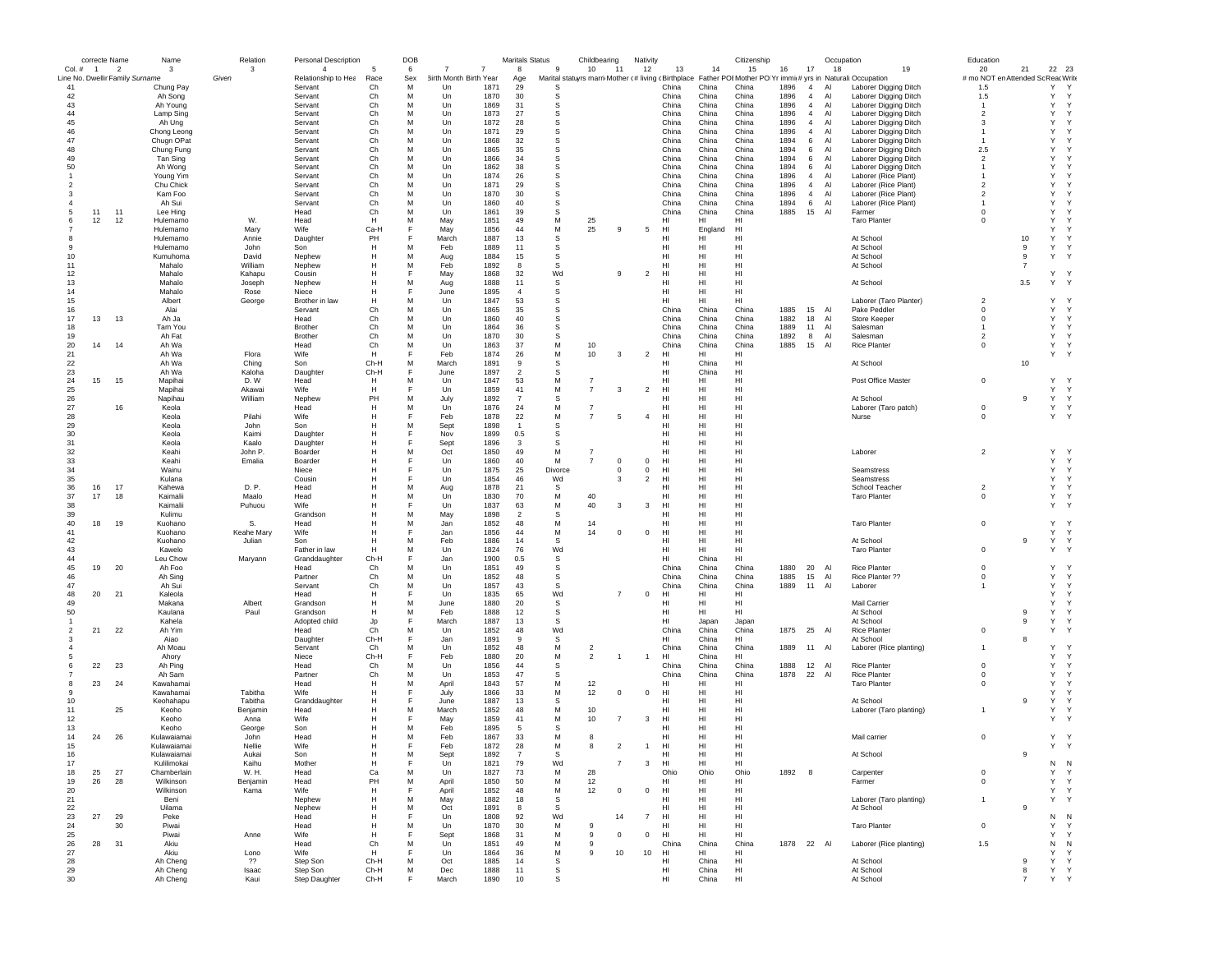|                | correcte Name  |                                                   | Name                     |       | Relation          | Personal Description                  |           | DOB      |                        |              | <b>Maritals Status</b>          |                | Childbearing                                                                                                              |                | Nativity       |                       |                | Citizenship           |              |                                  | Occupation |                                                | Education                                |                |                             |  |
|----------------|----------------|---------------------------------------------------|--------------------------|-------|-------------------|---------------------------------------|-----------|----------|------------------------|--------------|---------------------------------|----------------|---------------------------------------------------------------------------------------------------------------------------|----------------|----------------|-----------------------|----------------|-----------------------|--------------|----------------------------------|------------|------------------------------------------------|------------------------------------------|----------------|-----------------------------|--|
| $Col. \#$      | $\blacksquare$ | $\overline{2}$<br>Line No. Dwellir Family Surname | $\mathbf{3}$             | Given | 3                 | $\overline{4}$<br>Relationship to Hea | 5<br>Race | 6<br>Sex | 3irth Month Birth Year |              | 8                               | $\mathbf{g}$   | 10<br>11<br>Marital statuyrs marri Mother (# living (Birthplace Father POI Mother PO Yr immit# yrs in Naturali:Occupation |                | 12             | 13                    | 14             | 15                    | 16           | 17                               | 18         | 19                                             | 20<br># mo NOT en Attended Sc Reac Write | 21             | 22 23                       |  |
| 31             |                |                                                   | Akiu                     |       | Kulani            | Step Daughter                         | Ch-H      | F        | Jan                    | 1896         | Age                             | S              |                                                                                                                           |                |                | HI                    | China          | HI                    |              |                                  |            |                                                |                                          |                |                             |  |
| 32             |                | 32                                                | Kuuhanui                 |       |                   | Head                                  | Ch-H      | M        | March                  | 1872         | 28                              | s              |                                                                                                                           |                |                | HI                    | China          | HI                    |              |                                  |            | <b>Taro Planter</b>                            | 0                                        |                | Υ<br>Y                      |  |
| 33             |                |                                                   | Kaleikupu                |       |                   | Nephew                                | H         | M        | Feb                    | 1882         | 18                              | s              |                                                                                                                           |                |                | HI                    | HI             | HI                    |              |                                  |            | Laborer (planting taro)                        | -1                                       |                | Y<br>Υ                      |  |
| 34             |                |                                                   | Weliko                   |       |                   | Nephew                                | Ch-H      | M        | Feb                    | 1886         | 14                              | -S             |                                                                                                                           |                |                | HI                    | China          | HI                    |              |                                  |            | At School                                      |                                          | 9              | Y<br>Y                      |  |
| 35             |                |                                                   | Kaulana                  |       |                   | Niece                                 | Ch-H      | F        | Sept                   | 1888         | 12                              | -S             |                                                                                                                           |                |                | HI                    | China          | HI                    |              |                                  |            | At School                                      |                                          | $\overline{7}$ | Υ<br>Y                      |  |
| 36             |                |                                                   | Kalani                   |       |                   | Niece                                 | Ch-H      | F        | Oct                    | 1892         | $\overline{7}$                  | S              |                                                                                                                           |                |                | HI                    | China          | HI                    |              |                                  |            | At School                                      |                                          | 6              |                             |  |
| 37             |                |                                                   | Kaniola                  |       |                   | Nephew                                | Ch-H      | M        | Aug                    | 1894         | 5                               | S              |                                                                                                                           |                |                | HI                    | China          | HI                    |              |                                  |            | At School                                      |                                          | $\overline{4}$ |                             |  |
| 38             | 29             | 33                                                | Kawahamana               |       | ? K.              | Head<br><b>Wife</b>                   | H<br>H    | M<br>F   | Sept                   | 1850         | 49                              | М              | 9<br>$\mathbf{q}$                                                                                                         |                |                | HI<br>H <sub>II</sub> | HI             | HI<br>HI              |              |                                  |            | <b>Taro Planter</b>                            | $\mathbf 0$                              |                | <sup>1</sup><br>Υ<br>Y<br>Y |  |
| 39<br>40       |                |                                                   | Kawahamana<br>Kawahamana |       | Anakalia<br>Eddie | Nephew                                | н         | M        | Jan<br>June            | 1852<br>1892 | 48<br>$\overline{7}$            | M<br>s         | $\Omega$                                                                                                                  |                | $\mathbf 0$    | HI                    | HI<br>HI       | HI                    |              |                                  |            | At School                                      |                                          |                | Υ<br>Υ                      |  |
| 41             |                |                                                   | Auwona                   |       |                   | Nephew                                | Ch-H      | M        | March                  | 1894         | 6                               | s              |                                                                                                                           |                |                | HI                    | China          | HI                    |              |                                  |            | At School                                      |                                          |                | Y<br>Υ                      |  |
| 42             |                |                                                   | Hoomanawanui             |       |                   | Niece                                 | Ch-H      | F        | Feb                    | 1893         | $\overline{7}$                  | s              |                                                                                                                           |                |                | HI                    | China          | HI                    |              |                                  |            | At School                                      |                                          |                | Y<br>Y                      |  |
| 43             |                |                                                   | Keawi                    |       |                   | Mother                                | н         | F        | Un                     | 1832         | 68                              | Wd             |                                                                                                                           | 14             | $\overline{4}$ | HI                    | HI             | HI                    |              |                                  |            |                                                |                                          |                | Y<br>Y                      |  |
| 44             |                |                                                   | Kaanana                  |       |                   | Brother in law                        | н         | M        | Un                     | 1849         | 51                              | Wd             |                                                                                                                           |                |                | HI                    | HI             | HI                    |              |                                  |            | Laborer (planting taro)                        | 1.5                                      |                | Y<br>Y                      |  |
| 45             | 30             | 34                                                | Kahula                   |       | Joseph            | Head                                  | н         | M        | Feb                    | 1842         | 58                              | M              | 12                                                                                                                        |                |                | H <sub>II</sub>       | HI             | HI                    |              |                                  |            | Laborer (planting taro)                        | 1.5                                      |                | Y<br>Y                      |  |
| 46             |                |                                                   | Kahula                   |       | Kahakui           | Wife                                  | H         | F        | Jan                    | 1870         | 30                              | M              | 12                                                                                                                        | $^{\circ}$     | $\mathbf 0$    | HI                    | HI             | HI                    |              |                                  |            |                                                |                                          |                | Y<br>Y                      |  |
| 47             |                |                                                   | Ah Koi                   |       |                   | Servant                               | Ch        | M        | Un                     | 1868         | 32                              | S              |                                                                                                                           |                |                | China                 | China          | China                 | 1882         | 18 Al                            |            | Laborer (planting taro)                        | $\overline{1}$                           |                | Υ<br>Y                      |  |
| 48             |                | 35                                                | Kawahanana               |       | John              | Head                                  | н         | M        | Feb                    | 1858         | 42                              | М              | $\overline{2}$                                                                                                            |                |                | HI                    | HI             | HI                    |              |                                  |            | <b>Taro Planter</b>                            | 0                                        |                | Υ<br>Y                      |  |
| 49             |                |                                                   | Kawahanana               |       | Makuna            | Wife                                  | н         | Е        | April                  | 1864         | 36                              | M              | 22                                                                                                                        | 3              | 3              | HI                    | HI             | HI                    |              |                                  |            |                                                |                                          |                | Υ<br>Y                      |  |
| 50             |                |                                                   | Kawahanana               |       | Kahikina          | Son                                   | H         | M        | June                   | 1892         | $\overline{7}$                  | s              |                                                                                                                           |                |                | HI                    | HI             | HI                    |              |                                  |            | At School                                      |                                          | 8              |                             |  |
|                | 31             | 36                                                | Daniel                   |       |                   | Head                                  | Ca-H      | M        | Un                     | 1853         | 47                              | M              | 12                                                                                                                        |                |                | HI                    | Germany        | HI                    |              |                                  |            | <b>Taro Planter</b>                            | $\mathsf 0$                              |                | Υ<br>Y                      |  |
|                |                |                                                   |                          |       | Pehali            | Wife                                  | н         |          | Un                     | 1860         | 40                              | М              | 12                                                                                                                        | $^{\circ}$     | $^{\circ}$     | HI                    | HI             | HI                    |              |                                  |            |                                                |                                          |                | Υ<br>Y                      |  |
|                |                |                                                   | Kahaulelio               |       |                   | Niece                                 | н         |          | March                  | 1893         | $\overline{7}$                  | S              |                                                                                                                           |                |                | HI                    | HI             | HI                    |              |                                  |            | At School                                      |                                          | $\overline{7}$ |                             |  |
|                |                |                                                   | Punaloa<br>Liilii        |       |                   | Niece                                 | н         | M        | Dec                    | 1891<br>1899 | 8                               | s<br>-S        |                                                                                                                           |                |                | HI<br>HI              | HI             | HI<br>HI              |              |                                  |            | At School                                      |                                          | 8              |                             |  |
|                |                |                                                   | Kamanawai                |       | Daniel            | Nephew<br>Grandmother                 | н<br>н    |          | March<br>Un            | 1840         | -1<br>60                        | Wd             |                                                                                                                           | 8              | $\overline{2}$ | HI                    | HI<br>HI       | HI                    |              |                                  |            |                                                |                                          |                | Y<br>Υ                      |  |
|                | 32             | 37                                                | Kaina                    |       |                   | Head                                  | н         | M        | Un                     | 1865         | 35                              | M              | 10                                                                                                                        |                |                | HI                    | HI             | HI                    |              |                                  |            | Teamster                                       | $\mathbf 0$                              |                | Υ<br>Y                      |  |
|                |                |                                                   | Kaina                    |       | Nellie            | Wife                                  | н         | F        | March                  | 1870         | 30                              | М              | 10                                                                                                                        | 6              | $\overline{4}$ | HI                    | HI             | HI                    |              |                                  |            |                                                |                                          |                | Υ<br>Y                      |  |
| 9              |                |                                                   | Kaina                    |       | Kamakea           | Daughter                              | н         | F        | Dec                    | 1888         | 11                              | S              |                                                                                                                           |                |                | HI                    | HI             | HI                    |              |                                  |            | At School                                      |                                          | 9              | Υ<br>Y                      |  |
| 10             |                |                                                   | Kaina                    |       | Keupo             | Son                                   | н         | M        | March                  | 1890         | 10                              | s              |                                                                                                                           |                |                | HI                    | HI             | HI                    |              |                                  |            | At School                                      |                                          | 8              | Υ<br>Y                      |  |
| 11             |                |                                                   | Kaina                    |       | loane             | Son                                   | H         | M        | Feb                    | 1895         | 5                               | s              |                                                                                                                           |                |                | HI.                   | HI             | HI                    |              |                                  |            |                                                |                                          |                |                             |  |
| 12             |                |                                                   | Kaina                    |       | Keanu             | Son                                   | H         | M        | Feb                    | 1897         | 3                               | s              |                                                                                                                           |                |                | HI                    | HI             | HI                    |              |                                  |            |                                                |                                          |                | N<br>N                      |  |
| 13             | 33             | 38                                                | Akiona                   |       |                   | Head                                  | Ch        | M        | Un                     | 1853         | 47                              | М              | 16                                                                                                                        |                |                | China                 | China          | China                 | 1878         | 22 Al                            |            | Laborer (planting rice)                        | $\overline{1}$                           |                | Υ<br>Y                      |  |
| 14             |                |                                                   | Akiona                   |       | Helen             | Wife                                  | н         | F        | April                  | 1864         | 36                              | M              | 16                                                                                                                        | 5              | 5              | HI                    | HI             | HI                    |              |                                  |            |                                                |                                          |                | Υ<br>Y                      |  |
| 15             |                |                                                   | Akiona                   |       | Lilinoe           | Daughter                              | Ch-H      | F        | May                    | 1887         | 13                              | s              |                                                                                                                           |                |                | HI                    | China          | HI                    |              |                                  |            | At School                                      |                                          | 6              | Υ<br>Y                      |  |
| 16             |                |                                                   | Akiona                   |       | Ah Sing           | Son                                   | Ch-H      | M        | Feb                    | 1890         | 10                              | s              |                                                                                                                           |                |                | HI                    | China          | HI                    |              |                                  |            | At School                                      |                                          | 9              | Υ<br>Y                      |  |
| 17             |                |                                                   | Akiona                   |       | Ah Nin            | Son                                   | Ch-H      | М        | Jan                    | 1892         | 8                               | S              |                                                                                                                           |                |                | HI                    | China          | HI                    |              |                                  |            | At School                                      |                                          | 9              |                             |  |
| 18             |                |                                                   | Akiona                   |       | Haulana           | Niece                                 | Ch-H      | F        | Oct                    | 1885         | 14                              | S              |                                                                                                                           |                |                | HI                    | China          | HI                    |              |                                  |            |                                                |                                          |                | N<br>N                      |  |
| 19<br>20       | 34             | 39                                                | Ah Su                    |       |                   | Head<br>Wife                          | Ch<br>H   | M<br>E   | Un                     | 1860<br>1872 | 40<br>28                        | M<br>${\sf M}$ | 8                                                                                                                         | 3              | $\overline{1}$ | China<br>HI           | China          | China<br>HI           | 1882         | 18                               | Al         | <b>Rice Planter</b>                            | $\mathbf 0$                              |                | Υ<br>Y<br>Υ<br>Y            |  |
| 21             |                |                                                   | Ah Su<br>Ah Su           |       | Helen<br>Ah Lui   | Daughter                              | Ch-H      | F        | March<br>Jan           | 1893         | $\overline{7}$                  | s              |                                                                                                                           |                |                | HI                    | HI<br>China    | HI                    |              |                                  |            |                                                |                                          |                |                             |  |
| 22             |                |                                                   | Makea                    |       | Abner             | Brother in law                        | н         | M        | April                  | 1872         | 28                              | M              | -6                                                                                                                        |                |                | HI.                   | HI             | HI                    |              |                                  |            | Teamster                                       | 1.5                                      |                | Y<br>Y                      |  |
| 23             |                |                                                   | Makea                    |       | Alfred'           | Brother in law                        | H         | M        | May                    | 1879         | 21                              | s              |                                                                                                                           |                |                | HI                    | HI             | HI                    |              |                                  |            | Teamster                                       | 3                                        |                | Y<br>Y                      |  |
| 24             | 35             | 40                                                | Makaena                  |       | S. K.             | Head                                  |           | M        | May                    | 1859         | 41                              | М              | 10                                                                                                                        |                |                | HI                    | HI             | HI                    |              |                                  |            | <b>Taro Planter</b>                            | $\mathbf 0$                              |                | Υ<br>Y                      |  |
| 25             |                |                                                   | Makaena                  |       | Pauline           | Wife                                  | н         | F        | March                  | 1872         | 28                              | М              | 10                                                                                                                        | 5              | 5              | HI                    | HI             | HI                    |              |                                  |            |                                                |                                          |                | Υ<br>Y                      |  |
| 26             |                |                                                   | Makaena                  |       | Samaria           | Daughter                              | н         |          | Feb                    | 1890         | 10                              | s              |                                                                                                                           |                |                | HI                    | HI             | HI                    |              |                                  |            | At School                                      |                                          | 9              | Υ<br>Y                      |  |
| 27             |                |                                                   | Makaena                  |       | Kalepu            | Son                                   | н         | M        | March                  | 1895         | -5                              | s              |                                                                                                                           |                |                | HI                    | HI             | HI                    |              |                                  |            |                                                |                                          |                |                             |  |
| 28             |                |                                                   | Makaena                  |       | Samuel            | Son                                   | н         | M        | Nov                    | 1896         | 3                               | S              |                                                                                                                           |                |                | HI                    | HI             | HI                    |              |                                  |            |                                                |                                          |                |                             |  |
| 29             |                |                                                   | Makaena                  |       | Ehu               | Son                                   |           | M        | Dec                    | 1898         | $\overline{1}$                  | S              |                                                                                                                           |                |                | HI                    | HI             | HI                    |              |                                  |            |                                                |                                          |                |                             |  |
| 30             |                |                                                   | Kahulia                  |       |                   | Father in law                         | н         | M        | Un                     | 1840         | 60                              | Wd             |                                                                                                                           |                |                | HI                    | HI             | HI                    |              |                                  |            |                                                |                                          |                | Ν<br>N                      |  |
| 31             | 36             | 41                                                | Kuluhiwa                 |       | J.                | Head                                  | н         | M        | July                   | 1858         | 41                              | M              | 20                                                                                                                        |                |                | HI                    | HI             | HI                    |              |                                  |            | <b>Taro Planter</b>                            | 0                                        |                | Y<br>Υ                      |  |
| 32             |                |                                                   | Kuluhiwa                 |       | Peke              | Wife                                  | н         | F        | May                    | 1864         | 36                              | M              | 20                                                                                                                        | 10             | 6              | HI.                   | HI             | HI                    |              |                                  |            |                                                |                                          |                | Y<br>Y                      |  |
| 33             |                |                                                   | Kuluhiwa                 |       | George            | Son                                   | H         | M        | Aug                    | 1883         | 17                              | s              |                                                                                                                           |                |                | HI                    | HI             | HI                    |              |                                  |            | <b>Taro Planter</b>                            | $\mathsf 0$                              |                | Y<br>Y                      |  |
| 34             |                |                                                   | Kuluhiwa                 |       | Wahineaea         | Daughter                              | PH        | F        | Feb                    | 1895         | 5                               | s              |                                                                                                                           |                |                | HI                    | HI             | HI                    |              |                                  |            | At School                                      |                                          | $\overline{4}$ |                             |  |
| 35<br>36       |                |                                                   | Kuluhiwa<br>Kuluhiwa     |       | Anna<br>Kelii     | Daughter<br>Daughter                  | PH<br>PH  | F<br>F   | Jan<br>June            | 1896         | $\overline{4}$<br>1899 0.916667 | s<br>s         |                                                                                                                           |                |                | HI<br>HI              | HI<br>HI       | HI<br>HI              |              |                                  |            |                                                |                                          |                |                             |  |
| 37             |                |                                                   | Kelii                    |       |                   | Father in law                         | PH        | M        | Un                     | 1830         | 70                              | Wd             |                                                                                                                           |                |                | HI                    | HI             | HI                    |              |                                  |            | Laborer (Taro planting)                        | $\overline{2}$                           |                | Y<br>Y                      |  |
| 38             | 37             | 42                                                | Laka                     |       |                   | Head                                  | н         | M        | Un                     | 1825         | 75                              | M              | -7                                                                                                                        |                |                | HI                    | HI             | HI                    |              |                                  |            | <b>Taro Planter</b>                            | $\mathbf 0$                              |                | Y<br>Y                      |  |
| 39             |                |                                                   | Laka                     |       | Hamaka            | Wife                                  | H         | F        | Un                     | 1830         | 70                              | M              | $\overline{7}$                                                                                                            | $^{\circ}$     | $\mathbf 0$    | HI                    | HI             | HI                    |              |                                  |            |                                                |                                          |                | Y<br>Υ                      |  |
| 40             | 38             | 43                                                | Puu                      |       | Lanzo             | Head                                  | н         | M        | Un                     | 1870         | 30                              | М              | 10                                                                                                                        |                |                | HI                    | HI             | HI                    |              |                                  |            | Teamster                                       | 1.5                                      |                | Υ<br>Y                      |  |
| 41             |                |                                                   | Puu                      |       | Kahooano          | Wife                                  | н         | F        | Un                     | 1880         | 20                              | M              | 10                                                                                                                        | $\overline{a}$ | 3              | HI                    | HI             | HI                    |              |                                  |            |                                                |                                          |                | Υ<br>Y                      |  |
| 42             |                |                                                   | Puu                      |       | Charles           | Son                                   | н         | M        | Jan                    | 1894         | 6                               | s              |                                                                                                                           |                |                | HI                    | HI             | HI                    |              |                                  |            | At School                                      |                                          | $\overline{7}$ | Υ<br>Y                      |  |
| 43             |                |                                                   | Puu                      |       | Heke              | ??                                    | н         | M        | Un                     | 1898         | $\overline{2}$                  | s              |                                                                                                                           |                |                | HI                    | HI             | HI                    |              |                                  |            |                                                |                                          |                |                             |  |
| 44             |                |                                                   | Maiokahau                |       |                   | Mother                                | н         |          | Un                     | 1830         | 70                              | Wd             |                                                                                                                           | $\Omega$       | $\mathbf 0$    | HI                    | HI             | HI                    |              |                                  |            |                                                |                                          |                | Υ<br>Y.                     |  |
| 45             |                |                                                   | Kuhia                    |       |                   | ??                                    |           | M        | Un                     | 1860         | 40                              | S              |                                                                                                                           |                |                | HI                    | HI             | HI                    |              |                                  |            | Laborer (Taro planting)                        |                                          |                | Υ<br>Y                      |  |
| 46             | 39             | 44                                                | Akoa                     |       |                   | Head                                  |           | M        | April                  | 1862         | 38                              | М              |                                                                                                                           |                |                | HI                    | HI             | HI                    |              |                                  |            |                                                |                                          |                | Υ<br>Y                      |  |
| 47<br>48       |                |                                                   | Akoa<br>Halili           |       | Kulaauola         | Wife<br>Sister in law                 | н<br>н    | F        | May                    | 1878<br>1889 | 22<br>10                        | М<br>S         | $\mathbf{1}$                                                                                                              | 3              | $\mathbf 0$    | HI<br>HI              | HI<br>HI       | HI<br>H <sub>II</sub> |              |                                  |            | Laborer (rice planting)                        |                                          |                | Υ<br>Y<br>Y<br>Y            |  |
| 49             |                |                                                   | Huanohi                  |       |                   | Nephew                                | Ch-H      | М        | June<br>July           | 1887         | 12                              | S              |                                                                                                                           |                |                | HI                    | China          | HI                    |              |                                  |            | At School<br>At School                         |                                          | 8<br>9         | Y<br>Y                      |  |
| 50             | 40             | 45                                                | ??                       |       |                   | Head                                  | Jp        | M        | Un                     | 1858         | 42                              | S              |                                                                                                                           |                |                | Japan                 | Japan          | Japan                 |              | $\overline{\mathcal{E}}$         | Al         | Laborer (rice planting)                        |                                          |                | N<br>N                      |  |
|                | 41             | 46                                                | Ahina                    |       |                   | Head                                  | Ch        | M        | Un                     | 1853         | 47                              | S              |                                                                                                                           |                |                | China                 | China          | China                 | 1882         | 18                               | Al         | Laborer (sugar plantation)                     | $\overline{2}$                           |                | Y<br>Y                      |  |
| 2              |                |                                                   | Ah Now                   |       |                   | Servant                               | Ch        | M        | Un                     | 1859         | 40                              | -S             |                                                                                                                           |                |                | China                 | China          | China                 | 1886         | 14                               | Al         | Laborer (sugar plantation)                     |                                          |                | Y<br>Y                      |  |
| 3              |                |                                                   | Hung Yee                 |       |                   | Servant                               | Ch        | M        | Un                     | 1862         | 38                              | <b>S</b>       |                                                                                                                           |                |                | China                 | China          | China                 | 1880         | 20                               | Al         | Laborer (sugar plantation)                     | $\overline{2}$                           |                | N<br>N                      |  |
| Δ              | 42             | 47                                                | Kala Opio                |       |                   | Head                                  | H         | M        | Jan                    | 1885         | 15                              | <sub>S</sub>   |                                                                                                                           |                |                | HI                    | HI             | HI                    |              |                                  |            | At School                                      |                                          | 9              | Y<br>Y                      |  |
|                |                |                                                   | Saiki                    |       |                   | Boarder                               | .In       | M        | Un                     | 1880         | 20                              | S              |                                                                                                                           |                |                | HI                    | Japan          | Japan                 | Un           | Un Al                            |            | Laborer (sugar plantation)                     | $\mathbf{1}$                             |                | Y<br>Υ                      |  |
|                | 43             | 48                                                | Ah Pong                  |       |                   | Head                                  | ◡⊓        | M        | Un                     | 1838         | 62                              |                | 15                                                                                                                        |                |                | China                 | China          | China                 | 1878         | 22                               | Al         | rarmer                                         |                                          |                | N<br>-N                     |  |
| $\overline{7}$ |                |                                                   | Awai                     |       |                   | Wife                                  | Ch        | F        | Un                     | 1859         | 41                              | М              | 15                                                                                                                        | $\overline{4}$ | $\overline{4}$ | China                 | China          | China                 | 1878         | 22                               | Al         |                                                |                                          |                | N<br>N                      |  |
| 8              |                |                                                   | Ah Chow                  |       |                   | Son                                   | Ch        | М        | Un                     | 1885         | 15                              | s              |                                                                                                                           |                |                | HI                    | China          | China                 |              |                                  |            |                                                |                                          |                | ${\sf N}$<br>N              |  |
| -9             |                |                                                   | Ah Wa                    |       |                   | Son                                   | Ch        | M        | Un                     | 1887         | 13                              | s              |                                                                                                                           |                |                | HI                    | China          | China                 |              |                                  |            |                                                |                                          |                | ${\sf N}$<br>N              |  |
| 10             |                |                                                   | Ah Yim                   |       |                   | Son                                   | Ch        | M        | Un                     | 1888         | 12                              | s              |                                                                                                                           |                |                | HI                    | China          | China                 |              |                                  |            |                                                |                                          |                | N<br>N                      |  |
| 11             |                |                                                   | Ah Tai                   |       |                   | Daughter                              | Ch        | F        | Un                     | 1892         | 8                               | s              |                                                                                                                           |                |                | HI                    | China          | China                 |              |                                  |            |                                                |                                          |                |                             |  |
| 12             | 44             | 49                                                | Ah Po                    |       |                   | Head                                  | Ch        | M        | Un                     | 1871         | 29                              | s              |                                                                                                                           |                |                | China                 | China          | China                 | 1896         | $\overline{4}$                   | Al         | Laborer Planting Rice                          | $\overline{2}$                           |                | Y<br>Y<br>Υ                 |  |
| 13<br>14       |                |                                                   | Ah Long<br>Ah Ho         |       |                   | Servant<br>Servant                    | Ch<br>Ch  | M<br>M   | Un<br>Un               | 1872<br>1864 | 28<br>36                        | s<br>s         |                                                                                                                           |                |                | China<br>China        | China<br>China | China<br>China        | 1896<br>1896 | $\overline{4}$<br>$\overline{4}$ | Al<br>Al   | Laborer Planting Rice<br>Laborer Planting Rice | $\mathbf{1}$<br>3                        |                | $\mathsf Y$<br>Y<br>Y       |  |
| 15             |                |                                                   | Ah Kee                   |       |                   | Servant                               | Ch        | M        | Un                     | 1861         | 39                              | s              |                                                                                                                           |                |                | China                 | China          | China                 | 1896         | $\overline{4}$                   | Al         | Laborer Planting Rice                          | $\mathbf{1}$                             |                | Υ<br>Y                      |  |
| 16             |                |                                                   | Kock Wa                  |       |                   | Servant                               | Ch        | M        | Un                     | 1866         | 34                              | s              |                                                                                                                           |                |                | China                 | China          | China                 | 1896         | $\overline{4}$                   | Al         | Laborer Planting Rice                          | $\overline{2}$                           |                | Υ<br>Y                      |  |
| 17             | 45             | 50                                                | Chun Leong               |       | Victoria          | Head                                  | Ch-H      | F        | Oct                    | 1859         | 40                              | Wd             |                                                                                                                           | $\overline{2}$ | $\overline{c}$ | HI                    | China          | HL                    |              |                                  |            |                                                |                                          |                | Υ<br>Y                      |  |
| 18             | 46             | 51                                                | Ah Nee                   |       |                   | Head                                  | Ch        | М        | Un                     | 1843         | 57                              | s              |                                                                                                                           |                |                | China                 | China          | China                 | 1870         | 30                               | Al         | <b>Rice Planter</b>                            | $\mathbf 0$                              |                | Υ<br>Y                      |  |
| 19             |                |                                                   | Ah Siu                   |       |                   | Partner                               | Ch        | M        | Un                     | 1851         | 49                              | s              |                                                                                                                           |                |                | China                 | China          | China                 | 1880         | 20                               | Al         | Rice Planter                                   | $\mathbf 0$                              |                | Υ<br>Y                      |  |
| $20\,$         |                |                                                   | Tam Kim                  |       |                   | Servant                               | Ch        | M        | Un                     | 1841         | 59                              | s              |                                                                                                                           |                |                | China                 | China          | China                 | 1886         | 14 Al                            |            | Laborer Planting Rice                          |                                          |                | Y Y                         |  |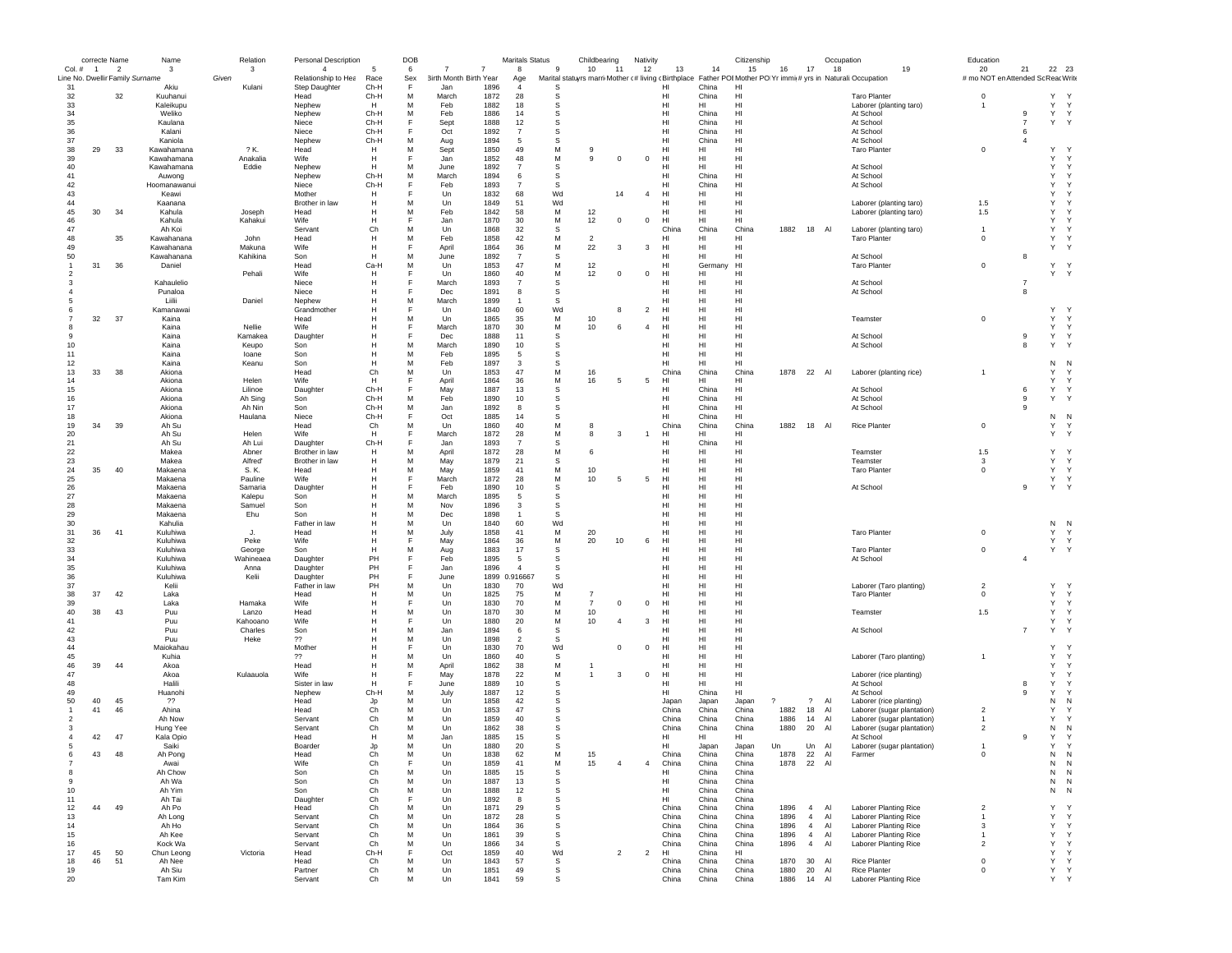|                     | correcte Name  |                          | Name                                  | Relation       | <b>Personal Description</b>           |                | DOB      |                               |              | <b>Maritals Status</b> |           | Childbearing       |                | Nativity       |                       |                | Citizenship    |              |                                  | Occupation                                                                                                                | Education                                |                     |                          |
|---------------------|----------------|--------------------------|---------------------------------------|----------------|---------------------------------------|----------------|----------|-------------------------------|--------------|------------------------|-----------|--------------------|----------------|----------------|-----------------------|----------------|----------------|--------------|----------------------------------|---------------------------------------------------------------------------------------------------------------------------|------------------------------------------|---------------------|--------------------------|
| $Col. \#$           | $\overline{1}$ | $\overline{\phantom{a}}$ | -3<br>Line No. Dwellir Family Surname | 3<br>Given     | $\overline{4}$<br>Relationship to Hea | Race           | 6<br>Sex | <b>3irth Month Birth Year</b> | 7            | $\mathbf{8}$<br>Age    | -9        | 10                 | 11             | 12             | 13                    | 14             | 15             | 16           | 17                               | 18<br>19<br>Marital statuyrs marri Mother (# living (Birthplace Father POI Mother PO Yr immi(# yrs in Naturali:Occupation | 20<br># mo NOT en Attended Sc Reac Write | 21                  | 22 23                    |
| 21                  | 47             | 52                       | Ahina                                 |                | Head                                  | Ch             | M        | Un                            | 1864         | 36                     | M         | 9                  |                |                | China                 | China          | China          | 1884         | 16<br>A <sub>l</sub>             |                                                                                                                           |                                          |                     |                          |
| 22                  |                |                          | Ahina                                 | Muhaeha        | Wife                                  | н              | F        | Aug                           | 1874         | 25                     | М         | -9                 | 3              | 3              | HI                    | HI             | HI             |              |                                  |                                                                                                                           |                                          |                     |                          |
| 23                  |                |                          | Ahina                                 | Lei            | Daughter                              | Ch-H           | F        | April                         | 1892         | $\overline{7}$         | s         |                    |                |                | HI                    | China          | HI             |              |                                  | At School                                                                                                                 |                                          | 9                   |                          |
| 24<br>25            |                |                          | Ahina<br>Ahina                        | Ah Wong<br>Aue | Son<br>Son                            | Ch-H<br>Ch-H   | M<br>M   | Feb<br>Feb                    | 1895<br>1897 | -5<br>$\overline{2}$   | -S<br>S   |                    |                |                | HI<br>HI              | China<br>China | HI<br>HI       |              |                                  |                                                                                                                           |                                          |                     |                          |
| 26                  |                |                          | Hong Ing                              |                | Boarder                               | Ch             | М        | Un                            | 1856         | 44                     | s         |                    |                |                | China                 | China          | China          | 1880         | 20<br>Al                         | Laborer Planting Rice                                                                                                     | $\overline{2}$                           |                     | Y<br>$\mathsf{Y}$        |
| 27                  | 48             | 53                       | Noa                                   | Peter          | Head                                  | Н              | М        | Un                            | 1831         | 69                     | M         | 30                 |                |                | HI                    | HI             | HI             |              |                                  | Potato Planter                                                                                                            | $^{\circ}$                               |                     | Υ<br>Υ                   |
| 28                  |                |                          | Noa                                   | Kekuewa        | Wife                                  | н              | F        | Un                            | 1849         | 51                     | ${\sf M}$ | 30                 | $\overline{2}$ | $\mathbf{1}$   | HI                    | HI             | HI             |              |                                  |                                                                                                                           |                                          |                     | Υ<br>Y                   |
| 29                  | 49             | 54                       | Akui                                  |                | Head                                  | C <sub>h</sub> | M        | Un                            | 1850         | 50                     | s         |                    |                |                | China                 | China          | China          | 1888         | 12 Al                            | <b>Laborer Planting Rice</b>                                                                                              | 3                                        |                     | $\mathsf N$<br>N         |
| 30<br>31            | 50             | 55                       | Ah Choy<br>Chung Kim                  |                | Boarder<br>Head                       | Сh<br>Сh       | М<br>М   | Un<br>Un                      | 1856<br>1858 | 44<br>42               | S<br>s    |                    |                |                | China<br>China        | China<br>China | China<br>China | 1879<br>1880 | 21<br>Al<br>20<br>Al             | <b>Laborer Planting Rice</b><br>Laborer Planting Rice                                                                     | $\overline{2}$<br>$\mathbf{1}$           |                     | Υ<br>Υ<br>N<br>N         |
| 32                  |                |                          | Ah King                               |                | Partner                               | Сh             | М        | Un                            | 1852         | 48                     | s         |                    |                |                | China                 | China          | China          | 1882         | 18<br>Al                         | Laborer Planting Rice                                                                                                     | 3.5                                      |                     | N<br>N                   |
| 33                  | 51             | 56                       | Ah Tim                                |                | Head                                  | Ch             | м        | Un                            | 1842         | 58                     | S         |                    |                |                | China                 | China          | China          | 1880         | 20<br>Al                         | <b>Laborer Planting Rice</b>                                                                                              | $\overline{2}$                           |                     | Υ<br>Υ                   |
| 34                  |                |                          | Ah Ta                                 |                | Partner                               | Ch             | М        | Un                            | 1854         | 46                     | S         |                    |                |                | China                 | China          | China          | 1881         | 19<br>Al                         | Laborer Planting Rice                                                                                                     | 2.5                                      |                     | Y<br>Y                   |
| 35                  |                |                          | Kong Yim                              |                | Boarder                               | Ch             | М        | Un                            | 1859         | 41                     | S         |                    |                |                | China                 | China          | China          | 1882         | 18<br>AI                         | Laborer Planting Rice                                                                                                     | $\mathbf{1}$                             |                     | N<br>N                   |
| 36                  | 52             | 57                       | Nainoalua                             |                | Head                                  | H              | F        | Un                            | 1839         | 61                     | Wd        |                    | 15             | 9              | HI                    | HI             | HI             |              |                                  |                                                                                                                           | $^{\circ}$                               |                     | Y<br>Υ<br>Y<br>Y         |
| 37<br>38            |                |                          | Kaihe<br>Ah Jan                       | Daniel         | Son<br>Son in law                     | Н<br>Ch        | М<br>М   | April<br>April                | 1872<br>1862 | 28<br>38               | s<br>Wd   |                    |                |                | нı<br>China           | HI<br>China    | HI<br>China    | 1878         | 22<br>Al                         | <b>Taro Planter</b><br><b>Taro Planter</b>                                                                                | $^{\circ}$                               |                     | Υ<br>Y                   |
| 39                  | 53             | 58                       | Lee Chow                              |                | Head                                  | Ch             | M        | Un                            | 1861         | 39                     | s         |                    |                |                | China                 | China          | China          | 1884         | 16<br>Al                         | <b>Rice Planter</b>                                                                                                       | $\overline{1}$                           |                     | Υ<br>Y                   |
| 40                  |                |                          | Ko On                                 |                | Partner                               | Ch             | M        | Un                            | 1858         | 42                     | s         |                    |                |                | China                 | China          | China          | 1886         | 14<br>A1                         | <b>Rice Planter</b>                                                                                                       | $\overline{\phantom{a}}$                 |                     | Y<br>Y                   |
| 41                  |                |                          | Ahina                                 |                | Servant                               | Сh             | М        | Un                            | 1859         | 41                     | S         |                    |                |                | China                 | China          | China          | 1880         | 20<br>Al                         | <b>Laborer Planting Rice</b>                                                                                              | 1.5                                      |                     | N<br>N                   |
| 42                  |                |                          | Ah Siu                                |                | Servant                               | Сh             | М        | Un                            | 1865         | 35                     | S         |                    |                |                | China                 | China          | China          | 1890         | 10<br>Al                         | Laborer Planting Rice                                                                                                     | $\overline{2}$                           |                     | N<br>N                   |
| 43<br>44            | 54             | 59                       | Ah Po                                 |                | Servant                               | Сh<br>Ch       | М<br>м   | Un                            | 1863<br>1850 | 37<br>50               | s<br>M    |                    |                |                | China                 | China          | China          | 1885         | 15<br>Al<br>Al                   | Laborer Planting Rice                                                                                                     | 3<br>$\Omega$                            |                     | Υ<br>Y<br>Υ<br>Y         |
| 45                  |                |                          | Chong<br>Chong                        | Chung<br>Aue   | Head<br>Wife                          | Ch-H           | F        | June<br>Feb                   | 1867         | 33                     | M         | 14<br>14           | 8              | $\overline{7}$ | China<br>HI           | China<br>China | China<br>HL    | 1879         | 21                               | <b>Rice Planter</b>                                                                                                       |                                          |                     | Υ<br>Y                   |
| 46                  |                |                          | Chong                                 | Harry          | Son                                   | Ch-H           | М        | Aug                           | 1886         | 13                     | s         |                    |                |                | HI                    | China          | HI             |              |                                  | At School                                                                                                                 |                                          | 9                   | Υ<br>Y                   |
| 47                  |                |                          | Chong                                 | Joseph         | Son                                   | Ch-H           | М        | April                         | 1891         | 9                      | S         |                    |                |                | HI                    | China          | HI             |              |                                  | At School                                                                                                                 |                                          | 8                   |                          |
| 48                  |                |                          | Chong                                 | Victoria       | Daughter                              | Ch-H           | F        | Aug                           | 1892         | $\overline{7}$         | s         |                    |                |                | HI                    | China          | HI             |              |                                  | At School                                                                                                                 |                                          | 9                   |                          |
| 49<br>50            |                |                          | Chong                                 | Rosa<br>Armine | Daughter                              | Ch-H<br>Ch-H   | F<br>F   | Oct                           | 1896<br>1899 | -3<br>0.833333         | s<br>s    |                    |                |                | HI<br>HI              | China<br>China | HI<br>HI       |              |                                  |                                                                                                                           |                                          |                     |                          |
|                     |                |                          | Chong<br>Ahina                        | Inalima        | Daughter<br>Niece                     | Ch-H           | F        | July<br>Dec                   | 1886         | 14                     | s         |                    |                |                | HI                    | China          | HI             |              |                                  | At School                                                                                                                 |                                          | 9                   | Y<br>Y                   |
| $\mathcal{P}$       | 55             | 60                       | Ching Leong                           |                | Head                                  | Ch             | М        | Un                            | 1839         | 61                     | S         |                    |                |                | China                 | China          | China          | 1870         | 30<br>Al                         | <b>Laborer Planting Rice</b>                                                                                              | $\overline{2}$                           |                     | Y<br>Υ                   |
|                     |                |                          | Ah Lim                                |                | Servant                               | Сh             | М        | Un                            | 1859         | 41                     | s         |                    |                |                | China                 | China          | China          | 1880         | 20<br>Al                         | <b>Laborer Planting Rice</b>                                                                                              | 1.5                                      |                     | N<br>N                   |
|                     |                |                          | Kan Hoy                               |                | Servant                               | Ch             | М        | Un                            | 1861         | 39                     | S         |                    |                |                | China                 | China          | China          | 1882         | 18<br>Al                         | <b>Laborer Planting Rice</b>                                                                                              | $\overline{\mathbf{2}}$                  |                     | N<br>N                   |
|                     |                |                          | On King                               |                | Servant                               | Ch             | М        | Un                            | 1853         | 47                     | s         |                    |                |                | China                 | China          | China          | 1881         | 19<br>Al                         | <b>Laborer Planting Rice</b>                                                                                              | 3                                        |                     | N<br>N                   |
|                     |                |                          | Chin Sun<br>Chin Wai                  |                | Servant<br>Servant                    | Ch<br>Сh       | M<br>M   | Un<br>Un                      | 1852<br>1857 | 48<br>43               | s<br>S    |                    |                |                | China<br>China        | China<br>China | China<br>China | 1881<br>1884 | 19<br>Al<br>16<br>Al             | Laborer Planting Rice<br><b>Laborer Planting Rice</b>                                                                     | $\overline{\phantom{a}}$<br>$\mathbf{1}$ |                     | Y<br>Y<br>Y<br>Y         |
|                     |                |                          | Tung Ung                              |                | Servant                               | Сh             | М        | Un                            | 1838         | 62                     | S         |                    |                |                | China                 | China          | China          | 1868         | 32<br>Al                         | <b>Laborer Planting Rice</b>                                                                                              | 3                                        |                     | Y<br>Y                   |
|                     |                |                          | Wong Song                             |                | Servant                               | Сh             | М        | Un                            | 1862         | 38                     | s         |                    |                |                | China                 | China          | China          | 1884         | 16<br>Al                         | Laborer Planting Rice                                                                                                     | $\overline{4}$                           |                     | Y<br>Y                   |
| 10                  |                |                          | Su Tim                                |                | Servant                               | Ch             | M        | Un                            | 1863         | 37                     | s         |                    |                |                | China                 | China          | China          | 1885         | 15<br>Al                         | <b>Laborer Planting Rice</b>                                                                                              | 6                                        |                     | N<br>N                   |
| 11                  |                |                          | Lee You                               |                | Servant                               | Ch             | M        | Un                            | 1872         | 28                     | s         |                    |                |                | China                 | China          | China          | 1890         | A1<br>10                         | Laborer Planting Rice                                                                                                     | $\mathfrak{p}$                           |                     | N<br>N                   |
| 12                  |                |                          | Ah Ja                                 |                | Servant                               | C <sub>h</sub> | M        | Un                            | 1873         | 27                     | s         |                    |                |                | China                 | China          | China          | 1890         | 10<br>A                          | <b>Laborer Planting Rice</b>                                                                                              | 2.5                                      |                     | Y<br>Y                   |
| 13<br>14            | 56             | 61                       | Ah Sui<br>Ah Su                       |                | Head<br>Servant                       | Сh<br>Сh       | М<br>М   | Un<br>Un                      | 1865<br>1864 | 35<br>36               | S<br>s    |                    |                |                | China<br>China        | China<br>China | China<br>China | 1892<br>1879 | 8<br>Al<br>21<br>Al              | <b>Laborer Planting Rice</b><br><b>Laborer Planting Rice</b>                                                              | 3<br>$\overline{4}$                      |                     | Y<br>Υ<br>N<br>N         |
| 15                  |                |                          | Les Tun                               |                | Servant                               | Ch             | м        | Un                            | 1859         | 41                     | S         |                    |                |                | China                 | China          | China          | 1880         | 20<br>Al                         | <b>Laborer Planting Rice</b>                                                                                              | $\overline{2}$                           |                     | N<br>N                   |
| 16                  |                |                          | Knee Sun                              |                | Servant                               | Ch             | М        | Un                            | 1855         | 45                     | S         |                    |                |                | China                 | China          | China          | 1878         | 22<br>Al                         | <b>Laborer Planting Rice</b>                                                                                              | $\overline{\phantom{a}}$                 |                     | Υ<br>Y                   |
| 17                  |                |                          | Ko Logn                               |                | Servant                               | Ch             | M        | Un                            | 1860         | 40                     | -S        |                    |                |                | China                 | China          | China          | 1881         | 19<br>Al                         | <b>Laborer Planting Rice</b>                                                                                              |                                          |                     | Y<br>Y                   |
| 18                  |                |                          | Wung Sum                              |                | Servant                               | Сh             | M        | Un                            | 1861         | 39                     | S         |                    |                |                | China                 | China          | China          | 1885         | 15<br>Al                         | <b>Laborer Planting Rice</b>                                                                                              | $\overline{2}$                           |                     | N<br>N                   |
| 19                  | 57             | 62                       | Okashi                                |                | Head                                  | Jp             | М        | Un                            | 1860         | 40                     | s         |                    |                |                | Japan                 | Japan          | Japan          | 1886         | 14<br>Al                         | Laborer (digging ditch)                                                                                                   | 3                                        |                     | N<br>N                   |
| 20<br>21            |                |                          | Yamaguchi<br>Mori                     |                | Servant<br>Servant                    | Jp<br>Jp       | М<br>M   | Un<br>Un                      | 1868<br>1871 | 32<br>29               | s<br>s    |                    |                |                | Japan<br>Japan        | Japan<br>Japan | Japan<br>Japan | 1872<br>1884 | 28<br>Al<br>Al<br>16             | Laborer (digging ditch)<br>Laborer (digging ditch)                                                                        | 3<br>$\overline{2}$                      |                     | N<br>N<br>N<br>N         |
| 22                  |                |                          | Okamoto                               |                | Servant                               | Jp             | M        | Un                            | 1872         | 28                     | s         |                    |                |                | Japan                 | Japan          | Japan          | 1885         | A1<br>15                         | Laborer (digging ditch)                                                                                                   | $\overline{4}$                           |                     | Y<br>Y                   |
| 23                  |                |                          | Toda                                  |                | Servant                               | Jo             | М        | Un                            | 1876         | 24                     | S         |                    |                |                | Japan                 | Japan          | Japan          | 1890         | 10<br>Al                         | Laborer (digging ditch)                                                                                                   | $\overline{2}$                           |                     | Y                        |
| 24                  |                |                          | Toyodomi                              |                | Servant                               | Jo             | М        | Un                            | 1877         | 23                     | S         |                    |                |                | Japan                 | Japan          | Japan          | 1891         | 9<br>Al                          | Laborer (digging ditch)                                                                                                   | $\overline{1}$                           |                     | N<br>N                   |
| 25                  |                |                          | Shugimoto                             |                | Servant                               | Jo             | М        | Un                            | 1869         | 31                     | s         |                    |                |                | Japan                 | Japan          | Japan          | 1894         | 6<br>Al                          | Laborer (digging ditch)                                                                                                   | $\overline{2}$                           |                     | Y<br>Y                   |
| 26<br>27            | 58             | 63                       | Tanaaka<br>Kishutani                  |                | Head<br>Servant                       | Jp<br>Jp       | M<br>М   | Un<br>Un                      | 1869<br>1864 | 31<br>36               | s<br>s    |                    |                |                | Japan<br>Japan        | Japan<br>Japan | Japan<br>Japan | 1889<br>1886 | 11<br>Al<br>14<br>Al             | Laborer (digging ditch)<br>Laborer (digging ditch)                                                                        | $\overline{2}$<br>$\mathbf{1}$           |                     | Υ<br>Y<br>Y              |
| 28                  |                |                          | Yenori                                |                | Servant                               | Jp             | M        | Un                            | 1866         | 34                     | s         |                    |                |                | Japan                 | Japan          | Japan          | 1886         | 14<br>Al                         | Laborer (digging ditch)                                                                                                   | 3                                        |                     | Y<br>Y                   |
| 29                  |                |                          | Mukami                                |                | Servant                               | Jo             | M        | Un                            | 1861         | 39                     | S         |                    |                |                | Japan                 | Japan          | Japan          | 1886         | 14<br>Al                         | Laborer (digging ditch)                                                                                                   | $\overline{2}$                           |                     | N<br>N                   |
| 30                  |                |                          | Kawamoto                              |                | Servant                               | Jp             | М        | Un                            | 1860         | 40                     | s         |                    |                |                | Japan                 | Japan          | Japan          | 1882         | 18<br>Al                         | Laborer (digging ditch)                                                                                                   |                                          |                     | N<br>N                   |
| 31                  |                |                          | Imanaka                               |                | Servant                               | Jp             | М        | Un                            | 1869         | 31                     | s         |                    |                |                | Japan                 | Japan          | Japan          | 1888         | 12<br>Al                         | Laborer (digging ditch)                                                                                                   | $\Delta$                                 |                     | Υ<br>Y                   |
| 32<br>33            |                |                          | Shiraki<br>Nihimoto                   |                | Servant<br>Servant                    | Jp<br>Jo       | M<br>M   | Un<br>Un                      | 1868<br>1875 | 32<br>25               | s<br>s    |                    |                |                | Japan                 | Japan          | Japan          | 1887<br>1896 | 13<br>Al<br>$\overline{4}$<br>A  | Laborer (digging ditch)                                                                                                   | $\overline{\phantom{a}}$<br>6            |                     | N<br>N<br>${\sf N}$<br>N |
| 34                  | 59             | 64                       | Hondo                                 |                | Head                                  | Jo             | М        | Un                            | 1872         | 28                     | M         | $\overline{2}$     |                |                | Japan<br>Japan        | Japan<br>Japan | Japan<br>Japan | 1892         | 8<br>Al                          | Laborer (digging ditch)<br>Farmer                                                                                         | $^{\circ}$                               |                     | Y<br>Υ                   |
| 35                  |                |                          | Ichimori                              |                | Wife                                  | Jo             | F        | Un                            | 1879         | 21                     | M         | $\overline{c}$     | $\theta$       | $\mathbf 0$    | Japan                 | Japan          | Japan          | 1896         | $\overline{4}$<br>A <sub>l</sub> |                                                                                                                           |                                          |                     | N<br>N                   |
| 36                  | 60             | 65                       | Kahakauila                            |                | Head                                  |                | М        | Un                            | 1850         | 50                     | M         | 17                 |                |                | HI                    | HI             | HI             |              |                                  | <b>Taro Planter</b>                                                                                                       | $^{\circ}$                               |                     | Υ<br>Y                   |
| 37                  |                |                          | Kahakauila                            | Lono           | Wife                                  | н              | F        | March                         | 1861         | 39                     | М         | 17                 | $\overline{2}$ | $\overline{2}$ | HI                    | HI             | HI             |              |                                  |                                                                                                                           |                                          |                     | Υ<br>Y                   |
| 38                  |                |                          | Kahakauila                            | Hana           | Daughter                              | н              | F        | Aug                           | 1886         | 13                     | S         |                    |                |                | HI                    | HI             | HI             |              |                                  | At School                                                                                                                 |                                          | 9<br>$\overline{7}$ | Y<br><b>Y</b>            |
| 39<br>40            |                |                          | Kahakauila<br>Poupou                  | Helekunihi     | Son<br>Mother                         | н<br>н         | М<br>F   | Sept<br>Un                    | 1893<br>1830 | 6<br>70                | S<br>Wd   |                    | $\overline{2}$ | $^{\circ}$     | HI<br>HI              | HI<br>HI       | HI<br>HI       |              |                                  | At School                                                                                                                 |                                          |                     | Y<br>Y                   |
| 41                  |                |                          | Hoomaunae                             |                | Aunt                                  |                | F        | Un                            | 1840         | 60                     | Wd        |                    | 5              | 3              | HI                    | HI             | HI             |              |                                  |                                                                                                                           |                                          |                     | Υ<br>Υ                   |
| 42                  | 61             | 66                       | Naauao                                | Benjamin K.    | Head                                  |                | M        | Jan                           | 1865         | 35                     | M         | 6                  |                |                | HI                    | HI             | HI             |              |                                  | <b>Taro Planter</b>                                                                                                       | $^{\circ}$                               |                     | Υ<br>Y                   |
| 43                  |                |                          | Naauao                                | Loika          | Wife                                  |                | F        | Feb                           | 1869         | 31                     | M         | 6                  | $\mathbf 0$    | $^{\circ}$     | HI                    | H              | HI             |              |                                  |                                                                                                                           |                                          |                     | Y<br>Y                   |
| 44                  |                |                          | Kaahunu                               |                | Sister                                | H              | F        | March                         | 1868         | 32                     | M         | 15                 | $\mathbf 0$    | $\overline{0}$ | HI                    | H              | HI             |              |                                  |                                                                                                                           |                                          |                     | Y<br>Y                   |
| 45                  |                |                          | Hilu                                  |                | Sister                                | н              | F        | Oct                           | 1872         | 27                     | S         |                    | $^{\circ}$     | $^{\circ}$     | HI                    | HI             | HI             |              |                                  | Seamstress                                                                                                                |                                          |                     | Y<br>Y                   |
| 47                  |                |                          | Kuaokalani<br>Kawaha                  |                | <b>Brother</b><br>Sister              | п<br>H         | F        | Dec<br>Feb                    | 1863<br>1879 | 36<br>21               | ъ<br>s    |                    | $\mathbf 0$    | $\mathbf 0$    | ыı<br>HI              | HI<br>HI       | HI<br>HI       |              |                                  | Laborer (planting taro)<br>Seamstress                                                                                     |                                          |                     | Υ<br>Y                   |
| 48                  | 62             | 67                       | Ohia                                  | Solomon        | Head                                  | Н              | М        | Jan                           | 1871         | 29                     | М         | $\overline{\cdot}$ |                |                | HI                    | HI             | HI             |              |                                  | <b>Taro Planter</b>                                                                                                       | $\mathbf 0$                              |                     | Υ<br>Y                   |
| 49                  |                |                          | Ohia                                  | Ella W.        | Wife                                  | н              | E        | March                         | 1880         | 20                     | M         | $\gamma$           | 3              | $\mathbf{3}$   | HI                    | HI             | HI             |              |                                  |                                                                                                                           |                                          |                     | Y.<br>Y                  |
| 50                  |                |                          | Ohia                                  | William K.     | Son                                   | Н              | М        | Feb                           | 1896         | $\overline{4}$         | S         |                    |                |                | HI                    | HI             | HI             |              |                                  |                                                                                                                           |                                          |                     | Y Y                      |
| $\overline{1}$      |                |                          | Ohia                                  | Mia            | Son                                   | Н              | М        | April                         | 1898         | $\overline{2}$         | s         |                    |                |                | HI                    | HI             | HI             |              |                                  |                                                                                                                           |                                          |                     |                          |
| $\overline{2}$      |                |                          | Ohia                                  | Kaaha          | Daughter                              | Н              | F        | March                         | 1897         | 3                      | S         |                    |                |                | HI                    | HI             | HI             |              |                                  |                                                                                                                           |                                          |                     |                          |
| 3                   |                |                          | Eliu                                  |                | Nephew                                | H              | M<br>F   | Dec                           | 1898<br>1874 | $\overline{1}$         | -S<br>M   |                    |                |                | HI<br>H <sub>II</sub> | HI.            | HI<br>H1       |              |                                  |                                                                                                                           |                                          |                     |                          |
| $\overline{4}$<br>5 |                |                          | Bright<br>Bright                      | Annie<br>Enoch | Cousin<br>Nephew                      | Ca-H<br>PH     | М        | .lune<br>March                | 1899         | 25<br>$\overline{1}$   | S         | -5                 | $\overline{2}$ | $\overline{2}$ | HI                    | Oregon<br>HI   | HI             |              |                                  |                                                                                                                           |                                          |                     | Y Y                      |
| 6                   | 63             | 68                       | Kelohanui                             | John           | Head                                  | н              | М        | Un                            | 1848         | 52                     | M         | 30                 |                |                | HI                    | HI             | HI             |              |                                  | <b>Taro Planter</b>                                                                                                       | $^{\circ}$                               |                     | Y Y                      |
|                     |                |                          | Kelohanui                             | Mary           | Wife                                  | Н              | F        | March                         | 1855         | 45                     | м         | 30                 | 12             | 10             | HI                    | HI             | HI             |              |                                  |                                                                                                                           |                                          |                     | Y Y                      |
| 8                   |                |                          | Kelohanui                             | Frank          | Son                                   | н              | M        | Feb                           | 1880         | 20                     | s         |                    |                |                | HI                    | HI             | HI             |              |                                  | Laborer                                                                                                                   | $\overline{2}$                           |                     | Y Y                      |
| 9                   |                |                          | Kelohanui                             | Kalahiki       | Son                                   | н              | М        | Dec                           | 1895         | $\overline{4}$         | s         |                    |                |                | HI                    | HI             | HI             |              |                                  |                                                                                                                           |                                          |                     |                          |
| 10                  |                |                          | Kelohanui                             | Kalani         | Son                                   |                | M        | Feb                           | 1899         |                        | -S        |                    |                |                | HI                    | HI             | HI             |              |                                  |                                                                                                                           |                                          |                     |                          |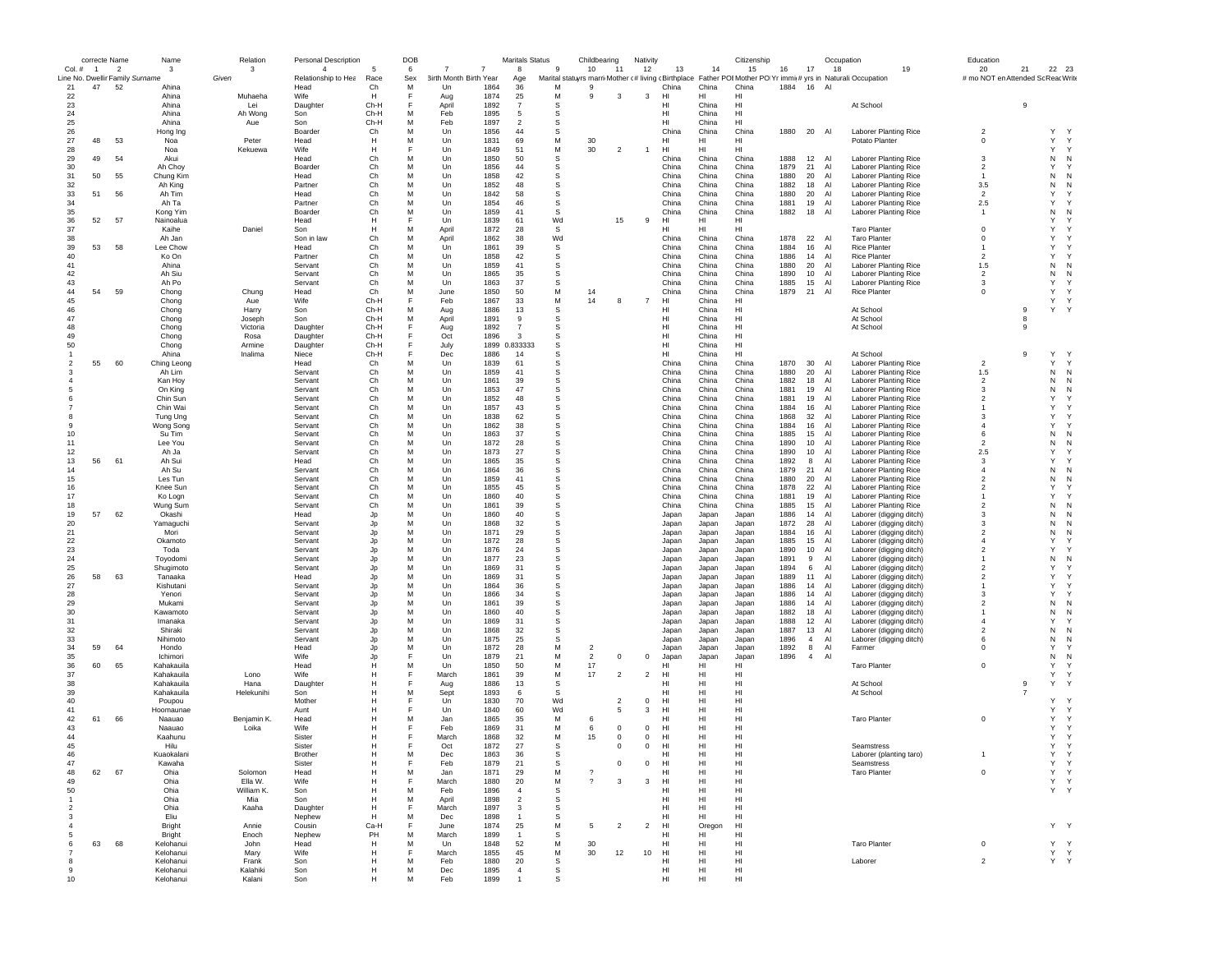|                | correcte Name  |                | Name                                       | Relation           | Personal Description         |                     | DOB      |                                 |                | <b>Maritals Status</b> |                | Childbearing                     |                | Nativity       |                       |                | Citizenship    |              |                      | Occupation                                                                                                                  | Education                          |                     |                             |  |
|----------------|----------------|----------------|--------------------------------------------|--------------------|------------------------------|---------------------|----------|---------------------------------|----------------|------------------------|----------------|----------------------------------|----------------|----------------|-----------------------|----------------|----------------|--------------|----------------------|-----------------------------------------------------------------------------------------------------------------------------|------------------------------------|---------------------|-----------------------------|--|
| $Col. \#$      | $\overline{1}$ | $\overline{2}$ | 3                                          | 3                  | $\overline{4}$               | -5                  | 6        | -7                              | $\overline{7}$ | 8                      | 9              | 10                               | 11             | 12             | 13                    | 14             | 15             | 16           | 17                   | 18<br>19                                                                                                                    | 20                                 | 21                  | 22 23                       |  |
| 11             |                |                | Line No. Dwellir Family Surname<br>Kauihia | Given<br>Mary      | Relationship to Hea<br>Niece | Race<br>PH          | Sex<br>F | 3irth Month Birth Year<br>April | 1890           | Age<br>10              | S              |                                  |                |                | HI                    | н              | н              |              |                      | Marital statuyrs marri Mother (# living (Birthplace Father POI Mother PO Yr immi(# yrs in Naturali: Occupation<br>At School | # mo NOT en Attended Sc Reac Write | 9                   | Y<br>$\mathsf{Y}$           |  |
| 12             | 64             | 69             | Loheloha                                   |                    | Head                         | н                   | M        | Un                              | 1830           | 70                     | Wd             |                                  |                |                | HI                    | H              | HI             |              |                      | Canoe Builder                                                                                                               | $\mathbf 0$                        |                     | Υ<br>Y                      |  |
| 13             |                | 70             | Kelohanui                                  | Enoch              | Head                         |                     | М        | Jan                             | 1874           | 26                     | М              |                                  |                |                | HI                    | HI             | HI             |              |                      | Laborer                                                                                                                     | -3                                 |                     | Y Y                         |  |
| 14             |                |                | Kelohanui                                  | Joanna             | Wife                         | н                   |          | Dec                             | 1874           | 25                     | M              | $\overline{7}$                   | $^{\circ}$     | $\mathbf 0$    | HI                    | HI             | HI             |              |                      |                                                                                                                             |                                    |                     |                             |  |
| 15             |                |                | Ekela                                      |                    | Nephew                       | н                   | M        | Feb                             | 1890           | 10                     | -S             |                                  |                |                | HI                    | HI             | HI             |              |                      |                                                                                                                             |                                    |                     | Y Y                         |  |
| 16             |                |                | Enoka                                      |                    | Nephew                       | н                   | M        | Nov                             | 1892           | $\overline{7}$         | S              |                                  |                |                | HI                    | HI             | HI             |              |                      |                                                                                                                             |                                    |                     |                             |  |
| 17             | 65             | 71             | Kapiku                                     | Solomon            | Head                         | н                   | M        | March                           | 1872           | 28                     | M              | 8                                |                |                | HI                    | HI             | HI             |              |                      | Laborer                                                                                                                     | $\overline{1}$                     |                     | Y.<br>$\mathsf{Y}$          |  |
| 18             |                |                | Kapiku                                     | Alice              | Wife                         | н                   | F        | Jan                             | 1876           | 24<br>44               | M              | 8                                | $^{\circ}$     | $\mathbf 0$    | HI                    | HI             | HI<br>HI       |              |                      |                                                                                                                             | $\mathbf 0$                        |                     | Y<br>Y                      |  |
| 19<br>20       | 66             | 72             | Kamaukoli<br>Kamaukoli                     | Kamaka<br>Kalupuna | Head<br>Wife                 | н<br>н              | М<br>F   | May<br>Feb                      | 1856<br>1862   | 38                     | M<br>M         | $\overline{4}$<br>$\overline{4}$ | $\mathbf 0$    | $\mathbf 0$    | HI<br>H <sub>II</sub> | HI<br>HI       | HI             |              |                      | <b>Taro Planter</b>                                                                                                         |                                    |                     | Y<br>Y<br>Y<br>Y            |  |
| 21             |                |                | Ekela                                      | Ellen              | Niece                        | н                   | F        | March                           | 1884           | 16                     | s              |                                  |                |                | HI                    | HI             | HI             |              |                      |                                                                                                                             |                                    |                     | Y<br>Y                      |  |
| 22             | 67             | 73             | Kamali                                     |                    | Head                         | н                   | M        | Jan                             | 1862           | 38                     | M              | $\boldsymbol{\gamma}$            |                |                | HI                    | HI             | HI             |              |                      | Laborer                                                                                                                     |                                    |                     | Y<br>Y                      |  |
| 23             |                |                | Kamali                                     | Kulameka           | Wife                         |                     | F        | March                           | 1872           | 28                     | м              | $\gamma$                         | 5              | 5              | HI                    | HI             | HI             |              |                      |                                                                                                                             |                                    |                     | Y                           |  |
| 24             |                |                | Kamali                                     | Jerry              | Son                          | н                   | М        | Feb                             | 1885           | 15                     | s              |                                  |                |                | HI                    | HI             | HI             |              |                      | At School                                                                                                                   |                                    |                     | Y                           |  |
| 25             |                |                | Kamali                                     | Kaakiehie          | Daughter                     | н                   | E        | April                           | 1896           | $\overline{4}$         | s              |                                  |                |                | HI                    | HI             | HI             |              |                      |                                                                                                                             |                                    |                     |                             |  |
| 26             |                |                | Kululio                                    |                    | Sister                       | н                   | F        | May                             | 1880           | 20                     | S              |                                  |                |                | HI                    | HI             | HI             |              |                      |                                                                                                                             |                                    |                     | Y                           |  |
| 27             | 68             | 74             | Kalua                                      |                    | Head                         | н                   | F        | Un                              | 1830           | 70                     | Wd             |                                  | 14             | 3              | HI                    | HI             | HI             |              |                      |                                                                                                                             |                                    |                     | N<br>N                      |  |
| 28             |                |                | Kala                                       |                    | Son                          | н                   | M        | March                           | 1851           | 49                     | s              |                                  |                |                | нı                    | HI             | HI             |              |                      |                                                                                                                             |                                    |                     | Y<br>Y                      |  |
| 29             |                | 75             | Higgins                                    | Henry              | Head                         | Ca                  | M<br>F   | Nov                             | 1853           | 46                     | M              | 14                               |                |                | France                | France         | Tahiti         | Un           | Un Al                |                                                                                                                             |                                    |                     | Y<br>Y                      |  |
| 30<br>31       | 69             | 76             | Higgins<br>Akana                           | Kahaleluwa         | Wife<br>Head                 | н<br>C <sub>h</sub> | M        | June<br>Un                      | 1862<br>1846   | 38<br>54               | ${\sf M}$<br>s | 14                               | 3              | $^{\circ}$     | HI<br>China           | HI<br>China    | HI<br>China    | 1878         | 22<br>Al             | Laborer (planting rice)                                                                                                     | $\overline{2}$                     |                     | Y<br>Y<br>Y<br>Y            |  |
| 32             |                |                | Ano                                        |                    | Partner                      | Ch                  | M        | Un                              | 1860           | 40                     | S              |                                  |                |                | China                 | China          | China          | 1876         | 24<br>Al             | Laborer (planting rice)                                                                                                     | $\mathbf{1}$                       |                     | Y                           |  |
| 33             | 70             | 77             | Elenakule                                  |                    | Head                         | H                   | M        | March                           | 1858           | 42                     | M              | 21                               |                |                | HI                    | HI             | HI             |              |                      | <b>Taro Planter</b>                                                                                                         | $\mathbf 0$                        |                     | Y                           |  |
| 34             |                |                | Elenakule                                  | Ponaha             | Wife                         | н                   | F        | Jan                             | 1863           | 37                     | M              | 21                               |                |                | HI                    | HI             | HI             |              |                      |                                                                                                                             |                                    |                     | Y<br>Y                      |  |
| 35             | 71             | 78             | Kaililaau                                  |                    | Head                         | н                   | М        | May                             | 1866           | 34                     | M              | 6                                |                |                | HI                    | HI             | HI             |              |                      | Laborer                                                                                                                     | $\overline{2}$                     |                     | Y<br>Y                      |  |
| 36             |                |                | Kaililaau                                  | Ainaoli            | Wife                         | н                   | F        | March                           | 1878           | 22                     | M              | 6                                | $\overline{2}$ | $\overline{2}$ | HI                    | HI             | HI             |              |                      |                                                                                                                             |                                    |                     | Y<br>$\mathsf{Y}$           |  |
| 37             |                |                | Ma-na                                      |                    | Father                       | н                   | M        | Un                              | 1820           | 80                     | Wd             |                                  |                |                | HI                    | HI             | HI             |              |                      |                                                                                                                             |                                    |                     | N<br>N                      |  |
| 38             |                |                | Wahine Akalua                              |                    | Niece                        | н                   | F        | April                           | 1899           | $\overline{1}$         | S              |                                  |                |                | HI                    | HI             | HI             |              |                      |                                                                                                                             |                                    |                     |                             |  |
| 39             | 72             | 79             | Yamashi                                    |                    | Head                         | Jp                  | M        | Un                              | 1875           | 25                     | s              |                                  |                |                | Japan                 | Japan          | Japan          | 1895         | 5<br>Al              | Laborer (Sug. Plantation)                                                                                                   | $\overline{2}$                     |                     | Y                           |  |
| 40             |                |                | Mitsuhara                                  |                    | Servant                      | Jp                  | M        | Un                              | 1873           | 27                     | s              |                                  |                |                | Japan                 | Japan          | Japan          | 1895         | Al<br>5              | Laborer (Sug. Plantation)                                                                                                   | 3                                  |                     | N<br>$\mathsf{N}$           |  |
| 41<br>42       |                |                | Taiso                                      |                    | Servant<br>Servant           | Jp<br>Jp            | M<br>M   | Un<br>Un                        | 1862<br>1860   | 38<br>40               | s<br>s         |                                  |                |                | Japan                 | Japan          | Japan          | 1892<br>1888 | 8<br>Al<br>12<br>AI  | Laborer (Sug. Plantation)<br>Laborer (Sug. Plantation)                                                                      | $\overline{4}$<br>2.5              |                     | N<br>N<br>N<br>N            |  |
| 43             |                |                | Tsuau<br>Moritawa                          |                    | Servant                      | Jp                  | M        | Un                              | 1848           | 52                     | S              |                                  |                |                | Japan<br>Japan        | Japan<br>Japan | Japan<br>Japan | 1884         | 16<br>Al             | Laborer (Sug. Plantation)                                                                                                   | 6                                  |                     | N<br>N                      |  |
| 44             |                |                | Katigo                                     |                    | Servant                      | Jp                  | M        | Un                              | 1860           | 40                     | s              |                                  |                |                | Japan                 | Japan          | Japan          | 1892         | 8<br>Al              | Laborer (Sug. Plantation)                                                                                                   | 3                                  |                     | Y                           |  |
| 45             |                |                | Nishimura                                  |                    | Servant                      | Jp                  | M        | Un                              | 1859           | 41                     | s              |                                  |                |                | Japan                 | Japan          | Japan          | 1894         | 6<br>Al              | Laborer (Sug. Plantation)                                                                                                   | $\mathbf{1}$                       |                     | N<br>N                      |  |
| 46             |                |                | Kailema                                    |                    | Servant                      | Jp                  | Μ        | Un                              | 1861           | 39                     | s              |                                  |                |                | Japan                 | Japan          | Japan          | 1889         | 11<br>Al             | Laborer (Sug. Plantation)                                                                                                   | 1.5                                |                     | Y                           |  |
| 47             |                |                | Usigima                                    |                    | Servant                      | Jp                  | M        | Un                              | 1868           | 32                     | s              |                                  |                |                | Japan                 | Japan          | Japan          | 1892         | 8<br>Al              | Laborer (Sug. Plantation)                                                                                                   | $\overline{4}$                     |                     | N<br>N                      |  |
| 48             |                |                | Nishimura                                  |                    | Servant                      | Jp                  | M        | Un                              | 1871           | 29                     | s              |                                  |                |                | Japan                 | Japan          | Japan          | 1891         | 9<br>Al              | Laborer (Sug. Plantation)                                                                                                   | 3                                  |                     | Y                           |  |
| 49             |                |                | Yamagata                                   |                    | Servant                      | Jp                  | M        | Un                              | 1864           | 36                     | S              |                                  |                |                | Japan                 | Japan          | Japan          | 1891         | 9<br>Al              | Laborer (Sug. Plantation)                                                                                                   | $\overline{2}$                     |                     | Y                           |  |
| 50             |                |                | Tuneye                                     |                    | Servant                      | Jp                  | M        | Un                              | 1860           | 40                     | s              |                                  |                |                | Japan                 | Japan          | Japan          | 1893         | $\overline{7}$<br>Al | Laborer (Sug. Plantation)                                                                                                   | $\mathbf 0$                        |                     | N<br>N                      |  |
| $\mathbf{1}$   | 73             | 80             | Ah Wai                                     |                    | Head                         | Ch                  | M        | Un                              | 1860           | 40                     | s              |                                  |                |                | China                 | China          | China          | 1880         | 20<br>Al             | Laborer (Road ???)                                                                                                          | $\overline{2}$                     |                     | Y<br>Y                      |  |
| $\overline{2}$ |                |                | Ah Sing                                    |                    | Servant                      | Ch<br>Ch            | M<br>M   | Un<br>Un                        | 1839<br>1837   | 61                     | s              |                                  |                |                | China<br>China        | China<br>China | China          | 1865<br>1865 | 35<br>Al<br>A1       | Laborer (Road ???)                                                                                                          | 2.5<br>$\mathbf{3}$                |                     | Y<br>Y<br>Y<br>$\checkmark$ |  |
| 3              |                |                | Ah Yun<br>Ah Hoy                           |                    | Servant<br>Servant           | Ch                  | M        | Un                              | 1841           | 63<br>59               | s<br>S         |                                  |                |                | China                 | China          | China<br>China | 1875         | 35<br>25<br>Al       | Laborer (Road ???)<br>Laborer (Road ???)                                                                                    | $\mathbf{1}$                       |                     | Y                           |  |
|                |                |                | Ah Cheong                                  |                    | Servant                      | Ch                  | M        | Un                              | 1858           | 42                     | s              |                                  |                |                | China                 | China          | China          | 1880         | 20<br>Al             | Laborer (Road ???)                                                                                                          |                                    |                     | Y                           |  |
|                |                |                | Ah Tin                                     |                    | Servant                      | Ch                  | M        | Un                              | 1861           | 39                     | s              |                                  |                |                | China                 | China          | China          | 1885         | 15<br>Al             | Laborer (Road ???)                                                                                                          | $\overline{4}$                     |                     | Y                           |  |
|                |                |                | Ah Ho                                      |                    | Servant                      | Ch                  | м        | Un                              | 1860           | 40                     | s              |                                  |                |                | China                 | China          | China          | 1884         | 16<br>Al             | Laborer (Road ???)                                                                                                          | 6                                  |                     | Y<br>Y                      |  |
| 8              |                |                | Ah Fuok                                    |                    | Servant                      | Ch                  | M        | Un                              | 1863           | 37                     | S              |                                  |                |                | China                 | China          | China          | 1889         | 11<br>Al             | Laborer (Road ???)                                                                                                          | -3                                 |                     | N<br>N                      |  |
| 9              |                |                | Ah Wah                                     |                    | Servant                      | Ch                  | M        | Un                              | 1855           | 45                     | S              |                                  |                |                | China                 | China          | China          | 1877         | 23<br>Al             | Laborer (Road ???)                                                                                                          | $\overline{2}$                     |                     | $\,$ N<br>N                 |  |
| 10             |                |                | Ah Ting                                    |                    | Servant                      | Ch                  | M        | Un                              | 1841           | 59                     | S              |                                  |                |                | China                 | China          | China          | 1870         | 30<br>Al             | Laborer (Road ???)                                                                                                          |                                    |                     | Y                           |  |
| 11             |                |                | Ah Sing                                    |                    | Servant                      | Ch                  | M        | Un                              | 1842           | 58                     | s              |                                  |                |                | China                 | China          | China          | 1865         | 35<br>Al             | Laborer (Road ???)                                                                                                          | $\overline{4}$                     |                     | Y                           |  |
| 12             |                |                | Ah Sui                                     |                    | Servant                      | Ch                  | M        | Un                              | 1847           | 53                     | s              |                                  |                |                | China                 | China          | China          | 1884         | 16<br>Al             | Laborer (Road ???)                                                                                                          | -3                                 |                     | Y                           |  |
| 13             |                |                | Ah Tai<br>Ah Chin                          |                    | Servant                      | Ch<br>Ch            | M<br>M   | Un<br>Un                        | 1858<br>1860   | 42                     | s<br>s         |                                  |                |                | China                 | China<br>China | China          | 1882<br>1880 | 18<br>AI<br>A        | Laborer (Road ???)                                                                                                          | $\overline{\phantom{a}}$<br>6      |                     | N<br>N<br>Y                 |  |
| 14<br>15       | 74             | 81             | Fuilto                                     |                    | Servant<br>Head              | Jp                  | M        | Un                              | 1860           | 39<br>40               | M              | 13                               |                |                | China<br>Japan        | Japan          | China<br>Japan | 1880         | 20<br>20<br>Al       | Laborer (Road ???)<br>Sug Plant                                                                                             |                                    |                     | Y                           |  |
| 16             |                |                | Nagawa                                     |                    | Wife                         | Jp                  | F        | Un                              | 1873           | 27                     | м              | 13                               |                |                | Japan                 | Japan          | Japan          | 1895         | 5<br>Al              | Sug Plant                                                                                                                   | $\overline{2}$                     |                     | N<br>N                      |  |
| 17             |                |                | Tumeya                                     |                    | Servant                      | Jp                  | М        | Un                              | 1872           | 28                     | s              |                                  |                |                | Japan                 | Japan          | Japan          | 1895         | 5<br>Al              | Sug Plant                                                                                                                   | 3                                  |                     | N<br>N                      |  |
| 18             |                |                | Nishimaru                                  |                    | Servant                      | Jp                  | М        | Un                              | 1876           | 24                     | s              |                                  |                |                | Japan                 | Japan          | Japan          | 1896         | $\overline{4}$<br>Al | Sug Plant                                                                                                                   | $\overline{2}$                     |                     | N<br>N                      |  |
| 19             |                |                | Tamada                                     |                    | Servant                      | Jp                  | м        | Un                              | 1873           | 27                     | s              |                                  |                |                | Japan                 | Japan          | Japan          | 1898         | $\overline{2}$<br>Al | Sug Plant                                                                                                                   | 2.5                                |                     | N<br>N                      |  |
| 20             |                |                | Sibata                                     |                    | Servant                      | Jp                  | M        | Un                              | 1868           | 32                     | S              |                                  |                |                | Japan                 | Japan          | Japan          | 1897         | 3<br>Al              | Sug Plant                                                                                                                   | 3                                  |                     | N<br>N                      |  |
| 21             |                |                | Yonemira                                   |                    | Servant                      | Jp                  | M        | Un                              | 1866           | 34                     | s              |                                  |                |                | Japan                 | Japan          | Japan          | 1895         | 5<br>Al              | Sug Plant                                                                                                                   | $\overline{2}$                     |                     | N                           |  |
| 22             |                |                | Toshi                                      |                    | Servant                      | Jp                  | M        | Un                              | 1860           | 40                     | s              |                                  |                |                | Japan                 | Japan          | Japan          | 1896         | $\overline{4}$<br>Al | Sug Plant                                                                                                                   | $\overline{4}$                     |                     | N<br>N                      |  |
| 23             |                |                | Obayashi                                   |                    | Servant                      | Jp                  | M<br>M   | Un                              | 1859           | 41                     | s              |                                  |                |                | Japan                 | Japan          | Japan          | 1898         | $\overline{2}$<br>Al | Sug Plant                                                                                                                   | -3                                 |                     | N<br>N                      |  |
| 24<br>25       |                |                | Kimura<br>Yamamoto                         |                    | Servant<br>Servant           | Jp<br>Jp            | M        | Un<br>Un                        | 1855<br>1864   | 45<br>36               | s<br>S         |                                  |                |                | Japan                 | Japan<br>Japan | Japan<br>Japan | 1889<br>1888 | 11<br>AI<br>12<br>Al | Sug Plant<br>Sug Plant                                                                                                      | $\overline{\phantom{a}}$<br>4.5    |                     | N<br>N<br>N<br>N            |  |
| 26             | 75             | 82             | Fukumoto                                   |                    | Head                         | Jp                  | M        | Un                              | 1865           | 35                     | S              |                                  |                |                | Japan<br>Japan        | Japan          | Japan          | 1885         | 15<br>Al             | Laborer                                                                                                                     | $\overline{1}$                     |                     | Y                           |  |
| 27             |                |                | Ogata                                      |                    | Brother                      | Jp                  | M        | Un                              | 1867           | 33                     | s              |                                  |                |                | Japan                 | Japan          | Japan          | 1887         | 13<br>Al             | Laborer                                                                                                                     | $\overline{2}$                     |                     | N<br>N                      |  |
| 28             | 76             | 83             | Medeiros                                   | Antoine?           | Head                         | Port                | M        | Un                              | 1852           | 48                     | М              | 25                               |                |                | Portugal              | Portugal       | Portugal       | 1884         | 16<br>Al             | Laborer                                                                                                                     | 2.5                                |                     | Y                           |  |
| 29             |                |                | Medeiros                                   | Marya              | Wife                         | Port                | F        | Un                              | 1858           | 42                     | M              | 25                               | 8              | 8              | Portugal              | Portugal       | Portugal       | 1884         | 16                   |                                                                                                                             |                                    |                     | N<br>N                      |  |
| 30             |                |                | Medeiros                                   | Victoria           | Daughter                     | Port                | F        | Jan                             | 1882           | 18                     | S              |                                  |                |                | Portugal              | Portugal       | Portugal       | 1884         | 16                   |                                                                                                                             |                                    |                     | Y                           |  |
| 31             |                |                | Medeiros                                   | Francisco          | Son                          | Port                | M        | June                            | 1883           | 16                     | S              |                                  |                |                | Portugal              | Portugal       | Portugal       | 1884         | 16                   |                                                                                                                             |                                    |                     | Υ<br>$\mathsf{Y}$           |  |
| 32             |                |                | Medeiros                                   | Juan               | Son                          | Port                | M        | Feb                             | 1886           | 14                     | s              |                                  |                |                | нı                    | Portugal       | Portugal       |              |                      | At School                                                                                                                   |                                    | 9                   | Y                           |  |
| 33             |                |                | Medeiros                                   | Antoine            | Son                          | Port                | M        | March                           | 1892           | 8                      | s              |                                  |                |                | HI                    | Portugal       | Portugal       |              |                      | At School                                                                                                                   |                                    | $\overline{7}$      |                             |  |
| 34             |                |                | Medeiros                                   | Rose               | Daughter                     | Port                | F        | Dec                             | 1894           | -5                     | -S             |                                  |                |                | HI                    | Portugal       | Portugal       |              |                      | At School                                                                                                                   |                                    |                     |                             |  |
| 35             |                |                | Medeiros                                   | Maria              | Daughter                     | Port                | F        | Dec                             | 1896           | $\mathbf{3}$           | <b>S</b>       |                                  |                |                | HI                    | Portugal       | Portugal       |              |                      |                                                                                                                             |                                    |                     |                             |  |
| 36             | 77             | 84             | Kamanu                                     | Pinehana           | Head                         |                     | м        | Nov                             | 1869           | 30                     | M              | 10                               |                |                | ні                    | н              | н              |              |                      | Laborer                                                                                                                     |                                    |                     |                             |  |
| 37             |                |                | Kamanu                                     | Nancy              | Wife                         | н                   | F        | Dec                             | 1877           | 22                     | M              | 10                               | $\overline{4}$ | $\overline{4}$ | HI                    | HI             | HI             |              |                      |                                                                                                                             |                                    |                     | Y Y                         |  |
| 38             |                |                | Kamanu                                     | Kaelukai           | Daughter                     | н                   | F<br>F   | May                             | 1891           | 9                      | s              |                                  |                |                | HI<br>HI              | HI<br>HI       | HI             |              |                      | At School<br>At School                                                                                                      |                                    | $\overline{7}$<br>9 |                             |  |
| 39<br>40       |                |                | Kamanu<br>Kamanu                           | Kaai<br>Emma       | Daughter<br>Daughter         | н<br>н              | E        | Sept<br>Sept                    | 1891<br>1894   | 8<br>5                 | S<br>-S        |                                  |                |                | HI                    | HI             | HI<br>HI       |              |                      | At School                                                                                                                   |                                    | 8                   |                             |  |
| 41             |                |                | Kamanu                                     | Maria              | Daughter                     | н                   | F        | Jan                             | 1898           | $\overline{2}$         | S              |                                  |                |                | HI                    | HI             | HI             |              |                      |                                                                                                                             |                                    |                     |                             |  |
| 42             |                | 85             | Kaaiokalani                                |                    | Head                         | н                   | M        | May                             | 1875           | 25                     | M              | 8                                |                |                | HI                    | HI             | HI             |              |                      | Teamster                                                                                                                    | $\overline{c}$                     |                     | Y Y                         |  |
| 43             |                |                | Kaaiokalani                                | Kuhamanui          | Wife                         | н                   | F        | April                           | 1876           | 24                     | M              | 8                                | $\overline{4}$ | 3              | HI                    | HI             | HI             |              |                      |                                                                                                                             |                                    |                     | Y Y                         |  |
| 44             |                |                | Kaaiokalani                                | ??                 | Son                          | н                   | М        | April                           | 1894           | 6                      | s              |                                  |                |                | HI                    | HI             | HI             |              |                      | At School                                                                                                                   |                                    | $\bf8$              |                             |  |
| 45             |                |                | Kaaiokalani                                | Solomon            | Son                          | н                   | M        | May                             | 1898           | $\overline{2}$         | s              |                                  |                |                | HI                    | HI.            | HI             |              |                      |                                                                                                                             |                                    |                     |                             |  |
| 46             | 78             | 86             | Akioka                                     |                    | Head                         | C <sub>h</sub>      | M        | Un                              | 1840           | 60                     | s              |                                  |                |                | China                 | China          | China          | 1860         | 40 Al                | Laborer                                                                                                                     | $\overline{c}$                     |                     | $N\,$ $\,$ $\,$ $N$         |  |
| 47             |                |                | Look Fan                                   |                    | Servant                      | Ch                  | M        | Un                              | 1860           | 40                     | s              |                                  |                |                | China                 | China          | China          | 1880         | 20<br>Al             | Laborer                                                                                                                     | $\overline{1}$                     |                     | N<br>N                      |  |
| 48             |                |                | Wo Yun                                     |                    | Servant                      | Ch                  | М        | Un                              | 1850           | 50                     | s              |                                  |                |                | China                 | China          | China          | 1870         | 30<br>Al             | Laborer                                                                                                                     | 3                                  |                     | N<br>N                      |  |
| 49             |                |                | Aiona                                      |                    | Servant                      | Ch                  | м        | Un                              | 1865           | 35                     | S              |                                  |                |                | China                 | China          | China          | 1885         | 15<br>Al             | Laborer                                                                                                                     | $\overline{4}$                     |                     | N<br>N                      |  |
| 50             | 79             | 87             | Akana                                      |                    | Head                         | Ch                  | M        | Un                              | 1860           | 40                     | м              | -5                               |                |                | China                 | China          | China          | 1885         | 15<br>Al             | Laborer                                                                                                                     | 5                                  |                     | Υ<br>Y                      |  |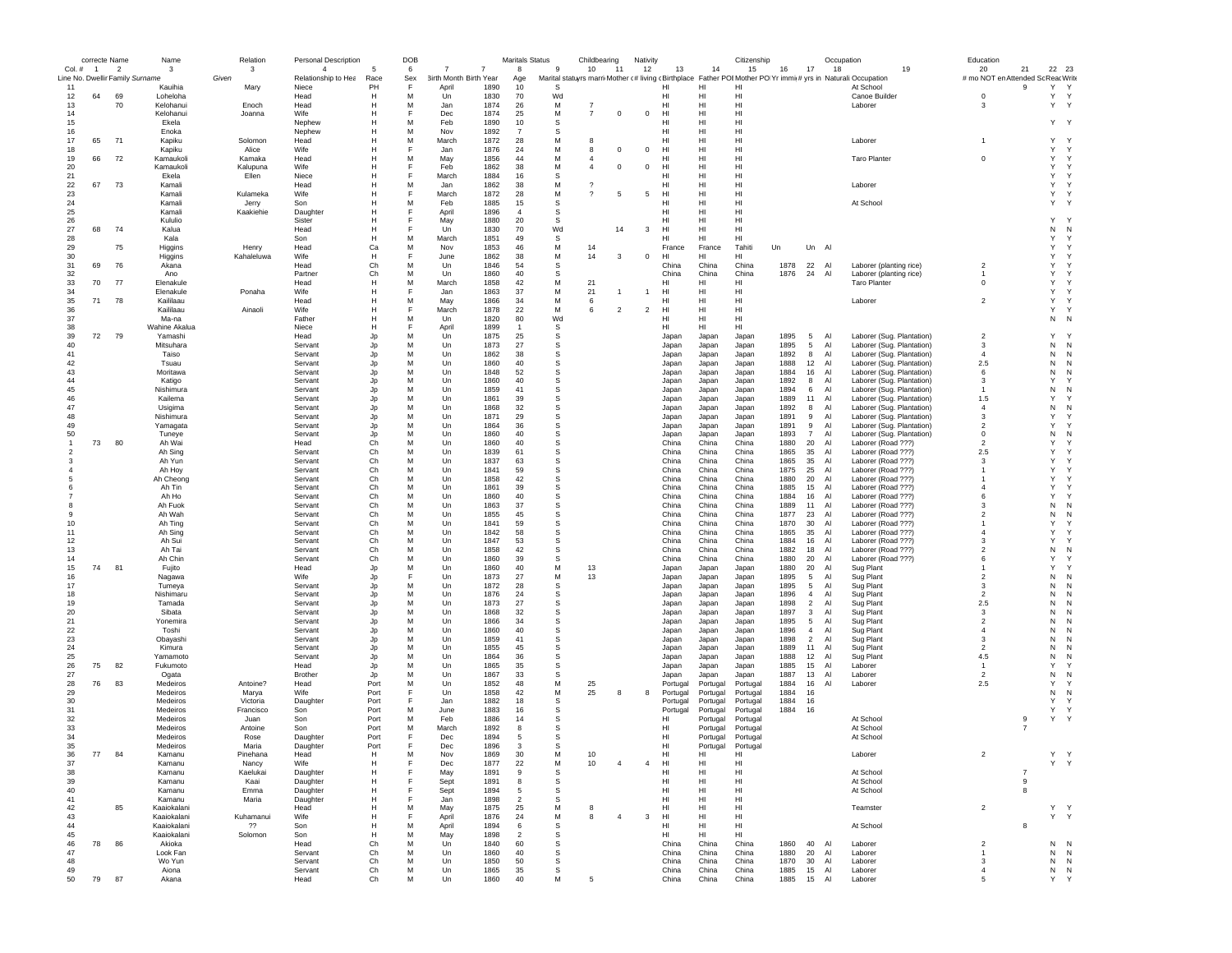|              | correcte Name |                                                             | Name                  | Relation                | Personal Description                  |              | DOB      |                                  |              | <b>Maritals Status</b> |              | Childbearing   |                          | Nativity       |                 |                      | Citizenship           |              |             | Occupation |                                                                                                                     | Education                                |                     |                            |                              |
|--------------|---------------|-------------------------------------------------------------|-----------------------|-------------------------|---------------------------------------|--------------|----------|----------------------------------|--------------|------------------------|--------------|----------------|--------------------------|----------------|-----------------|----------------------|-----------------------|--------------|-------------|------------|---------------------------------------------------------------------------------------------------------------------|------------------------------------------|---------------------|----------------------------|------------------------------|
| Col. # 1     |               | $\overline{\phantom{a}}$<br>Line No. Dwellir Family Surname | 3                     | 3<br>Given              | $\overline{4}$<br>Relationship to Hea | 5<br>Race    | 6<br>Sex | 7<br>7<br>3irth Month Birth Year |              | 8                      | $\mathbf{g}$ | 10             | 11                       | 12             | 13              | 14                   | 15                    | 16           | 17          | 18         | 19<br>Marital statuyrs marri Mother (# living (Birthplace Father POI Mother PO Yr immit# yrs in Naturali:Occupation | 20<br># mo NOT en Attended Sc Reac Write | 21                  | 22 23                      |                              |
|              |               |                                                             | Akana                 | Opunui                  | Wife                                  | н            | F        | Jan                              | 1870         | Age<br>30              | М            | 5              |                          | $\overline{1}$ | HI              | HI                   | HI                    |              |             |            |                                                                                                                     |                                          |                     | Y Y                        |                              |
|              |               |                                                             | Akana                 | Ah Loy                  | Daughter                              | Ch-H         | F        | Dec                              | 1893         | 6                      | -S           |                |                          |                | HI              | China                | HI                    |              |             |            | At School                                                                                                           |                                          | 9                   |                            |                              |
| 3            | 80            | 88                                                          | Kalauao               |                         | Head                                  | н            | м        | Un                               | 1860         | 40                     | М            |                |                          |                | HI              | HI                   | HI                    |              |             |            | Laborer                                                                                                             | $\overline{2}$                           |                     | N N                        |                              |
|              |               |                                                             | Kalauao               | Nohoanu                 | Wife                                  | н            |          | March                            | 1879         | 21                     | M            |                | $\overline{\phantom{a}}$ | $\overline{c}$ | HI              | HI                   | HI                    |              |             |            |                                                                                                                     |                                          |                     | Y                          | Y                            |
|              |               |                                                             | Kalauao<br>Kalauao    | Kiloha<br>Kilikina      | Son<br>Daughter                       | н<br>Н       | M<br>F   | May<br>April                     | 1895<br>1890 | -5<br>10               | S<br>S       |                |                          |                | HI<br>HI        | HI<br>HI             | HI<br>HI              |              |             |            | At School<br>At School                                                                                              |                                          | $\overline{7}$<br>6 | Y                          |                              |
|              |               |                                                             | Lono                  |                         | Boarder                               | н            | M        | Aug                              | 1869         | 30                     | S            |                |                          |                | HI              | HI                   | HI                    |              |             |            | Laborer                                                                                                             |                                          |                     | N                          | N                            |
| 8            | 81            | 89                                                          | Young Hoon            |                         | Head                                  | Ch           | м        | Un                               | 1865         | 35                     | -S           |                |                          |                | China           | China                | China                 | Un           | Un          | Al         | Laborer                                                                                                             | $\overline{2}$                           |                     | N                          | N                            |
| -9           |               |                                                             | Ah Pa                 |                         | Servant                               | Ch           | M        | Un                               | 1865         | 35                     | s            |                |                          |                | China           | China                | China                 | Un           | Un          | Al         | Laborer                                                                                                             | 3                                        |                     | N                          | N                            |
| 10           |               |                                                             | Ah Tai                |                         | Servant                               | Ch           | M        | Un                               | 1878         | 22                     | s            |                |                          |                | China           | China                | China                 | Un           | Un          | Al         | Laborer                                                                                                             | $\overline{2}$                           |                     | $\,$ N                     | N                            |
| 11           |               |                                                             | Ah See                |                         | Servant                               | Ch           | M        | Un                               | 1867         | 33                     | s            |                |                          |                | China           | China                | China                 | Un           | Un          | Al         | Laborer                                                                                                             | $\overline{1}$                           |                     | N                          | N                            |
| 12           | 82            | 90                                                          | Kanaloa               |                         | Head                                  | н            | M<br>E   | April                            | 1865         | 35                     | М            |                |                          |                | HI              | HI                   | HI                    |              |             |            | Carpenter                                                                                                           | $\mathbf{1}$                             |                     | Y<br>Y                     | Y                            |
| 13<br>14     |               |                                                             | Kanaloa<br>Kanaloa    | Kala<br>David           | Wife<br>Son                           | н<br>H       | M        | May<br>Nov                       | 1872<br>1890 | 28<br>9                | М<br>s       |                | 6                        | 6              | HI<br>HI        | HI<br>HI             | HI<br>HI              |              |             |            |                                                                                                                     |                                          |                     |                            |                              |
| 15           |               |                                                             | Kanaloa               | Lahila                  | Daughter                              | н            | F        | July                             | 1892         | $\overline{7}$         | S            |                |                          |                | H <sub>II</sub> | HI                   | HI                    |              |             |            |                                                                                                                     |                                          |                     |                            |                              |
| 16           | 83            | 91                                                          | Yamamoto              |                         | Head                                  | Jp           | M        | Un                               | 1878         | 22                     | s            |                |                          |                | Japan           | Japan                | Japan                 | Un           | Un          | Al         | Laborer                                                                                                             | $\overline{1}$                           |                     | N                          | N                            |
| 17           |               |                                                             | Yamiaga               |                         | Servant                               | Jp           | M        | Un                               | 1867         | 33                     | s            |                |                          |                | Japan           | Japan                | Japan                 | Un           | Un          | Al         | Laborer                                                                                                             | 3                                        |                     | N                          | N                            |
| 18           |               |                                                             | Sataro                |                         | Servant                               | Jp           | м        | Un                               | 1868         | 32                     | s            |                |                          |                | Japan           | Japan                | Japan                 | Un           | Un          | Al         | Laborer                                                                                                             | $\overline{2}$                           |                     | N                          | N                            |
| 19           | 84            | 92                                                          | Joseph                | Peter                   | Head                                  | Port         | м        | Un                               | 1853         | 47                     | M            | 16             |                          |                | Portugal        | Portugal             | Portugal              | 1878         | 22          | Al         | Farmer                                                                                                              | $^{\circ}$                               |                     | N                          | N                            |
| 20           |               |                                                             | Joseph                | Francis                 | Wife                                  | Port         | F<br>M   | Un                               | 1870         | 30                     | M            | 16             | $\Omega$                 | $\mathbf 0$    | Portugal        | Portugal             | Portugal              | 1886         | 14          |            |                                                                                                                     | $\mathbf 0$                              |                     | N<br>Y                     | N                            |
| 21<br>22     | 85            | 93                                                          | Svlva<br>Sylva        | Antone<br>Milly         | Head<br>Daughter                      | Port<br>Port | F        | Un<br>Aug                        | 1851<br>1880 | 49<br>19               | Wd<br>s      |                |                          |                | Portugal<br>HI  | Portugal<br>Portugal | Portugal<br>Portugal  | 1881         | 19          |            | Farmer<br>At School                                                                                                 |                                          | 9                   | Y                          |                              |
| 23           |               |                                                             | Sylva                 | Emily                   | Daughter                              | Port         |          | Jan                              | 1888         | 12                     | s            |                |                          |                | HI              | Portugal             | Portugal              |              |             |            | At School                                                                                                           |                                          | 8                   | Y                          |                              |
| 24           |               |                                                             | Sylva                 | Insina                  | Daughter                              | Port         | F        | March                            | 1897         | 3                      | s            |                |                          |                | HI              | Portugal             | Portugal              |              |             |            |                                                                                                                     |                                          |                     |                            |                              |
| 25           |               |                                                             | Sylva                 | Joseph                  | Son                                   | Port         | M        | May                              | 1891         | -9                     | -S           |                |                          |                | HI              | Portugal             | Portugal              |              |             |            | At School                                                                                                           |                                          | $\overline{7}$      |                            |                              |
| 26           | 86            | 94                                                          | Pears                 | J. M.                   | Head                                  | Port         | M        | Jan                              | 1877         | 23                     | M            | $\overline{2}$ |                          |                | Portugal        | Portugal             | Portugal              | 1890         | 10 Al       |            | Laborer                                                                                                             | $\mathbf 0$                              |                     | Y Y                        |                              |
| 27           |               |                                                             | Pears                 | Annie                   | Wife                                  | Port         |          | Oct                              | 1878         | 21                     | M            | $\overline{2}$ |                          | $\mathbf{1}$   | Portugal        | Portugal             | Portugal              | 1892         | 8           |            |                                                                                                                     |                                          |                     | Y Y                        |                              |
| 28           |               |                                                             | Pears                 | Mary                    | Daughter                              | Port         |          | Dec                              | 1898         | $\overline{1}$         | S            |                |                          |                | нı              | Portugal             | Portugal              |              |             |            |                                                                                                                     |                                          |                     |                            |                              |
| 29<br>30     | 87            | 95                                                          | Kuhelipo              | Keao??                  | Head<br>Wife                          | н<br>н       | м<br>Е   | May<br>March                     | 1852<br>1880 | 48<br>20               | М<br>M       | 20<br>20       | 10                       | $\overline{7}$ | HI<br>HI        | HI<br>HI             | HI<br>HI              |              |             |            | Blacksmith                                                                                                          | $\mathbf 0$                              |                     | Y<br>Y                     | Y<br>Y                       |
| 31           |               |                                                             | Kuhelipo<br>Kuhelipo  | Kauihou                 | Son                                   | H            | M        | Feb                              | 1882         | 18                     | s            |                |                          |                | HI              | HI                   | H <sub>II</sub>       |              |             |            | Teamster                                                                                                            | $\mathbf 0$                              |                     | Y                          | $\checkmark$                 |
| 32           |               |                                                             | Kuhelipo              | Hale                    | Son                                   | H            | M        | Nov                              | 1889         | 10                     | s            |                |                          |                | HI              | HI                   | HI                    |              |             |            | At School                                                                                                           |                                          | $\overline{7}$      | Y                          | Y                            |
| 33           |               |                                                             | Kuhelipo              | Kaumaka                 | Son                                   | Н            | M        | Aug                              | 1894         | 5                      | s            |                |                          |                | HI              | HI                   | HI                    |              |             |            | At School                                                                                                           |                                          | 9                   |                            |                              |
| 34           |               |                                                             | Kuhelipo              | Aka                     | Son                                   | н            | м        | Nov                              | 1885         | 14                     | s            |                |                          |                | HI              | HI                   | HI                    |              |             |            | At School                                                                                                           |                                          | 8                   | Υ                          |                              |
| 35           |               |                                                             | Kuhelipo              | Lono                    | Son                                   | н            | м        | Nov                              | 1887         | 12                     | s            |                |                          |                | HI              | HI                   | HI                    |              |             |            | At School                                                                                                           |                                          | 9                   | Y                          | Y                            |
| 36           |               |                                                             | Kuhelipo              | Kulehua                 | Daughter                              | H            | F        | Aug                              | 1883         | 16                     | S            |                |                          |                | HI              | HI                   | HI                    |              |             |            | Seamstress                                                                                                          | $\mathbf 0$                              |                     | Y                          | Y                            |
| 37           |               |                                                             | Kuhelipo              | Lucy                    | Daughter                              | H            |          | April                            | 1892         | -8                     | S            |                |                          |                | HI              | HI                   | HI                    |              |             |            | At School                                                                                                           |                                          | 9                   |                            |                              |
| 38           | 88            | 96                                                          | Manae                 | John                    | Head<br>Wife                          | H<br>Н       | M        | Un                               | 1866         | 34<br>43               | M<br>M       | 16             | $^{\circ}$               | $^{\circ}$     | HI<br>HI        | HI                   | HI<br>HI              |              |             |            | Teamster                                                                                                            | $\overline{1}$                           |                     | Υ<br>Y                     | $\mathsf{Y}$<br>Y            |
| 39<br>40     |               |                                                             | Manae<br>Hale         | Nahimelua               | Cousin                                | н            | м        | Un<br>March                      | 1857<br>1862 | 38                     | s            | 16             |                          |                | HI              | HI<br>HI             | HI                    |              |             |            | Teamster                                                                                                            | $\overline{2}$                           |                     | Y Y                        |                              |
| 41           | 89            | 97                                                          | Hahuhu                |                         | Head                                  | H            | M        | Nov                              | 1873         | 26                     | M            | 10             |                          |                | H <sub>II</sub> | HI                   | H <sub>II</sub>       |              |             |            | Laborer (Sug. Plant)                                                                                                | $\overline{1}$                           |                     |                            |                              |
| 42           |               |                                                             | Hahuhu                | Kalino                  | Wife                                  | H            | Е        | April                            | 1872         | 27                     | M            | 10             | $\Omega$                 | $\mathbf 0$    | H <sub>II</sub> | HI                   | H <sub>II</sub>       |              |             |            |                                                                                                                     |                                          |                     |                            |                              |
| 43           |               |                                                             | Manae                 | William                 | Nephew                                | H            | M        | May                              | 1889         | 11                     | s            |                |                          |                | HI              | HI                   | HI                    |              |             |            | At School                                                                                                           |                                          | 9                   | Y Y                        |                              |
| 44           |               |                                                             | Manae                 | Aupuka                  | Nephew                                | н            | м        | Jan                              | 1894         | 6                      | s            |                |                          |                | HI              | HI                   | HI                    |              |             |            | At School                                                                                                           |                                          | 9                   |                            |                              |
| 45           |               |                                                             | Pupako                |                         | Cousin                                | н            | м        | Feb                              | 1891         | 9                      | s            |                |                          |                | HI              | HI                   | HI                    |              |             |            | At School                                                                                                           |                                          | 6                   |                            |                              |
| 46           | 90            | 98                                                          | Akana                 |                         | Head                                  | Ch-H         | м        | March                            | 1870         | 30                     | М            | 6              |                          |                | HI              | China                | HI                    |              |             |            | Overseer                                                                                                            |                                          |                     | Y                          | $\mathbf{v}$                 |
| 47<br>48     |               |                                                             | Akana<br>Akana        | Mana<br>Keala           | Wife<br>Sister in law                 | н<br>н       |          | Feb<br>Jan                       | 1878<br>1890 | 22<br>10               | M<br>s       | 6              | $\mathbf{3}$             | $\mathbf 0$    | HI<br>HI        | HI<br>HI             | HI<br>HI              |              |             |            | At School                                                                                                           |                                          | 8                   | Y<br>Y                     | $\mathsf{Y}$<br>$\mathsf{Y}$ |
| 49           |               |                                                             | Akana                 | Louis                   | Brother                               | PH           | M        | Jan                              | 1894         | 6                      | S            |                |                          |                | HI              | HI                   | HI                    |              |             |            | At School                                                                                                           |                                          | 9                   | Y                          | Y                            |
| 50           |               |                                                             | Akana                 | Kuina                   | Father in law                         | н            | M        | Un                               | 1854         | 46                     | Wd           |                |                          |                | HI              | HI                   | HI                    |              |             |            | Laborer (Sug. Plant)                                                                                                | $\mathbf 0$                              |                     | Y                          | Y                            |
| $\mathbf{1}$ | 91            | 99                                                          | Pahia                 |                         | Head                                  | н            | м        | Jan                              | 1870         | 30                     | М            | 10             |                          |                | HI              | HI                   | HI                    |              |             |            | Laborer (Sug. Plant)                                                                                                | 3                                        |                     | Y                          | Y                            |
| -2           |               |                                                             | Pahia                 | Alapai                  | Wife                                  | H            | F        | March                            | 1872         | 28                     | M            | 10             |                          | $\overline{1}$ | H <sub>II</sub> | HI                   | H <sub>II</sub>       |              |             |            |                                                                                                                     |                                          |                     | Y                          | $\mathsf{Y}$                 |
|              |               |                                                             | Pahia                 | Alai                    | Son                                   | H            | M        | Feb                              | 1894         | 6                      | s            |                |                          |                | HI              | HI                   | HI                    |              |             |            | At School                                                                                                           |                                          | 9                   |                            |                              |
|              |               |                                                             | Kamila                |                         | Nephew                                | H            | M        | April                            | 1893         | $\overline{7}$         | s            |                |                          |                | HI              | HI                   | HI                    |              |             |            | At School                                                                                                           |                                          | $\overline{7}$      |                            |                              |
|              |               |                                                             | Kula                  |                         | Sister                                | Н<br>н       | F<br>м   | Jan                              | 1855<br>1887 | 45                     | М<br>s       | 23             | $^{\circ}$               | $^{\circ}$     | HI<br>HI        | HI<br>HI             | HI                    |              |             |            | At School                                                                                                           |                                          | 8                   | Y<br>Y                     | Y<br>Y                       |
|              |               |                                                             | Liloa<br>Kela         |                         | Nephew<br>Sister                      | н            |          | Feb<br>Nov                       | 1887         | 13<br>12               | s            |                |                          |                | HI              | HI                   | HI<br>HI              |              |             |            | At School                                                                                                           |                                          | $\overline{7}$      | Y                          | Y                            |
|              |               |                                                             | Emma                  |                         | Niece                                 | H            | F        | Dec                              | 1891         | 8                      | S            |                |                          |                | HI              | HI                   | HI                    |              |             |            | At School                                                                                                           |                                          | 8                   |                            |                              |
|              |               |                                                             | Pahia                 |                         | Nephew                                | н            | M        | Aug                              | 1896         | 3                      | S            |                |                          |                | HI              | HI                   | HI                    |              |             |            |                                                                                                                     |                                          |                     |                            |                              |
| 10           | 92            | 100                                                         | Kaliaka               |                         | Head                                  | Н            | F        | Jan                              | 1862         | 38                     | М            | 16             | $\overline{4}$           | $\overline{2}$ | HI              | HI                   | HI                    |              |             |            | Farmer                                                                                                              | $^{\circ}$                               |                     | Y                          | Y                            |
| 11           |               |                                                             | Kailiku               |                         | Grandmother                           | н            | E        | March                            | 1825         | 75                     | Wd           |                |                          | $\overline{1}$ | HI              | HI                   | HI                    |              |             |            |                                                                                                                     |                                          |                     | Y                          | Y                            |
| 12           |               |                                                             | Keliihileloa          |                         | Son                                   | н<br>H       | M<br>M   | April                            | 1896<br>1888 | $\overline{4}$         | s<br>s       |                |                          |                | HI              | HI<br>HI             | HI<br>H <sub>II</sub> |              |             |            |                                                                                                                     |                                          | $\overline{7}$      | Y                          | $\checkmark$                 |
| 13<br>14     |               | 101                                                         | Kamaka<br>Kahiwa      | J. K.                   | Son<br>Head                           | H            | M        | Feb<br>April                     | 1860         | 12<br>40               | M            | 16             |                          |                | HI<br>HI        | HI                   | HI                    |              |             |            | At School<br>Farmer                                                                                                 | $\mathbf{1}$                             |                     | Y                          | $\mathsf{Y}$                 |
| 15           |               |                                                             | Kahiwa                | Kalakana                | Wife                                  |              |          | Jan                              | 1865         | 35                     | М            | 16             | -5                       | 3              | HI              | HI                   | HI                    |              |             |            |                                                                                                                     |                                          |                     | Y                          | Y                            |
| 16           |               |                                                             | Kahiwa                | Kalama                  | Son                                   |              | M        | Feb                              | 1890         | 10                     | S            |                |                          |                | HI              | HI                   | HI                    |              |             |            | At School                                                                                                           |                                          | $\overline{4}$      | Y                          | Y                            |
| 17           |               |                                                             | Kahiwa                | Lii                     | Daughter                              | н            |          | July                             | 1891         | 8                      | s            |                |                          |                | HI              | HI                   | HI                    |              |             |            | At School                                                                                                           |                                          | 9                   |                            |                              |
| 18           |               |                                                             | Kahiwa                | Pekelo                  | Son                                   | н            | м        | Aug                              | 1894         | -5                     | -S           |                |                          |                | HI              | HI                   | HI                    |              |             |            | At School                                                                                                           |                                          | $\overline{4}$      |                            |                              |
| 19           |               |                                                             | Lake                  |                         | Brother                               | н            | M        | June                             | 1873         | 26                     | S            |                |                          |                | HI              | HI                   | HI                    |              |             |            | Laborer                                                                                                             |                                          |                     | Y.                         | -Y                           |
| 20           | 93            | 102                                                         | Kiehie                |                         | Head                                  | н            | M        | April                            | 1872         | 28                     | M            | 9              |                          |                | HI              | HI                   | HI                    |              |             |            | Farmer                                                                                                              | $\overline{2}$                           |                     | Y Y                        |                              |
| 21           |               |                                                             | Kiehie                | Lelemumu<br>Lake Liilii | Wife                                  | н            | м        | March                            | 1880<br>1894 | 20                     | М<br>S       | 9              | $\overline{4}$           | $\overline{4}$ | HI<br>HI        | HI<br>HI             | HI<br>HI              |              |             |            |                                                                                                                     |                                          |                     | Y Y                        |                              |
| 22<br>23     |               |                                                             | Kiehie<br>Kiehie      | Palealii                | Son<br>Daughter                       | н            |          | July<br>April                    | 1896         | 5<br>$\overline{4}$    | S            |                |                          |                | H <sub>II</sub> | HI                   | H <sub>II</sub>       |              |             |            |                                                                                                                     |                                          |                     |                            |                              |
| 24           |               |                                                             | Kiehie                | Kaalo                   | Daughter                              | H            |          | May                              | 1897         | $\mathbf{3}$           | <sub>S</sub> |                |                          |                | HI              | HI                   | HI                    |              |             |            |                                                                                                                     |                                          |                     |                            |                              |
| 25           |               |                                                             | Kiehie                | Hawaii                  | Sister                                | н            |          | Feb                              | 1888         | 12                     | <b>S</b>     |                |                          |                | HI              | HI                   | HI                    |              |             |            | At School                                                                                                           |                                          | 9                   | Y Y                        |                              |
| 26           |               |                                                             | Kiehie                | Lei                     | Daughter                              | п            |          | Un                               | 1890         | 10                     |              |                |                          |                | HI              | HI                   | HI                    |              |             |            | AT SCROOL                                                                                                           |                                          |                     |                            | $\mathsf{v}$                 |
| 27           | 94            | 103                                                         | Fukuda                |                         | Head                                  | Jp           | M        | Un                               | 1859         | 41                     | M            | 10             |                          |                | Japan           | Japan                | Japan                 | 1885         | 15          | Al         | Store Keeper                                                                                                        | $\mathbf 0$                              |                     | ${\sf N}$ ${\sf N}$        |                              |
| 28           |               |                                                             | Fukuda                | Sima                    | Wife                                  | Jp           | F        | Un                               | 1867         | 33                     | М            | $10$           | 6                        | 6              | Japan           | Japan                | Japan                 | 1885         | 15          |            |                                                                                                                     |                                          |                     |                            |                              |
| 29           |               |                                                             | Fukuda                | Yuke                    | Daughter                              | Jp           | F        | Un                               | 1892         | 8                      | s<br>S       |                |                          |                | HI              | Japan                | Japan                 |              |             |            | At School                                                                                                           |                                          | $\overline{7}$      |                            |                              |
| 30<br>31     |               |                                                             | Fukuda<br>Fukuda      | Seigi<br>Mine           | Son<br>Daughter                       | Jp<br>Jp     | M<br>F   | Un<br>Un                         | 1894<br>1896 | 6<br>$\overline{4}$    | s            |                |                          |                | HI<br>HI        | Japan<br>Japan       | Japan<br>Japan        |              |             |            | At School                                                                                                           |                                          |                     |                            |                              |
| 32           |               |                                                             | Fukuda                | Yira                    | Daughter                              | Jp           | F        | Un                               | 1898         | $\overline{2}$         | S            |                |                          |                | HI              | Japan                | Japan                 |              |             |            |                                                                                                                     |                                          |                     |                            |                              |
| 33           | 95            | 104                                                         | Apana                 |                         | Head                                  | Ch           | м        | Un                               | 1863         | 37                     | М            | 10             |                          |                | China           | China                | China                 | 1886         | 14 Al       |            | Farmer                                                                                                              | $\mathbf 0$                              |                     | N <sub>N</sub>             |                              |
| 34           |               |                                                             | Apana                 | Kaiaka                  | Wife                                  | H            | F        | Jan                              | 1871         | 29                     | M            | $10$           | 5                        | $\overline{4}$ | HI              | HL                   | HI                    |              |             |            |                                                                                                                     |                                          |                     | Υ                          | Y                            |
| 35           |               |                                                             | Apana                 | Sumeka                  | Son                                   | Ch-H         | M        | April                            | 1891         | 9                      | s            |                |                          |                | HI              | China                | HI                    |              |             |            | At School                                                                                                           |                                          | $\overline{7}$      |                            |                              |
| 36           |               |                                                             | Apana                 | Ah Long                 | Son                                   | Ch-H         | M        | May                              | 1894         | 6                      | s            |                |                          |                | HI              | China                | HI                    |              |             |            | At School                                                                                                           |                                          | 6                   |                            |                              |
| 37           |               |                                                             | Apana                 | Ah Hong                 | Son                                   | Ch-H         | M        | June                             | 1897         | $\overline{2}$         | s            |                |                          |                | HI              | China                | HI                    |              |             |            |                                                                                                                     |                                          |                     |                            |                              |
| 38<br>39     | 96            | 105                                                         | Ah Jack<br>Chang Hock |                         | Head<br>Wife                          | Ch<br>Ch     | M<br>F   | Un<br>Un                         | 1854<br>1864 | 46<br>36               | s<br>s       |                |                          |                | China<br>China  | China<br>China       | China<br>China        | 1885<br>1883 | 15 Al<br>17 | Al         | Overseer (Sug. Plant)<br>Laborer (Sug. Plant)                                                                       | $\mathbf 0$<br>$\,0\,$                   |                     | Y Y<br>${\sf N}$ ${\sf N}$ |                              |
| 40           |               |                                                             | Ah Pang               |                         | Servant                               | Ch           | M        | Un                               | 1840         | 60                     | s            |                |                          |                | China           | China                | China                 | 1880         | 20 Al       |            | Laborer (Sug. Plant)                                                                                                | $^{\circ}$                               |                     | ${\sf N}$ ${\sf N}$        |                              |
|              |               |                                                             |                       |                         |                                       |              |          |                                  |              |                        |              |                |                          |                |                 |                      |                       |              |             |            |                                                                                                                     |                                          |                     |                            |                              |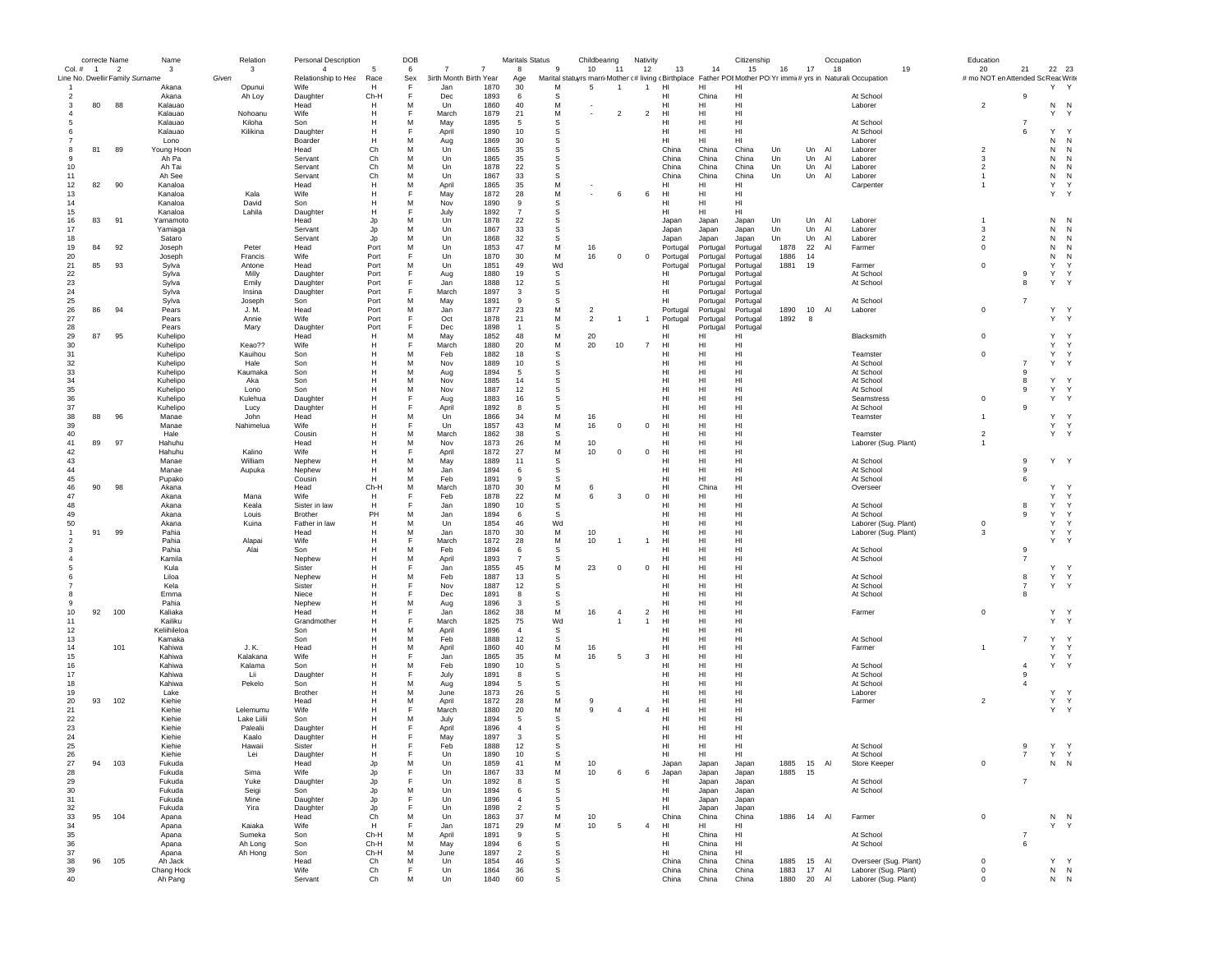|              |                | correcte Name                   | Name                 | Relation  | <b>Personal Description</b> |          | <b>DOB</b> |                        |              | <b>Maritals Status</b> |                                                     | Childbearing            |                | Nativity       |                    |                | Citizenship                                                |              |                              | Occupation |                                                        | Education                        |                   |
|--------------|----------------|---------------------------------|----------------------|-----------|-----------------------------|----------|------------|------------------------|--------------|------------------------|-----------------------------------------------------|-------------------------|----------------|----------------|--------------------|----------------|------------------------------------------------------------|--------------|------------------------------|------------|--------------------------------------------------------|----------------------------------|-------------------|
| Col. #       | $\blacksquare$ | $\overline{2}$                  | 3                    | 3         | $\overline{4}$              | 5        | 6          |                        |              | 8                      | 9                                                   | 10                      | 11             | 12             | 13                 | 14             | 15                                                         | 16           | 17                           | 18         | 19                                                     | 20<br>21                         | 22 23             |
|              |                | Line No. Dwellir Family Surname |                      | Given     | Relationship to Hea         | Race     | Sex        | 3irth Month Birth Year |              | Age                    | Marital statuyrs marri Mother (# living (Birthplace |                         |                |                |                    |                | Father POI Mother PO Yr immi(# yrs in Naturali: Occupation |              |                              |            |                                                        | # mo NOT en Attended So          | Reac Write        |
| 41<br>42     |                |                                 | An Kee<br>Chung Ping |           | Servant<br>Servant          | Ch<br>Ch | м<br>M     | Un<br>Un               | 1874<br>1872 | 26<br>28               | s<br>s                                              |                         |                |                | China<br>China     | China<br>China | China<br>China                                             | 1875<br>1884 | 25<br>16                     | Al<br>Al   | Laborer (Sug. Plant)                                   | 0<br>$\Omega$                    | N<br>Ν<br>Ν<br>N  |
| 43           |                |                                 | Ah Kong              |           | Servant                     | Ch       | M          | Un                     | 1881         | 19                     | s                                                   |                         |                |                | China              | China          | China                                                      | 1882         | 18                           | Al         | Laborer (Sug. Plant)<br>Laborer (Sug. Plant)           | $\Omega$                         | N<br>N            |
| 44           |                |                                 | Ah See               |           | Servant                     | Ch       | M          | Un                     | 1872         | 28                     | S                                                   |                         |                |                | China              | China          | China                                                      | 1881         | 19                           | Al         | Laborer (Sug. Plant)                                   | 0                                | N<br>N            |
| 45           |                |                                 | Ah Sui               |           | Servant                     | Ch       | M          | Un                     | 1870         | 30                     | s                                                   |                         |                |                | China              | China          | China                                                      | 1884         | 16                           | Al         | Laborer (Sug. Plant)                                   | $^{\circ}$                       | Ν<br>N            |
| 46           |                | 106                             | Ah Yeh               |           | Head                        | Ch       | M          | Un                     | 1865         | 35                     | M                                                   |                         |                |                | China              | China          | China                                                      | 1885         | 15                           | Al         | Laborer (Sug. Plant)                                   | 0                                | Ν<br>N            |
| 47           |                |                                 | Ah Low               |           | Wife                        | Ch       | F          | Un                     | 1875         | 25                     | M                                                   |                         | $^{\circ}$     | $^{\circ}$     | China              | China          | China                                                      | 1886         | 14                           | Un         | Laborer (Sug. Plant)                                   | 0                                | Y<br>Y.           |
| 48           |                |                                 | Tam Hoon             |           | Servant                     | Ch       | M          | Un                     | 1870         | 30                     | S                                                   |                         |                |                | China              | China          | China                                                      | 1884         | 16                           | Un         | Laborer (Sug. Plant)                                   | $\Omega$                         | N<br>N            |
| 49           |                |                                 | Lee Sam              |           | Servant                     | Ch       | M          | Un                     | 1870         | 30                     | S                                                   |                         |                |                | China              | China          | China                                                      | 1890         | 10                           | Un         | Laborer (Sug. Plant)                                   | $\mathbf 0$                      | N<br>N            |
| 50           |                |                                 | Ah Paw               |           | Servant                     | Ch       | M          | Un                     | 1835         | 65                     | s                                                   |                         |                |                | China              | China          | China                                                      | 1860         | 40                           | Un         | Laborer (Sug. Plant)                                   | $\mathbf 0$                      | Ν<br>N            |
|              |                |                                 | Matuso               |           | Servant                     | Jp       | M          | Un                     | 1870         | 30                     | s                                                   |                         |                |                | Japan              | Japan          | Japan                                                      | 1897         | 3                            | Al         | <b>Plantation Laborer</b>                              | $\overline{2}$                   | Ν<br>N            |
| -2           |                |                                 | Niamoto              |           | Servant                     | Jp       | M          | Un                     | 1875         | 25                     | s                                                   |                         |                |                | Japan              | Japan          | Japan                                                      | 1897         | $\mathbf{3}$                 | Al         | <b>Plantation Laborer</b>                              | -1                               | Y<br>Y            |
|              |                |                                 | Takibama             |           | Servant                     | Jp       | M          | Un                     | 1873         | 27                     | s                                                   |                         |                |                | Japan              | Japan          | Japan                                                      | 1897         | 3                            | Al         | <b>Plantation Laborer</b>                              | 3                                | Y<br>Y            |
|              |                |                                 | Yesu                 |           | Servant                     | Jp       | M          | Un                     | 1878         | 22                     | S                                                   |                         |                |                | Japan              | Japan          | Japan                                                      | 1897         | $\mathbf{3}$                 | Al         | <b>Plantation Laborer</b>                              | $\overline{2}$                   | Y<br>Y            |
|              |                |                                 | Sukadi               |           | Servant                     | Jp       | M          | Un                     | 1877         | 23                     | S                                                   |                         |                |                | Japan              | Japan          | Japan                                                      | 1897         | $\mathbf{3}$                 | Al         | <b>Plantation Laborer</b>                              | 1.5                              | Y<br>Y            |
|              | 97             | 107                             | Tayakosu             |           | Head                        | Jp       | M<br>M     | Un                     | 1874         | 26                     | s                                                   |                         |                |                | Japan              | Japan          | Japan                                                      | 1897         | 3                            | A          | <b>Plantation Laborer</b>                              | $\overline{2}$                   | Y<br>Y<br>Y       |
| -8           |                |                                 | Nakano               |           | Servant<br>Servant          | Jp       | M          | Un<br>Un               | 1869<br>1875 | 31<br>25               | s<br>s                                              |                         |                |                | Japan              | Japan          | Japan                                                      | 1897<br>1897 | $\mathbf{3}$                 | Al<br>AI   | <b>Plantation Laborer</b>                              | 3.5<br>$\overline{a}$            | Y<br>N<br>N       |
| 9            |                |                                 | Takamiya<br>Fukimura |           | Servant                     | Jp<br>Jp | M          | $_{\text{Un}}$         | 1876         | 24                     | s                                                   |                         |                |                | Japan              | Japan          | Japan<br>Japan                                             | 1897         | $\mathbf{3}$<br>3            | AI         | <b>Plantation Laborer</b><br><b>Plantation Laborer</b> | $\mathfrak{p}$                   | N<br>N            |
| 10           |                |                                 | Miamoto              |           | Servant                     | Jo       | M          | Un                     | 1879         | 21                     | S                                                   |                         |                |                | Japan<br>Japan     | Japan<br>Japan | Japan                                                      | 1897         | 3                            | Al         | Plantation Laborer                                     | $\mathbf{1}$                     | Y<br>Y            |
| 11           |                |                                 | Katoda               |           | Servant                     | Jp       | M          | Un                     | 1878         | 22                     | s                                                   |                         |                |                | Japan              | Japan          | Japan                                                      | 1897         | 3                            | Al         | <b>Plantation Laborer</b>                              | 3                                | Y<br>Y            |
| 12           | 98             | 108                             | Murukami             |           | Head                        | Jp       | M          | Un                     | 1876         | 24                     | s                                                   |                         |                |                | Japan              | Japan          | Japan                                                      | 1897         | 3                            | Al         | <b>Plantation Laborer</b>                              | $\overline{4}$                   | Y<br>Y            |
| 13           |                |                                 | Ihira                |           | Servant                     | Jp       | M          | Un                     | 1873         | 27                     | s                                                   |                         |                |                | Japan              | Japan          | Japan                                                      | 1897         | 3                            | Al         | <b>Plantation Laborer</b>                              | 5                                | Υ<br>Y            |
| 14           |                |                                 | Yamamoto             |           | Servant                     | Jp       | M          | Un                     | 1874         | 26                     | S                                                   |                         |                |                | Japan              | Japan          | Japan                                                      | 1897         | 3                            | Al         | <b>Plantation Laborer</b>                              | $\mathfrak{p}$                   | Y<br>Y            |
| 15           |                |                                 | Fuijata              |           | Servant                     | Jp       | M          | Un                     | 1868         | 32                     | S                                                   |                         |                |                | Japan              | Japan          | Japan                                                      | 1897         | 3                            | Al         | <b>Plantation Laborer</b>                              | 1.5                              | N<br>N            |
| 16           |                |                                 | Nakani               |           | Servant                     | Jp       | M          | Un                     | 1863         | 37                     | s                                                   |                         |                |                | Japan              | Japan          | Japan                                                      | 1897         | 3                            | Al         | <b>Plantation Laborer</b>                              | 4.5                              | Y<br>Y            |
| 17           |                |                                 | Ayamaga              |           | Servant                     | Jp       | M          | Un                     | 1868         | 32                     | s                                                   |                         |                |                | Japan              | Japan          | Japan                                                      | 1897         | 3                            | Al         | Plantation Laborer                                     | 3                                | Υ<br>Y            |
| 18           |                |                                 | Yoda                 |           | Servant                     | Jp       | M          | Un                     | 1876         | 24                     | s                                                   |                         |                |                | Japan              | Japan          | Japan                                                      | 1897         | $\mathbf{3}$                 | Al         | <b>Plantation Laborer</b>                              | $\overline{2}$                   | Y<br>Y            |
| 19           | 99             | 109                             | Nakamitsu            |           | Head                        | Jp       | M          | Un                     | 1875         | 25                     | s                                                   |                         |                |                | Japan              | Japan          | Japan                                                      | 1897         | 3                            | AI         | <b>Plantation Laborer</b>                              | -1                               | Y<br>Y            |
| 20           |                |                                 | Onishu               |           | Servant                     | Jo       | M          | Un                     | 1873         | 27                     | S                                                   |                         |                |                | Japan              | Japan          | Japan                                                      | 1897         | 3                            | Al         | <b>Plantation Laborer</b>                              | $\overline{2}$                   | Y<br>Y            |
| 21           |                |                                 | Omasha               |           | Servant                     | Jp       | M          | Un                     | 1874         | 26                     | S                                                   |                         |                |                | Japan              | Japan          | Japan                                                      | 1897         | 3                            | Al         | <b>Plantation Laborer</b>                              | $\overline{4}$                   | N<br>N            |
| 22           |                |                                 | Yashiga              |           | Servant                     | Jp       | M          | Un                     | 1876         | 24                     | s                                                   |                         |                |                | Japan              | Japan          | Japan                                                      | 1897         | 3                            | Al         | <b>Plantation Laborer</b>                              | 3                                | Y<br>Y            |
| 23           |                |                                 | Yamaka               |           | Servant                     | Jp       | M          | Un                     | 1878         | 22                     | s                                                   |                         |                |                | Japan              | Japan          | Japan                                                      | 1897         | $\mathbf{3}$                 | Al         | <b>Plantation Laborer</b>                              | 5                                | Y<br>Y            |
| 24           |                |                                 | Mitsu                |           | Servant                     | Jp       | M          | Un                     | 1879         | 21                     | s                                                   |                         |                |                | Japan              | Japan          | Japan                                                      | 1897         | $\mathbf{3}$                 | Al         | <b>Plantation Laborer</b>                              | $\overline{a}$                   | Y<br>Y<br>Y       |
| 25           |                |                                 | Kobari               |           | Servant                     | Jp       | M          | Un                     | 1880         | 20                     | s                                                   |                         |                |                | Japan              | Japan          | Japan                                                      | 1897         | $\mathbf{3}$                 | Al         | <b>Plantation Laborer</b>                              | $\overline{2}$<br>$\overline{4}$ | Y<br>Y            |
| 26           | 100            | 110                             | Tanaka<br>Tanaka     | Sime      | Head<br>Wife                | Jp       | M<br>F     | Un<br>Un               | 1861<br>1860 | 39<br>40               | M<br>M                                              | 6<br>6                  | $\overline{2}$ |                | Japan              | Japan          | Japan                                                      | 1895         | 5<br>5                       | Al         | Laborer (Sug. Plant)                                   | $\overline{2}$                   | Υ<br>- N          |
| 27<br>28     |                |                                 | Tanaka               | Sema      |                             | Jp       |            | Un                     | 1898         | $\overline{2}$         | s                                                   |                         |                | $\overline{2}$ | Japan<br>HI        | Japan          | Japan                                                      | 1895         |                              |            | Laborer (Sug. Plant)                                   |                                  | Ν                 |
| 29           | 101            | 111                             | Matsuda              |           | Daughter<br>Head            | Jp<br>Jp | M          | Un                     | 1861         | 39                     | M                                                   | $\overline{\mathbf{2}}$ |                |                | Japan              | Japan<br>Japan | Japan<br>Japan                                             | 1897         | $\mathbf{3}$                 | Al         | <b>Plantation Laborer</b>                              | $\overline{2}$                   | Y<br>$\mathbf{v}$ |
| 30           |                |                                 | Matsuda              | Mitaya    | Wife                        | Jp       |            | $_{\text{Un}}$         | 1874         | 26                     | M                                                   | $\overline{2}$          | $\mathbf 0$    | $^{\circ}$     | Japan              | Japan          | Japan                                                      | 1897         | $\mathbf{3}$                 | Un         | <b>Plantation Laborer</b>                              | -1                               | N<br>N            |
| 31           |                |                                 | Kobari               |           | Servant                     | Jo       | M          | Un                     | 1870         | 30                     | s                                                   |                         |                |                | Japan              | Japan          | Japan                                                      | 1897         | 3                            | Al         | <b>Plantation Laborer</b>                              | 3                                | N<br>N            |
| 32           |                |                                 | Tusuda               |           | Servant                     | Jo       | M          | Un                     | 1871         | 29                     | S                                                   |                         |                |                | Japan              | Japan          | Japan                                                      | 1897         | 3                            | Al         | <b>Plantation Laborer</b>                              | $\overline{4}$                   | Y<br>Y            |
| 33           |                |                                 | Iwato                |           | Servant                     | Jp       | M          | Un                     | 1873         | 27                     | s                                                   |                         |                |                | Japan              | Japan          | Japan                                                      | 1897         | 3                            | Al         | <b>Plantation Laborer</b>                              | $\overline{2}$                   | Ν<br>N            |
| 34           |                |                                 | Kadawa               |           | Servant                     | Jp       | M          | Un                     | 1874         | 26                     | s                                                   |                         |                |                | Japan              | Japan          | Japan                                                      | 1897         | $\mathbf{3}$                 | Al         | <b>Plantation Laborer</b>                              | -1                               | Y<br>N            |
| 35           |                |                                 | Miyakawa             |           | Servant                     | Jp       | M          | Un                     | 1868         | 32                     | s                                                   |                         |                |                | Japan              | Japan          | Japan                                                      | 1897         | 3                            | Al         | <b>Plantation Laborer</b>                              | 1.5                              | Y<br>Y.           |
| 36           | 102            | 112                             | Ogushi               |           | Head                        | Jp       | M          | Un                     | 1869         | 31                     | S                                                   |                         |                |                | Japan              | Japan          | Japan                                                      | 1897         | 3                            | AI         | <b>Plantation Laborer</b>                              | 3                                | Y<br>Y.           |
| 37           |                |                                 | Ishimura             |           | Servant                     | Jp       | M          | Un                     | 1860         | 40                     | S                                                   |                         |                |                | Japan              | Japan          | Japan                                                      | 1897         | 3                            | Al         | <b>Plantation Laborer</b>                              | $\overline{2}$                   | Y<br>Y            |
| 38           |                |                                 | Minagawa             |           | Servant                     | Jp       | M          | Un                     | 1870         | 30                     | s                                                   |                         |                |                | Japan              | Japan          | Japan                                                      | 1897         | 3                            | Al         | <b>Plantation Laborer</b>                              | $\overline{4}$                   | Y<br>Y.           |
| 39           |                |                                 | Yato                 |           | Servant                     | Jp       | M          | Un                     | 1876         | 24                     | s                                                   |                         |                |                | Japan              | Japan          | Japan                                                      | 1897         | $\mathbf{3}$                 | Al         | <b>Plantation Laborer</b>                              | $\overline{2}$                   | Ν<br>N            |
| 40           |                |                                 | Ishigata             |           | Servant                     | Jp       | M          | Un                     | 1875         | 25                     | s                                                   |                         |                |                | Japan              | Japan          | Japan                                                      | 1897         | 3                            | Al         | <b>Plantation Laborer</b>                              | -1                               | Υ<br>Y            |
| 41           |                |                                 | Tanada               |           | Servant                     | Jp       | M          | Un                     | 1873         | 27                     | s                                                   |                         |                |                | Japan              | Japan          | Japan                                                      | 1897         | 3                            | AI         | <b>Plantation Laborer</b>                              | $\overline{2}$                   | Y<br>Y.           |
| 42           |                |                                 | Sunisha              |           | Servant                     | Jo       | M          | Un                     | 1874         | 26                     | S                                                   |                         |                |                | Japan              | Japan          | Japan                                                      | 1897         | 3                            | Al         | <b>Plantation Laborer</b>                              | -1                               | N<br>N            |
| 43           |                |                                 | Imagata              |           | Servant                     | Jp       | M          | Un                     | 1870         | 30                     | s                                                   |                         |                |                | Japan              | Japan          | Japan                                                      | 1897         | 3                            | Al         | <b>Plantation Laborer</b>                              |                                  | Υ<br>Y            |
| 44           |                |                                 | Ibara                |           | Servant                     | Jp       | M          | Un                     | 1875         | 25                     | s                                                   |                         |                |                | Japan              | Japan          | Japan                                                      | 1897         | 3                            | Al         | <b>Plantation Laborer</b>                              | $\overline{4}$                   | Ν<br>N            |
| 45           | 103            | 113                             | Nishimoto            |           | Head                        | Jp       | M          | Un                     | 1865         | 35                     | M                                                   | 3                       |                |                | Japan              | Japan          | Japan                                                      | 1897         | $\mathbf{3}$                 | Al         | <b>Plantation Laborer</b>                              | 3                                | Y<br>Y            |
| 46           |                |                                 | Nishimoto            | Shimo     | Wife                        | Jp       | E<br>M     | Un                     | 1874         | 26                     | M<br>S                                              | 3                       | $\mathbf{1}$   | $\overline{1}$ | Japan              | Japan          | Japan                                                      | 1897         | $\mathbf{3}$                 | Al         | <b>Plantation Laborer</b>                              | $\overline{2}$                   | N<br>N            |
| 47           |                |                                 | Nishimoto            | Nishimoto | Son                         | Jp       | M          | Un                     | 1895         | -5                     |                                                     |                         |                |                | Japan              | Japan          | Japan                                                      | 1897         | $\mathbf{3}$                 | Un         |                                                        | 6                                | Y<br>Y            |
| 48<br>49     |                |                                 | Mushigawa            |           | Servant<br>Servant          | Jp       | M          | Un<br>Un               | 1859<br>1875 | 41<br>26               | s<br>s                                              |                         |                |                | Japan              | Japan          | Japan                                                      | 1897<br>1897 | $\mathbf{3}$<br>$\mathbf{3}$ | Al<br>Al   | <b>Plantation Laborer</b>                              | $\overline{\mathbf{c}}$          | Υ<br>Y            |
| 50           |                |                                 | Tananada<br>Ohaki    |           | Servant                     | Jp<br>Jp | M          | Un                     | 1873         | 27                     | s                                                   |                         |                |                | Japan<br>Japar     | Japan<br>Japan | Japan<br>Japan                                             | 1897         | $\overline{\mathbf{3}}$      | Al         | <b>Plantation Laborer</b><br><b>Plantation Laborer</b> | 5                                | Y<br>Y            |
| $\mathbf{1}$ | 104            | 114                             | Mossman              | Alice     | Head                        | Ca       |            | Nov                    | 1852         | 47                     | M                                                   | 30                      | 9              | 9              | Minnesota Virginia |                | England                                                    | 1880         | 20                           |            |                                                        |                                  | Y<br>Υ            |
| -2           |                |                                 | Mossman              | Kattie    | Daughter                    | Ca       |            | Sept                   | 1887         | 12                     | s                                                   |                         |                |                | HI                 | Virginia       | Minnesota                                                  |              |                              |            |                                                        |                                  | Y<br>Y            |
| 3            |                |                                 | Mossman              | Isabella  | Daughter                    | Ca       |            | May                    | 1889         | 11                     | S                                                   |                         |                |                | HI                 | Virginia       | Minnesota                                                  |              |                              |            |                                                        |                                  | Y<br>Y            |
|              | 105            | 115                             | Yan Song             |           | Head                        | Ch       | M          | Un                     | 1859         | 41                     | s                                                   |                         |                |                | China              | China          | China                                                      | 1887         | 13                           | Al         | Overseer                                               | $\mathbf 0$                      | Υ<br>Y            |
|              |                |                                 | Kamp Chu             |           | Servant                     | Ch       | M          | Un                     | 1849         | 51                     | s                                                   |                         |                |                | China              | China          | China                                                      | 1885         | 15                           | Al         | Laborer                                                | $\overline{\mathbf{c}}$          | Y<br>Y            |
|              |                |                                 | Ah Tick              |           | Servant                     | Ch       | M          | Un                     | 1861         | 39                     | s                                                   |                         |                |                | China              | China          | China                                                      | 1882         | 18                           | Al         | Laborer                                                | $\mathbf{1}$                     | Y<br>Y.           |
|              |                |                                 | Chung Hoon           |           | Servant                     | Ch       | M          | Un                     | 1873         | 27                     | s                                                   |                         |                |                | China              | China          | China                                                      | 1893         | $\overline{7}$               | Al         | Laborer                                                | 3                                | Y<br>Y            |
|              |                |                                 | Ma Ching             |           | Servant                     | Ch       | M          | Un                     | 1862         | 38                     | S                                                   |                         |                |                | China              | China          | China                                                      | 1882         | 18                           | Al         | Laborer                                                | $\overline{2}$                   | Y<br>Y            |
|              |                |                                 | Cam Tay              |           | Servant                     | Ch       | M          | Un                     | 1858         | 42                     | s                                                   |                         |                |                | China              | China          | China                                                      | 1880         | 20                           | Al         | Laborer                                                | 1.5                              | Y<br>Y            |
| 10           |                |                                 | Yun Hung             |           | Servant                     | Ch       | M          | Un                     | 1862         | 38                     | s                                                   |                         |                |                | China              | China          | China                                                      | 1890         | 10                           | Al         | Laborer                                                | $\overline{2}$                   | N<br>N            |
| 11           | 106            | 116                             | Ishimura             |           | Head                        | Jp       | M          | Un                     | 1868         | 32                     | s                                                   |                         |                |                | Japan              | Japan          | Japan                                                      | 1893         | $\overline{7}$               | Al         | Laborer                                                | $\overline{2}$                   | Ν<br>N            |
| 12           |                |                                 | Nahu                 |           | Servant                     | Jp       | M<br>M     | Un                     | 1863         | 37                     | S<br>S                                              |                         |                |                | Japan              | Japan          | Japan                                                      | 1892         | 8                            | AI         | Laborer                                                | 3                                | N<br>N            |
| 13<br>14     | 107            | 117                             | Fukuru<br>Ah Tan     |           | Servant<br>Head             | Jo<br>Ch | M          | Un<br>Un               | 1867<br>1872 | 33<br>28               | S                                                   |                         |                |                | Japan<br>China     | Japan<br>China | Japan<br>China                                             | 1894<br>1890 | 6<br>10                      | Al<br>Al   | Laborer<br>Overseer                                    | 3                                | N<br>N<br>Υ<br>Y  |
| 15           |                |                                 | Lee Sum              |           | Servant                     | Ch       | M          | Un                     | 1873         | 27                     | s                                                   |                         |                |                | China              | China          | China                                                      | 1894         | 6                            | Al         | Laborer (Road Building)                                |                                  | Υ<br>Y            |
| 16           |                |                                 | Chan Foc             |           | Servan                      | Ch       | M          | Un                     | 1876         | 24                     |                                                     |                         |                |                | China              |                | China                                                      | 1895         |                              |            |                                                        |                                  | $\checkmark$      |
| 17           |                |                                 | ah See               |           | Servant                     | Ch       | M          | Un                     | 1877         | 23                     | s                                                   |                         |                |                | China              | China          | China                                                      | 1895         | $\sqrt{5}$                   | Al         | Laborer (Road Building)                                | 3                                | Υ<br>Υ            |
| 18           |                |                                 | Tip Yun              |           | Servant                     | Ch       | M          | Un                     | 1860         | 40                     | s                                                   |                         |                |                | China              | China          | China                                                      | 1884         | 16                           | Al         | Laborer (Road Building)                                | $\mathbf{1}$                     | Y<br>Υ            |
| 19           |                |                                 | Lei Toma             |           | Servant                     | Ch       | M          | Un                     | 1850         | 50                     | s                                                   |                         |                |                | China              | China          | China                                                      | 1875         | 25                           | Al         | Laborer (Road Building)                                | 1.5                              | Υ<br>Y            |
| 20           |                |                                 | Chung Fat            |           | Servant                     | Ch       | M          | Un                     | 1848         | 52                     | s                                                   |                         |                |                | China              | China          | China                                                      | 1870         | 30                           | Al         | Laborer (Road Building)                                | $\overline{\mathbf{c}}$          | Υ<br>Y            |
| 21           |                |                                 | Ah Lee               |           | Servant                     | Ch       | M          | Un                     | 1852         | 48                     | s                                                   |                         |                |                | China              | China          | China                                                      | 1882         | 18                           | Al         | Laborer (Road Building)                                | $\overline{4}$                   | Ν<br>N            |
| $22\,$       |                |                                 | Jim Jack             |           | Servant                     | Ch       | M          | Un                     | 1861         | 39                     | s                                                   |                         |                |                | China              | China          | China                                                      | 1881         | 19                           | Al         | Laborer (Road Building)                                | 3                                | Υ<br>Υ            |
| 23           |                |                                 | Chew Sung            |           | Servant                     | Ch       | M          | Un                     | 1871         | 29                     | s                                                   |                         |                |                | China              | China          | China                                                      | 1892         | 8                            | Al         | Laborer (Road Building)                                | 3.5                              | Y<br>Υ            |
| 24           |                |                                 | Chip Tap             |           | Servant                     | Ch       | M          | Un                     | 1872         | 28                     | s                                                   |                         |                |                | China              | China          | China                                                      | 1894         | 6                            | Al         | Laborer (Road Building)                                | $\overline{2}$                   | Υ<br>Υ            |
| 25           |                |                                 | Ah Ming              |           | Servant                     | Ch       | M          | Un                     | 1864         | 36                     | s                                                   |                         |                |                | China              | China          | China                                                      | 1885         | 15                           | Al         | Laborer (Road Building)                                | $\overline{4}$                   | Υ<br>Υ            |
| 26           | 108            | 118                             | Mikami               |           | Head                        | Jp       | M          | Un                     | 1870         | 30                     | s                                                   |                         |                |                | Japan              | Japan          | Japan                                                      | 1897         | $\mathbf{3}$                 | Al         | Plantation Laborer                                     | $\overline{2}$                   | Υ<br>Y            |
| 27           |                |                                 | Yamagata             |           | Servant                     | Jp       | M          | Un                     | 1869         | 31                     | s                                                   |                         |                |                | Japan              | Japan          | Japan                                                      | 1897         | $\mathbf{3}$                 | Al         | <b>Plantation Laborer</b>                              |                                  | Υ<br>Y            |
| 28           |                |                                 | Yamamoto             |           | Servant                     | Jp       | M          | Un                     | 1871         | 29                     | s                                                   |                         |                |                | Japan              | Japan          | Japan                                                      | 1897         | $\mathbf{3}$                 | Al         | Plantation Laborer                                     | 3                                | ${\sf N}$<br>N    |
| 29           |                |                                 | Muraoka              |           | Servant                     | Jp       | M          | Un                     | 1876         | 24                     | S                                                   |                         |                |                | Japan              | Japan          | Japan                                                      | 1897         | $\mathbf{3}$                 | Al         | <b>Plantation Laborer</b>                              | $\overline{4}$                   | Υ<br>Y            |
| 30           |                |                                 | Yanenaga             |           | Servant                     | Jr       | M          | Un                     | 1874         | 26                     | S                                                   |                         |                |                | Japan              | Japan          | Japan                                                      | 1897         | $\overline{\mathbf{3}}$      | Al         | <b>Plantation Laborer</b>                              | $\overline{2}$                   | Υ<br>Y            |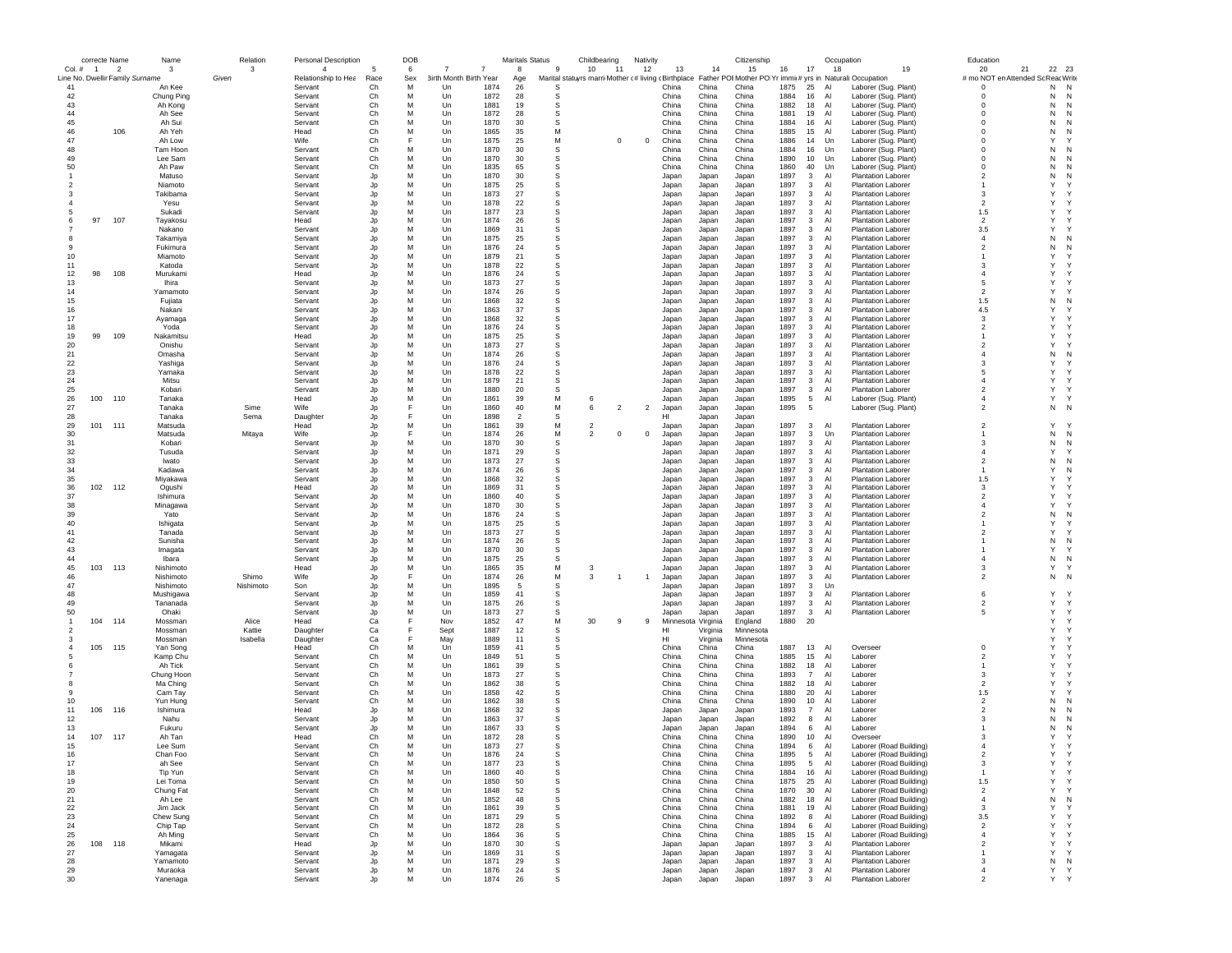|                                 | correcte Name |                | Name                 | Relation         | <b>Personal Description</b> |              | DOB    |                        |              | <b>Maritals Status</b> |           | Childbearing                     |                       | Nativity                |                |                      | Citizenship                                                                                                  |              |                              | Occupation |                                                        | Education                          |                |                   |  |
|---------------------------------|---------------|----------------|----------------------|------------------|-----------------------------|--------------|--------|------------------------|--------------|------------------------|-----------|----------------------------------|-----------------------|-------------------------|----------------|----------------------|--------------------------------------------------------------------------------------------------------------|--------------|------------------------------|------------|--------------------------------------------------------|------------------------------------|----------------|-------------------|--|
| Col. # 1                        |               | $\overline{2}$ | 3                    | 3                | $\overline{4}$              |              | 6      |                        |              | 8                      | 9         | 10                               | 11                    | 12                      | 13             | 14                   | 15                                                                                                           | 16           | 17                           | 18         | 19                                                     | 20                                 | 21             | 22<br>23          |  |
| Line No. Dwellir Family Surname |               |                |                      | Given            | Relationship to Hea         | Race         | Sex    | 3irth Month Birth Year |              | Age                    |           |                                  |                       |                         |                |                      | Marital statuyrs marri Mother (# living (Birthplace Father POIMother PO Yr immi(# yrs in Naturali:Occupation |              |                              |            |                                                        | # mo NOT en Attended Sc Reac Write |                |                   |  |
| 31                              |               |                | Yamita               |                  | Servant                     | Jp           | м      | Un                     | 1878         | 22                     | s         |                                  |                       |                         | Japan          | Japan                | Japan                                                                                                        | 1897         | 3                            | Al         | <b>Plantation Laborer</b>                              |                                    |                | Y<br>Y            |  |
| 32                              |               |                | Takayama             |                  | Servant                     | Jp           | M      | Un                     | 1874         | 26                     | s         |                                  |                       |                         | Japan          | Japan                | Japan                                                                                                        | 1897         | $\mathbf{3}$                 | Al         | <b>Plantation Laborer</b>                              |                                    |                | N<br>N            |  |
| 33                              | 109           | 119            | Kishima              |                  | Head                        | Jp           | M      | Un                     | 1868         | 32                     | М         | $\overline{4}$                   |                       |                         | Japan          | Japan                | Japan                                                                                                        | 1897         | $\mathbf{3}$                 | Al         | <b>Plantation Laborer</b>                              |                                    |                | N<br>N            |  |
| 34                              |               |                | Kishima              | Yashi            | Wife                        | Jp           | F      | Un                     | 1878         | 22                     | М         | $\overline{4}$                   | $^{\circ}$            | $^{\circ}$              | Japan          | Japan                | Japan                                                                                                        | 1897         | $\overline{\mathbf{3}}$      | Al         | Plantation Laborer                                     | 3                                  |                | Ν<br>N<br>Y       |  |
| 35<br>36                        | 110 120       |                | Takuna<br>Takuna     | Tiu              | Head<br><b>Wife</b>         | Jp           | м<br>F | Un<br>$_{\text{Un}}$   | 1868<br>1865 | 32<br>35               | М<br>M    | $\overline{2}$<br>$\mathfrak{p}$ | $\mathbf 0$           | $^{\circ}$              | Japan          | Japan                | Japan<br>Japan                                                                                               | 1897<br>1897 | $\mathbf{3}$                 | Al<br>AI   | <b>Plantation Laborer</b><br><b>Plantation Laborer</b> | $\overline{2}$<br>2.5              |                | Υ<br>Y<br>Y       |  |
| 37                              |               |                | Tanada               |                  | Servant                     | Jp           | M      | $_{\text{Un}}$         | 1876         | 24                     | s         |                                  |                       |                         | Japan          | Japan                | Japan                                                                                                        | 1897         | $\mathbf{3}$<br>$\mathbf{3}$ | AI         | <b>Plantation Laborer</b>                              | $\mathbf{1}$                       |                | Y<br>Y            |  |
| 38                              |               |                | Yamamoto             |                  | Servant                     | Jp<br>Jp     | M      | Un                     | 1874         | 26                     | s         |                                  |                       |                         | Japan<br>Japan | Japan<br>Japan       | Japan                                                                                                        | 1897         | 3                            | Al         | <b>Plantation Laborer</b>                              | 1.5                                |                | Y<br>Y            |  |
| 39                              |               |                | Matsumoto            |                  | Servant                     | Jp           | M      | Un                     | 1873         | 27                     | s         |                                  |                       |                         | Japan          | Japan                | Japan                                                                                                        | 1897         | $\mathbf{3}$                 | Al         | <b>Plantation Laborer</b>                              | 3.5                                |                | Ν<br>N            |  |
| 40                              |               |                | Matsuda              |                  | Servant                     | Jp           | M      | Un                     | 1870         | 30                     | s         |                                  |                       |                         | Japan          | Japan                | Japan                                                                                                        | 1897         | $\mathbf{3}$                 | Al         | <b>Plantation Laborer</b>                              | 5                                  |                | Ν<br>N            |  |
| 41                              |               |                | Yamanaga             |                  | Servant                     |              | м      | Un                     | 1875         | 25                     | s         |                                  |                       |                         | Japan          | Japan                | Japan                                                                                                        | 1897         | $\mathbf{3}$                 | Al         | <b>Plantation Laborer</b>                              | 3                                  |                | Ν<br>N            |  |
| 42                              |               |                | Tsunoto              |                  | Servant                     | Jp           | M      | Un                     | 1877         | 23                     | s         |                                  |                       |                         | Japan          | Japan                | Japan                                                                                                        | 1897         | $\mathbf{3}$                 | Al         | <b>Plantation Laborer</b>                              | $\overline{2}$                     |                | Y<br>Y            |  |
| 43                              |               |                | Kayohara             |                  | Servant                     | Jp<br>Jp     | M      | Un                     | 1875         | 25                     | s         |                                  |                       |                         | Japan          | Japan                | Japan                                                                                                        | 1897         | $\mathbf{3}$                 | Al         | <b>Plantation Laborer</b>                              | $\overline{2}$                     |                | Y<br>Y            |  |
| 44                              |               |                | Yamamoto             |                  | Servant                     | Jp           | M      | Un                     | 1874         | 26                     | s         |                                  |                       |                         | Japan          | Japan                | Japan                                                                                                        | 1897         | $\mathbf{3}$                 | Al         | <b>Plantation Laborer</b>                              | $\overline{1}$                     |                | Υ<br>Y            |  |
| 45                              |               |                | Matsumoto            |                  | Servant                     | Jp           | M      | Un                     | 1873         | 27                     | s         |                                  |                       |                         | Japan          | Japan                | Japan                                                                                                        | 1897         | $\mathbf{3}$                 | Al         | <b>Plantation Laborer</b>                              | 3                                  |                | Υ<br>Y            |  |
| 46                              |               |                | Suruda               |                  | Servant                     | Jp           | M      | Un                     | 1876         | 24                     | s         |                                  |                       |                         | Japan          | Japan                | Japan                                                                                                        | 1897         | $\mathbf{3}$                 | Al         | <b>Plantation Laborer</b>                              | $\overline{4}$                     |                | Υ<br>Y            |  |
| 47                              | 111           | 121            | Chin Yung            |                  | Head                        | Ch           | M      | $_{\text{Un}}$         | 1868         | 32                     | s         |                                  |                       |                         | China          | China                | China                                                                                                        | 1892         | 8                            | AI         | <b>Plantation Laborer</b>                              | $\overline{4}$                     |                | Y<br>Y            |  |
| 48                              |               |                | Nee Ho               |                  | Servant                     | Ch           | M      | Un                     | 1860         | 40                     | s         |                                  |                       |                         | China          | China                | China                                                                                                        | 1885         | 15                           | Al         | <b>Plantation Laborer</b>                              | 3                                  |                | Υ<br>Y            |  |
| 49                              |               |                | Lam Sing             |                  | Servant                     | Ch           | M      | Un                     | 1864         | 36                     | s         |                                  |                       |                         | China          | China                | China                                                                                                        | 1884         | 16                           | Al         | <b>Plantation Laborer</b>                              | 5.5                                |                | Υ<br>Y            |  |
| 50                              |               |                | Uso Mow              |                  | Servant                     | Ch           | M      | Un                     | 1868         | 32                     | s         |                                  |                       |                         | China          | China                | China                                                                                                        | 1888         | 12                           | Al         | <b>Plantation Laborer</b>                              | $\overline{2}$                     |                | Υ<br>Y            |  |
|                                 | 112           | 122            | Reuter               | Henry            | Head                        | Ca-H         | M      | Dec                    | 1863         | 36                     | М         | 9                                |                       |                         | HI             | Germany              | HI                                                                                                           |              |                              |            | Store Keeper                                           | $^{\circ}$                         |                | Υ<br>Y            |  |
| $\overline{\phantom{a}}$        |               |                | Reuter               | Ester            | Wife                        | H            | F      | June                   | 1871         | 28                     | М         | 9                                | $\mathbf 0$           | $^{\circ}$              | HI             | HI                   | HI                                                                                                           |              |                              |            |                                                        |                                    |                | Y<br>Y            |  |
|                                 |               |                | Reuter               | Nellie           | Daughter                    | PH           | E      |                        | 1885         | 15                     | s         |                                  |                       |                         | HI             | HI                   | HI                                                                                                           |              |                              |            |                                                        |                                    |                | Y<br>Y            |  |
|                                 | 113 123       |                | Miki                 | J. W.            | Head                        | H            | M      | May<br>Un              | 1834         | 66                     | М         | 33                               |                       |                         | HI             | HI                   | HI                                                                                                           |              |                              |            | Farmer                                                 |                                    |                | Υ<br>$\mathsf{Y}$ |  |
|                                 |               |                | Miki                 | Kamala           | Wife                        | Н            | F      | Un                     | 1844         | 56                     | М         | 33                               | 5                     | $\overline{4}$          | HI             | HI                   | HI                                                                                                           |              |                              |            |                                                        |                                    |                | Υ<br>Y            |  |
|                                 |               |                | Luka                 |                  | Niece                       | H            | F      | Dec                    | 1889         | 10                     | s         |                                  |                       |                         | HI             | HI                   | HI                                                                                                           |              |                              |            | At School                                              |                                    | 9              | Υ<br>Y            |  |
|                                 |               |                | Pueo                 |                  | Niece                       | H            | F      | June                   | 1895         | $\overline{a}$         | s         |                                  |                       |                         | HI             | HI                   | H <sub>II</sub>                                                                                              |              |                              |            |                                                        |                                    |                |                   |  |
|                                 |               |                | Kekela               |                  | <b>Niece</b>                | H            | F      | Nov                    | 1897         | $\overline{2}$         | s         |                                  |                       |                         | HI             | HI                   | H <sub>II</sub>                                                                                              |              |                              |            |                                                        |                                    |                |                   |  |
|                                 |               |                | Toomey               | Kaalo            | Niece                       | Ca-H         | E      | July                   | 1891         | 8                      | s         |                                  |                       |                         | HI             | England              | HI                                                                                                           |              |                              |            | At School                                              |                                    | 8              |                   |  |
| 10                              |               |                | Kekua                | Maseo M.         | Cousin                      | H            | M      | Jan                    | 1879         | 21                     | s         |                                  |                       |                         | HI             | HI                   | HI                                                                                                           |              |                              |            | Clerk                                                  | $\mathsf 0$                        |                | Υ<br>Y            |  |
| 11                              | 114           | 124            | loela                | Iwa              | Head                        | H            | M      | Sept                   | 1881         | 18                     | М         |                                  |                       |                         | HI             | HI                   | HI                                                                                                           |              |                              |            | Laborer                                                |                                    |                | Υ<br>Y            |  |
| 12                              |               |                | loela                | Kelama           | Wife                        | H            | E      | Un                     | 1868         | 32                     | М         | 1                                | 0                     | $\mathbf 0$             | HI             | HI                   | HI                                                                                                           |              |                              |            |                                                        |                                    |                | Υ<br>Y            |  |
| 13                              |               |                | Among                | Sarah            | Niece                       | Ch-H         | F      | July                   | 1891         | -8                     | -S        |                                  |                       |                         | HI             | China                | HI                                                                                                           |              |                              |            | At School                                              |                                    | 8              |                   |  |
| 14                              | 115           | 125            | Huii                 | Chas. D.         | Head                        | H            | M      | April                  | 1870         | 30                     | М         | $\overline{4}$                   |                       |                         | HI             | HI                   | HI                                                                                                           |              |                              |            | Clerk                                                  | $\mathbf{1}$                       |                | Y<br>Y            |  |
| 15                              |               |                | Huii                 | Melieka          | Wife                        | H            | F      | April                  | 1880         | 20                     | M         | $\overline{4}$                   | $\mathbf 0$           | $^{\circ}$              | HI             | HI                   | HI                                                                                                           |              |                              |            |                                                        |                                    |                | Υ<br>Y            |  |
| 16                              | 116           | 126            | Costa de             | Manuel           | Head                        | Port         | M      | Un                     | 1838         | 62                     | М         | 30                               |                       |                         | Portugal       | Portugal             | Portugal                                                                                                     | 1882         | 18                           | Al         | Farmer                                                 | $\mathbf 0$                        |                | Ν<br>N            |  |
| 17                              |               |                | Costa de             | Maria            | Wife                        | Port         | F      | Un                     | 1841         | 59                     | ${\sf M}$ | 30                               | 6                     | $\overline{4}$          | Portugal       | Portugal             | Portugal                                                                                                     | 1882         | 18                           |            |                                                        |                                    |                | N<br>Ν            |  |
| 18                              |               |                | Costa de             | Manuel           | Son                         | Port         | M      | Un                     | 1880         | 20                     | s         |                                  |                       |                         | Portugal       | Portugal             | Portugal                                                                                                     | 1882         | 18                           | Al         | Farmer                                                 | $\mathbf 0$                        |                | Ν<br>N            |  |
| 19                              |               |                | Costa de             | Juan             | Son                         | Port         | M      | $_{\text{Un}}$         | 1882         | 18                     | s         |                                  |                       |                         | Portugal       | Portugal             | Portugal                                                                                                     | Un           |                              |            |                                                        |                                    |                | N<br>N            |  |
| 20                              |               |                | Costa de             | August           | Daughter                    | Port         |        | Un                     | 1887         | 13                     | s         |                                  |                       |                         | HI             | Portugal             | Portugal                                                                                                     |              |                              |            |                                                        |                                    |                | N<br>N            |  |
| 21                              |               |                | Costa de             | Virgine          | Daughter                    | Port         |        | Un                     | 1892         | 8                      | s         |                                  |                       |                         | HI             | Portugal             | Portugal                                                                                                     |              |                              |            | At School                                              |                                    | 9              |                   |  |
| 22                              | 117           | 127            | Cambra de            |                  | Head                        | Port         | M      | Un                     | 1876         | 24                     | М         | 6                                |                       |                         | Portugal       |                      |                                                                                                              | 1881         | 19                           | Al         |                                                        | $\mathbf 0$                        |                | N<br>N            |  |
| 23                              |               |                | Cambra de            | Jose<br>Rosa     | Wife                        | Port         |        | Un                     | 1875         | 25                     | М         | 6                                | $\boldsymbol{\gamma}$ | 4?                      |                | Portugal<br>Portugal | Portugal<br>Portugal                                                                                         | 1881         | 19                           |            | Farmer                                                 |                                    |                | Ν<br>- N          |  |
| 24                              |               |                | Cambra de            | Manuel           | Son                         | Port         | M      | Un                     | 1895         | 5                      | s         |                                  |                       |                         | Portugal<br>н  | Portugal             | Portugal                                                                                                     |              |                              |            | At School                                              |                                    | 6              |                   |  |
| 25                              |               |                | Cambra de            | Juse             | Son                         | Port         | M      | Un                     | 1896         | $\overline{4}$         | s         |                                  |                       |                         | HI             | Portugal             | Portugal                                                                                                     |              |                              |            |                                                        |                                    |                |                   |  |
| 26                              |               |                | Cambra de            | Maria            |                             | Port         | F      | Un                     | 1898         | $\overline{2}$         |           |                                  |                       |                         | HI             |                      | Portugal                                                                                                     |              |                              |            |                                                        |                                    |                |                   |  |
| 27                              |               |                | Cambra de            |                  | Daughter                    | Port         | M      |                        | 1900         | 0.25                   | s<br>s    |                                  |                       |                         | HI             | Portugal             |                                                                                                              |              |                              |            |                                                        |                                    |                |                   |  |
|                                 |               |                |                      | Manuel           | Son                         |              | M      | Feb                    |              |                        | s         |                                  |                       |                         |                | Portugal             | Portugal                                                                                                     |              |                              |            |                                                        |                                    |                |                   |  |
| 28<br>29                        | 118           | 128            | Sakayama<br>Cambra   | Juan             | Servant<br>Head             | Jp<br>Port   | M      | Un<br>Oct              | 1868<br>1876 | 32<br>23               | M         | 4                                |                       |                         | Japan          | Japan                | Japan                                                                                                        | 1892<br>1880 | 8<br>20                      | Al<br>Al   | Farmer                                                 | $\mathsf 0$                        |                | N<br>N<br>N<br>N  |  |
| 30                              |               |                | Cambra               | Andenathi        | Wife                        | Port         | E      | March                  | 1878         | 22                     | М         | $\overline{4}$                   | 3                     |                         | Portugal       | Portugal             | Portugal                                                                                                     | 1880         | 20                           |            |                                                        |                                    |                | N<br>N            |  |
| 31                              |               |                | Cambra               | Juan             | Son                         | Port         | M      | June                   | 1895         | $\overline{4}$         | s         |                                  |                       | 3                       | Portugal<br>HI | Portugal<br>Portugal | Portugal<br>Portugal                                                                                         |              |                              |            |                                                        |                                    |                |                   |  |
| 32                              |               |                |                      |                  |                             | Port         | M      | May                    | 1898         | $\overline{2}$         | s         |                                  |                       |                         | HI             |                      |                                                                                                              |              |                              |            |                                                        |                                    |                |                   |  |
| 33                              |               |                | Cambra<br>Cambra     | Jose<br>Maria    | Son<br>Daughter             | Port         | E      | April                  | 1899         | $\overline{1}$         | s         |                                  |                       |                         | HI             | Portugal<br>Portugal | Portugal<br>Portugal                                                                                         |              |                              |            |                                                        |                                    |                |                   |  |
|                                 |               | 129            |                      |                  |                             |              |        |                        |              |                        |           |                                  |                       |                         |                |                      |                                                                                                              |              |                              | Al         |                                                        |                                    |                |                   |  |
| 34<br>35                        | 119           |                | Jocintho<br>Jocintho | Jose de<br>Maria | Head<br>Wife                | Port<br>Port | M<br>E | Un<br>Un               | 1855<br>1860 | 45<br>40               | М<br>М    | 26<br>26                         | 10                    | 10                      | Portugal       | Portugal<br>Portugal | Portugal<br>Portugal                                                                                         | 1882<br>1882 | 18<br>18                     |            | Farmer                                                 | $\mathbf 0$                        |                | Ν<br>N<br>N<br>N  |  |
| 36                              |               |                | Jocintho             | Mary             | Daughter                    | Port         |        | Jan                    | 1884         | 16                     | s         |                                  |                       |                         | Portugal<br>HI | Portugal             | Portugal                                                                                                     |              |                              |            | Seamstress                                             | $\mathbf 0$                        |                | Υ<br>Υ            |  |
| 37                              |               |                | Jocintho             | Eslana           | Daughter                    | Port         |        | April                  | 1886         | 14                     | s         |                                  |                       |                         | HI             | Portugal             | Portugal                                                                                                     |              |                              |            | Laborer                                                | $\mathbf 0$                        |                | Υ<br>Y            |  |
| 38                              |               |                | Jocintho             | Juacitho         | Daughter                    | Port         | F      | March                  | 1887         | 13                     | s         |                                  |                       |                         | HI             | Portugal             | Portugal                                                                                                     |              |                              |            | At School                                              |                                    | 9              | Υ<br>Y            |  |
| 39                              |               |                | Jocintho             | Christina        | Daughter                    | Port         |        | Feb                    | 1888         | 12                     | s         |                                  |                       |                         | HI             | Portugal             | Portugal                                                                                                     |              |                              |            | At School                                              |                                    | $\overline{7}$ | Υ<br>$\mathbf Y$  |  |
| 40                              |               |                | Jocintho             | Centonio         | Daughter                    | Port         |        | April                  | 1890         | 10                     | s         |                                  |                       |                         | HI.            | Portugal             | Portugal                                                                                                     |              |                              |            | At School                                              |                                    | 9              | Υ<br>Y            |  |
| 41                              |               |                | Jocintho             | Maria            | Daughter                    | Port         |        | May                    | 1892         | 8                      | s         |                                  |                       |                         | HI             | Portugal             | Portugal                                                                                                     |              |                              |            | At School                                              |                                    | 8              |                   |  |
| 42                              |               |                | Jocintho             | Felman           | Daughter                    | Port         |        | Jan                    | 1896         | $\overline{4}$         | s         |                                  |                       |                         | HI             | Portugal             | Portugal                                                                                                     |              |                              |            |                                                        |                                    |                |                   |  |
| 43                              |               |                | Jocintho             | Cracacia         | Daughter                    | Port         |        | June                   | 1897         | 3                      | s         |                                  |                       |                         | HI             | Portugal             | Portugal                                                                                                     |              |                              |            |                                                        |                                    |                |                   |  |
| 44                              |               |                | Jocintho             | Rosa             | Daughter                    | Port         |        | Feb                    | 1898         | $\overline{2}$         | s         |                                  |                       |                         | HI             | Portugal             | Portugal                                                                                                     |              |                              |            |                                                        |                                    |                |                   |  |
| 45                              |               |                | Jocintho             | Juli             | Daughter                    | Port         |        | Feb                    |              | 1900 0.333333          | s         |                                  |                       |                         | HI             | Portugal             | Portugal                                                                                                     |              |                              |            |                                                        |                                    |                |                   |  |
| 46                              | 120           | 130            | Mossman              | Willie           | Head                        | Ca           | M      | Dec                    | 1872         | 27                     | M         | 6                                |                       |                         | HI             | England              | Minnesota                                                                                                    |              |                              |            | Overseer                                               | $\overline{1}$                     |                | Y Y               |  |
| 47                              |               |                | Mossman              | Luisa            | Wife                        | PH           |        | Jan                    | 1879         | 21                     | М         | 6                                | 5                     | 3                       | HI             | HI                   | H                                                                                                            |              |                              |            |                                                        |                                    |                |                   |  |
| 48                              |               |                | Mossman              | Harry            | Son                         | PH           | M      | Nov                    | 1895         | $\overline{4}$         | s         |                                  |                       |                         | HI             | HI                   | HI                                                                                                           |              |                              |            |                                                        |                                    |                |                   |  |
| 49                              |               |                | Mossman              | Willie           | Son                         | PH           | м      | Oct                    | 1897         | $\overline{2}$         | s         |                                  |                       |                         | HI             | HI                   | HI                                                                                                           |              |                              |            |                                                        |                                    |                |                   |  |
| 50                              |               |                |                      |                  |                             | PH           |        |                        |              | $\overline{1}$         | s         |                                  |                       |                         | HI             | HI                   | H <sub>II</sub>                                                                                              |              |                              |            |                                                        |                                    |                |                   |  |
| -1                              | 121           | 131            | Mossman<br>Iqumi     | Dorria           | Daughter<br>Head            | Jp           | M      | May<br>Un              | 1899<br>1870 | 30                     | M         | $\overline{2}$                   |                       |                         | Japan          | Japan                | Japan                                                                                                        | 1899         | 0.5                          | Al         | Overseer                                               |                                    |                | Y Y               |  |
| $\overline{\phantom{a}}$        |               |                | laumi                | Yoshu            | Wife                        | Jp           |        | Un                     | 1875         | 25                     | М         | $\overline{2}$                   | $\mathbf{1}$          | $\mathbf{1}$            | Japan          | Japan                | Japan                                                                                                        | 1899         | 0.5                          | Un         | <b>Plantation Laborer</b>                              | 0.5                                |                | $N$ $N$           |  |
|                                 |               |                |                      |                  |                             |              | M      | Un                     | 1898         | $\overline{2}$         | s         |                                  |                       |                         |                |                      |                                                                                                              |              | 0.5                          | Un         |                                                        |                                    |                |                   |  |
|                                 |               |                | Igumi<br>laumi       | Misuki<br>Juki   | Son                         | Jp           | F      | Un                     | 1899         | 0.25                   | s         |                                  |                       |                         | Japan<br>HI    | Japan                | Japan                                                                                                        | 1899         |                              |            |                                                        |                                    |                |                   |  |
|                                 |               |                |                      |                  | Daughter                    | Jp           | M      |                        |              |                        | s         |                                  |                       |                         |                | Japan                | Japan                                                                                                        |              |                              | Al         |                                                        | $\overline{2}$                     |                |                   |  |
|                                 |               |                | Tonda<br>Sinohars    |                  | Servant                     | Jp           | M      | Un<br>1 In             | 1874<br>1876 | 26<br>24               |           |                                  |                       |                         | Japan<br>lanar | Japan<br>lanan       | Japan<br>Janan                                                                                               | 1899<br>1899 | 0.5<br>0.5                   | ΑI         | 10a<br>10a                                             |                                    |                | N N<br>N<br>N     |  |
| $\overline{7}$                  |               |                | Koida                |                  | Servant<br>Servant          |              | M      | Un                     | 1871         | 29                     | s         |                                  |                       |                         |                |                      |                                                                                                              | 1899         |                              | Al         | 10a                                                    | 1.5                                |                | Ν<br>N            |  |
| 8                               |               |                | Ishida               |                  | Servant                     | Jp           | M      | Un                     | 1874         | 26                     |           |                                  |                       |                         | Japan          | Japan                | Japan<br>Japan                                                                                               | 1899         | 0.5<br>0.5                   | Al         | 10a                                                    | $\overline{2}$                     |                | Υ<br>Υ            |  |
| 9                               |               |                |                      |                  |                             | Jp           | M      | Un                     | 1880         | 20                     | s<br>s    |                                  |                       |                         | Japan          | Japan                |                                                                                                              | 1899         | 0.5                          | Al         |                                                        | $\overline{1}$                     |                | Ν<br>N            |  |
|                                 |               |                | Koga                 |                  | Servant                     | Jp           | м      |                        | 1876         |                        | s         |                                  |                       |                         | Japan          | Japan                | Japan                                                                                                        | 1899         |                              |            | 10a                                                    | -1                                 |                | Y<br>Υ            |  |
| 10<br>11                        |               |                | Kimoru<br>Hamaoka    |                  | Servant<br>Servant          | Jp           | M      | Un<br>Un               | 1882         | 24<br>18               | s         |                                  |                       |                         | Japan          | Japan                | Japan<br>Japan                                                                                               | 1899         | 0.5<br>0.5                   | Al<br>Al   | 10a<br>10a                                             | $\mathbf{1}$                       |                | Ν<br>N            |  |
| 12                              |               |                | Morito               |                  | Servant                     | Jp           | M      | Un                     | 1876         | 24                     | s         |                                  |                       |                         | Japan          | Japan                |                                                                                                              | 1899         | 0.5 AI                       |            | 10a                                                    | $\overline{1}$                     |                | ${\sf N}$<br>N    |  |
| 13                              |               |                | Yashikawa            |                  | Servant                     | Jp<br>Jp     | M      | Un                     | 1874         | 26                     | s         |                                  |                       |                         | Japan<br>Japan | Japan                | Japan<br>Japan                                                                                               | 1899         | 0.5 AI                       |            | 10a                                                    | $\overline{2}$                     |                | N<br>N            |  |
| 14                              | 122           | 132            | Mori                 |                  |                             |              | M      | Un                     | 1871         | 29                     | М         | 3                                |                       |                         |                | Japan                |                                                                                                              | 1899         | 0.5                          | Al         |                                                        | 3                                  |                | Ν<br>N            |  |
|                                 |               |                |                      |                  | Head                        | Jp           | F      |                        |              |                        |           |                                  |                       |                         | Japan          | Japan                | Japan                                                                                                        |              |                              |            | Overseer                                               |                                    |                |                   |  |
| 15                              |               |                | Mori                 | Kiyo             | Wife                        | Jp           |        | Un                     | 1878         | 22                     | М         | 3                                | $\overline{2}$        | $\overline{\mathbf{2}}$ | Japan          | Japan                | Japan                                                                                                        | 1899         | 0.5                          | Un         |                                                        |                                    |                | Ν<br>N            |  |
| 16                              |               |                | Mori                 | Sui              | Son                         | Jp           | м      | Un                     | 1898         | $\overline{2}$         | s         |                                  |                       |                         | Japan<br>HI    | Japan                | Japan                                                                                                        | 1899         | 0.5                          | Un         |                                                        |                                    |                | N<br>N            |  |
| 17                              |               |                | Mori                 | Dichi            | Son                         | Jp           | м      | Un                     |              | 1899 0.416667          | s         |                                  |                       |                         |                | Japan                | Japan                                                                                                        |              |                              |            |                                                        |                                    |                | ${\sf N}$<br>N    |  |
| 18<br>19                        |               |                | Tagawa               |                  | Servant                     | Jp           | M<br>М | Un                     | 1876         | 24                     | s<br>s    |                                  |                       |                         | Japan          | Japan                | Japan                                                                                                        | 1899         | 0.5 AI                       |            | ???                                                    | $\overline{2}$                     |                | ${\sf N}$<br>N    |  |
|                                 |               |                | Nakamura             |                  | Servant                     | Jp           |        | Un                     | 1870         | 30                     |           |                                  |                       |                         | Japan          | Japan                | Japan                                                                                                        | 1899         | 0.5 AI                       |            | 10a                                                    | 3<br>$\mathbf{1}$                  |                | N<br>N            |  |
| 20                              |               |                | Inoya                |                  | Servant                     | Jp           | М      | Un                     | 1874         | 26                     | s         |                                  |                       |                         | Japan          | Japan                | Japan                                                                                                        | 1899         | 0.5 AI                       |            | 10a                                                    |                                    |                | N N               |  |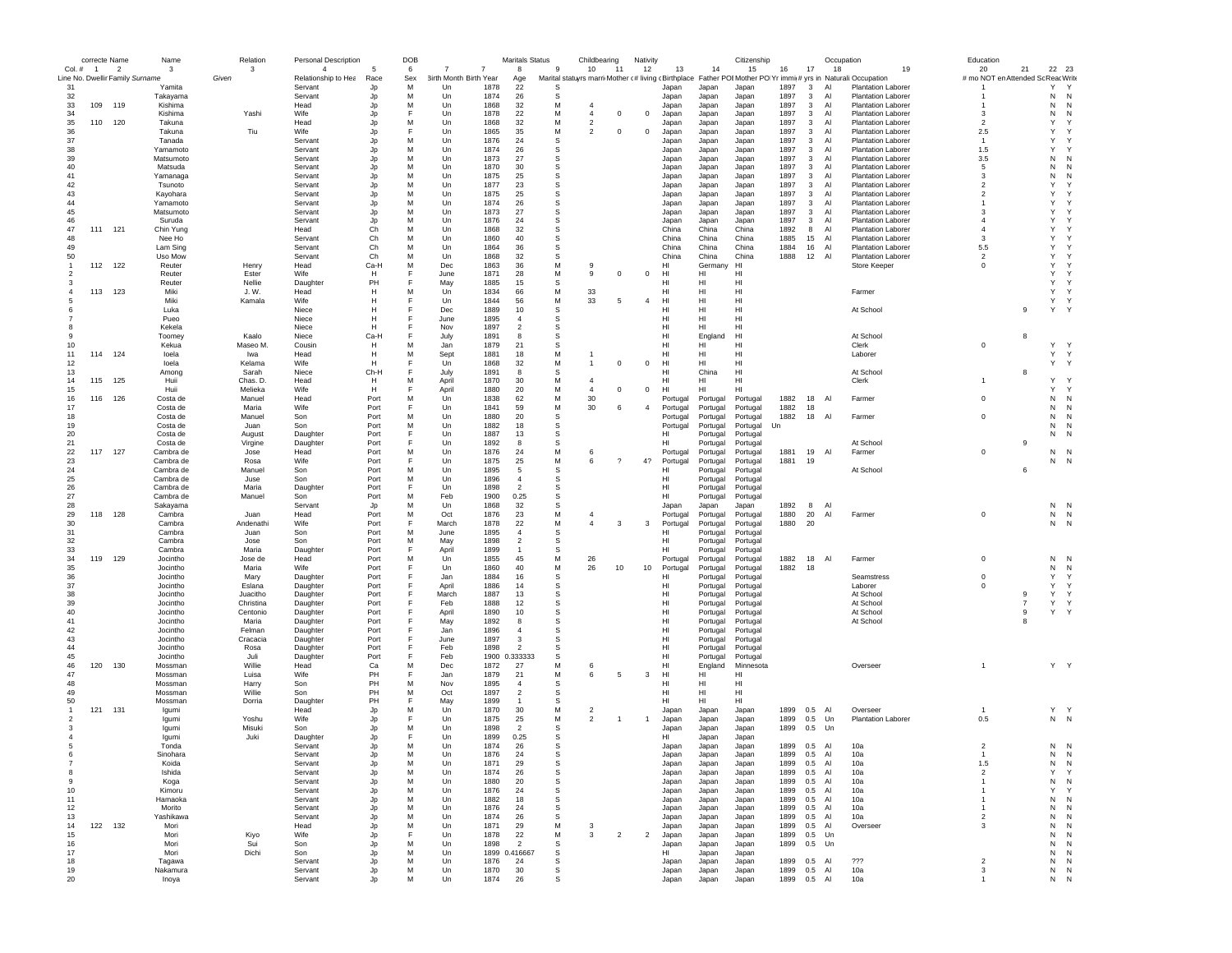|                | correcte Name  |                                 | Name                  | Relation          | <b>Personal Description</b> |                | DOB    |                              |                                  | <b>Maritals Status</b> |          | Childbearing   | Nativity       |                  |                      | Citizenship          |              |            | Occupation |                                                                                                               | Education                          |                     |              |
|----------------|----------------|---------------------------------|-----------------------|-------------------|-----------------------------|----------------|--------|------------------------------|----------------------------------|------------------------|----------|----------------|----------------|------------------|----------------------|----------------------|--------------|------------|------------|---------------------------------------------------------------------------------------------------------------|------------------------------------|---------------------|--------------|
| $Col.$ #       | $\overline{1}$ | - 2                             | $\mathbf{3}$          | 3                 | $\overline{4}$              |                | 6      | 7<br>7                       | 8                                |                        | -9       | 10<br>$-11$    | 12             | 13               | 14                   | 15                   | 16           | 17         | 18         | 19                                                                                                            | 20                                 | 21                  | 22<br>23     |
|                |                | Line No. Dwellir Family Surname |                       | Given             | Relationship to Hea         | Race           | Sex    | 3irth Month Birth Year       | Age                              |                        |          |                |                |                  |                      |                      |              |            |            | Marital statuyrs marri Mother (# living (Birthplace Father POI Mother PO Yr immi(# yrs in Naturali:Occupation | # mo NOT en Attended Sc Reac Write |                     |              |
| 21<br>22       |                |                                 | Ishikawa<br>Misuno    |                   | Servant<br>Servant          | Jp<br>Jp       | M<br>M | 1873<br>Un<br>1871<br>Un     | 27<br>29                         |                        | S<br>s   |                |                | Japan<br>Japan   | Japan<br>Japan       | Japan<br>Japan       | 1899<br>1899 | 0.5<br>0.5 | AI<br>Al   | 10a<br>10a                                                                                                    | $\overline{2}$<br>1.5              | N<br>N              | N<br>N       |
| 23             |                |                                 | Haraguchi             |                   | Servant                     | Jp             | M      | Un<br>1876                   | 24                               |                        | s        |                |                | Japan            | Japan                | Japan                | 1899         | 0.5        | Al         | 10a                                                                                                           | $^{\circ}$                         | N                   | N            |
| 24             |                |                                 | Inama                 |                   | Servant                     | Jp             | M      | 1875<br>Un                   | 25                               |                        | S        |                |                | Japan            | Japan                | Japan                | 1899         | 0.5        | Al         | 10a                                                                                                           | $\Omega$                           | N                   | N            |
| 25             | 123            | 133                             | Hondo                 |                   | Head                        | Jp             | M      | Un<br>1875                   | 25                               |                        | M        | $\overline{2}$ |                | Japan            | Japan                | Japan                | 1899         | 0.5        | Al         | 10a                                                                                                           | $\overline{2}$                     | Y                   |              |
| 26             |                |                                 | Hondo                 | Shiya             | Wife                        | Jp             | E      | 1879<br>Un                   | 21                               |                        | M        | $\overline{2}$ |                | Japan            | Japan                | Japan                | 1899         | 0.5        | Un         | <b>Plantation Laborer</b>                                                                                     |                                    | N                   | $\mathsf{N}$ |
| 27             |                |                                 | Hondo                 | Hiro              | Daughter                    | Jp             | E      | Un<br>1899                   | $\overline{1}$                   |                        | S        |                |                | Japan            | Japan                | Japan                | 1899         | 0.5        | Un         |                                                                                                               |                                    |                     |              |
| 28             |                |                                 | Miaki                 |                   | Servant                     | Jp             | M      | 1874<br>Un                   | 26                               |                        | s        |                |                | Japan            | Japan                | Japan                | 1899         | 0.5        | Al         | <b>Plantation Laborer</b>                                                                                     | $\overline{1}$                     | N                   | $\mathsf{N}$ |
| 29             |                |                                 | Ivamada               |                   | Servant                     | Jp             | M      | 1876<br>Un                   | 24                               |                        | S        |                |                | Japan            | Japan                | Japan                | 1899         | 0.5        | Al         | <b>Plantation Laborer</b>                                                                                     | 2.5                                | $\mathsf{Y}$        |              |
| 30             |                |                                 | Murisaki              |                   | Servant                     | Jp             | M<br>M | Un<br>1875                   | 25                               |                        | S        |                |                | Japan            | Japan                | Japan                | 1899         | 0.5        | Al         | <b>Plantation Laborer</b>                                                                                     | $\overline{2}$                     | Y                   | Y            |
| 31<br>32       | 124            | 134                             | Takaya<br>Fugimoto    |                   | Servant<br>Head             | Jp<br>Jp       | M      | Un<br>1873<br>Un<br>1874     | 27<br>26                         |                        | S<br>M   | 6              |                | Japan<br>Japan   | Japan<br>Japan       | Japan<br>Japan       | 1899<br>1899 | 0.5<br>0.5 | Al<br>Al   | <b>Plantation Laborer</b><br><b>Plantation Laborer</b>                                                        | $\overline{1}$<br>$\overline{2}$   | ${\sf N}$<br>N      | N<br>N       |
| 33             |                |                                 | Fugimoto              | Taka              | Wife                        | Jp             | E      | 1875<br>Un                   | 25                               |                        | М        | 6<br>3         | 3              | Japan            | Japan                | Japan                | 1899         | 0.5        | Un         | <b>Plantation Laborer</b>                                                                                     | 1.5                                | N                   | $\mathsf{N}$ |
| 34             |                |                                 | Fugimoto              | Sino              | Daughter                    | Jp             |        | 1895<br>Un                   | -5                               |                        | s        |                |                | Japan            | Japan                | Japan                | 1899         | 0.5        | Un         |                                                                                                               |                                    |                     |              |
| 35             |                |                                 | Fugimoto              | Shiby             | Daughter                    | Jp             | E      | Un<br>1897                   | $\mathbf{3}$                     |                        | s        |                |                | Japan            | Japan                | Japan                | 1899         | 0.5        | Un         |                                                                                                               |                                    |                     |              |
| 36             |                |                                 | Kawano                |                   | Servant                     | Jp             | M      | Un<br>1870                   | 30                               |                        | S        |                |                | Japan            | Japan                | Japan                | 1899         | 0.5        | Al         | <b>Plantation Laborer</b>                                                                                     | $\overline{2}$                     | N                   | N            |
| 37             |                |                                 | Maida                 |                   | Servant                     | Jp             | M      | Un<br>1868                   | 32                               |                        | s        |                |                | Japan            | Japan                | Japan                | 1899         | 0.5        | Al         | <b>Plantation Laborer</b>                                                                                     |                                    | N                   | N            |
| 38             |                |                                 | Takida                |                   | Servant                     | Jp             | M      | Un<br>1869                   | 31                               |                        | s        |                |                | Japan            | Japan                | Japan                | 1899         | 0.5        | Al         | <b>Plantation Laborer</b>                                                                                     | $\overline{2}$                     | N                   | $\mathsf{N}$ |
| 39             |                |                                 | Kurahara              |                   | Servant                     | Jp             | M      | 1874<br>Un                   | 26                               |                        | S        |                |                | Japan            | Japan                | Japan                | 1899         | 0.5        | Al         | <b>Plantation Laborer</b>                                                                                     | $\overline{1}$                     | N                   | N            |
| 40             |                |                                 | Kawamoto              |                   | Servant                     | Jp             | M      | 1875<br>$_{\text{Un}}$       | 25                               |                        | S        |                |                | Japan            | Japan                | Japan                | 1899         | 0.5        | Al         | <b>Plantation Laborer</b>                                                                                     | 1.5                                | N                   | N            |
| 41<br>42       |                |                                 | Nobu                  |                   | Servant                     | Jp             | M<br>M | Un<br>1872<br>Un<br>1871     | 28<br>29                         |                        | S<br>s   |                |                | Japan            | Japan                | Japan                | 1899<br>1899 | 0.5<br>0.5 | Al<br>Al   | <b>Plantation Laborer</b>                                                                                     | $\overline{2}$                     | N<br>N              | N            |
| 43             |                |                                 | Tasiati<br>Mokushi    |                   | Servant<br>Servant          | Jp<br>Jp       | M      | Un<br>1878                   | 22                               |                        | s        |                |                | Japan<br>Japan   | Japan<br>Japan       | Japan<br>Japan       | 1899         | 0.5        | Al         | <b>Plantation Laborer</b><br><b>Plantation Laborer</b>                                                        | 3                                  | Y                   |              |
| 44             |                |                                 | Hama                  |                   | Servant                     | Jp             | M      | Un<br>1876                   | 24                               |                        | s        |                |                | Japan            | Japan                | Japan                | 1899         | 0.5        | Al         | <b>Plantation Laborer</b>                                                                                     | $\overline{2}$                     | N                   | N            |
| 45             |                |                                 | Imoto                 |                   | Servant                     | Jp             | M      | 1877<br>Un                   | 23                               |                        | S        |                |                | Japan            | Japan                | Japan                | 1899         | 0.5        | Al         | <b>Plantation Laborer</b>                                                                                     |                                    | N                   | N            |
| 46             | 125            | 135                             | Oratuiu               |                   | Head                        | Jp             | M      | Un<br>1874                   | 26                               |                        | M        |                |                | Japan            | Japan                | Japan                | 1899         | 0.5        | Al         | Plantation Laborer                                                                                            | $\overline{2}$                     | N                   | N            |
| 47             |                |                                 | Oratuju               | Tio               | Wife                        | Jp             | F      | Un<br>1878                   | 22                               |                        | M        | $^{\circ}$     | $^{\circ}$     | Japan            | Japan                | Japan                | 1899         | 0.5        | Un         | Plantation Laborer                                                                                            | $\mathbf{1}$                       | N                   | N            |
| 48             | 126            | 136                             | Anderson              | Ham               | Head                        | Ca             | M      | 1858<br>June                 | 41                               |                        | M        | 15             |                | Norway           | Norway               | Norway               | 1880         | 20         | Na         | Overseer                                                                                                      | 1.5                                | Y                   |              |
| 49             |                |                                 | Anderson              | Emilie            | Wife                        | Ca             | F      | 1860<br>Sept                 | 39                               |                        | М        | 15<br>6        | 3              | Norway           | Norway               | Norway               | 1880         | 20         |            |                                                                                                               |                                    | Υ                   |              |
| 50             |                |                                 | Anderson              | Henry             | Son                         | Ca             | M      | 1888<br>June                 | 11                               |                        | S        |                |                | нı               | Norway               | Norway               |              |            |            |                                                                                                               |                                    | Υ                   |              |
|                |                |                                 | Anderson              | Andrew            | Son                         | Ca             | M      | 1890<br>June                 | 9                                |                        | S        |                |                | HI               | Norway               | Norway               |              |            |            | At School                                                                                                     |                                    | 9                   |              |
| 2              |                |                                 | Anderson              | Arthur            | Son                         | Ca             | M      | July<br>1894                 | 5                                |                        | S        |                |                | HI               | Norway               | Norway               |              |            |            |                                                                                                               |                                    |                     |              |
| $\overline{4}$ | 127            | 137                             | Sato                  |                   | Servant                     | Jp             | M<br>M | Un<br>1870                   | 30<br>44                         |                        | s<br>М   | 20             |                | Japan            | Japan                | Japan                | 1892         | 8          | Al<br>Al   | Laborer                                                                                                       | $\overline{4}$<br>$\mathbf{1}$     | Ν<br>Y              | N<br>Y       |
|                |                |                                 | Nelson<br>Nelson      | Henry<br>Caroline | Head<br>Wife                | Ca<br>Ca       | F      | Nov<br>1855<br>Sept<br>1855  | 44                               |                        | M        | 20<br>8        | 8              | Norway<br>Norway | Norway<br>Norway     | Norway<br>Norway     | Un<br>Un     | Un         |            | Overseer                                                                                                      |                                    | Y                   | Y            |
|                |                |                                 | Nelson                | Willie            | Son                         | Ca             | M      | 1882<br>April                | 18                               |                        | s        |                |                | HI               | Norway               | Norway               |              |            |            | Painter                                                                                                       | $\overline{2}$                     | Y                   | Y            |
|                |                |                                 | Nelson                | Tommy             | Son                         | Ca             | M      | 1883<br>Sept                 | 16                               |                        | s        |                |                | HI               | Norway               | Norway               |              |            |            | Teamster                                                                                                      | $^{\circ}$                         | Υ                   | $\mathsf{Y}$ |
|                |                |                                 | Nelson                | Charles           | Son                         | Ca             | M      | Oct<br>1886                  | 13                               |                        | S        |                |                | HI               | Norway               | Norway               |              |            |            | At School                                                                                                     |                                    | Υ<br>9              | Y            |
|                |                |                                 | Nelson                | Eddie             | Son                         | Ca             | M      | 1889<br>Nov                  | 11                               |                        | s        |                |                | HI               | Norway               | Norway               |              |            |            | At School                                                                                                     |                                    | 8<br>Y              | Y            |
| 10             |                |                                 | Nelson                | Otto              | Son                         | Ca             | M      | Dec<br>1895                  | $\overline{4}$                   |                        | s        |                |                | HI               | Norway               | Norway               |              |            |            |                                                                                                               |                                    | N                   | $\mathsf{N}$ |
| 11             |                |                                 | Nelson                | Cora              | Daughter                    | Ca             |        | 1887<br>Oct                  | 12                               |                        | S        |                |                | HI.              | Norway               | Norway               |              |            |            | At School                                                                                                     |                                    | Y<br>$\overline{7}$ | Y            |
| 12             |                |                                 | Nelson                | Alma              | Daughter                    | Ca             |        | 1890<br>June                 | 10                               |                        | S        |                |                | HI.              | Norway               | Norway               |              |            |            | At School                                                                                                     |                                    | Y<br>9              |              |
| 13             |                |                                 | Nelson                | Lily              | Daughter                    | Ca             |        | Dec<br>1892                  | $\overline{7}$                   |                        | S        |                |                | HI               | Norway               | Norway               |              |            |            | At School                                                                                                     |                                    | 9                   |              |
| 14             | 128            | 138                             | Akima                 |                   | Head                        | Ch             | M      | Un<br>1860                   | 40                               |                        | s        |                |                | China            | China                | China                | 1886         | 14         | Al         | Overseer                                                                                                      | $\overline{2}$                     | Y<br>Y              |              |
| 15             |                |                                 | Ah Wing               |                   | Servant                     | Ch             | M<br>M | Un<br>1858                   | 42<br>39                         |                        | s        |                |                | China            | China                | China                | 1889         | 11         | Al<br>Al   | Laborer<br>Laborer                                                                                            | 3                                  | Y                   | Y<br>Y       |
| 16<br>17       |                |                                 | Ah Hoy<br>Alana       |                   | Servant<br>Servant          | Ch<br>Ch       | M      | Un<br>1861<br>1864<br>Un     | 36                               |                        | s<br>s   |                |                | China<br>China   | China<br>China       | China<br>China       | 1880<br>1884 | 20<br>16   | Al         | Laborer                                                                                                       | $\overline{4}$                     | Y                   | $\checkmark$ |
| 18             |                |                                 | Lee Chun              |                   | Servant                     | Ch             | M      | Un<br>1868                   | 32                               |                        | S        |                |                | China            | China                | China                | 1888         | 12         | Al         | Laborer                                                                                                       | $\overline{2}$                     | Y                   |              |
| 19             |                |                                 | Ahina                 |                   | Servant                     | Ch             | M      | 1871<br>Un                   | 29                               |                        | s        |                |                | China            | China                | China                | 1889         | 11         | Al         | Laborer                                                                                                       |                                    | Y                   |              |
| 20             |                |                                 | Ah Kim                |                   | Servant                     | Ch             | M      | Un<br>1855                   | 45                               |                        | s        |                |                | China            | China                | China                | 1890         | 10         | Al         | Laborer                                                                                                       | $\overline{4}$                     | Y                   |              |
| 21             | 129            | 139                             | Kahaliwai             |                   | Head                        | Н              | M      | Un<br>1818                   | 82                               |                        | s        |                |                | HI               | HI                   | HI                   |              |            |            | Farmer                                                                                                        | $^{\circ}$                         | Y                   | Y            |
| 22             |                |                                 | Hoopii                |                   | Wife                        | H              |        | $_{\text{Un}}$<br>1815       | 85                               |                        | S        |                |                | HI               | HI                   | HI                   |              |            |            |                                                                                                               |                                    | Y                   | Y            |
| 23             |                |                                 | Mokani                | Maleka            | Daughter                    | н              |        | April<br>1861                | 39                               |                        | S        |                |                | HI               | HI                   | HI                   |              |            |            |                                                                                                               |                                    |                     | Y.           |
| 24             |                |                                 | Mokani                | Mileka            | Granddaughter               | н              | E      | Jan<br>1896                  | $\overline{4}$                   |                        | S        |                |                | HI               | HI                   | HI                   |              |            |            |                                                                                                               |                                    |                     |              |
| 25             |                |                                 | Mokani                | Hanakunui         | Granddaughter               | н              |        | May<br>1898                  | $\overline{2}$<br>$\overline{1}$ |                        | s        |                |                | HI               | HI                   | HI                   |              |            |            |                                                                                                               |                                    |                     |              |
| 26<br>27       | 130            | 140                             | Mokani<br>Nochita     | Kealoha           | Grandson<br>Head            | н              | M<br>M | Feb<br>1899<br>1870<br>Un    | 30                               |                        | s<br>s   |                |                | HI<br>Japan      | HI<br>Japan          | HI<br>Japan          | 1894         | 6          | Al         | Planter                                                                                                       | $\overline{2}$                     | Y                   |              |
| 28             |                |                                 | Nishikawa             |                   | Partner                     | Jp<br>Jp       | M      | Un<br>1868                   | 32                               |                        | s        |                |                | Japan            | Japan                | Japan                | 1892         | 8          | AI         | Planter                                                                                                       |                                    | Y                   | Y            |
| 29             | 131            | 141                             | Ah Chow               |                   | Head                        | Ch             | M      | Un<br>1860                   | 40                               |                        | S        |                |                | China            | China                | China                | 1880         | 20         | Al         | Overseer                                                                                                      | $^{\circ}$                         | Y                   | $\mathsf{Y}$ |
| 30             |                |                                 | Ah Chip               |                   | Servant                     | Ch             | M      | Un<br>1858                   | 42                               |                        | s        |                |                | China            | China                | China                | 1881         | 19         | Al         | Laborer (Road Building)                                                                                       |                                    | Y                   | Y            |
| 31             |                |                                 | Ah Cheong             |                   | Servant                     | Ch             | M      | Un<br>1861                   | 39                               |                        | s        |                |                | China            | China                | China                | 1884         | 16         | Al         | Laborer (Road Building)                                                                                       | $\overline{2}$                     | N                   | $\mathsf{N}$ |
| 32             |                |                                 | Aw Pow                |                   | Servant                     | Ch             | M      | 1863<br>Un                   | 37                               |                        | s        |                |                | China            | China                | China                | 1876         | 24         | Al         | Laborer (Road Building)                                                                                       | $\overline{4}$                     | N                   | N            |
| 33             |                |                                 | Ah Kum                |                   | Servant                     | Ch             | M      | 1855<br>$_{\text{Un}}$       | 45                               |                        | S        |                |                | China            | China                | China                | 1882         | 18         | A          | Laborer (Road Building)                                                                                       | 3                                  | $\mathsf{Y}$        |              |
| 34             |                |                                 | Ah Lee                |                   | Servant                     | Ch             | M      | Un<br>1851                   | 49                               |                        | S        |                |                | China            | China                | China                | 1880         | 20         | Al         | Laborer (Road Building)                                                                                       | 4.5                                | Y                   |              |
| 35             | 132            | 142                             | Ah Ming               |                   | Head                        | Ch             | M      | Un<br>1857                   | 43                               |                        | s        |                |                | China            | China                | China                | 1880         | 20         | Al         | Laborer (Road Building)                                                                                       | $\overline{2}$                     | Y                   |              |
| 36<br>37       |                |                                 | Ah Leong              |                   | Servant                     | Ch             | M<br>M | Un<br>1855                   | 45<br>46                         |                        | s        |                |                | China            | China                | China                | 1877         | 23         | Al         | Laborer (Road Building)                                                                                       | 3<br>$\overline{4}$                | Y<br>Y              |              |
| 38             |                |                                 | Lee Kung<br>Lee Chong |                   | Servant<br>Servant          | Ch<br>Ch       | M      | Un<br>1854<br>1860<br>Un     | 40                               |                        | s<br>s   |                |                | China<br>China   | China<br>China       | China<br>China       | 1876<br>1885 | 24<br>15   | Al<br>Al   | Laborer (Road Building)<br>Laborer (Road Building)                                                            | -5                                 | Y                   |              |
| 39             |                |                                 | Ah Mai                |                   | Servant                     | Ch             | M      | Un<br>1862                   | 38                               |                        | S        |                |                | China            | China                | China                | 1884         | 16         | Al         | Laborer (Road Building)                                                                                       | $\overline{2}$                     | Y                   |              |
| 40             |                |                                 | Ah Kit                |                   | Servant                     | Ch             | M      | Un<br>1868                   | 32                               |                        | S        |                |                | China            | China                | China                | 1886         | 14         | Al         | Laborer (Road Building)                                                                                       | 3                                  | Υ                   |              |
| 41             |                |                                 | Ah Su                 |                   | Servant                     | Ch             | M      | 1861<br>Un                   | 39                               |                        | s        |                |                | China            | China                | China                | 1891         | 9          | Al         | Laborer (Road Building)                                                                                       | $\overline{2}$                     | Y                   |              |
| 42             |                |                                 | Ah Fook               |                   | Servant                     | Ch             | M      | Un<br>1859                   | 41                               |                        | s        |                |                | China            | China                | China                | 1876         | 24         | Al         | Laborer (Road Building)                                                                                       | $\Delta$                           | N                   | $\mathsf{N}$ |
| 43             |                |                                 | Yee Lee               |                   | Servant                     | Ch             | M      | 1840<br>Un                   | 60                               |                        | S        |                |                | China            | China                | China                | 1870         | 30         | Al         | Laborer (Road Building)                                                                                       | $\overline{\phantom{a}}$           | Y                   |              |
| 44             |                |                                 | Ah Hao                |                   | Servant                     | C <sub>h</sub> | M      | 1858<br>Un                   | 42                               |                        | S        |                |                | China            | China                | China                | 1876         | 24         | A          | Laborer (Road Building)                                                                                       | $\mathbf{1}$                       | Y                   |              |
| 45             | 133            | 143                             | Rebbelo               | Frank             | Head                        | Port           | M      | Un<br>1853                   | 47                               |                        | M        | 18             |                | Portugal         | Portugal             | Portugal             | 1886         | 14         | Al         | Farmer                                                                                                        | $^{\circ}$                         | N                   | N            |
| 46             |                |                                 | Keppelo               | <b>Mary</b>       | Wife                        | ноп            |        | Un<br>1865                   | 35                               |                        | M        | 18             |                | Portuga          | Portugal             | Portugal             | 1886         | 14         |            |                                                                                                               |                                    | N                   |              |
| 47             |                |                                 | Rebbelo               | Mary              | Daughter                    | Port           | F      | Jan<br>1884                  | 16                               |                        | s        |                |                | Portugal         | Portugal             | Portugal             | Un           |            |            | Seamstress                                                                                                    | $\mathbf 0$                        | N                   | N            |
| 48             |                |                                 | Rebbelo<br>Rebbelo    | Christina         | Daughter                    | Port           | F<br>E | 1886<br>Feb                  | 14<br>-5                         |                        | s        |                |                | HI               | Portugal             | Portugal             |              |            |            | Farmer                                                                                                        | $\mathbf 0$                        | N                   | N            |
| 49<br>50       |                |                                 | Rebbelo               | Julia<br>Manuel   | Daughter<br>Son             | Port<br>Port   | M      | March<br>1895<br>Nov<br>1886 | 13                               |                        | s<br>S   |                |                | HI<br>HI         | Portugal<br>Portugal | Portugal<br>Portugal |              |            |            | Farmer                                                                                                        | $\mathbf 0$                        |                     | $N$ N        |
| $\overline{1}$ |                |                                 | Rebbelo               | Jose              | Son                         | Port           | M      | Oct<br>1888                  | 11                               |                        | s        |                |                | HI               | Portugal             | Portugal             |              |            |            |                                                                                                               |                                    |                     | N N          |
| $\overline{2}$ |                |                                 | Rebbelo               | Frank             | Son                         | Port           | M      | 1892<br>Jan                  | 8                                |                        | s        |                |                | HI               | Portugal             | Portugal             |              |            |            |                                                                                                               |                                    |                     |              |
| 3              |                |                                 | Rebbelo               | Joao              | Son                         | Port           | M      | Feb<br>1891                  | 9                                |                        | S        |                |                | HI               | Portugal             | Portugal             |              |            |            |                                                                                                               |                                    |                     |              |
| $\overline{4}$ |                |                                 | Rebbelo               | Augus             | Son                         | Port           | M      | 1898<br>May                  | $\overline{2}$                   |                        | <b>s</b> |                |                | H <sub>II</sub>  | Portugal             | Portugal             |              |            |            |                                                                                                               |                                    |                     |              |
| 5              | 134            | 144                             | Cashara               | Juan              | Head                        | Port           | M      | Un<br>1850                   | 50                               |                        | М        | 12             |                | Portugal         | Portugal             | Portugal             | 1872         | 18 Al      |            | Farmer                                                                                                        | $^{\circ}$                         |                     | $N$ $N$      |
| 6              |                |                                 | Cashara               | Maria             | Wife                        | Port           | F      | Un<br>1863                   | 37                               |                        | M        | 12<br>5        | $\overline{4}$ | Portugal         | Portugal             | Portugal             | 1872         | 18         |            |                                                                                                               |                                    |                     | $N$ $N$      |
|                |                |                                 | Cashara               | Manuel            | Son                         | Port           | M      | Jan<br>1890                  | 10                               |                        | S        |                |                | HI               | Portugal             | Portugal             |              |            |            |                                                                                                               |                                    |                     | N N          |
| 8              |                |                                 | Cashara               | Mary              | Daughter                    | Port           | F      | Feb<br>1892                  | 8                                |                        | s        |                |                | HI               | Portugal             | Portugal             |              |            |            |                                                                                                               |                                    |                     |              |
| -9             |                |                                 | Cashara               | Antone            | Son                         | Port           | M      | March<br>1897                | 3                                |                        | s        |                |                | HI               | Portugal             | Portugal             |              |            |            |                                                                                                               |                                    |                     |              |
| 10             |                |                                 | Cashara               | Kathie            | Daughter                    | Port           | F      | April<br>1899                |                                  |                        | S        |                |                | HI               | Portugal             | Portugal             |              |            |            |                                                                                                               |                                    |                     |              |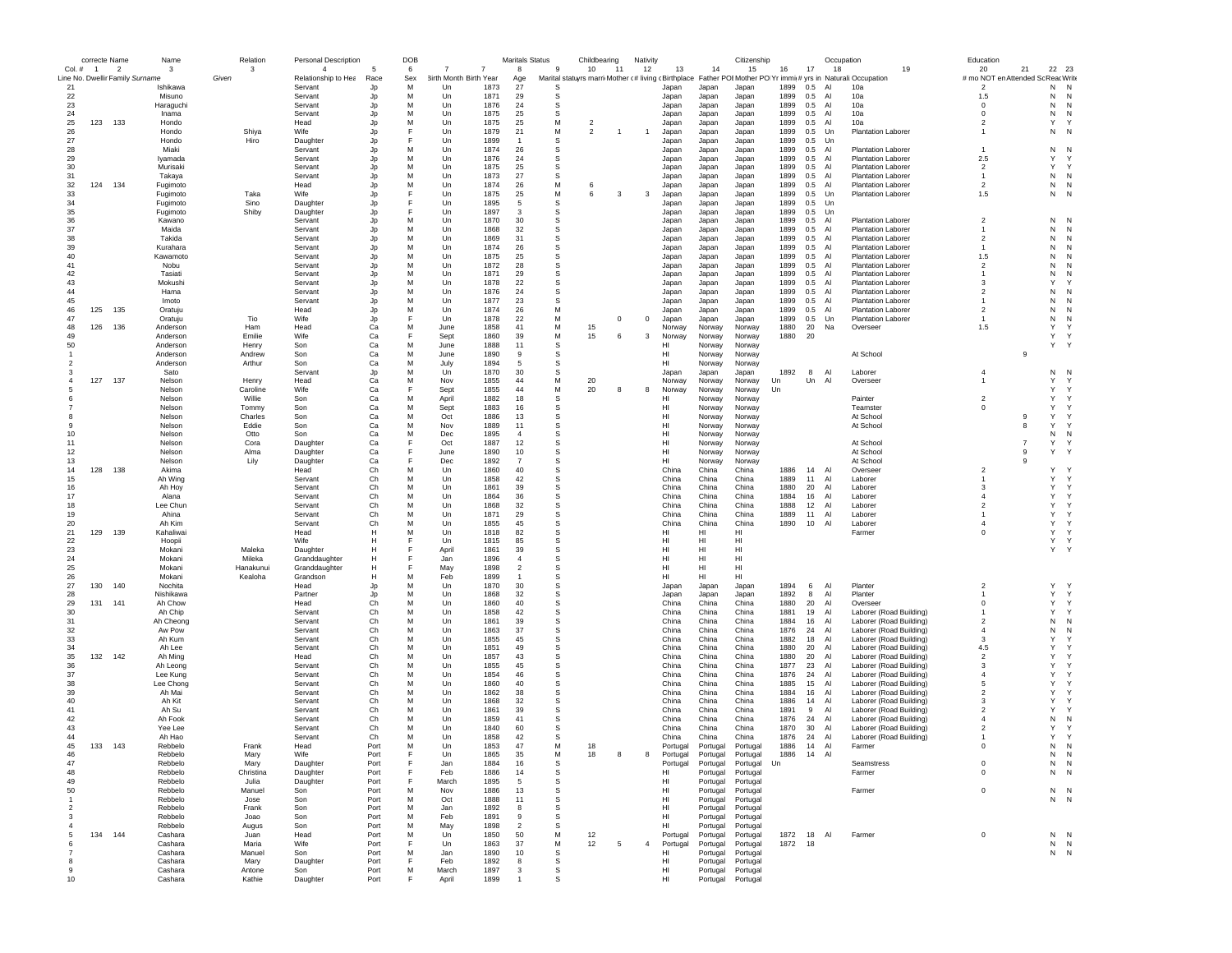|               | correcte Name  |                                 | Name                 | Relation       | <b>Personal Description</b> |              | DOB |                        |              | Maritals Status |             | Childbearing   |              | Nativity       |                |                      | Citizenship          |              |                | Occupation     |                                                                                                               | Education                          |    |                   |             |
|---------------|----------------|---------------------------------|----------------------|----------------|-----------------------------|--------------|-----|------------------------|--------------|-----------------|-------------|----------------|--------------|----------------|----------------|----------------------|----------------------|--------------|----------------|----------------|---------------------------------------------------------------------------------------------------------------|------------------------------------|----|-------------------|-------------|
| Col. #        | $\overline{1}$ | $\overline{\phantom{a}}$        | 3                    | 3              | $\overline{4}$              | 5            | 6   | 7                      | 7            | 8               | 9           | 10             | 11           | 12             | 13             | 14                   | 15                   | 16           | 17             | 18             | 19                                                                                                            | 20                                 | 21 | 22 23             |             |
|               |                | Line No. Dwellir Family Surname |                      | Given          | Relationship to Hea         | Race         | Sex | 3irth Month Birth Year |              | Age             |             |                |              |                |                |                      |                      |              |                |                | Marital statuyrs marri Mother (# living (Birthplace Father POI Mother PO Yr immi(# yrs in Naturali:Occupation | # mo NOT en Attended Sc Reac Write |    |                   |             |
| 11            | 135            | 145                             | Oliveira             | Juan           | Head<br>Wife                | Port         | M   | May                    | 1857<br>1854 | 43<br>46        | M<br>M      | 20             |              |                | Portugal       | Portugal             | Portugal             | 1872<br>1872 | 18<br>18       | Al             | Farmer                                                                                                        | $^{\circ}$                         |    | N<br>N<br>N<br>N  |             |
| 12<br>13      |                |                                 | Oliveira<br>Oliveira | Marian<br>Mary | Daughter                    | Port<br>Port |     | Jan<br>March           | 1886         | 14              | s           | 20             |              |                | Portugal<br>HI | Portugal<br>Portugal | Portugal<br>Portugal |              |                |                |                                                                                                               |                                    |    | Υ                 | $\mathbf Y$ |
| 14            |                |                                 | Oliveira             | Manuel         | Son                         | Port         | M   | Feb                    | 1888         | 12              | s           |                |              |                | HI             | Portugal             | Portugal             |              |                |                |                                                                                                               |                                    |    | Y<br>Y            |             |
| 15            |                |                                 | Oliveira             | Joaquinah      | Daughter                    | Port         |     | Aug                    | 1891         | 8               | S           |                |              |                | HI             | Portugal             | Portugal             |              |                |                |                                                                                                               |                                    |    | Υ<br>Y            |             |
| 16            |                |                                 | Oliveira             | Jose           | Son                         | Port         | M   | Dec                    | 1892         | $\overline{7}$  | s           |                |              |                | HI             | Portugal             | Portugal             |              |                |                |                                                                                                               |                                    |    |                   |             |
| 17            |                |                                 | Oliveira             | Juan           | Son                         | Port         | M   | March                  | 1895         | 5               | s           |                |              |                | HI             | Portugal             | Portugal             |              |                |                |                                                                                                               |                                    |    |                   |             |
| 18            | 136            | 146                             | McKay                | W. A.          | Head                        | Ca           | M   | Feb                    | 1848         | 52              | M           | 6              |              |                | England        | England              | England              | 1879         | 21             | Na             | Farmer                                                                                                        | $\mathbf 0$                        |    | Υ<br>$\gamma$     |             |
| 19            |                |                                 | Halstead             | E. H.          | Boarder                     | Ca           | M   | July                   | 1849         | 50              | Wd          |                |              |                | Virginia       | New York             | Virginia             | 1899         | $\overline{1}$ | AI             | Overseer                                                                                                      | $\mathbf 0$                        |    | Y                 | Y           |
| 20            |                |                                 | Mitani               |                | Servant                     | Jp           | M   | Un                     | 1871         | 29              | s           |                |              |                | Japan          | Japan                | Japan                | 1896         | $\overline{4}$ | Al             | ??                                                                                                            |                                    |    | N                 | N           |
| 21            |                |                                 | Okamoto              |                | Servant                     | Jp           | M   | Un                     | 1867         | 33              | s           |                |              |                | Japan          | Japan                | Japan                | 1896         | $\overline{4}$ | Al             | ??                                                                                                            |                                    |    | N<br>N            |             |
| 22            |                |                                 | Cintaro              |                | Servant                     | Jp           | M   | Un                     | 1875         | 25              | s           |                |              |                | Japan          | Japan                | Japan                | 1897         | 3              | $\overline{A}$ | ??                                                                                                            |                                    |    | Υ                 | Υ           |
| 23            | 137            | 147                             | Tanaka               |                | Head                        | Jp           | M   | Un                     | 1867         | 33              | s           |                |              |                | Japan          | Japan                | Japan                | 1890         | 10             | Al             | ??                                                                                                            |                                    |    | N                 | N           |
| 24            |                |                                 | Taseyama             |                | Servant                     | Jp           | M   | Un                     | 1869         | 31              | S           |                |              |                | Japan          | Japan                | Japan                | 1899         | $\overline{1}$ | Al             | 22                                                                                                            |                                    |    | Ν                 | N           |
| 25            |                |                                 | Takayama             |                | Servant                     | Jp           | M   | Un                     | 1872         | 28              | S           |                |              |                | Japan          | Japan                | Japan                | 1890         | 10             | Al             | 22                                                                                                            |                                    |    | Υ<br>Y            |             |
| 26            |                |                                 | Yoshi                |                | Servant                     | Jp           | M   | Un                     | 1869         | 31              | S           |                |              |                | Japan          | Japan                | Japan                | 1896         | $\overline{4}$ | Al             | 22                                                                                                            |                                    |    |                   |             |
| 27            | 138            | 148                             | Samota               |                | Head                        | Jp           | M   | Un                     | 1872         | 28              | M           | $\overline{4}$ |              |                | Japan          | Japan                | Japan                | 1894         | 6              | Al             |                                                                                                               |                                    |    |                   |             |
| 28            |                |                                 | Samota               | Kona           | Wife                        | Jp           | E   | Un                     | 1877         | 23              | M           | $\overline{4}$ | 0            | $^{\circ}$     | Japan          | Japan                | Japan                | 1894         | 6              |                |                                                                                                               |                                    |    |                   |             |
| 29            | 139            | 149                             | Cabral               | Jose           | Head                        | Port         | M   | Un                     | 1840         | 60              | M           | 25             |              |                | Portugal       | Portugal             | Portugal             | 1880         | 20             | Al             | Farmer                                                                                                        | $\mathsf 0$                        |    | N<br>N            |             |
| 30            |                |                                 | Cabral               | Mary           | Wife                        | Port         | E   | $_{\text{Un}}$         | 1847         | 53              | M           | 25             | 8            | $\overline{4}$ | Portugal       | Portugal             | Portugal             | Un           |                |                |                                                                                                               |                                    |    | Y                 | Y           |
| 31            |                |                                 | Cabral               | Mariana        | Son                         | Port         | M   | Jan                    | 1887         | 13              | s           |                |              |                | HI             | Portugal             | Portugal             |              |                |                | At School                                                                                                     |                                    | 9  | Y Y               |             |
| 32            |                |                                 | Cabral               | Jose           | Son                         | Port         | M   | April                  | 1893         | $\overline{7}$  | s           |                |              |                | HI             | Portugal             | Portugal             |              |                |                |                                                                                                               |                                    |    |                   |             |
| 33            |                |                                 | Cabral               | Mariam         | Daughter                    | Port         | F   | May                    | 1895         | 5               | s           |                |              |                | HI             | Portugal             | Portugal             |              |                |                |                                                                                                               |                                    |    |                   |             |
| 34            |                |                                 | Cabral               | Frank          | Son                         | Port         | M   | Feb                    | 1897         | 3               | s           |                |              |                | HI             | Portugal             | Portugal             |              |                |                |                                                                                                               |                                    |    |                   |             |
| 35            | 140            | 150                             | Citarino             | Augus          | Head                        | Port         | M   | May                    | 1861         | 39              | M           | 3              |              |                | Portugal       | Portugal             | Portugal             | 1895         | 5              | Al             | Teamster                                                                                                      | $\overline{2}$                     |    | Y Y               |             |
| 36            |                |                                 | Citarino             | Costinla       | Wife                        | Port         | F   | Dec                    | 1881         | 19              | M           | 3              |              | $\overline{1}$ | HI             | Portugal             | Portugal             |              |                |                |                                                                                                               |                                    |    | Y<br>Y            |             |
| 37            |                |                                 | Citarino             | Manuel         | Son                         | Port         | M   | Jan                    | 1899         | $\overline{1}$  | S           |                |              |                | HI             | Portugal             | Portugal             |              |                |                |                                                                                                               |                                    |    |                   |             |
| 38            | 141 151        |                                 | Ah Tong              |                | Head                        | Ch           | M   | Un                     | 1855         | 45              | s           |                |              |                | China          | China                | China                | 1880         | 20             | Al             | Overseer                                                                                                      | $\overline{2}$                     |    | Υ<br>$\gamma$     |             |
| 39            |                |                                 | ah sing              |                | Servant                     | Ch           | M   | Un                     | 1851         | 49              | s           |                |              |                | China          | China                | China                | 1875         | 25             | Al             | Laborer (Road Build)                                                                                          | 3                                  |    | Υ<br>Y            |             |
| 40            |                |                                 | Yan Choy             |                | Servant                     | Ch           | M   | Un                     | 1862         | 38              | s           |                |              |                | China          | China                | China                | 1882         | 18             | AI             | Laborer (Road Build)                                                                                          | $\mathbf{1}$                       |    | Y                 | Υ           |
| 41            |                |                                 | Ah Kee               |                | Servant                     | Ch           | M   | $_{\text{Un}}$         | 1864         | 36              | s           |                |              |                | China          | China                | China                | 1882         | 18             | AI             | Laborer (Road Build)                                                                                          | -1                                 |    | Y                 | Y           |
| 42            |                |                                 | Ah You               |                | Servant                     | Ch           | M   | Un                     | 1871         | 29              | S           |                |              |                | China          | China                | China                | 1890         | 10             | Al             | Laborer (Road Build)                                                                                          | $\overline{2}$                     |    | Υ                 | Y           |
| 43            |                |                                 | Ah Now               |                | Servant                     | Ch           | M   | Un                     | 1848         | 52              | s           |                |              |                | China          | China                | China                | 1866         | 34             | Al             | Laborer (Road Build)                                                                                          | $\overline{2}$                     |    | Υ                 | Y           |
| 44            |                |                                 | Ah Cheong            |                | Servant                     | Ch           | M   | Un                     | 1849         | 51              | s           |                |              |                | China          | China                | China                | 1869         | 31             | Al             | Laborer (Road Build)                                                                                          | $\overline{\mathbf{c}}$            |    | Υ<br>Y            |             |
| 45            |                |                                 | Ah Tina              |                | Servant                     | Ch           | M   | Un                     | 1852         | 48              | s           |                |              |                | China          | China                | China                | 1880         | 20             | Al             | Laborer (Road Build)                                                                                          | $\overline{2}$                     |    | Υ<br>Y            |             |
| 46            |                |                                 | Lung Hong            |                | Servant                     | Ch           | M   | Un                     | 1859         | 41              | S           |                |              |                | China          | China                | China                | 1878         | 22             | AI             | Laborer (Road Build)                                                                                          | $\overline{4}$                     |    | N                 | N           |
| 47            | 142            | 152                             | ??                   | Joao           | Head                        | Port         | M   | Nov                    | 1857         | 43              | M           | 15             |              |                | Portugal       | Portugal             | Portugal             | 1887         | 13             | Al             | Farmer                                                                                                        | $\mathbf 0$                        |    | Υ                 | Y           |
| 48            |                |                                 | ??                   | Maaria         | Wife                        | Port         | F   | Oct                    | 1864         | 36              | M           | 15             | 8            | 6              | Portugal       | Portugal             | Portugal             | 1887         | 13             | Al             | Farmer                                                                                                        | $\mathbf 0$                        |    | Y<br>Y            |             |
| 49            |                |                                 | ??                   | Alice          | Daughter                    | Port         | F   | Feb                    | 1893         | $\overline{7}$  | s           |                |              |                | HI             | Portugal             | Portugal             |              |                |                |                                                                                                               |                                    |    |                   |             |
| 50            |                |                                 | ??                   | Eva            | Daughter                    | Port         | F   | March                  | 1896         | $\overline{4}$  | s           |                |              |                | HI             | Portugal             | Portugal             |              |                |                |                                                                                                               |                                    |    |                   |             |
|               |                |                                 | ??                   | Antone         | Son                         | Port         | M   | Aug                    | 1899         | 0.833333        | s           |                |              |                | HI             | Portugal             | Portugal             |              |                |                |                                                                                                               |                                    |    |                   |             |
| $\mathcal{P}$ | 143            | 153                             | Martin               | Jose           | Head                        | Port         | M   | Aug                    | 1850         | 50              | M           | 20             |              |                | Portugal       | Portugal             | Portugal             | 1880         | 20             | Al             | Farmer                                                                                                        | $\mathsf 0$                        |    | Y<br>Y            |             |
| -3            |                |                                 | Martin               | Joaquinala     | Wife                        | Port         |     | Aug                    | 1860         | 40              | M           | 20             | 11           | 5              | Portugal       | Portugal             | Portugal             | 1880         | 20             |                |                                                                                                               |                                    |    | Υ                 | Y           |
|               |                |                                 | Martin               | Joao           | Son                         | Port         | M   | Jan                    | 1882         | 18              | s           |                |              |                | HI             | Portugal             | Portugal             |              |                |                | Laborer (on farm)                                                                                             | $\mathbf 0$                        |    | Υ<br>Y            |             |
|               |                |                                 | Martin               | Maria          | Daughter                    | Port         |     | May                    | 1884         | 16              | s           |                |              |                | HI             | Portugal             | Portugal             |              |                |                | Laborer (on farm)                                                                                             | 0                                  |    | Υ                 | $\mathbf Y$ |
|               |                |                                 | Martin               | Manuel         | Son                         | Port         | M   | April                  | 1886         | 14              | s           |                |              |                | HI             | Portugal             | Portugal             |              |                |                | Laborer (on farm)                                                                                             | 0                                  |    | Υ                 | $\mathbf Y$ |
|               |                |                                 | Martin               | Jose           | Son                         | Port         | M   | Jan                    | 1890         | 10              | s           |                |              |                | HI             | Portugal             | Portugal             |              |                |                | At School                                                                                                     |                                    |    | Υ<br>Y            |             |
|               |                |                                 | Martin               | Firemani       | Daughter                    | Port         | F   | April                  | 1892         | 8               | S           |                |              |                | HI             | Portugal             | Portugal             |              |                |                |                                                                                                               |                                    |    |                   |             |
| 9             | 144            | 154                             | Ito                  |                | Head                        | Jp           | M   | Un                     | 1880         | 20              | s           |                |              |                | Japan          | Japan                | Japan                | 1899         | $\mathbf{1}$   | Al             | Laborer (Sug. Plant)                                                                                          | $\overline{2}$                     |    | Ν<br>N            |             |
| 10            |                |                                 | Sakuraka             |                | Servant                     | Jp           | M   | Un                     | 1880         | 20              | s           |                |              |                | Japan          | Japan                | Japan                | 1899         | $\overline{1}$ | Al             | Laborer (Sug. Plant)                                                                                          | $\overline{1}$                     |    | Ν                 | N           |
| 11            |                |                                 | Kogun                |                | Servant                     | Jp           | M   | Un                     | 1880         | 20              | s           |                |              |                | Japan          | Japan                | Japan                | 1899         | $\overline{1}$ | Al             | Laborer (Sug. Plant)                                                                                          | $\Delta$                           |    | Ν                 | N           |
| 12            |                |                                 | Kokuguyo             |                | Servant                     | Jp           | M   | Un                     | 1881         | 19              | s           |                |              |                | Japan          | Japan                | Japan                | 1899         | $\mathbf{1}$   | Al             | Laborer (Sug. Plant)                                                                                          | $\overline{2}$                     |    | N<br>N            |             |
| 13            |                |                                 | Matsunaga            |                | Servant                     | Jp           | M   | Un                     | 1878         | 22              | S           |                |              |                | Japan          | Japan                | Japan                | 1899         | 1              | Al             | Laborer (Sug. Plant)                                                                                          | $\overline{2}$                     |    | N                 | N           |
| 14            |                |                                 | Okawachi             |                | Servant                     | Jp           | M   | Un                     | 1879         | 21              | S           |                |              |                | Japan          | Japan                | Japan                | 1899         | $\mathbf{1}$   | Al             | Laborer (Sug. Plant)                                                                                          | 3                                  |    | N                 | N           |
| 15            | 145            | 155                             | Okamoto              |                | Head                        | Jp           | M   | Un                     | 1874         | 26              | M           | 3              |              |                | Japan          | Japan                | Japan                | 1899         | $\mathbf{1}$   | Al             | Laborer (Sug. Plant)                                                                                          | $\mathbf{1}$                       |    | Ν                 | N           |
| 16            |                |                                 | Okamoto              | Tima           | Wife                        | Jp           | E   | Un                     | 1880         | 20              | М           | 3              | $\mathbf{1}$ | $\mathbf{1}$   | Japan          | Japan                | Japan                | 1899         | $\mathbf{1}$   | Al             | Laborer (Sug. Plant)                                                                                          | -1                                 |    | Ν<br>- N          |             |
| 17            |                |                                 | Okamoto              | Nakano         | Son                         | Jp           | M   | Un                     | 1880         | 20              | s           |                |              |                | Japan          | Japan                | Japan                | 1899         | $\mathbf{1}$   | Al             |                                                                                                               |                                    |    |                   |             |
| 18            | 146            | 156                             | Kichimoto            |                | Head                        | Jp           | M   | Un                     | 1880         | 20              | s           |                |              |                | Japan          | Japan                | Japan                | 1899         | $\overline{1}$ | Al             | Laborer (Sug. Plant)                                                                                          | $\overline{2}$                     |    | N<br>N            |             |
| 19            |                |                                 | Matsui               |                | Servant                     | Jp           | M   | Un                     | 1879         | 21              | S           |                |              |                | Japan          | Japan                | Japan                | 1899         | $\overline{1}$ | Al             | Laborer (Sug. Plant)                                                                                          | 3                                  |    | N                 | N           |
| 20            |                |                                 | shitagima            |                | Servant                     | Jp           | M   | Un                     | 1880         | 20              | s           |                |              |                | Japan          | Japan                | Japan                | 1899         | $\overline{1}$ | Al             | Laborer (Sug. Plant)                                                                                          | $\overline{2}$                     |    | Ν                 | N           |
| 21            |                |                                 | Kouze                |                | Servant                     | Jp           | M   | Un                     | 1880         | 20              | s           |                |              |                | Japan          | Japan                | Japan                | 1899         | $\overline{1}$ | Al             | Laborer (Sug. Plant)                                                                                          | $\overline{1}$                     |    | Ν<br>N            |             |
| $22\,$        |                |                                 | Taniguchi            |                | Servant                     | Jp           | M   | Un                     | 1880         | 20              | s           |                |              |                | Japan          | Japan                | Japan                | 1899         | $\overline{1}$ | Al             | Laborer (Sug. Plant)                                                                                          | $\overline{1}$                     |    | Ν                 | N           |
| 23            |                |                                 | Tanikawa             |                | Servant                     | Jp           | M   | $_{\text{Un}}$         | 1880         | 20              | s           |                |              |                | Japan          | Japan                | Japan                | 1899         | $\mathbf{1}$   | AI             | Laborer (Sug. Plant)                                                                                          | 3                                  |    | N<br>N            |             |
| 24            |                |                                 | Shiomio              |                | Servant                     | Jp           | M   | Un                     | 1880         | 20              | S           |                |              |                | Japan          | Japan                | Japan                | 1899         | $\mathbf{1}$   | Al             | Laborer (Sug. Plant)                                                                                          | $\overline{2}$                     |    | N                 | N           |
| 25            |                |                                 | Niita                |                | Servant                     | Jp           | M   | Un                     | 1880         | 20              | s           |                |              |                | Japan          | Japan                | Japan                | 1899         | $\mathbf{1}$   | Al             | Laborer (Sug. Plant)                                                                                          |                                    |    | Ν                 | N           |
| 26            | 147            | 157                             | Shakichi             |                | Head                        | Jp           | M   | Un                     | 1872         | 28              | M           | X              |              |                | Japan          | Japan                | Japan                | 1899         | $\mathbf{1}$   | Al             | Laborer (Sug. Plant)                                                                                          | $\overline{2}$                     |    | Υ<br><sup>1</sup> |             |
| 27            |                |                                 | Shakichi             | Kiso           | Wife                        | Jp           |     | Un                     | 1878         | 22              | М           | X              | 0            | $^{\circ}$     | Japan          | Japan                | Japan                | 1899         | $\mathbf{1}$   | Un             | Laborer (Sug. Plant)                                                                                          |                                    |    | Υ                 | Y           |
| 28            |                |                                 | Seihachi             |                | Servant                     | Jp           | M   | Un                     | 1879         | 21              | S           |                |              |                | Japan          | Japan                | Japan                | 1899         | $\mathbf{1}$   | Al             | Laborer (Sug. Plant)                                                                                          | $\mathcal{P}$                      |    | N                 | N           |
| 29            |                |                                 | Anbo                 |                | Servant                     | Jp           | M   | Un                     | 1879         | 21              | S           |                |              |                | Japan          | Japan                | Japan                | 1899         | $\mathbf{1}$   | Al             | Laborer (Sug. Plant)                                                                                          |                                    |    | N                 | N           |
| 30            |                |                                 | Shimamoruke          |                | Servant                     | Jp           | M   | Un                     | 1875         | 25              | S           |                |              |                | Japan          | Japan                | Japan                | 1899         | $\mathbf{1}$   | Al             | Laborer (Sug. Plant)                                                                                          |                                    |    | N<br>N            |             |
| 31            |                |                                 | Eto                  |                | Servant                     | Jp           | M   | Un                     | 1870         | 30              | s           |                |              |                | Japan          | Japan                | Japan                | 1899         | $\mathbf{1}$   | Al             | Laborer (Sug. Plant)                                                                                          | 3                                  |    | Υ<br>Y            |             |
| 32            |                |                                 | Sanada               |                | Servant                     | Jp           | M   | Un                     | 1874         | 26              | s           |                |              |                | Japan          | Japan                | Japan                | 1899         | $\overline{1}$ | Al             | Laborer (Sug. Plant)                                                                                          | 3                                  |    | Y<br>Y            |             |
| 33            |                |                                 | Nishoka              |                | Servant                     | Jp           | M   | Un                     | 1871         | 29              | s           |                |              |                | Japan          | Japan                | Japan                | 1899         | $\mathbf{1}$   | Al             | Laborer (Sug. Plant)                                                                                          | $\overline{2}$                     |    | N                 | N           |
| 34            |                |                                 | Hayachi              |                | Servant                     | Jp           | M   | Un                     | 1876         | 24              | <b>S</b>    |                |              |                | Japan          | Japan                | Japan                | 1899         | $\mathbf{1}$   | AI             | Laborer (Sug. Plant)                                                                                          | $\mathbf{1}$                       |    | N<br>N            |             |
| 35            |                |                                 | Sodaihi              |                | Servant                     | .ln          | M   | Un                     | 1868         | 32              | <b>S</b>    |                |              |                | Japan          | Japan                | Japan                | 1899         | $\overline{1}$ | Al             | Laborer (Sug. Plant)                                                                                          | 3                                  |    | N<br>N            |             |
| 36            |                |                                 | Konsa                |                | servant                     | Jļ           |     | Un                     | 1872         | -28             | ు           |                |              |                | Japar          | Japan                | Japan                | 1899         |                | A              | Laborer (Sug. Plant                                                                                           |                                    |    |                   |             |
| 37            | 148            | 158                             | Okamoto              |                | Head                        | Jp           | M   | Un                     | 1874         | 26              | s           |                |              |                | Japan          | Japan                | Japan                | 1899         | $\overline{1}$ | Al             | Laborer (Sug. Plant)                                                                                          | $\mathbf{1}$                       |    | Υ                 | Υ           |
| 38            |                |                                 | Okimura              |                | Servant                     | Jp           | М   | Un                     | 1877         | 23              | s           |                |              |                | Japan          | Japan                | Japan                | 1899         | $\overline{1}$ | Al             | Laborer (Sug. Plant)                                                                                          | $\overline{2}$                     |    | N                 | N           |
| 39            |                |                                 | Mayahachi            |                | Servant                     | Jp           | M   | Un                     | 1875         | 25              | s           |                |              |                | Japan          | Japan                | Japan                | 1899         | $\overline{1}$ | Al             | Laborer (Sug. Plant)                                                                                          | 3                                  |    | N                 | N           |
| 40            |                |                                 | Matsuoka             |                | Servant                     | Jp           | M   | Un                     | 1880         | 20              | s           |                |              |                | Japan          | Japan                | Japan                | 1899         | $\overline{1}$ | Al             | Laborer (Sug. Plant)                                                                                          | 1.5                                |    | N                 | N           |
| 41            |                |                                 | Sakamoto             |                | Servant                     | Jp           | M   | Un                     | 1875         | 25              | s           |                |              |                | Japan          | Japan                | Japan                | 1899         | $\overline{1}$ | Al             | Laborer (Sug. Plant)                                                                                          | $\overline{2}$                     |    | Ν<br>N            |             |
| 42            |                |                                 | Tokayama             |                | Servant                     | Jp           | M   | Un                     | 1875         | 25              | s           |                |              |                | Japan          | Japan                | Japan                | 1899         | $\overline{1}$ | Al             | Laborer (Sug. Plant)                                                                                          | 2.5                                |    | Ν<br>N            |             |
| 43            |                |                                 | Mayama               |                | Servant                     | Jp           | M   | Un                     | 1874         | 26              | s           |                |              |                | Japan          | Japan                | Japan                | 1899         | $\overline{1}$ | Al             | Laborer (Sug. Plant)                                                                                          | 3                                  |    | Υ                 | $\mathsf Y$ |
| 44            |                |                                 | Sonao                |                | Servant                     | Jp           | M   | Un                     | 1876         | 24              | $\mathbb S$ |                |              |                | Japan          | Japan                | Japan                | 1899         | $\mathbf{1}$   | AI             | Laborer (Sug. Plant)                                                                                          | 3                                  |    | Y                 | Y           |
| 45            |                |                                 | Irikawa              |                | Servant                     | Jp           | M   | Un                     | 1869         | 32              | s           |                |              |                | Japan          | Japan                | Japan                | 1899         | $\mathbf{1}$   | Al             | Laborer (Sug. Plant)                                                                                          | $\overline{2}$                     |    | N                 | N           |
| 46            | 149            | 159                             | Honda                |                | Head                        | Jp           | M   | Un                     | 1867         | 33              | s           |                |              |                | Japan          | Japan                | Japan                | 1899         | $\mathbf{1}$   | Al             | Laborer (Sug. Plant)                                                                                          | $\mathbf{1}$                       |    | N                 | N           |
| 47            |                |                                 | Murakami             |                | Servant                     | Jp           | M   | Un                     | 1870         | 30              | s           |                |              |                | Japan          | Japan                | Japan                | 1899         | $\mathbf{1}$   | Al             | Laborer (Sug. Plant)                                                                                          | $\overline{2}$                     |    | Ν                 | N           |
| 48            |                |                                 | Sumida               |                | Servant                     | Jp           | М   | Un                     | 1872         | 28              | s           |                |              |                | Japan          | Japan                | Japan                | 1899         | $\overline{1}$ | Al             | Laborer (Sug. Plant)                                                                                          | 2.5                                |    | Υ                 | Y           |
| 49            | 150            | 160                             | Ishiramu             |                | Head                        | Jp           | M   | Un                     | 1878         | 22              | M           | $\overline{2}$ |              |                | Japan          | Japan                | Japan                | 1899         | $\overline{1}$ | Al             | Laborer (Sug. Plant)                                                                                          | $\overline{2}$                     |    | N<br>N            |             |
| 50            |                |                                 | Ishiramu             | Tao            | Wife                        |              |     | Un                     | 1880         | 20              | M           | $\overline{2}$ | $\Omega$     | $^{\circ}$     | Japan          | Japan                | Japan                | 1899         | $\overline{1}$ | Al             | Laborer (Sug. Plant)                                                                                          |                                    |    | Ν                 | N           |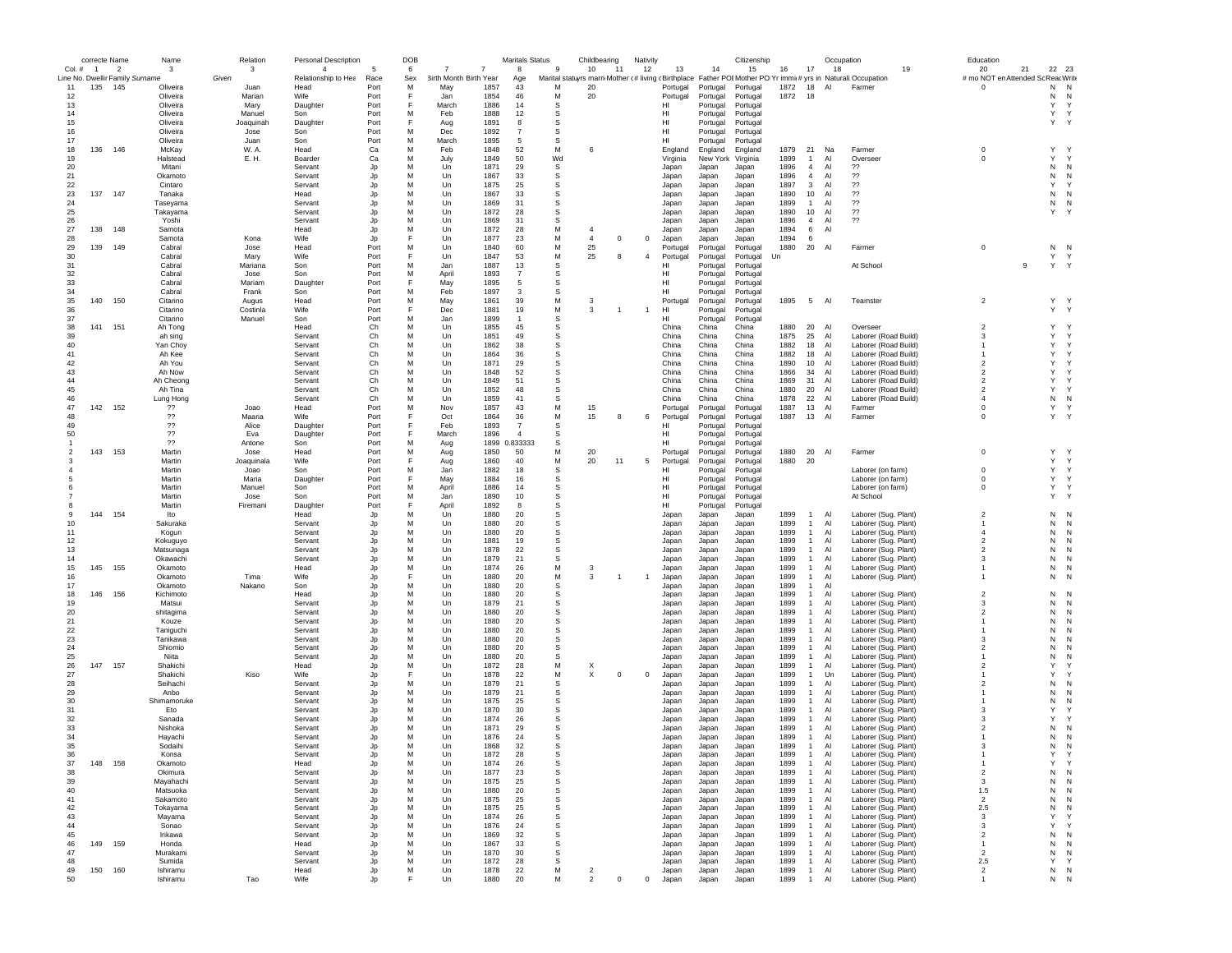|                | correcte Name |                                 | Name                   |       | Relation | <b>Personal Description</b> |          | DOB    |                               |                | <b>Maritals Status</b> |                     | Childbearing | Nativity   |                |                | Citizenship    |              |                              | Occupation                                                                                                   |    | Education                  |                        |
|----------------|---------------|---------------------------------|------------------------|-------|----------|-----------------------------|----------|--------|-------------------------------|----------------|------------------------|---------------------|--------------|------------|----------------|----------------|----------------|--------------|------------------------------|--------------------------------------------------------------------------------------------------------------|----|----------------------------|------------------------|
|                | Col. # 1      | - 2                             | 3                      |       | 3        | $\overline{4}$              |          | 6      | $\overline{7}$                | $\overline{7}$ | 8                      | 9                   | 10<br>-11    | 12         | 13             | 14             | 15             | 16           | 17                           | 18                                                                                                           | 19 | 21<br>20                   | 22 23                  |
|                |               | Line No. Dwellir Family Surname |                        | Given |          | Relationship to Hea         | Race     | Sex    | <b>3irth Month Birth Year</b> |                | Age                    |                     |              |            |                |                |                |              |                              | Marital statuyrs marri Mother (# living (Birthplace Father POIMother PO Yr immi(# yrs in Naturali:Occupation |    | # mo NOT en Attended So    | ReacWrite              |
|                | 151           | 161                             | Tanaka                 |       |          | Head                        | Jp       | М      | Un                            | 1878           | 22                     | M<br>$\overline{2}$ |              |            | Japan          | Japan          | Japan          | 1899         | -1                           | Laborer (Sug. Plant)<br>Al                                                                                   |    |                            | Y<br>$\mathsf{Y}$      |
| $\overline{2}$ |               |                                 | Tanaka                 |       | sima     | Wife                        | Jp       |        | Un                            | 1875           | 25                     | М<br>$\overline{2}$ | 0            | $^{\circ}$ | Japan          | Japan          | Japan          | 1899         | $\mathbf{1}$                 | Laborer (Sug. Plant)<br>Al                                                                                   |    | $\overline{2}$             | N<br>N                 |
|                |               |                                 | Nakamura               |       |          | Servant                     | Jp       | М      | Un                            | 1873           | 27                     | s                   |              |            | Japan          | Japan          | Japan          | 1899         | $\mathbf{1}$                 | Laborer (Sug. Plant)<br>Al                                                                                   |    | 3                          | N<br>N                 |
|                |               |                                 | Nakamura               |       |          | Servant                     | Jp       | M      | Un                            | 1870           | 30                     | s                   |              |            | Japan          | Japan          | Japan          | 1899         | $\mathbf{1}$                 | Al<br>Laborer (Sug. Plant)                                                                                   |    | $\overline{2}$             | N<br>N                 |
|                |               |                                 | Fukushima              |       |          | Servant                     | Jp       | M      | Un                            | 1868           | 32                     | S                   |              |            | Japan          | Japan          | Japan          | 1899         | $\mathbf{1}$                 | Al<br>Laborer (Sug. Plant)                                                                                   |    | $\overline{1}$             | $\mathsf{Y}$<br>Y      |
| 6              |               | 162                             | Okamuru                |       |          | Head                        | Jp       | М      | Un                            | 1870           | 30                     | s                   |              |            | Japan          | Japan          | Japan          | 1899         | -1                           | Al<br>Laborer (Sug. Plant)                                                                                   |    | $\overline{1}$             | Y                      |
|                |               |                                 | Okimoto                |       |          | Servant                     | Jp       | М      | Un                            | 1880           | 20                     | s                   |              |            | Japan          | Japan          | Japan          | 1899         | $\mathbf{1}$                 | Al<br>Laborer (Sug. Plant)                                                                                   |    | 1.5                        | N<br>N                 |
|                |               |                                 | Yoshida                |       |          | Servant                     | Jp       | М      | Un                            | 1864           | 36                     | s                   |              |            | Japan          | Japan          | Japan          | 1899         | $\mathbf{1}$                 | Laborer (Sug. Plant)<br>Al                                                                                   |    | 2.5                        | N<br>N                 |
|                |               |                                 | Tinutu                 |       |          | Servant                     | Jp       | М      | Un                            | 1870           | 30                     | s                   |              |            | Japan          | Japan          | Japan          | 1899         | $\mathbf{1}$                 | Al<br>Laborer (Sug. Plant)                                                                                   |    | 3                          | Y                      |
| 10             |               |                                 | Kisamura               |       |          | Servant                     | Jp       | М      | Un                            | 1880           | 20                     | s                   |              |            | Japan          | Japan          | Japan          | 1899         | $\mathbf{1}$                 | Al<br>Laborer (Sug. Plant)                                                                                   |    | $\overline{2}$             | Y                      |
| 11             |               |                                 | Nishije                |       |          | Servant                     | Jp       | M      | Un                            | 1874           | 26                     | s                   |              |            | Japan          | Japan          | Japan          | 1899         | $\mathbf{1}$                 | Laborer (Sug. Plant)<br>Al                                                                                   |    | $\mathbf{1}$               | Y                      |
| 12             | 152           | 163                             | Isurunaga              |       |          | Head                        | Jp       | M      | Un                            | 1876           | 24                     | S                   |              |            | Japan          | Japan          | Japan          | 1899         | $\mathbf{1}$                 | Al<br>Laborer (Sug. Plant)                                                                                   |    | $\mathbf{1}$               | N<br>N                 |
| 13             |               |                                 | shigemura              |       |          | Servant                     | Jp       | M      | Un                            | 1884           | 16                     | s                   |              |            | Japan          | Japan          | Japan          | 1899         | $\mathbf{1}$                 | Laborer (Sug. Plant)<br>Al                                                                                   |    | $\overline{2}$             | N                      |
| 14             |               |                                 | Yamomoto               |       |          | Servant                     | Jp       | М      | Un                            | 1881           | 19                     | s                   |              |            | Japan          | Japan          | Japan          | 1899         | $\mathbf{1}$                 | Al<br>Laborer (Sug. Plant)                                                                                   |    | $\boldsymbol{\mathcal{P}}$ | N<br>N                 |
| 15             |               |                                 | shigemitsu             |       |          | Servant                     | Jp       | М      | Un                            | 1875           | 25                     | s                   |              |            | Japan          | Japan          | Japan          | 1899         | $\mathbf{1}$                 | Al<br>Laborer (Sug. Plant)                                                                                   |    | $\mathbf{1}$               | N<br>N                 |
| 16             |               |                                 | Okisetaro              |       |          | Servant                     | Jp       | M      | Un                            | 1872           | 28                     | s                   |              |            | Japan          | Japan          | Japan          | 1899         | $\mathbf{1}$                 | Al<br>Laborer (Sug. Plant)                                                                                   |    | $\mathcal{P}$              | N<br>N                 |
| 17             |               | 164                             | Tominaga               |       |          | Head                        | Jp       | M      | Un                            | 1880           | 20                     | s                   |              |            | Japan          | Japan          | Japan          | 1899         | $\mathbf{1}$                 | Al<br>Laborer (Sug. Plant)                                                                                   |    | 3                          | Υ                      |
| 18             |               |                                 | Tanaka                 |       |          | Servant                     | Jr       | М      | Un                            | 1878           | 22                     | S                   |              |            | Japan          | Japan          | Japan          | 1899         | $\mathbf{1}$                 | Al<br>Laborer (Sug. Plant)                                                                                   |    |                            | N<br>N                 |
| 19             |               |                                 | Yamano                 |       |          | Servant                     | Jp       | M      | Un                            | 1875           | 25                     | S                   |              |            | Japan          | Japan          | Japan          | 1899         | $\mathbf{1}$                 | Laborer (Sug. Plant)<br>Al                                                                                   |    |                            | N<br>N                 |
| 20             |               |                                 | Koda                   |       |          | Servant                     | Jp       | M      | Un                            | 1872           | 28                     | s                   |              |            | Japan          | Japan          | Japan          | 1899         | $\mathbf{1}$                 | Al<br>Laborer (Sug. Plant)                                                                                   |    | $\overline{2}$             | N<br>N                 |
| 21             |               |                                 | Urimina                |       |          | Servant                     | Jp       | M      | Un                            | 1874           | 26                     | S                   |              |            | Japan          | Japan          | Japan          | 1899         | $\mathbf{1}$                 | Al<br>Laborer (Sug. Plant)                                                                                   |    | 3.5                        | N<br>N                 |
| 22             |               |                                 | Sakuraka               |       |          | Servant                     | Jp       | M      | Un                            | 1873           | 27                     | S                   |              |            | Japan          | Japan          | Japan          | 1899         | $\mathbf{1}$                 | Al<br>Laborer (Sug. Plant)                                                                                   |    | $\overline{2}$             | Y                      |
| 23             |               |                                 | Kogun                  |       |          | Servant                     | Jp       | M      | Un                            | 1876           | 24                     | S                   |              |            | Japan          | Japan          | Japan          | 1899         | $\mathbf{1}$                 | Al<br>Laborer (Sug. Plant)                                                                                   |    | $\overline{1}$             | Y                      |
| 24             | 153           | 165                             | Kaluahinena            |       |          | Head                        | н        |        | Un                            | 1834           | 66                     | Wd                  |              |            | н              | HI             | HI             |              |                              |                                                                                                              |    |                            | Y                      |
| 25             |               |                                 | Kekeliniku             |       |          | Son                         | н        | M      | Un                            | 1875           | 25                     | s                   |              |            | HI             | HI             | HI             |              |                              |                                                                                                              |    |                            | Y                      |
| 26             | 154           | 166                             | Ah Pat                 |       |          | Head                        | Ch       | M      | Un                            | 1871           | 29                     | s                   |              |            | China          | China          | China          | 1891         | 9                            | Al<br>Laborer (Sug. Plant)                                                                                   |    | $\overline{2}$             | Y                      |
| 27             |               |                                 | Ah Sam                 |       |          | Partner                     | Ch       | M      | Un                            | 1862           | 38                     | s                   |              |            | China          | China          | China          | 1880         | 20                           | Al<br>Laborer (Sug. Plant)                                                                                   |    | $\overline{1}$             | Y                      |
| 28             | 155           | 167                             | Matsutami              |       |          | Head                        | Jp       | M      | Un                            | 1870           | 30                     | S                   |              |            | Japan          | Japan          | Japan          | 1894         | 6                            | Al<br>Planter                                                                                                |    | 1.5                        | Y                      |
| 29             |               |                                 | Okimoro                |       |          | Partner                     | Jp       | М      | Un                            | 1875           | 25                     | s                   |              |            | Japan          | Japan          | Japan          | 1897         | 3                            | Al<br>Planter                                                                                                |    | $\overline{1}$             | Y                      |
| 30             | 156           | 168                             | Mukumoto               |       |          | Head                        | Jp       | М      | Un                            | 1875           | 25                     | s                   |              |            | Japan          | Japan          | Japan          | 1899         | $\mathbf{1}$                 | Al<br>Laborer (Sug. Plant)                                                                                   |    | 3                          | N<br>N                 |
| 31             |               |                                 | Konichi                |       |          | Servant                     | Jp       | М      | Un                            | 1873           | 27                     | s                   |              |            | Japan          | Japan          | Japan          | 1899         | $\mathbf{1}$                 | Laborer (Sug. Plant)<br>Al                                                                                   |    | $\overline{2}$             | N<br>N                 |
| 32             |               |                                 | Mukamura               |       |          | Servant                     | Jp       | М      | Un                            | 1879           | 20                     | S                   |              |            | Japan          | Japan          | Japan          | 1899         | $\mathbf{1}$                 | Laborer (Sug. Plant)<br>Al                                                                                   |    | -1                         | N<br>N                 |
| 33             |               |                                 | Morato                 |       |          | Servant                     | Jp       | M      | Un                            | 1880           | 20                     | S                   |              |            | Japan          | Japan          | Japan          | 1899         | $\mathbf{1}$                 | Al<br>Laborer (Sug. Plant)                                                                                   |    | $\overline{1}$             | Υ                      |
| 34             |               |                                 | Nakasaki               |       |          | Servant                     | Jp       | М      | Un                            | 1880           | 20                     | s                   |              |            | Japan          | Japan          | Japan          | 1899         | $\mathbf{1}$                 | Al<br>Laborer (Sug. Plant)                                                                                   |    | $\overline{2}$             | Y                      |
| 35             |               |                                 | Kitamura               |       |          | Servant                     | Jp       | М      | Un                            | 1880           | 20                     | s                   |              |            | Japan          | Japan          | Japan          | 1899         | $\mathbf{1}$                 | Laborer (Sug. Plant)<br>Al                                                                                   |    | 2.5                        | N                      |
| 36             |               |                                 | Nishiguchi             |       |          | Servant                     | Jp       | М      | Un                            | 1878           | 22                     | s                   |              |            | Japan          | Japan          | Japan          | 1899         | $\mathbf{1}$                 | Al<br>Laborer (Sug. Plant)                                                                                   |    | $\overline{4}$             | N<br>N                 |
| 37             |               | 169                             | Katsuru                |       |          | Head                        | Jp       | M      | Un                            | 1879           | 21                     | S                   |              |            | Japan          | Japan          | Japan          | 1899         | -1                           | Al<br>Laborer (Sug. Plant)                                                                                   |    | $\overline{1}$             | N<br>N                 |
| 38             |               |                                 | Katsuro                |       |          | Servant                     | Jp       | M      | Un                            | 1874           | 26                     | S                   |              |            | Japan          | Japan          | Japan          | 1899         | $\mathbf{1}$                 | Al<br>Laborer (Sug. Plant)                                                                                   |    | $\mathbf{1}$               | N<br>N                 |
| 39             |               |                                 | Odohata                |       |          | Servant                     | Jr       | M      | Un                            | 1875           | 25                     | S                   |              |            | Japan          | Japan          | Japan          | 1899         | -1                           | Al<br>Laborer (Sug. Plant)                                                                                   |    | $\overline{2}$             | Υ                      |
| 40             |               |                                 | Nishitani              |       |          | Servant                     | Jp       | M      | Un                            | 1878           | 22                     | S                   |              |            | Japan          | Japan          | Japan          | 1899         | $\mathbf{1}$                 | Al<br>Laborer (Sug. Plant)                                                                                   |    | $\overline{2}$             | N<br>N                 |
| 41             |               |                                 | Sakai                  |       |          | Servant                     | Jp       | M      | Un                            | 1880           | 20                     | s                   |              |            | Japan          | Japan          | Japan          | 1899         | $\mathbf{1}$                 | Al<br>Laborer (Sug. Plant)                                                                                   |    |                            | N<br>N                 |
| 42             |               |                                 | Inabata                |       |          | Servant                     | Jp       | М      | Un                            | 1881           | 19                     | s                   |              |            | Japan          | Japan          | Japan          | 1899         | $\mathbf{1}$                 | Al<br>Laborer (Sug. Plant)                                                                                   |    | -3                         | N<br>N                 |
| 43             |               |                                 | Matsuo                 |       |          | Servant                     | Jp       | M<br>M | Un                            | 1880           | 20                     | S<br>S              |              |            | Japan          | Japan          | Japan          | 1899         | $\mathbf{1}$<br>$\mathbf{1}$ | Al<br>Laborer (Sug. Plant)                                                                                   |    | $\overline{2}$             | N<br>N<br>Y            |
| 44<br>45       | 157           | 170                             | Nagata                 |       |          | Head                        | Jp       | M      | Un                            | 1874<br>1876   | 26<br>24               | s                   |              |            | Japan          | Japan          | Japan          | 1899<br>1899 | $\mathbf{1}$                 | Al<br>Laborer (Sug. Plant)<br>Al                                                                             |    |                            | Y                      |
|                |               |                                 | Kuratsu                |       |          | Servant                     | Jp       |        | Un                            |                |                        |                     |              |            | Japan          | Japan          | Japan          |              |                              | Laborer (Sug. Plant)                                                                                         |    | $\overline{2}$             | N                      |
| 46<br>47       |               |                                 | Kawabata               |       |          | Servant                     | Jp<br>Jp | М<br>М | Un                            | 1875<br>1872   | 25<br>28               | s<br>s              |              |            | Japan          | Japan          | Japan          | 1899         | $\mathbf{1}$<br>$\mathbf{1}$ | Laborer (Sug. Plant)<br>Al                                                                                   |    | -3                         | N<br>N<br>N            |
| 48             |               |                                 | Yamoda                 |       |          | Servant                     |          | M      | Un<br>Un                      | 1880           | 20                     | S                   |              |            | Japan          | Japan          | Japan          | 1899<br>1899 | $\mathbf{1}$                 | Al<br>Laborer (Sug. Plant)<br>Al                                                                             |    | $\mathbf{3}$               | N<br>N                 |
| 49             |               |                                 | Matsuoka<br>Tsuchukawa |       |          | Servant<br>Servant          | Jp<br>Jp | M      | Un                            | 1880           | 20                     | S                   |              |            | Japan<br>Japan | Japan<br>Japan | Japan<br>Japan | 1899         | -1                           | Laborer (Sug. Plant)<br>Al<br>Laborer (Sug. Plant)                                                           |    | 3                          | Y                      |
| 50             |               |                                 |                        |       |          | Servant                     | Jp       | M      | Un                            | 1880           | 20                     | S                   |              |            |                | Japan          |                | 1899         | -1                           | Al<br>Laborer (Sug. Plant)                                                                                   |    | $\overline{4}$             | N<br>N                 |
|                | 158           | 171                             | Kigashi<br>Matsumori   |       |          | Head                        | Jp       | М      | Un                            | 1875           | 25                     | s                   |              |            | Japan<br>Japan | Japan          | Japan<br>Japan | 1899         | $\mathbf{1}$                 | Laborer (Sug. Plant)<br>Al                                                                                   |    | $\overline{2}$             | N                      |
| 2              |               |                                 | Kamachika              |       |          | Servant                     | Jp       | М      | Un                            | 1873           | 27                     | s                   |              |            | Japan          | Japan          | Japan          | 1899         | $\mathbf{1}$                 | Al<br>Laborer (Sug. Plant)                                                                                   |    |                            | Y                      |
|                |               |                                 | Ikawa                  |       |          | Servant                     | Jp       | М      | Un                            | 1876           | 24                     | s                   |              |            | Japan          | Japan          | Japan          | 1899         | $\mathbf{1}$                 | Al<br>Laborer (Sug. Plant)                                                                                   |    |                            | Y                      |
|                |               |                                 | Yanagawa               |       |          | Servant                     | Jp       | М      | Un                            | 1878           | 22                     | s                   |              |            | Japan          | Japan          | Japan          | 1899         | $\mathbf{1}$                 | Laborer (Sug. Plant)<br>Al                                                                                   |    | $\overline{2}$             | N<br>N                 |
|                |               |                                 | Murata                 |       |          | Servant                     | Jp       | M      | Un                            | 1877           | 23                     | S                   |              |            | Japan          | Japan          | Japan          | 1899         | $\mathbf{1}$                 | Al<br>Laborer (Sug. Plant)                                                                                   |    | -1                         | N<br>N                 |
|                |               |                                 | Nakabe                 |       |          | Servant                     | Jp       | М      | Un                            | 1880           | 20                     | s                   |              |            | Japan          | Japan          | Japan          | 1899         | $\mathbf{1}$                 | Laborer (Sug. Plant)<br>Al                                                                                   |    |                            | N                      |
|                | 159           | 172                             | Okamura                |       |          | Head                        | Jp       | М      | Un                            | 1880           | 20                     | s                   |              |            | Japan          | Japan          | Japan          | 1899         | $\mathbf{1}$                 | Al<br>Laborer (Sug. Plant)                                                                                   |    | -3                         | N<br>N                 |
| 8              |               |                                 | Miati                  |       |          | Servant                     | Jp       | М      | Un                            | 1881           | 19                     | s                   |              |            | Japan          | Japan          | Japan          | 1899         | $\mathbf{1}$                 | Al<br>Laborer (Sug. Plant)                                                                                   |    | $\overline{4}$             | Y<br>Υ                 |
| -9             |               |                                 | Wata                   |       |          | Servant                     | Jp       | M      | Un                            | 1874           | 26                     | s                   |              |            | Japan          | Japan          | Japan          | 1899         | $\mathbf{1}$                 | AI<br>Laborer (Sug. Plant)                                                                                   |    | $\overline{\phantom{a}}$   | Y                      |
| 10             |               |                                 | Kamaotu                |       |          | Servant                     | Jp       | M      | Un                            | 1870           | 30                     | S                   |              |            | Japan          | Japan          | Japan          | 1899         | $\mathbf{1}$                 | Al<br>Laborer (Sug. Plant)                                                                                   |    | $\mathbf{1}$               | N<br>N                 |
| 11             |               |                                 | Shimuchi               |       |          | Servant                     | Jp       | M      | Un                            | 1869           | 31                     | S                   |              |            | Japan          | Japan          | Japan          | 1899         | $\mathbf{1}$                 | Al<br>Laborer (Sug. Plant)                                                                                   |    | 3                          | N<br>N                 |
| 12             |               |                                 | Yagai                  |       |          | Servant                     | Jp       | M      | Un                            | 1871           | 29                     | S                   |              |            | Japan          | Japan          | Japan          | 1899         | $\mathbf{1}$                 | Laborer (Sug. Plant)<br>Al                                                                                   |    | $\overline{2}$             | N<br>N                 |
| 13             | 160           | 173                             | Kogawa                 |       |          | Head                        | Jp       | M      | Un                            | 1878           | 22                     | s                   |              |            | Japan          | Japan          | Japan          | 1899         | $\mathbf{1}$                 | Al<br>Laborer (Sug. Plant)                                                                                   |    | $\overline{2}$             | N<br>N                 |
| 14             |               |                                 | Shuitaka               |       |          | Servant                     | Jp       | M      | Un                            | 1873           | 27                     | S                   |              |            | Japan          | Japan          | Japan          | 1899         | -1                           | Al<br>Laborer (Sug. Plant)                                                                                   |    | $\overline{2}$             | Y                      |
| 15             |               |                                 | Fugii                  |       |          | Servant                     | Jp       | M      | Un                            | 1880           | 20                     | S                   |              |            | Japan          | Japan          | Japan          | 1899         | $\mathbf{1}$                 | Al<br>Laborer (Sug. Plant)                                                                                   |    | -1                         | Y                      |
| 16             |               |                                 | Sakai                  |       |          | Servant                     | Jp       | M      | Un                            | 1880           | 20                     | S                   |              |            | Japan          | Japan          | Japan          | 1899         | $\mathbf{1}$                 | Al<br>Laborer (Sug. Plant)                                                                                   |    | 3                          | N<br>N                 |
| 17             |               |                                 | Yamamoto               |       |          | Servant                     | Jp       | M      | Un                            | 1880           | 20                     | s                   |              |            | Japan          | Japan          | Japan          | 1899         | $\mathbf{1}$                 | Laborer (Sug. Plant)<br>Al                                                                                   |    | 1.5                        | N                      |
| 18             |               |                                 | Day                    |       |          | Servant                     | Jp       | М      | Un                            | 1881           | 19                     | s                   |              |            | Japan          | Japan          | Japan          | 1899         | $\mathbf{1}$                 | Al<br>Laborer (Sug. Plant)                                                                                   |    | $\overline{1}$             | N<br>N                 |
| 19             |               |                                 | Sato                   |       |          | Servant                     | Jp       | M      | Un                            | 1869           | 31                     | S                   |              |            | Japan          | Japan          | Japan          | 1899         | $\mathbf{1}$                 | Al<br>Laborer (Sug. Plant)                                                                                   |    | 3.5                        | N<br>N                 |
| 20             | 161           | 174                             | Sakamura               |       |          | Head                        | Jp       | M      | Un                            | 1868           | 32                     | s                   |              |            | Japan          | Japan          | Japan          | 1899         | $\mathbf{1}$                 | Al<br>Laborer (Sug. Plant)                                                                                   |    | $\overline{\phantom{a}}$   | Y                      |
| 21             |               |                                 | Yamata                 |       |          | Servant                     |          | M      | Un                            | 1867           | 33                     | S                   |              |            | Japan          | Japan          | Japan          | 1899         | -1                           | Al<br>Laborer (Sug. Plant)                                                                                   |    | $\overline{1}$             | N<br>N                 |
| 22             |               |                                 | Oyama                  |       |          | Servant                     |          | М      | Un                            | 1872           | 28                     | S                   |              |            | Japan          | Japan          | Japan          | 1899         | $\mathbf{1}$                 | Al<br>Laborer (Sug. Plant)                                                                                   |    |                            | N<br>N                 |
| 23             |               |                                 | Miyagawa               |       |          | Servant                     | Jp       | M      | Un                            | 1873           | 27                     | s                   |              |            | Japan          | Japan          | Japan          | 1899         | $\mathbf{1}$                 | Al<br>Laborer (Sug. Plant)                                                                                   |    | $\overline{2}$             | Y<br>Y                 |
| 24             |               |                                 | Takata                 |       |          | Servant                     | Jp       | M      | Un                            | 1877           | 23                     | s                   |              |            | Japan          | Japan          | Japan          | 1899         | $\mathbf{1}$                 | Al<br>Laborer (Sug. Plant)                                                                                   |    | 1.5                        | N<br>N                 |
| 25             |               |                                 | Kodama                 |       |          | Servant                     | Jp       | M      | Un                            | 1870           | 30                     | <b>s</b>            |              |            | Japan          | Japan          | Japan          | 1899         | $\mathbf{1}$                 | Al<br>Laborer (Sug. Plant)                                                                                   |    |                            | N<br>N                 |
| 26             |               |                                 | Honda                  |       |          | Servant                     |          | M      | Un                            | 1878           | 22                     |                     |              |            | Janan          | Japan          | Japan          | 1899         |                              | AI<br>Laborer (Sug. Plant)                                                                                   |    |                            |                        |
| 27             | 162           | 175                             | Mekoda                 |       |          | Head                        | Jp       | М      | Un                            | 1880           | 20                     | s                   |              |            | Japan          | Japan          | Japan          | 1899         | $\mathbf{1}$                 | Laborer (Sug. Plant)<br>Al                                                                                   |    | $\overline{1}$             | Y<br>Y                 |
| 28             |               |                                 | Ikemoto                |       |          | Servant                     | Jp       | М      | Un                            | 1879           | 21                     | $\mathbb S$         |              |            | Japan          | Japan          | Japan          | 1899         | $\mathbf{1}$                 | Al<br>Laborer (Sug. Plant)                                                                                   |    | $\overline{1}$             | N<br>N                 |
| 29             |               |                                 | Nagahisu               |       |          | Servant                     | Jp       | М      | Un                            | 1876           | 24                     | s                   |              |            | Japan          | Japan          | Japan          | 1899         | $\mathbf{1}$                 | Al<br>Laborer (Sug. Plant)                                                                                   |    | 3                          | ${\sf N}$<br>N         |
| 30             |               |                                 | Takeyama               |       |          | Servant                     | Jp       | M      | Un                            | 1870           | 30                     | s                   |              |            | Japan          | Japan          | Japan          | 1899         | $\overline{1}$               | Al<br>Laborer (Sug. Plant)                                                                                   |    | $\overline{2}$             | ${\sf N}$<br>${\sf N}$ |
| 31             |               |                                 | Hatayama               |       |          | Servant                     | Jp       | M      | Un                            | 1877           | 23                     | s                   |              |            | Japan          | Japan          | Japan          | 1899         | $\mathbf{1}$                 | Al<br>Laborer (Sug. Plant)                                                                                   |    | $\overline{2}$             | ${\sf N}$<br>N         |
| 32             | 163           | 176                             | Kanemitsu              |       |          | Head                        | Jp       | М      | Un                            | 1874           | 26                     | s                   |              |            | Japan          | Japan          | Japan          | 1899         | $\mathbf{1}$                 | Al<br>Laborer (Sug. Plant)                                                                                   |    | $\overline{1}$             | Y<br>Y                 |
| 33             |               |                                 | Miyamoto               |       |          | Servant                     | Jp       | М      | Un                            | 1880           | 20                     | s                   |              |            | Japan          | Japan          | Japan          | 1899         | $\mathbf{1}$                 | Al<br>Laborer (Sug. Plant)                                                                                   |    | $\overline{1}$             | Y<br>Y                 |
| 34             |               |                                 | Chiba                  |       |          | Servant                     | Jp       | М      | Un                            | 1881           | 19                     | s                   |              |            | Japan          | Japan          | Japan          | 1899         | $\mathbf{1}$                 | Al<br>Laborer (Sug. Plant)                                                                                   |    | $\overline{2}$             | Y<br>Y                 |
| 35             |               |                                 | Kato                   |       |          | Servant                     | Jp       | М      | Un                            | 1868           | 32                     | s                   |              |            | Japan          | Japan          | Japan          | 1899         | $\mathbf{1}$                 | Laborer (Sug. Plant)<br>Al                                                                                   |    | 1.5                        | Y<br>Y                 |
| 36             |               |                                 | Sat                    |       |          | Servant                     | Jp       | М      | Un                            | 1880           | 20                     | s                   |              |            | Japan          | Japan          | Japan          | 1899         | $\overline{1}$               | Al<br>Laborer (Sug. Plant)                                                                                   |    | $2.5\,$                    | ${\sf N}$<br>N         |
| 37             |               |                                 | Hirai                  |       |          | Servant                     | Jp       | М      | Un                            | 1876           | 24                     | S                   |              |            | Japan          | Japan          | Japan          | 1899         | $\mathbf{1}$                 | Al<br>Laborer (Sug. Plant)                                                                                   |    | $\overline{c}$             | ${\sf N}$<br>N         |
| 38             | 164           | 177                             | Tamakawa               |       |          | Head                        | Jp       | М      | Un                            | 1875           | 25                     | s                   |              |            | Japan          | Japan          | Japan          | 1899         | $\mathbf{1}$                 | Al<br>Laborer (Sug. Plant)                                                                                   |    | $\overline{2}$             | N<br>N                 |
| 39             |               |                                 | Miaita                 |       |          | Servant                     | Jp       | М<br>M | Un                            | 1875           | 25                     | s                   |              |            | Japan          | Japan          | Japan          | 1899         | $\mathbf{1}$                 | Al<br>Laborer (Sug. Plant)                                                                                   |    | $\overline{2}$             | ${\sf N}$<br>N<br>Y    |
| 40             |               |                                 | Watanabe               |       |          | Servant                     | Jp       |        | Un                            | 1875           | 25                     | s                   |              |            | Japan          | Japan          | Japan          | 1899         | $\mathbf{1}$                 | Al<br>Laborer (Sug. Plant)                                                                                   |    | $\overline{1}$             | Y                      |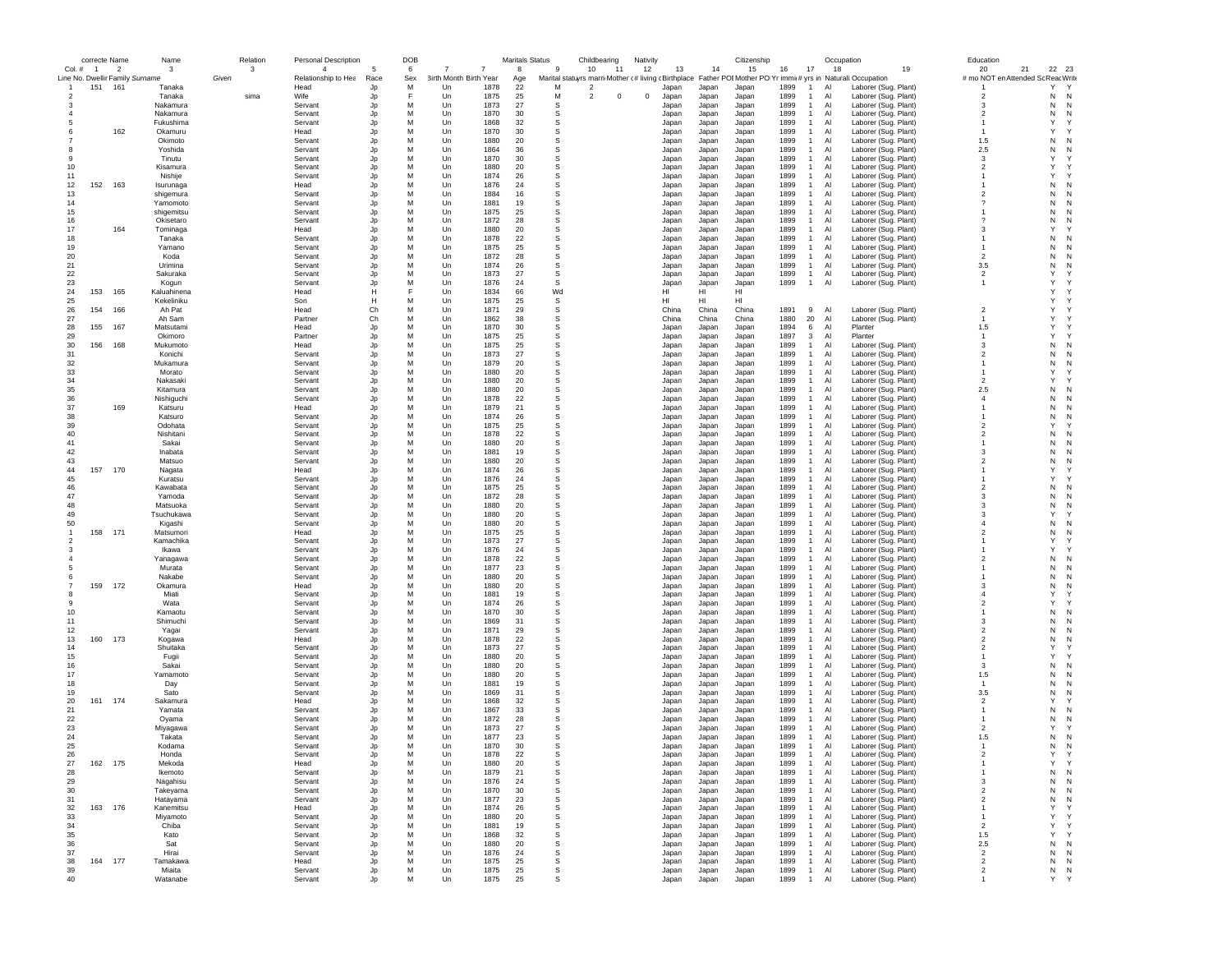|                | correcte Name |                                 | Name             | Relation       | <b>Personal Description</b> |                | DOB    |                        |              | Maritals Status |             | Childbearing |                | Nativity       |                |                | Citizenship     |              |                                | Occupation    |                                                                                                              | Education                          |    |                   |
|----------------|---------------|---------------------------------|------------------|----------------|-----------------------------|----------------|--------|------------------------|--------------|-----------------|-------------|--------------|----------------|----------------|----------------|----------------|-----------------|--------------|--------------------------------|---------------|--------------------------------------------------------------------------------------------------------------|------------------------------------|----|-------------------|
| Col. # 1       |               | $\overline{2}$                  | 3                | 3              | $\overline{4}$              | 5              | 6      |                        |              | 8               | 9           | 10           | 11             | 12             | 13             | 14             | 15              | 16           | 17                             | 18            | 19                                                                                                           | 20                                 | 21 | 22<br>23          |
|                |               | Line No. Dwellir Family Surname |                  | Given          | Relationship to Hea         | Race           | Sex    | 3irth Month Birth Year |              | Age             |             |              |                |                |                |                |                 |              |                                |               | Marital statuyrs marri Mother (# living cBirthplace Father POIMother PO Yr immit# yrs in Naturali:Occupation | # mo NOT en Attended Sc Reac Write |    |                   |
| 41             |               |                                 | Kaneda           |                | Servant                     | Jp             | M      | Un                     | 1876         | 24              | S           |              |                |                | Japan          | Japan          | Japan           | 1899         | $\mathbf{1}$                   | Al            | Laborer (Sug. Plant)                                                                                         | 3                                  |    | Y<br>Y            |
| 42             |               |                                 | Matsuoka         |                | Servant                     | Jp             | M      | Un                     | 1878         | 22              | s           |              |                |                | Japan          | Japan          | Japan           | 1899         | $\overline{1}$                 | Al            | Laborer (Sug. Plant)                                                                                         | 4                                  |    | N<br>N            |
| 43             |               |                                 | Uchida           |                | Servant                     | Jp             | M      | Un                     | 1879         | 21              | s           |              |                |                | Japan          | Japan          | Japan           | 1899         | $\overline{1}$                 | Al            | Laborer (Sug. Plant)                                                                                         | $\overline{2}$                     |    | N<br>N<br>N       |
| 44<br>45       | 165           | 178                             | Ikagi<br>Iki     |                | Servant                     | Jp             | M<br>M | Un                     | 1868<br>1869 | 32<br>31        | s<br>s      |              |                |                | Japan          | Japan          | Japan           | 1899         | $\overline{1}$<br>$\mathbf{1}$ | Al            | Laborer (Sug. Plant)                                                                                         | $\overline{2}$<br>-1               |    | N<br>Ν            |
| 46             |               |                                 | Karami           |                | Head<br>Servant             | Jp<br>Jp       | M      | Un<br>Un               | 1871         | 29              | s           |              |                |                | Japan<br>Japan | Japan          | Japan<br>Japan  | 1899<br>1899 | $\overline{1}$                 | Al<br>Al      | Laborer (Sug. Plant)<br>Laborer (Sug. Plant)                                                                 | 2.5                                |    | N<br>N<br>N       |
| 47             |               |                                 | Nozaka           |                | Servant                     | Jp             | M      | Un                     | 1870         | 30              | s           |              |                |                | Japan          | Japan          | Japan           | 1899         | $\overline{1}$                 | AI            |                                                                                                              | 2.5                                |    | Y<br>Y            |
| 48             |               |                                 | Kimugi           |                | Servant                     | Jp             | M      | Un                     | 1878         | 22              | s           |              |                |                | Japan          | Japan<br>Japan | Japan           | 1899         | $\mathbf{1}$                   | Al            | Laborer (Sug. Plant)<br>Laborer (Sug. Plant)                                                                 | 1.5                                |    | Υ<br>Y            |
| 49             |               |                                 | Mokitu           |                | Servant                     | Jp             | M      | Un                     | 1880         | 20              | s           |              |                |                | Japan          | Japan          | Japan           | 1899         | $\overline{1}$                 | Al            | Laborer (Sug. Plant)                                                                                         | 3                                  |    | Y<br>Y            |
| 50             |               |                                 | Aramasi          |                | Servant                     | Jp             | M      | Un                     | 1873         | 27              | s           |              |                |                | Japan          | Japan          | Japan           | 1899         | $\overline{1}$                 | Al            | Laborer (Sug. Plant)                                                                                         | $\overline{\mathbf{c}}$            |    | N<br>N            |
| $\mathbf{1}$   | 166           | 179                             |                  |                |                             |                | M      |                        | 1869         | 31              |             |              |                |                |                |                |                 |              | $\overline{7}$                 | Al            |                                                                                                              |                                    |    | Y<br><sup>Y</sup> |
| 2              | 167           | 180                             | Mugaita<br>Kahai |                | Head<br>Head                | Jp<br>Н        | M      | Un<br>Un               | 1835         | 65              | s<br>M      | 20           |                |                | Japan<br>HI    | Japan<br>HI    | Japan<br>HI     | 1893         |                                |               | Photographer<br>Planter                                                                                      | 0<br>$\overline{\mathbf{c}}$       |    | Y<br><sup>Y</sup> |
| -3             |               |                                 | Kahai            | Hoopii         | Wife                        | Н              | F      | Un                     | 1850         | 50              | M           | 20           | $\overline{7}$ | $\overline{2}$ | HI             | HI             | HI              |              |                                |               |                                                                                                              |                                    |    | Y<br><sup>Y</sup> |
|                |               | 181                             | Hoomau           | J. H.          | Head                        | Н              | M      | Feb                    | 1869         | 31              | М           | 8            |                |                | HI             | HI             | HI              |              |                                |               | Planter                                                                                                      | $\overline{2}$                     |    | Y<br>Y            |
|                |               |                                 |                  |                | Wife                        | Н              | F      | March                  | 1874         | 26              | М           | 8            | 5              | 3              | HI             | HI             | HI              |              |                                |               |                                                                                                              |                                    |    | Y<br>Y            |
|                |               |                                 | Hoomau<br>Hoomau | Kamaka<br>Mika | Son                         | Н              | M      | June                   | 1893         | $\overline{7}$  | $\mathbb S$ |              |                |                | HI             | HI             | HI              |              |                                |               |                                                                                                              |                                    |    |                   |
|                |               |                                 | Hoomau           | Kaimihana      | Daughter                    | Н              | E      | Jan.                   | 1895         | 5               | s           |              |                |                | HI             | HI             | H1              |              |                                |               |                                                                                                              |                                    |    |                   |
|                |               |                                 | Hoomau           | Hamea          | Daughter                    | Н              | F      | Oct                    | 1898         | $\overline{1}$  | s           |              |                |                | HI             | HI             | HI              |              |                                |               |                                                                                                              |                                    |    |                   |
|                |               |                                 | Kahai            | William        | Cousin                      | Н              | M      | April                  | 1886         | 14              | s           |              |                |                | HI             | HI             | HI              |              |                                |               | At School                                                                                                    |                                    | 9  | Υ<br>Y            |
| 10             | 168           | 182                             | Pu               | John           |                             | Н              | M      |                        | 1846         | 54              | М           | 22           |                |                | HI             | HI             | HI              |              |                                |               |                                                                                                              |                                    |    | Υ<br>Y            |
| 11             |               |                                 | Pu               | Kaimi          | Head<br>Wife                | Н              | E      | April<br>April         | 1855         | 45              | М           | 22           | $\overline{2}$ | $\overline{2}$ | HI             | HI             | HI              |              |                                |               | Farmer                                                                                                       |                                    |    | $\mathbf Y$<br>Υ  |
| 12             |               |                                 | Pu               | Kalani         | Daughter                    | H              | F      |                        | 1889         | 11              | s           |              |                |                | HI             | HI             | HI              |              |                                |               | At School                                                                                                    |                                    |    | Y<br>Y            |
| 13             |               |                                 | Ah Moe           |                |                             | Ch-H           | F      | May<br>Jan             | 1896         | $\overline{4}$  |             |              |                |                | HI             | China          | HI              |              |                                |               |                                                                                                              |                                    |    |                   |
| 14             | 169           | 183                             | Kukuiehu         |                | Granddaughter<br>Head       | Н              | M      | Aug                    | 1858         | 41              | s<br>М      | 17           |                |                | HI             | HI             | HI              |              |                                |               | Laborer                                                                                                      |                                    |    | Y Y               |
| 15             |               |                                 | Kukuiehu         | Hulihii        | Wife                        | Н              |        |                        | 1858         | 41              | М           | 17           | 6              | $\overline{4}$ | HI             | HI             | HI              |              |                                |               |                                                                                                              |                                    |    | Y Y               |
| 16             |               |                                 | Kukuiehu         | Mawae          | Son                         | Н              | M      | Aug<br>Dec             | 1894         | 5               | $\mathbb S$ |              |                |                | HI             | HI             | HI              |              |                                |               |                                                                                                              |                                    |    |                   |
| 17             |               |                                 | Kukuiehu         | Kauioila       | Son                         | Н              | M      | Nov                    | 1895         | $\overline{4}$  | s           |              |                |                | HI             | HI             | HI              |              |                                |               |                                                                                                              |                                    |    |                   |
| 18             |               |                                 | Joe              | Joseph         | Nephew                      | Н              | M      |                        | 1882         | 17              | $\mathbb S$ |              |                |                | HI             | HI             | H1              |              |                                |               | Teamster                                                                                                     | -1                                 |    | Y<br><sup>Y</sup> |
| 19             |               |                                 | Uka              | Samuel         | Boarder                     | Н              | M      | Aug<br>June            | 1871         | 28              | s           |              |                |                | HI             | HI             | HI              |              |                                |               | Overseer                                                                                                     | $\mathbf 0$                        |    | Y<br><sup>Y</sup> |
| 20             |               |                                 | Keohani          |                | Mother                      | Н              | F      | Un                     | 1840         | 60              | Wd          |              |                |                | HI             | HI             | HI              |              |                                |               |                                                                                                              |                                    |    | Y<br>Y            |
| 21             | 170           | 184                             | Ah Kee           |                | Head                        | Ch             | M      | Un                     | 1868         | 32              | s           |              |                |                | China          | China          | China           | Un           | Un Al                          |               | Laborer                                                                                                      | 3                                  |    | Υ<br><sup>Y</sup> |
| 22             | 171           | 185                             | Pohaku           |                | Head                        | H              | M      | April                  | 1879         | 21              | М           | 8            |                |                | HI             | HI             | HI              |              |                                |               | Laborer (Sug. Plant)                                                                                         | $\overline{2}$                     |    | Υ<br><sup>Y</sup> |
| 23             |               |                                 | Pohaku           | Lilia          | Wife                        | $\mathbb{H}$   | F      | Feb                    | 1870         | 30              | М           | 8            | 5              | $\overline{4}$ | HI             | HI             | H <sub>II</sub> |              |                                |               |                                                                                                              |                                    |    | Y<br>Y            |
| 24             |               |                                 | Pohaku           | Alana          | Daughter                    | H              | F      | Nov                    | 1891         | 8               | s           |              |                |                | HI             | HI             | HI              |              |                                |               | At School                                                                                                    |                                    | 9  |                   |
| 25             | 172           | 186                             | Pung Tack        |                | Head                        | Ch             | M      | Un                     | 1870         | 30              | s           |              |                |                | China          | China          | China           | 1890         | 10                             | Al            | Laborer (Sug. Plant)                                                                                         | 3                                  |    | Υ<br>Y            |
| 26             |               |                                 | Lau Chu          |                | Servant                     | Ch             | M      | Un                     | 1871         | 29              | s           |              |                |                | China          | China          | China           | 1891         | 9                              | Al            | Laborer (Sug. Plant)                                                                                         | $\overline{2}$                     |    | Y<br>Y            |
| 27             |               |                                 | Lam Suck         |                | Servant                     | Ch             | M      | Un                     | 1855         | 45              | $\mathbb S$ |              |                |                | China          | China          | China           | 1885         | 15                             | Al            | Laborer (Sug. Plant)                                                                                         | 3                                  |    | Υ<br><sup>Y</sup> |
| 28             |               |                                 | Ah Kook          |                | Servant                     | Ch             | M      | Un                     | 1865         | 35              | $\mathbb S$ |              |                |                | China          | China          | China           | 1890         | 10                             | Al            | Laborer (Sug. Plant)                                                                                         | -1                                 |    | Υ<br><sup>Y</sup> |
| 29             |               |                                 | Lau Chee         |                | Servant                     | Ch             | M      | Un                     | 1857         | 43              | s           |              |                |                | China          | China          | China           | 1880         | 20                             | AI            | Laborer (Sug. Plant)                                                                                         | -1                                 |    | Y<br><sup>Y</sup> |
| 30             |               |                                 | Ah Fat           |                | Servant                     | Ch             | M      | Un                     | 1840         | 60              | s           |              |                |                | China          | China          | China           | 1865         | 35                             | Al            | Laborer (Sug. Plant)                                                                                         | -1                                 |    | N<br>N            |
| 31             | 173           | 187                             | Ah Sing          |                | Head                        | Ch             | M      | Un                     | 1864         | 36              | s           |              |                |                | China          | China          | China           | 1890         | 10                             | Al            | Laborer (Sug. Plant)                                                                                         | $\overline{2}$                     |    | Y<br>Y            |
| 32             |               |                                 | Ah Ung           |                | Servant                     | Ch             | M      | Un                     | 1863         | 37              | s           |              |                |                | China          | China          | China           | 1888         | 12                             | Al            | Laborer (Sug. Plant)                                                                                         | 3                                  |    | Y<br>Υ            |
| 33             |               |                                 | Ah Wo            |                | Servant                     | Ch             | M      | Un                     | 1845         | 55              | s           |              |                |                | China          | China          | China           | 1880         | 20                             | $\mathsf{Al}$ | Laborer (Sug. Plant)                                                                                         | $\overline{4}$                     |    | Ν<br>N            |
| 34             |               |                                 | Ah Lum           |                | Servant                     | Ch             | M      | Un                     | 1861         | 39              | s           |              |                |                | China          | China          | China           | 1889         | 11                             | Al            | Laborer (Sug. Plant)                                                                                         | 3.5                                |    | Y<br>Y            |
| 35             |               |                                 | Ah On            |                | Servant                     | Ch             | M      | Un                     | 1868         | 32              | s           |              |                |                | China          | China          | China           | 1888         | 12                             | Al            | Laborer (Sug. Plant)                                                                                         | $\overline{2}$                     |    | Υ<br>Y            |
| 36             |               |                                 | Tin Chin         |                | Servant                     | Ch             | M      | Un                     | 1871         | 29              | s           |              |                |                | China          | China          | China           | 1891         | 9                              | Al            | Laborer (Sug. Plant)                                                                                         | $\overline{2}$                     |    | Y<br>Y            |
| 37             |               |                                 | Kee Yuen         |                | Servant                     | Ch             | M      | Un                     | 1872         | 28              | s           |              |                |                | China          | China          | China           | 1892         | 8                              | Al            | Laborer (Sug. Plant)                                                                                         | 3                                  |    | Y<br>Y            |
| 38             |               | 188                             | Lau Sing         |                | Head                        | Ch             | M      | Un                     | 1876         | 24              | s           |              |                |                | China          | China          | China           | 1894         | 6                              | Al            | Laborer (Sug. Plant)                                                                                         | -1                                 |    | Y<br>Y            |
| 39             |               |                                 | Tan Tack         |                | Servant                     | Ch             | M      | Un                     | 1850         | 50              | $\mathbb S$ |              |                |                | China          | China          | China           | 1875         | 25                             | Al            | Laborer (Sug. Plant)                                                                                         | -1                                 |    | Y<br>Y            |
| 40             |               |                                 | Lau Chee         |                | Servant                     | Ch             | M      | Un                     | 1854         | 46              | s           |              |                |                | China          | China          | China           | 1880         | 20                             | Al            | Laborer (Sug. Plant)                                                                                         | $\overline{2}$                     |    | Y<br>Υ            |
| 41             |               |                                 | Ah Ling          |                | Servant                     | Ch             | M      | Un                     | 1861         | 39              | s           |              |                |                | China          | China          | China           | 1891         | 9                              | Al            | Laborer (Sug. Plant)                                                                                         | $\mathbf{1}$                       |    | Υ<br>Y            |
| 42             |               |                                 | Ah Sing          |                | Servant                     | Ch             | M      | Un                     | 1849         | 50              | s           |              |                |                | China          | China          | China           | 1874         | 26                             | Al            | Laborer (Sug. Plant)                                                                                         | $\overline{2}$                     |    | Y<br>Υ            |
| 43             |               |                                 | Ah Tang          |                | Servant                     | Ch             | M      | Un                     | 1869         | 31              | s           |              |                |                | China          | China          | China           | 1890         | 10                             | $\mathsf{Al}$ | Laborer (Sug. Plant)                                                                                         | 3                                  |    | Y<br>Y            |
| 44             | 174           | 189                             | Ah Chung         |                | Head                        | Ch             | M      | Un                     | 1854         | 46              | s           |              |                |                | China          | China          | China           | 1880         | 20                             | Al            | Laborer (Sug. Plant)                                                                                         | 2.5                                |    | Y<br>Y            |
| 45             |               |                                 | Ah Foon          |                | Servant                     | Ch             | M      | Un                     | 1872         | 28              | s           |              |                |                | China          | China          | China           | 1892         | 8                              | Al            | Laborer (Sug. Plant)                                                                                         | 1.5                                |    | Y<br>Υ            |
| 46             |               |                                 | Ah Kui           |                | Servant                     | Ch             | M      | Un                     | 1860         | 40              | s           |              |                |                | China          | China          | China           | 1880         | 20                             | Al            | Laborer (Sug. Plant)                                                                                         | $\overline{2}$                     |    | Υ<br>Υ            |
| 47             |               |                                 | Ah You           |                | Servant                     | Ch             | M      | Un                     | 1857         | 43              | s           |              |                |                | China          | China          | China           | 1880         | 20                             | Al            | Laborer (Sug. Plant)                                                                                         | $\mathbf{1}$                       |    | Y<br>Y            |
| 48             |               |                                 | Tan Sing         |                | Servant                     | Ch             | M      | Un                     | 1848         | 52              | s           |              |                |                | China          | China          | China           | 1874         | 26                             | Al            | Laborer (Sug. Plant)                                                                                         | $\overline{2}$                     |    | Y<br>Y            |
| 49             |               |                                 | Lau Kan          |                | Servant                     | Ch             | M      | Un                     | 1855         | 45              | $\mathbb S$ |              |                |                | China          | China          | China           | 1875         | 25                             | Al            | Laborer (Sug. Plant)                                                                                         | 3                                  |    | Υ<br>Y            |
| 50             |               |                                 | Ku Sun           |                | Servant                     | Ch             | M      | Un                     | 1845         | 55              | s           |              |                |                | China          | China          | China           | 1865         | 35                             | AI            | Laborer (Sug. Plant)                                                                                         | $\overline{4}$                     |    | Y<br>Y            |
| $\overline{1}$ | 175           | 190                             | Chin Fong        |                | Head                        | Ch             | M      | Un                     | 1864         | 36              | s           |              |                |                | China          | China          | China           | 1884         | 16                             | Al            | Laborer (Sug. Plant)                                                                                         | $\overline{2}$                     |    | Υ<br>Y            |
|                |               |                                 | Ah Fong          |                | Servant                     | Ch             | M      | Un                     | 1839         | 61              | s           |              |                |                | China          | China          | China           | 1865         | 35                             | Al            | Laborer (Sug. Plant)                                                                                         | $\mathbf{1}$                       |    | Υ<br>Y            |
|                |               |                                 | Lau Pong         |                | Servant                     | Ch             | M      | Un                     | 1851         | 49              | s           |              |                |                | China          | China          | China           | 1880         | 20                             | Al            | Laborer (Sug. Plant)                                                                                         | 14                                 |    | Y<br>Y            |
|                |               |                                 | Choy King        |                | Servant                     | Ch             | M      | Un                     | 1867         | 33              | s           |              |                |                | China          | China          | China           | 1889         | 11                             | $\mathsf{Al}$ | Laborer (Sug. Plant)                                                                                         | $\overline{\mathbf{c}}$            |    | Ν<br>N            |
|                |               |                                 | Ah Sum           |                | Servant                     | Ch             | M      | Un                     | 1859         | 41              | s           |              |                |                | China          | China          | China           | 1879         | 21                             | Al            | Laborer (Sug. Plant)                                                                                         | 2.5                                |    | Ν<br>N            |
|                |               |                                 | Kong Ing         |                | Servant                     | Ch             | M      | Un                     | 1864         | 36              | s           |              |                |                | China          | China          | China           | 1884         | 16                             | Al            | Laborer (Sug. Plant)                                                                                         | 3                                  |    | Y<br>Y            |
|                | 176           | 19'                             | Sam Chu          |                | Head                        | Ch             | M      | Un                     | 1844         | 56              | s           |              |                |                | China          | China          | China           | 1844         | 56                             | Al            | Laborer (Sug. Plant)                                                                                         | $\overline{4}$                     |    | Υ<br>Y            |
|                |               |                                 | Sing Sing        |                | Servant                     | Ch             | M      | Un                     | 1866         | 34              | s           |              |                |                | China          | China          | China           | 1866         | 34                             | Al            | Laborer (Sug. Plant)                                                                                         | $\overline{2}$                     |    | Y<br>Y            |
| 9              |               |                                 | Nee Wai          |                | Servant                     | Ch             | M      | Un                     | 1867         | 33              | s           |              |                |                | China          | China          | China           | 1867         | 33                             | Al            | Laborer (Sug. Plant)                                                                                         | $\overline{\mathbf{c}}$            |    | Y<br>Y            |
| 10             |               |                                 | Wong Pu          |                | Servant                     | Ch             | M      | Un                     | 1838         | 62              | $\mathbb S$ |              |                |                | China          | China          | China           | 1838         | 62                             | Al            | Laborer (Sug. Plant)                                                                                         | -1                                 |    | Υ<br>Y            |
| 11             |               |                                 | Kong Mang        |                | Servant                     | Ch             | M      | Un                     | 1870         | 30              | s           |              |                |                | China          | China          | China           | 1870         | 30                             | AI            | Laborer (Sug. Plant)                                                                                         | 3                                  |    | Y<br>Y            |
| 12             |               |                                 | Len Sui          |                | Servant                     | Ch             | M      | Un                     | 1839         | 61              | s           |              |                |                | China          | China          | China           | 1874         | 26                             | Al            | Laborer (Sug. Plant)                                                                                         | $\overline{4}$                     |    | Υ<br>Y            |
| 13             |               |                                 | Kok Lung         |                | Servant                     | Ch             | M      | Un                     | 1868         | 32              | s           |              |                |                | China          | China          | China           | 1868         | 32                             | Al            | Laborer (Sug. Plant)                                                                                         | $\overline{2}$                     |    | N<br>N            |
| 14             |               |                                 | Wong Kip         |                | Servant                     | Ch             | M      | Un                     | 1854         | 46              | s           |              |                |                | China          | China          | China           | 1880         | 20                             | Al            | Laborer (Sug. Plant)                                                                                         |                                    |    | N<br>N            |
| 15             | 177           | 192                             | Chin Kong        |                | Head                        | Ch             | M      | Un                     | 1853         | 47              | s           |              |                |                | China          | China          | China           | 1878         | 22                             | Al            | Laborer (Sug. Plant)                                                                                         | Δ                                  |    | Ν<br>N            |
| 16             |               |                                 | Wong Kim         |                | Servan                      | C <sub>h</sub> | M      | 1 In                   | 1870         | 30              |             |              |                |                | China          | China          | China           | 1890         | 10                             | Al            | Laborer (Sug. Plant)                                                                                         |                                    |    | Y<br>Y            |
| 17             |               |                                 | Young Jun        |                | Servant                     | Ch             | M      | Un                     | 1869         | 31              | s           |              |                |                | China          | China          | China           | 1889         | 11                             | Al            | Laborer (Sug. Plant)                                                                                         | $\mathbf{1}$                       |    | Y<br>Y            |
| 18             |               |                                 | Ching King       |                | Servant                     | Ch             | M      | Un                     | 1876         | 24              | $\mathbb S$ |              |                |                | China          | China          | China           | 1888         | 12                             | Al            | Laborer (Sug. Plant)                                                                                         | $\mathbf{1}$                       |    | Y<br>Y            |
| 19             |               |                                 | Wong Wo          |                | Servant                     | Ch             | M      | Un                     | 1876         | 24              | s           |              |                |                | China          | China          | China           | 1891         | 9                              | Al            | Laborer (Sug. Plant)                                                                                         | $\overline{c}$                     |    | Y<br>Y            |
| 20             |               |                                 | Wong Ko          |                | Servant                     | Ch             | M      | Un                     | 1843         | 57              | $\mathbb S$ |              |                |                | China          | China          | China           | 1894         | 6                              | Al            | Laborer (Sug. Plant)                                                                                         | $\overline{c}$                     |    | Y<br>Y            |
| 21             |               |                                 | Lump Tin         |                | Servant                     | Ch             | M      | Un                     | 1875         | 25              | $\mathbb S$ |              |                |                | China          | China          | China           | 1880         | 20                             | Al            | Laborer (Sug. Plant)                                                                                         | $\mathbf{1}$                       |    | Y<br>Y            |
| 22             | 178           | 193                             | Wong Chin        |                | Head                        | Ch             | M      | Un                     | 1872         | 28              | $\mathbb S$ |              |                |                | China          | China          | China           | 1893         | $\overline{7}$                 | Al            | Laborer (Sug. Plant)                                                                                         | $\overline{2}$                     |    | N<br>N            |
| 23             |               |                                 | Wong Cheong      |                | Servant                     | Ch             | M      | Un                     | 1871         | 29              | s           |              |                |                | China          | China          | China           | 1892         | 8                              | Al            | Laborer (Sug. Plant)                                                                                         | 3                                  |    | N<br>N            |
| 24             |               |                                 | Ten Tuck         |                | Servant                     | Ch             | M      | Un                     | 1852         | 48              | s           |              |                |                | China          | China          | China           | 1891         | 9                              | Al            | Laborer (Sug. Plant)                                                                                         | $\mathbf{1}$                       |    | Υ<br>Y            |
| 25             |               |                                 | Lim Hui          |                | Servant                     | Ch             | М      | Un                     | 1870         | 30              | s           |              |                |                | China          | China          | China           | 1890         | 10                             | Al            | Laborer (Sug. Plant)                                                                                         | $\overline{\mathbf{c}}$            |    | Υ<br>Y            |
| 26             |               |                                 | Ah Fook          |                | Servant                     | Ch             | М      | Un                     | 1857         | 43              | s           |              |                |                | China          | China          | China           | 1880         | 20                             | Al            | Laborer (Sug. Plant)                                                                                         | $\overline{\mathbf{c}}$            |    | Υ<br>Y            |
| 27             |               |                                 | Ah Kau           |                | Servant                     | Ch             | M      | Un                     | 1861         | 39              | s           |              |                |                | China          | China          | China           | 1885         | 15                             | Al            | Laborer (Sug. Plant)                                                                                         | -1                                 |    | Υ<br>Y            |
| 28             | 179 194       |                                 | Kee Sing         |                | Head                        | Ch             | M      | Un                     | 1858         | 42              | s           |              |                |                | China          | China          | China           | 1875         | 25                             | Al            | Laborer (Sug. Plant)                                                                                         | $\mathbf{1}$                       |    | Υ<br>Y            |
| 29             |               |                                 | Leong Chong      |                | Servant                     | Ch             | М      | Un                     | 1846         | 54              | s           |              |                |                | China          | China          | China           | 1880         | 20                             | Al            | Laborer (Sug. Plant)                                                                                         | 2.5                                |    | Y<br>Y            |
| 30             |               |                                 | Wong Tuck        |                | Servant                     | Ch             | М      | Un                     | 1867         | 33              | s           |              |                |                | China          | China          | China           | 1887 13 Al   |                                |               | Laborer (Sug. Plant)                                                                                         | $\overline{a}$                     |    | Y Y               |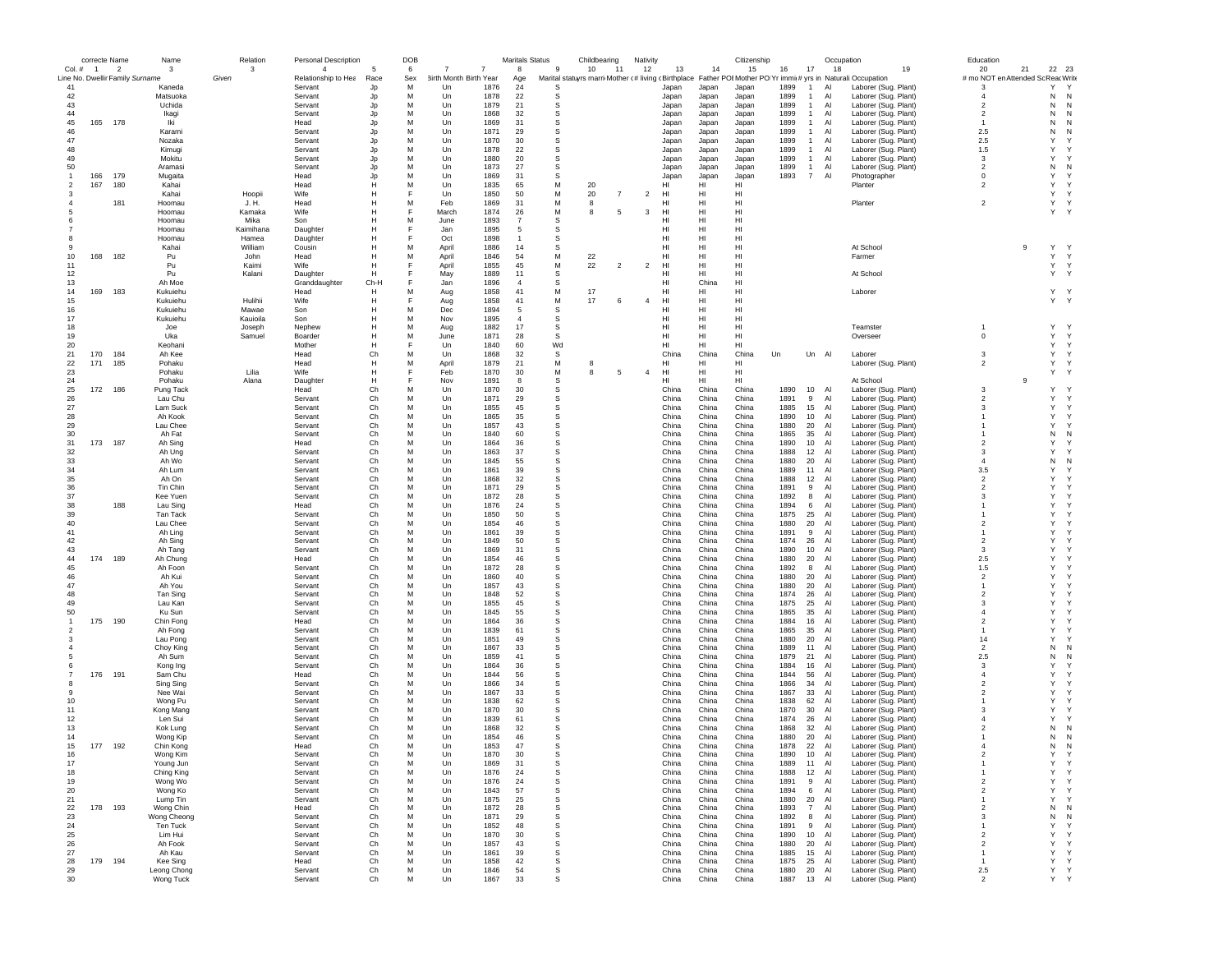|                | correcte Name |                                 | Name                   | Relation | <b>Personal Description</b> |                | DOB    |                               |              | <b>Maritals Status</b> |        | Childbearing                                        | Nativity   |                |                | Citizenship    |              |                                           | Occupation                                                 |                                              | Education                         |                             |
|----------------|---------------|---------------------------------|------------------------|----------|-----------------------------|----------------|--------|-------------------------------|--------------|------------------------|--------|-----------------------------------------------------|------------|----------------|----------------|----------------|--------------|-------------------------------------------|------------------------------------------------------------|----------------------------------------------|-----------------------------------|-----------------------------|
| Col. # 1       |               | $\overline{2}$                  | 3                      | 3        | $\overline{4}$              | 5              | 6      | 7                             |              | 8                      | 9      | 10<br>11                                            | 12         | 13             | 14             | 15             | 16           | 17                                        | 18                                                         | 19                                           | 20<br>21                          | 22 23                       |
|                |               | Line No. Dwellir Family Surname |                        | Given    | Relationship to Hea         | Race           | Sex    | <b>3irth Month Birth Year</b> |              | Age                    |        | Marital statuyrs marri Mother (# living (Birthplace |            |                |                |                |              |                                           | Father POI Mother PO Yr immi(# yrs in Naturali: Occupation |                                              | # mo NOT en Attended Sc ReacWrite |                             |
| 31<br>32       |               |                                 | Song Sing              |          | Servant                     | Ch<br>Ch       | м<br>M | Un<br>Un                      | 1853<br>1839 | 47<br>61               | s<br>s |                                                     |            | China<br>China | China<br>China | China<br>China | 1880<br>1860 | 20<br>40                                  | Al<br>Al                                                   | Laborer (Sug. Plant)                         | -3                                | Υ<br>Y<br>Y<br>Y            |
| 33             |               |                                 | Ching Wa<br>Hong Foon  |          | Servant<br>Servant          | C <sub>h</sub> | M      | Un                            | 1878         | 22                     | s      |                                                     |            | China          | China          | China          | 1889         | 11                                        | AI                                                         | Laborer (Sug. Plant)<br>Laborer (Sug. Plant) | $\mathcal{P}$                     | Y<br>Y                      |
| 34             |               |                                 | Wong Kui               |          | Servant                     | Ch             | M      | Un                            | 1849         | 51                     | S      |                                                     |            | China          | China          | China          | 1888         | 12                                        | Al                                                         | Laborer (Sug. Plant)                         |                                   | Y<br>$\mathsf{Y}$           |
| 35             | 180           | 195                             | Kong Ling              |          | Head                        | Ch             | M      | Un                            | 1866         | 34                     | s      |                                                     |            | China          | China          | China          | 1894         | 6                                         | Al                                                         | Laborer (Sug. Plant)                         |                                   | Y<br>Y                      |
| 36             |               |                                 | Tong Tim               |          | Servant                     | Ch             | M      | Un                            | 1863         | 37                     | s      |                                                     |            | China          | China          | China          | 1893         | $\overline{7}$                            | Al                                                         | Laborer (Sug. Plant)                         | $\overline{2}$                    | Y<br>Y                      |
| 37             |               |                                 | Young Shiu             |          | Servant                     | Ch             | M      | Un                            | 1877         | 23                     | s      |                                                     |            | China          | China          | China          | 1892         | 8                                         | Al                                                         | Laborer (Sug. Plant)                         | 3                                 | Y<br>Y                      |
| 38             |               |                                 | Ye Hoy                 |          | Servant                     | Ch             | M      | Un                            | 1849         | 51                     | s      |                                                     |            | China          | China          | China          | 1880         | 20                                        | AI                                                         | Laborer (Sug. Plant)                         | $\mathcal{P}$                     | Y<br>Y                      |
| 39             |               |                                 | Ah Ten                 |          | Servant                     | Ch             | M      | Un                            | 1855         | 45                     | S      |                                                     |            | China          | China          | China          | 1880         | 20                                        | Al                                                         | Laborer (Sug. Plant)                         | $\mathbf{1}$                      | N<br>N                      |
| 40             |               |                                 | Young Lung             |          | Servant                     | Ch             | M      | Un                            | 1873         | 27                     | s      |                                                     |            | China          | China          | China          | 1893         | $\overline{7}$                            | Al                                                         | Laborer (Sug. Plant)                         |                                   | N<br>N                      |
| 41             | 181           | 196                             | Tim Sing               |          | Head                        | Ch             | М      | Un                            | 1838         | 62                     | s      |                                                     |            | China          | China          | China          | 1860         | 40                                        | Al                                                         | Laborer (Sug. Plant)                         | $\overline{2}$                    | Υ<br>Υ                      |
| 42             |               |                                 | Ching King             |          | Servant                     | Ch             | M      | Un                            | 1866         | 34                     | s      |                                                     |            | China          | China          | China          | 1886         | 14                                        | Al                                                         | Laborer (Sug. Plant)                         | 3                                 | Υ<br>Y                      |
| 43             |               |                                 | Chong Kee              |          | Servant                     | Ch             | M      | Un                            | 1866         | 34                     | s      |                                                     |            | China          | China          | China          | 1884         | 16                                        | AI                                                         | Laborer (Sug. Plant)                         | $\overline{1}$                    | Y                           |
| 44             |               |                                 | Tam King               |          | Servant                     | Ch             | M      | Un                            | 1871         | 29                     | S      |                                                     |            | China          | China          | China          | 1891         | 9                                         | Al                                                         | Laborer (Sug. Plant)                         | $\overline{2}$                    | Υ<br>Y                      |
| 45             |               |                                 | Tam You                |          | Servant                     | Ch             | M      | Un                            | 1872         | 28                     | S      |                                                     |            | China          | China          | China          | 1892         | 8                                         | Al                                                         | Laborer (Sug. Plant)                         |                                   | Υ<br>Y                      |
| 46             |               |                                 | Tam Yau                |          | Servant                     | Ch             | M      | Un                            | 1868         | 32                     | s      |                                                     |            | China          | China          | China          | 1888         | 12                                        | Al                                                         | Laborer (Sug. Plant)                         | $\overline{2}$                    | Y<br>Y                      |
| 47<br>48       |               |                                 | Tan Sing<br>Yon Dui    |          | Servant                     | Ch<br>Ch       | M<br>M | Un<br>Un                      | 1873<br>1865 | 27<br>35               | s<br>s |                                                     |            | China<br>China | China<br>China | China<br>China | 1885<br>1885 | 15<br>15                                  | Al<br>A1                                                   | Laborer (Sug. Plant)                         | $\mathbf{1}$                      | Υ<br>Y<br>Y<br>$\mathsf{Y}$ |
| 49             |               |                                 |                        |          | Servant                     | Ch             | M      | $_{\text{Un}}$                | 1836         | 64                     | s      |                                                     |            | China          | China          | China          | 1860         | 40                                        | A1                                                         | Laborer (Sug. Plant)                         | $\mathbf{3}$                      | Y<br>$\mathsf{Y}$           |
| 50             |               |                                 | Ah Num<br>Hee Wai      |          | Servant<br>Servant          | Ch             | M      | Un                            | 1873         | 27                     | S      |                                                     |            | China          | China          | China          | 1893         | $\overline{7}$                            | Al                                                         | Laborer (Sug. Plant)<br>Laborer (Sug. Plant) | $\overline{4}$                    | Y<br>$\mathsf{Y}$           |
|                | 182           | 197                             | Chin Chong             |          | Head                        | Ch             | M      | Un                            | 1871         | 29                     | s      |                                                     |            | China          | China          | China          | 1894         | 6                                         | Al                                                         | Laborer (Sug. Plant)                         | $\overline{2}$                    | Y<br>$\mathsf{Y}$           |
|                |               |                                 | Ah Sing                |          | Servant                     | Ch             | M      | Un                            | 1875         | 25                     | s      |                                                     |            | China          | China          | China          | 1897         | 3                                         | Al                                                         | Laborer (Sug. Plant)                         |                                   | Υ<br>$\mathsf{Y}$           |
|                |               |                                 | Kwong Kung             |          | Servant                     | Ch             | M      | Un                            | 1845         | 55                     | s      |                                                     |            | China          | China          | China          | 1896         | $\overline{4}$                            | Al                                                         | Laborer (Sug. Plant)                         |                                   | Υ<br>Y                      |
|                |               |                                 | Ah Ching               |          | Servant                     | Ch             | M      | Un                            | 1877         | 23                     | s      |                                                     |            | China          | China          | China          | 1897         | $\mathbf{3}$                              | AI                                                         | Laborer (Sug. Plant)                         | 3                                 | Y<br>Y                      |
|                |               |                                 | Wong Chow              |          | Servant                     | Ch             | M      | Un                            | 1871         | 29                     | S      |                                                     |            | China          | China          | China          | 1888         | 12                                        | Al                                                         | Laborer (Sug. Plant)                         | 1.5                               | Y<br>Y                      |
|                |               |                                 | Moon Tin               |          | Servant                     | Ch             | M      | Un                            | 1870         | 30                     | s      |                                                     |            | China          | China          | China          | 1891         | 9                                         | Al                                                         | Laborer (Sug. Plant)                         | $\overline{2}$                    | Y<br>Y                      |
|                |               |                                 | Ah Tun                 |          | Servant                     | Ch             | M      | Un                            | 1868         | 32                     | s      |                                                     |            | China          | China          | China          | 1886         | 15                                        | Al                                                         | Laborer (Sug. Plant)                         | $\overline{1}$                    | Y<br>Y                      |
| 8              |               | 198                             | Kee Yun                |          | Head                        | Ch             | M      | Un                            | 1865         | 35                     | s      |                                                     |            | China          | China          | China          | 1892         | 8                                         | Al                                                         | Laborer (Sug. Plant)                         |                                   | N<br>N                      |
| -9             |               |                                 | Lung Ching             |          | Servant                     | Ch             | M      | $_{\text{Un}}$                | 1876         | 24                     | s      |                                                     |            | China          | China          | China          | 1896         | $\overline{4}$                            | AI                                                         | Laborer (Sug. Plant)                         | $\mathcal{P}$                     | ${\sf N}$<br>N              |
| 10             |               |                                 | Tom Kam                |          | Servant                     | Ch             | M      | Un                            | 1871         | 29                     | S      |                                                     |            | China          | China          | China          | 1891         | 9                                         | Al                                                         | Laborer (Sug. Plant)                         | 3                                 | Y<br>Y                      |
| 11             |               |                                 | Tam Wong               |          | Servant                     | Ch             | M      | Un                            | 1863         | 37                     | S      |                                                     |            | China          | China          | China          | 1885         | 15                                        | Al                                                         | Laborer (Sug. Plant)                         | $\overline{4}$                    | Υ<br>Y                      |
| 12             |               |                                 | Nee Sing               |          | Servant                     | Ch             | M      | Un                            | 1856         | 44                     | s      |                                                     |            | China          | China          | China          | 1884         | 16                                        | Al                                                         | Laborer (Sug. Plant)                         | $\overline{2}$                    | Y                           |
| 13             |               |                                 | Lee Chun               |          | Servant                     | Ch             | M      | Un                            | 1869         | 31                     | s      |                                                     |            | China          | China          | China          | 1890         | 10                                        | Al                                                         | Laborer (Sug. Plant)                         |                                   | N<br>N                      |
| 14             |               |                                 | Ah Mang                |          | Servant                     | Ch             | M      | Un                            | 1857         | 43                     | s      |                                                     |            | China          | China          | China          | 1880         | 20                                        | Al                                                         | Laborer (Sug. Plant)                         |                                   | Y                           |
| 15             | 183           | 199                             | Leu Lung               |          | Head                        | Ch             | M      | Un                            | 1872         | 28                     | S      |                                                     |            | China          | China          | China          | 1892         | 8                                         | AI                                                         | Laborer (Sug. Plant)                         | $\overline{2}$                    | Y<br>Y                      |
| 16             |               |                                 | sing Wang              |          | Servant                     | Ch             | M      | Un                            | 1860         | 40                     | S      |                                                     |            | China          | China          | China          | 1882         | 18                                        | Al                                                         | Laborer (Sug. Plant)                         | 3                                 | Υ<br>Y                      |
| 17             |               |                                 | Leong Tai              |          | Servant                     | Ch             | M      | Un                            | 1863         | 37                     | s      |                                                     |            | China          | China          | China          | 1883         | 17                                        | Al                                                         | Laborer (Sug. Plant)                         | 3                                 | Y<br>Y                      |
| 18             |               |                                 | Ah Su                  |          | Servant                     | Ch             | M      | Un                            | 1850         | 50                     | s      |                                                     |            | China          | China          | China          | 1875         | 25                                        | Al                                                         | Laborer (Sug. Plant)                         | $\overline{2}$                    | Y<br>Y                      |
| 19             | 184           |                                 | Ah Su                  |          | Servant                     | Ch             | M<br>M | Un<br>$_{\text{Un}}$          | 1860<br>1870 | 40<br>30               | s<br>M |                                                     |            | China          | China          | China          | 1880<br>1897 | 20                                        | Al<br>AI                                                   | Laborer (Sug. Plant)                         | $\overline{1}$<br>$\mathbf{3}$    | Υ<br>Y<br>Y<br>Y            |
| 20<br>21       |               | 200                             | Harimoto<br>Harimoto   | Tusu     | Head<br>Wife                | Jp<br>Jp       |        | Un                            | 1876         | 24                     | M      | $\overline{a}$<br>$\overline{4}$<br>$\mathbf 0$     | $^{\circ}$ | Japan          | Japan<br>Japan | Japan<br>Japan | 1896         | $\overline{\mathbf{3}}$<br>$\overline{4}$ | Un                                                         | Laborer (Sug. Plant)<br>Laborer (Sug. Plant) | $\overline{2}$                    | Υ<br>Υ                      |
| 22             |               |                                 | Tamayisu               |          | Servant                     | Jp             | M      | Un                            | 1866         | 34                     | s      |                                                     |            | Japan<br>Japan | Japan          | Japan          | 1896         | $\overline{4}$                            | Al                                                         |                                              | 2.5                               | N<br>N                      |
| 23             |               |                                 | Taye                   |          | Servant                     | Jp             | M      | Un                            | 1863         | 37                     | s      |                                                     |            | Japan          | Japan          | Japan          | 1893         | $\overline{7}$                            | Al                                                         | Laborer (Sug. Plant)<br>Laborer (Sug. Plant) | $\overline{2}$                    | N<br>N                      |
| 24             |               | 201                             | Masao                  |          | Head                        | Jp             | M      | Un                            | 1874         | 26                     | s      |                                                     |            | Japan          | Japan          | Japan          | 1894         | 6                                         | Al                                                         | Laborer (Sug. Plant)                         |                                   | N<br>N                      |
| 25             |               |                                 | Isami                  |          | Servant                     | Jp             | M      | Un                            | 1864         | 36                     | s      |                                                     |            | Japan          | Japan          | Japan          | 1888         | 12                                        | Al                                                         | Laborer (Sug. Plant)                         | $\overline{2}$                    | Y<br>Y                      |
| 26             |               |                                 | Harata                 |          | Servant                     | Jp             | M      | Un                            | 1864         | 36                     | S      |                                                     |            | Japan          | Japan          | Japan          | 1890         | 10                                        | Al                                                         | Laborer (Sug. Plant)                         | $\overline{2}$                    | ${\sf N}$<br>N              |
| 27             | 185           | 202                             | Haromi                 |          | Head                        | Jp             | M      | Un                            | 1866         | 34                     | M      | 3                                                   |            | Japan          | Japan          | Japan          | 1899         | $\mathbf{1}$                              | Al                                                         | Laborer (Sug. Plant)                         |                                   | Y<br>Y                      |
| 28             |               |                                 | Haromi                 | Simi     | Wife                        | Jp             |        | Un                            | 1874         | 26                     | M      | 3<br>$\mathbf 0$                                    | $^{\circ}$ | Japan          | Japan          | Japan          | 1899         | 1                                         | Un                                                         | Laborer (Sug. Plant)                         | $\overline{2}$                    | Y<br>Y                      |
| 29             |               | 203                             | Furuyochi              |          | Head                        | Jp             | M      | Un                            | 1869         | 31                     | s      |                                                     |            | Japan          | Japan          | Japan          | 1899         | 1                                         | Al                                                         | Laborer (Sug. Plant)                         | 3                                 | Υ<br>Y                      |
| 30             |               |                                 | Senohara               |          | Servant                     | Jp             | M      | Un                            | 1865         | 35                     | s      |                                                     |            | Japan          | Japan          | Japan          | 1899         | $\mathbf{1}$                              | Al                                                         | Laborer (Sug. Plant)                         | $\overline{2}$                    | Υ<br>Y                      |
| 31             |               | 204                             | Tanaka                 |          | Head                        | Jp             | M      | $_{\text{Un}}$                | 1870         | 30                     | M      | $\overline{\mathbf{2}}$                             |            | Japan          | Japan          | Japan          | 1899         | 1                                         | AI                                                         | Laborer (Sug. Plant)                         | $\mathbf{1}$                      | Y<br>Y                      |
| 32             |               |                                 | Tanaka                 | Sume     | Wife                        | Jp             |        | Un                            | 1876         | 24                     | M      | $\overline{2}$<br>$\overline{1}$                    |            | Japan          | Japan          | Japan          | 1899         | 1                                         | Al                                                         | Laborer (Sug. Plant)                         | $\overline{1}$                    | Y                           |
| 33             |               |                                 | Tanaka                 | Kawaoka  | Son                         | Jp             | M      | Un                            | 1898         | $\overline{2}$         | s      |                                                     |            | Japan          | Japan          | Japan          | 1899         | 1                                         | Un                                                         |                                              |                                   |                             |
| 34             | 186           | 205                             | Takahagi               |          | Head                        | Jp             | M      | Un                            | 1866         | 34                     | M      | $\overline{4}$                                      |            | Japan          | Japan          | Japan          | 1899         | 1                                         | Al                                                         | Laborer (Sug. Plant)                         | $\overline{4}$                    | N<br>N                      |
| 35             |               |                                 | Takahagi               | Miya     | Wife                        | Jp             |        | Un                            | 1879         | 21                     | M      | $\mathsf 0$<br>$\overline{4}$                       | 0          | Japan          | Japan          | Japan          | 1899         | 1                                         | Un                                                         | Laborer (Sug. Plant)                         | 3                                 | N<br>N                      |
| 36             |               | 187 206                         | Tagata                 |          | Head                        | Jp             | M      | Un                            | 1874         | 26                     | M      | $\overline{2}$                                      |            | Japan          | Japan          | Japan          | 1899         | 1                                         | Al                                                         | Laborer (Sug. Plant)                         | 2.5                               | Y<br>Y                      |
| 37             |               |                                 | Tagata                 | Tauno    | Wife                        | Jp             |        | Un                            | 1878         | 22                     | M      | $\mathfrak{D}$<br>$\mathbf 0$                       | $^{\circ}$ | Japan          | Japan          | Japan          | 1899         | $\mathbf{1}$                              | Un                                                         | Laborer (Sug. Plant)                         | $\overline{1}$                    | N<br>N                      |
| 38             |               |                                 | Toyichi                |          | Servant                     | Jp             | M      | Un                            | 1870         | 30                     | S      |                                                     |            | Japan          | Japan          | Japan          | 1899         | $\mathbf{1}$                              | Al                                                         | Laborer (Sug. Plant)                         | 1.5                               | Υ<br>Y                      |
| 39             |               |                                 | Tukishwa               |          | Servant                     | Jp             | M      | Un                            | 1871         | 29                     | s      |                                                     |            | Japan          | Japan          | Japan          | 1899         | $\mathbf{1}$                              | Al                                                         | Laborer (Sug. Plant)                         | $\overline{2}$                    | Y<br>Y                      |
| 40<br>41       |               |                                 | Tanada                 |          | Servant                     | Jp             | M<br>M | Un                            | 1876<br>1875 | 24<br>25               | s<br>s |                                                     |            | Japan          | Japan          | Japan          | 1899         | 1                                         | Al<br>AI                                                   | Laborer (Sug. Plant)                         | 3<br>$\mathcal{P}$                | Y<br>Y<br>${\sf N}$         |
| 42             |               |                                 | Omysada                |          | Servant                     | Jp             | M      | Un<br>$_{\text{Un}}$          | 1874         | 26                     | s      |                                                     |            | Japan          | Japan          | Japan          | 1899<br>1899 | -1                                        | AI                                                         | Laborer (Sug. Plant)                         | $\mathbf{1}$                      | N<br>Y<br>Y                 |
| 43             |               |                                 | Kiyasuru<br>Fugishima  |          | Servant<br>Servant          | Jp<br>Jp       | M      | Un                            | 1873         | 27                     | S      |                                                     |            | Japan<br>Japan | Japan<br>Japan | Japan<br>Japan | 1899         | 1<br>1                                    | Al                                                         | Laborer (Sug. Plant)<br>Laborer (Sug. Plant) |                                   | N<br>N                      |
| 44             |               |                                 | Tanamori               |          | Servant                     | Jp             | M      | Un                            | 1869         | 31                     | s      |                                                     |            | Japan          | Japan          | Japan          | 1899         |                                           | Al                                                         | Laborer (Sug. Plant)                         | $\overline{2}$                    | N<br>N                      |
| 45             |               |                                 | Yasuda                 |          | Servant                     | Jp             | M      | Un                            | 1868         | 32                     | s      |                                                     |            | Japan          | Japan          | Japan          | 1899         | 1                                         | Al                                                         | Laborer (Sug. Plant)                         | 3                                 | Υ<br>Y                      |
| 46             |               |                                 | Makawo                 |          | Servant                     | Jp             | M      | Un                            | 1864         | 36                     | s      |                                                     |            | Japan          | Japan          | Japan          | 1899         | 1                                         | Al                                                         | Laborer (Sug. Plant)                         | $\Delta$                          | Υ<br>Y                      |
| 47             |               |                                 | Kenda                  |          | Servant                     | Jp             | M      | Un                            | 1871         | 29                     | s      |                                                     |            | Japan          | Japan          | Japan          | 1899         | $\mathbf{1}$                              | AI                                                         | Laborer (Sug. Plant)                         | $\mathcal{P}$                     | N<br>N                      |
| 48             | 188           | 207                             | Ikida                  |          | Head                        | Jp             | M      | Un                            | 1873         | 27                     | M      | $\overline{2}$                                      |            | Japan          | Japan          | Japan          | 1899         | $\mathbf{1}$                              | Al                                                         | Laborer (Sug. Plant)                         |                                   | Y<br>Y                      |
| 49             |               |                                 | Ikida                  | Kasu     | Wife                        | Jp             |        | Un                            | 1876         | 24                     | M      | $\overline{2}$<br>$\mathbf 0$                       | $^{\circ}$ | Japan          | Japan          | Japan          | 1899         | $\mathbf{1}$                              | Un                                                         | Laborer (Sug. Plant)                         | $\overline{2}$                    | Y<br>Y                      |
| 50             |               |                                 | Miso                   |          | Servant                     | Jp             | M      | Un                            | 1878         | 22                     | s      |                                                     |            | Japan          | Japan          | Japan          | 1899         | $\mathbf{1}$                              | Al                                                         | Laborer (Sug. Plant)                         | 3                                 | Y<br>Y                      |
|                |               |                                 | Kati                   |          | Servant                     | Jp             | M      | Un                            | 1873         | 27                     | s      |                                                     |            | Japan          | Japan          | Japan          | 1894         | 6                                         | Al                                                         | Laborer (Sug. Plant)                         | $\mathcal{P}$                     | Y<br>Y                      |
|                |               |                                 | Kamani                 |          | Servant                     | Jp             | M      | Un                            | 1870         | 30                     | S      |                                                     |            | Japan          | Japan          | Japan          | 1895         | 5                                         | AI                                                         | Laborer (Sug. Plant)                         | 1.5                               | Y<br>$\mathsf{v}$           |
| -3             |               |                                 | Tominaka               |          | Servant                     | Jp             | M      | Un                            | 1871         | 29                     | S      |                                                     |            | Japan          | Japan          | Japan          | 1893         | $\overline{7}$                            | Al                                                         | Laborer (Sug. Plant)                         | $\overline{2}$                    | N<br>N                      |
| $\overline{4}$ | 189 208       |                                 | Kubu                   |          | Head                        | Jp             | M      | Un                            | 1874         | 26                     | M      | $\overline{2}$                                      |            | Japan          | Japan          | Japan          | 1896         | $\overline{4}$                            | Al                                                         | Laborer (Sug. Plant)                         | 3                                 | Υ<br>Y                      |
|                |               |                                 | Kubu                   | Sima     | Wife                        | Jp             |        | Un                            | 1873         | 27                     | M      | $\overline{2}$<br>$\mathbf 0$                       | $^{\circ}$ | Japan          | Japan          | Japan          | 1893         | $\overline{7}$                            | Al                                                         | Laborer (Sug. Plant)                         |                                   | Y<br>Υ                      |
|                |               |                                 | Okamot                 |          | Servan                      |                |        | Un                            | 1876         | 24                     |        |                                                     |            |                |                | Japar          | 1896         |                                           | Al                                                         | Laborer (Sug. Plant                          |                                   | v                           |
| $\overline{7}$ |               |                                 | Kora                   |          | Servant                     | Jp             | M      | Un                            | 1875         | 25                     | s      |                                                     |            | Japan          | Japan          | Japan          | 1895         | $5\overline{5}$                           | Al                                                         | Laborer (Sug. Plant)                         | $\overline{2}$                    | ${\sf N}$<br>N              |
| 8              |               |                                 | Tumiya                 |          | Servant                     | Jp             | M      | Un                            | 1873         | 27                     | s      |                                                     |            | Japan          | Japan          | Japan          | 1894         | 6                                         | Al                                                         | Laborer (Sug. Plant)<br>Laborer (Sug. Plant) | $\overline{1}$                    | ${\sf N}$<br>N              |
| 9              |               |                                 | Mayahana               |          | Servant                     | Jp             | М<br>M | Un                            | 1872         | 28                     | s      |                                                     |            | Japan          | Japan          | Japan          | 1896         | $\overline{4}$                            | Al                                                         | Laborer (Sug. Plant)                         | 2.5                               | Υ<br>Υ                      |
| 10             | 190           | 209                             | Ah Hoy                 |          | Head                        | Ch<br>Ch       | M      | Un                            | 1861<br>1860 | 39<br>40               | s<br>s |                                                     |            | China          | China          | China          | 1888         | 12<br>15                                  | Al<br>Al                                                   |                                              | $\overline{2}$<br>3               | Υ<br>Υ<br>Υ<br>Y            |
| 11<br>12       |               |                                 | Puck Sing<br>Choy Sing |          | Servant                     | Ch             | M      | Un<br>Un                      | 1857         | 43                     | s      |                                                     |            | China          | China          | China          | 1885<br>1885 | 15                                        | Al                                                         | Laborer (Sug. Plant)<br>Laborer (Sug. Plant) | $\overline{1}$                    | Υ<br>Y                      |
| 13             |               |                                 | Tain You               |          | Servant<br>Servant          | Ch             | M      | Un                            | 1854         | 46                     | s      |                                                     |            | China<br>China | China<br>China | China<br>China | 1880         | 20                                        | Al                                                         | Laborer (Sug. Plant)                         | $\mathbf{1}$                      | Y<br>Y                      |
| 14             |               |                                 | Ung Or                 |          | Servant                     | Ch             | M      | Un                            | 1850         | 50                     | s      |                                                     |            | China          | China          | China          | 1878         | 22                                        | Al                                                         | Laborer (Sug. Plant)                         | $\overline{1}$                    | Υ<br>Y                      |
| 15             |               |                                 | Ung Ching              |          | Servant                     | Ch             | М      | Un                            | 1861         | 39                     | s      |                                                     |            | China          | China          | China          | 1881         | 19                                        | Al                                                         | Laborer (Sug. Plant)                         | $\overline{2}$                    | N<br>N                      |
| 16             |               |                                 | Choy Hung              |          | Servant                     | Ch             | М      | Un                            | 1871         | 29                     | s      |                                                     |            | China          | China          | China          | 1890         | 10                                        | Al                                                         | Laborer (Sug. Plant)                         | 3                                 | N<br>N                      |
| 17             | 191           | 210                             | Qum Kam                |          | Head                        | Ch             | M      | Un                            | 1843         | 57                     | s      |                                                     |            | China          | China          | China          | 1874         | 26                                        | Al                                                         | Laborer (Sug. Plant)                         | 2.5                               | Υ<br>Y                      |
| 18             |               |                                 | Yau hong               |          | Servant                     | Ch             | M      | Un                            | 1852         | 48                     | s      |                                                     |            | China          | China          | China          | 1876         | ${\bf 24}$                                | Al                                                         | Laborer (Sug. Plant)                         | $\overline{c}$                    | Υ<br>Y                      |
| 19             |               |                                 | Lam Tun                |          | Servant                     | Ch             | М      | Un                            | 1859         | 41                     | S      |                                                     |            | China          | China          | China          | 1888         | 12                                        | Al                                                         | Laborer (Sug. Plant)                         | $\overline{2}$                    | Y Y                         |
| 20             |               |                                 | Tick Wa                |          | Servant                     | Ch             | М      | Un                            | 1860         | 40                     | S      |                                                     |            | China          | China          | China          | 1885         | 15                                        | Al                                                         | Laborer (Sug. Plant)                         | 3                                 | Y<br>Y                      |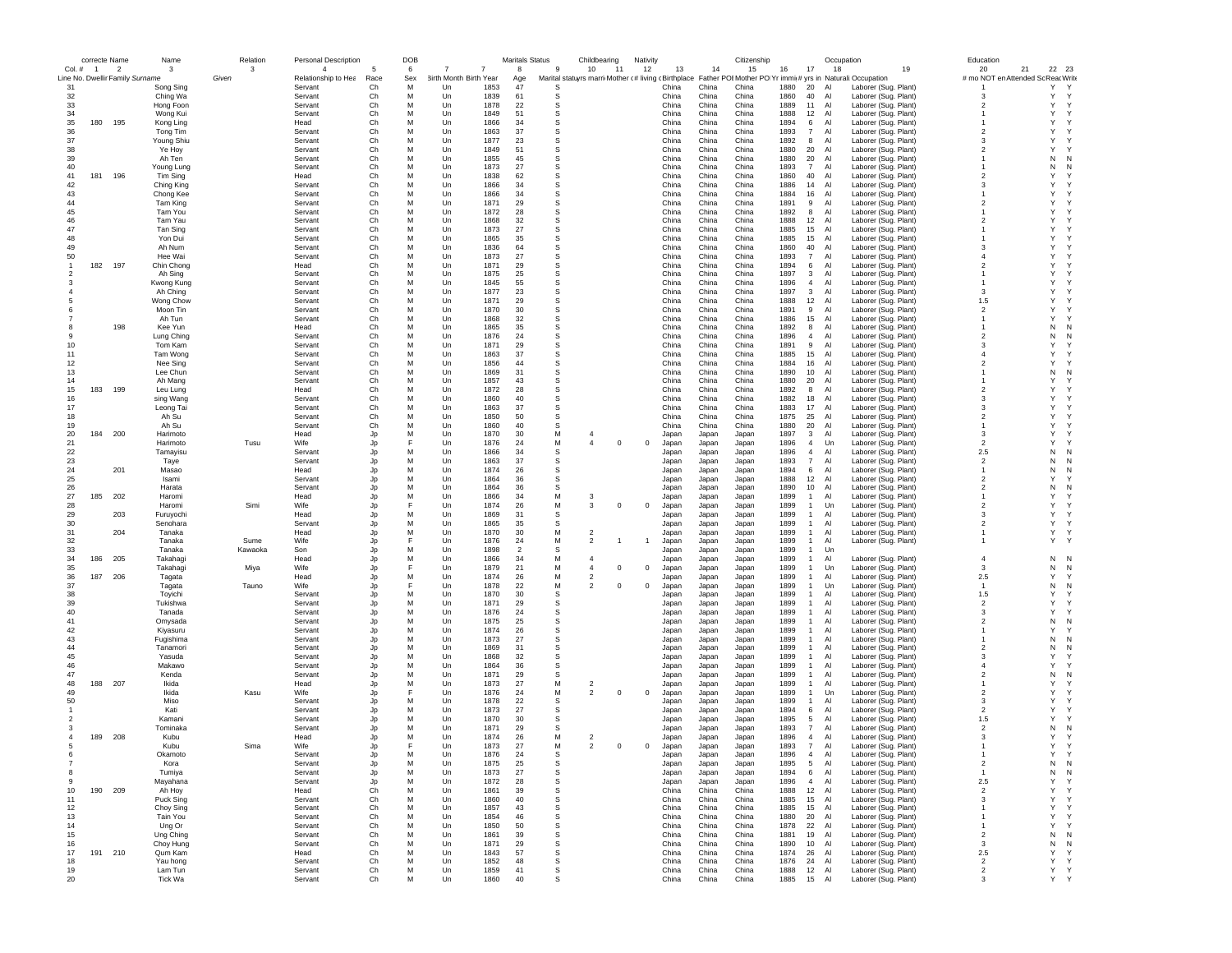|                |                | correcte Name                   | Name                 | Relation          | Personal Description           |              | DOB      |                                          |                | Maritals Status |        | Childbearing   |                | Nativity       |                      |                      | Citizenship          |              |                 | Occupation                                                                                                                                 |                       | Education                                            |           |              |
|----------------|----------------|---------------------------------|----------------------|-------------------|--------------------------------|--------------|----------|------------------------------------------|----------------|-----------------|--------|----------------|----------------|----------------|----------------------|----------------------|----------------------|--------------|-----------------|--------------------------------------------------------------------------------------------------------------------------------------------|-----------------------|------------------------------------------------------|-----------|--------------|
| Col.#          | $\overline{1}$ | $\overline{2}$                  | 3                    | 3<br>Given        | $\overline{4}$                 | -5           | 6        | $\overline{7}$<br>3irth Month Birth Year | $\overline{7}$ | 8               | 9      | 10             | 11             | 12             | 13                   | 14                   | 15                   | 16           | 17              | 18                                                                                                                                         | 19                    | 20                                                   | 21        | 22 23        |
| 21             |                | Line No. Dwellir Family Surname | Chu Chee             |                   | Relationship to Hea<br>Servant | Race<br>Ch   | Sex<br>M | Un                                       | 1859           | Age<br>41       | s      |                |                |                | China                | China                | China                | 1880         | 20              | Marital statuyrs marri Mother (# living (Birthplace Father POIMother PO Yr immi(# yrs in Naturali:Occupation<br>Al<br>Laborer (Sug. Plant) |                       | # mo NOT en Attended Sc Reac Write<br>$\overline{2}$ | Υ         | $\mathsf{Y}$ |
| 22             |                |                                 | Sona Sun             |                   | Servant                        | Ch           | M        | Un                                       | 1864           | 36              | s      |                |                |                | China                | China                | China                | 1884         | 16              | Al<br>Laborer (Sug. Plant)                                                                                                                 |                       |                                                      | N         | N            |
| 23             |                |                                 | Lamp Ju              |                   | Servant                        | Ch           | M        | Un                                       | 1857           | 43              | s      |                |                |                | China                | China                | China                | 1887         | 13              | Al<br>Laborer (Sug. Plant)                                                                                                                 |                       |                                                      | Y         | Y            |
| 24             |                |                                 | Tong Chung           |                   | Servant                        | Ch           | M        | Un                                       | 1860           | 40              | s      |                |                |                | China                | China                | China                | 1884         | 16              | Al<br>Laborer (Sug. Plant)                                                                                                                 |                       | 1.5                                                  | N         | N            |
| 25             |                |                                 | Sing Chow            |                   | Servant                        | Ch           | M        | Un                                       | 1866           | 34              | s      |                |                |                | China                | China                | China                | 1886         | 14              | Al<br>Laborer (Sug. Plant)                                                                                                                 |                       | 3                                                    | N         | N            |
| 26             |                | 192 211                         | Fong Ten             |                   | Head                           | Ch           | M        | Un                                       | 1866           | 34              | s      |                |                |                | China                | China                | China                | 1890         | 10              | Al<br>Laborer (Sug. Plant)                                                                                                                 |                       | $\overline{2}$                                       | Y         |              |
| 27             |                |                                 | Fong Hu              |                   | Servant                        | Ch           | M        | Un                                       | 1871           | 29              | s      |                |                |                | China                | China                | China                | 1895         | $5\overline{5}$ | Al<br>Laborer (Sug. Plant)                                                                                                                 |                       | 1.5                                                  | N         | N            |
| 28             |                |                                 | Fong Pu              |                   | Servant                        | Ch           | M        | Un                                       | 1864           | 36              | s      |                |                |                | China                | China                | China                | 1884         | 16              | Al<br>Laborer (Sug. Plant)                                                                                                                 |                       | 3                                                    | Y         |              |
| 29             |                |                                 | Lan Nin              |                   | Servant                        | Ch           | M<br>M   | Un                                       | 1865           | 35              | s<br>s |                |                |                | China<br>China       | China                | China                | 1888         | 12              | Al<br>Laborer (Sug. Plant)                                                                                                                 |                       | $\overline{2}$                                       | Y<br>Y    |              |
| 30             |                |                                 | Nee Han              |                   | Servant                        | Ch<br>Ch     | M        | Un<br>$_{\text{Un}}$                     | 1868<br>1868   | 32              | s      |                |                |                | China                | China<br>China       | China                | 1888<br>1891 | 12              | Al<br>Laborer (Sug. Plant)<br>$\overline{A}$                                                                                               |                       | $\mathbf{1}$                                         |           | N            |
| 31<br>32       |                |                                 | Chong Qui<br>Yee Fon |                   | Servant<br>Servant             | Ch           | M        | Un                                       | 1870           | 32<br>30        | S      |                |                |                | China                | China                | China<br>China       | 1892         | 9<br>8          | Laborer (Sug. Plant)<br>Al                                                                                                                 |                       | 3                                                    | N<br>N    | N            |
| 33             |                |                                 | Kong Young           |                   | Servant                        | Ch           | M        | Un                                       | 1869           | 31              | s      |                |                |                | China                | China                | China                | 1893         | $\overline{7}$  | Laborer (Sug. Plant)<br>Al<br>Laborer (Sug. Plant)                                                                                         |                       | $\overline{2}$                                       | Y         |              |
| 34             |                | 193 212                         | Pat Soon             |                   | Head                           | Ch           | м        | Un                                       | 1871           | 29              | s      |                |                |                | China                | China                | China                | 1891         | 9               | Al<br>Laborer (Sug. Plant)                                                                                                                 |                       | $\overline{\mathbf{2}}$                              | Y         | Y            |
| 35             |                |                                 | Chee Lee             |                   | Servant                        | Ch           | м        | Un                                       | 1847           | 53              | s      |                |                |                | China                | China                | China                | 1880         | 20              | Laborer (Sug. Plant)<br>Al                                                                                                                 |                       | $\mathbf{1}$                                         | Y         |              |
| 36             |                |                                 | Lamp Ton             |                   | Servant                        | Ch           | M        | Un                                       | 1857           | 43              | s      |                |                |                | China                | China                | China                | 1880         | 20              | Al<br>Laborer (Sug. Plant)                                                                                                                 |                       | $\mathfrak{p}$                                       | Y         |              |
| 37             |                |                                 | Lap Sing             |                   | Servant                        | Ch           | M        | Un                                       | 1858           | 42              | s      |                |                |                | China                | China                | China                | 1875         | 25              | Al<br>Laborer (Sug. Plant)                                                                                                                 |                       | 1.5                                                  | Y         |              |
| 38             |                |                                 | Lamp Sing            |                   | Servant                        | Ch           | M        | Un                                       | 1840           | 60              | s      |                |                |                | China                | China                | China                | 1860         | 40              | Al<br>Laborer (Sug. Plant)                                                                                                                 |                       | $\overline{2}$                                       | Y         |              |
| 39             |                |                                 | Lamp Chu             |                   | Servant                        | Ch           | M        | Un                                       | 1872           | 28              | s      |                |                |                | China                | China                | China                | 1892         | 8               | Al<br>Laborer (Sug. Plant)                                                                                                                 |                       | $\overline{1}$                                       | N         | N            |
| 40             |                |                                 | Len Yuen             |                   | Servant                        | Ch           | M        | Un                                       | 1873           | 27              | s      |                |                |                | China                | China                | China                | 1893         | $\overline{7}$  | Al<br>Laborer (Sug. Plant)                                                                                                                 |                       | 3                                                    | N         | N            |
| 41             |                | 194 213                         | Nee How              |                   | Head                           | Ch           | M        | $_{\text{Un}}$                           | 1865           | 35              | s      |                |                |                | China                | China                | China                | 1892         | 8               | $\overline{A}$<br>Laborer (Sug. Plant)                                                                                                     |                       | $\mathfrak{p}$                                       | Y         | Y            |
| 42             |                |                                 | Wong Mang            |                   | Servant                        | Ch           | M        | Un                                       | 1858           | 42              | s      |                |                |                | China                | China                | China                | 1884         | 16              | Al<br>Laborer (Sug. Plant)                                                                                                                 |                       | 1.5                                                  | Y         |              |
| 43             |                |                                 | Ching Hum            |                   | Servant                        | Ch           | M        | Un                                       | 1865           | 35              | s      |                |                |                | China                | China                | China                | 1892         | 8               | Al<br>Laborer (Sug. Plant)                                                                                                                 |                       | $\overline{2}$                                       | N         | N            |
| 44             |                |                                 | Lan Tap              |                   | Servant                        | Ch           | M        | Un                                       | 1864           | 36              | s      |                |                |                | China                | China                | China                | 1888         | 12              | Al<br>Laborer (Sug. Plant)                                                                                                                 |                       | $\overline{2}$                                       | Y         |              |
| 45             |                |                                 | Chong Chew           |                   | Servant                        | Ch           | M        | Un                                       | 1868           | 32              | s      |                |                |                | China                | China                | China                | 1886         | 14              | Al<br>Laborer (Sug. Plant)                                                                                                                 |                       | 3                                                    | Y         | Y            |
| 46             |                |                                 | You Son              |                   | Servant                        | Ch           | M        | Un                                       | 1858           | 42              | s      |                |                |                | China                | China                | China                | 1884         | 16              | Al<br>Laborer (Sug. Plant)                                                                                                                 |                       | 1.5                                                  | N         | N            |
| 47             |                |                                 | Chong Chew           |                   | Servant                        | Ch           | M<br>M   | Un                                       | 1861           | 39              | s      |                |                |                | China                | China                | China                | 1891         | 9               | Al<br>Laborer (Sug. Plant)                                                                                                                 |                       | $\overline{2}$                                       | N         | N<br>N       |
| 48<br>49       |                |                                 | Yee Lung             |                   | Servant                        | Ch<br>Ch     | M        | Un                                       | 1868<br>1865   | 32<br>35        | s<br>s |                |                |                | China<br>China       | China<br>China       | China<br>China       | 1890<br>1885 | 10              | Al<br>Laborer (Sug. Plant)<br>Al                                                                                                           |                       | $\overline{2}$                                       | N<br>Y    |              |
| 50             |                |                                 | Lee Tung<br>Kui Nin  |                   | Servant<br>Servant             | Ch           | M        | Un<br>Un                                 | 1860           | 40              | s      |                |                |                | China                | China                | China                | 1888         | 15<br>12        | Laborer (Sug. Plant)<br>Al<br>Laborer (Sug. Plant)                                                                                         |                       | $\mathbf{1}$                                         | Y         | Y            |
| -1             |                | 195 214                         | Lamp Choy            |                   | Head                           | Ch           | M        | Un                                       | 1860           | 40              | S      |                |                |                | China                | China                | China                | 1878         | 22              | Al<br>Laborer (Sug. Plant)                                                                                                                 |                       | $\overline{2}$                                       | Y         | Y            |
| $\mathcal{P}$  |                |                                 | Ah Sun               |                   | Servant                        | Ch           | M        | $_{\text{Un}}$                           | 1862           | 38              | s      |                |                |                | China                | China                | China                | 1882         | 18              | AI<br>Laborer (Sug. Plant)                                                                                                                 |                       | $\mathbf{1}$                                         | Y         | Y            |
| 3              |                |                                 | Wo Tan               |                   | Servant                        | Ch           | M        | Un                                       | 1860           | 40              | S      |                |                |                | China                | China                | China                | 1880         | 20              | Al<br>Laborer (Sug. Plant)                                                                                                                 |                       | $\overline{4}$                                       | Y         | Y            |
|                |                | 196 215                         | Kamai                | John              | Head                           | H            | M        | Sept                                     | 1850           | 49              | M      | 11             |                |                | нı                   | HI                   | HI                   |              |                 | Laborer                                                                                                                                    |                       | $\overline{7}$                                       | Y         | Y            |
|                |                |                                 | Kamai                | Kalua             | Wife                           | H            | E        | Jan                                      | 1854           | 46              | М      | 11             |                | $\overline{1}$ | HI                   | HI                   | HI                   |              |                 |                                                                                                                                            |                       |                                                      | Y         | Y            |
|                |                |                                 | Kamai                | Keanini           | Son                            | H            | M        | March                                    | 1890           | 10              | s      |                |                |                | HI                   | HI                   | HI                   |              |                 |                                                                                                                                            |                       |                                                      |           |              |
|                |                |                                 | Ipupele              |                   | Cousin                         | H            | M        | April                                    | 1859           | 41              | Wd     |                |                |                | HI                   | HI                   | нı                   |              |                 | Laborer (Sug. Plant)                                                                                                                       |                       | 5                                                    | Y         | $\mathbf{v}$ |
| 8              |                | 197 216                         | Cueltho              | Joe               | Head                           | Port         | M        | Un                                       | 1850           | 50              | М      | 20             |                |                | Portugal             | Portugal             | Portugal             | 1884         | 16              | Al<br>Farmer                                                                                                                               |                       | $^{\circ}$                                           | ${\sf N}$ | N            |
| 9              |                |                                 | Cueltho              | Maria             | Wife                           | Port         | E        | Un                                       | 1860           | 40              | M      | 20             | 11             | 10             | Portugal             | Portugal             | Portugal             | 1884         | 16              |                                                                                                                                            |                       |                                                      | N         | N            |
| 10             |                |                                 | Cueltho              | Joe               | Son                            | Port         | M        | Jan                                      | 1881           | 19              | s      |                |                |                | Portugal             | Portugal             | Portugal             | 1884         | 16              | Farmer                                                                                                                                     |                       | $^{\circ}$                                           | N         | N            |
| 11             |                |                                 | Cueltho              | domingo           | Son                            | Port         | M        | March                                    | 1883           | 17              | s      |                |                |                | Portugal             | Portugal             | Portugal             | 1884         | 16              | Farmer                                                                                                                                     |                       | $^{\circ}$                                           | N         | $\mathsf{N}$ |
| 12             |                |                                 | Cueltho              | Manuel            | Son                            | Port         | M        | Feb                                      | 1884           | 16              | s      |                |                |                | HI                   | Portugal             | Portugal             |              |                 | Farmer                                                                                                                                     |                       | $^{\circ}$                                           | N         | N            |
| 13             |                |                                 | Cueltho              | Francis           | Son                            | Port         | M        | April                                    | 1885           | 15              | s<br>s |                |                |                | HL                   | Portugal             | Portugal             |              |                 | Farmer                                                                                                                                     |                       | $\Omega$                                             | ${\sf N}$ | N            |
| 14<br>15       |                |                                 | Cueltho<br>Cueltho   | Furnchino<br>Rosa | Daughter<br>Daughter           | Port<br>Port |          | July<br>Oct                              | 1887<br>1889   | 12<br>10        | s      |                |                |                | HI<br>HI             | Portugal<br>Portugal | Portugal<br>Portugal |              |                 |                                                                                                                                            |                       |                                                      |           |              |
| 16             |                |                                 | Cueltho              | Carolla           | Daughter                       | Port         |          | Jan                                      | 1891           | 9               | s      |                |                |                | HI                   | Portugal             | Portugal             |              |                 |                                                                                                                                            |                       |                                                      |           |              |
| 17             |                |                                 | Cueltho              | Sincer            | Daughter                       | Port         |          | March                                    | 1893           | $\overline{7}$  | s      |                |                |                | HI                   | Portugal             | Portugal             |              |                 |                                                                                                                                            |                       |                                                      |           |              |
| 18             |                |                                 | Cueltho              | Marian            | Daughter                       | Port         | F        | May                                      | 1894           | 6               | s      |                |                |                | HI                   | Portugal             | Portugal             |              |                 |                                                                                                                                            |                       |                                                      |           |              |
| 19             |                |                                 | Cueltho              | Maria             | Daughter                       | Port         | F        | Nov                                      | 1896           | 3               | s      |                |                |                | HI                   | Portugal             | Portugal             |              |                 |                                                                                                                                            |                       |                                                      |           |              |
| 20             |                | 198 217                         | Pahukoa              | Thomas            | Head                           | H            | M        | June                                     | 1872           | 28              | M      | $\overline{4}$ |                |                | HI                   | HI                   | HI                   |              |                 | Laborer (Sug. Plant)                                                                                                                       |                       | $\overline{2}$                                       |           | Y Y          |
| 21             |                |                                 | Pahukoa              | Maraea            | Wife                           | Н            | F        | March                                    | 1879           | 21              | M      | $\overline{4}$ | $\overline{2}$ | $\overline{2}$ | HI                   | HI                   | нı                   |              |                 |                                                                                                                                            |                       |                                                      |           | Y Y          |
| 22             |                |                                 | Pahukoa              | Kumukoa           | Son                            | Н            | M        | June                                     | 1898           | $\overline{2}$  | s      |                |                |                | HI                   | HI                   | HI                   |              |                 |                                                                                                                                            |                       |                                                      |           |              |
| 23             |                |                                 | Pahukoa              | Kahalikai         | Daughter                       | $\mathsf{H}$ | E        | Aug                                      | 1899           | 0.833333        | s      |                |                |                | HI                   | HI                   | HI                   |              |                 |                                                                                                                                            |                       |                                                      |           |              |
| 24             |                |                                 | Pahukoa              | Manoma            | Father                         | H            | M        | Un                                       | 1855           | 45              | M      | 25             |                |                | HL                   | HI                   | HI                   |              |                 | Laborer (Sug. Plant)                                                                                                                       |                       | 3                                                    | Y         | $\checkmark$ |
| 25             |                |                                 | Pahukoa              | Keaka             | Mother                         | H            |          | Un                                       | 1860           | 40              | М      | 25             | 3              | $\overline{2}$ | HI                   | HI                   | HI                   |              |                 |                                                                                                                                            |                       |                                                      | Y         | Y            |
| 26             | 199            | 218                             | Cabral               | Manuel            | Head                           | Port         | M        | Jan                                      | 1864           | 36              | М      | 11             |                |                | Portugal             | Portugal             | Portugal             | 1880         | 20              | Al                                                                                                                                         | Overseer (Sug. Plant) | $^{\circ}$                                           | Y         | Y            |
| 27             |                |                                 | Cabral               | Anna              | Wife                           | Port         | F        | March                                    | 1864           | 36              | M      | 11             | $\overline{1}$ | -1             | Portugal             | Portugal             | Portugal             | 1880         | 20              |                                                                                                                                            |                       |                                                      | Y         | Y            |
| 28             |                |                                 | Cabral               | Joao              | Son                            | Port         | м<br>M   | June                                     | 1891           | 8               | s      | 11             |                |                | HI                   | Portugal             | Portugal             |              |                 | At School                                                                                                                                  |                       |                                                      | 9         |              |
| 29<br>30       |                | 200 219                         | Ferriera<br>Ferriera | Manuel<br>Maria   | Head<br>Wife                   | Port<br>Port | E        | April<br>March                           | 1864<br>1872   | 36<br>28        | M<br>M | 11             | 5              | 5              | Portugal<br>Portugal | Portugal<br>Portugal | Portugal<br>Portugal | 1886<br>1886 | 14<br>14        | Al<br>Farmer                                                                                                                               |                       | $^{\circ}$                                           | N         | $N$ N<br>N   |
| 31             |                |                                 | Ferriera             | Maria             | Daughter                       | Port         | F        | June                                     | 1892           | $\overline{7}$  | s      |                |                |                | нı                   | Portugal             | Portugal             |              |                 |                                                                                                                                            |                       |                                                      |           |              |
| 32             |                |                                 | Ferriera             | August            | Daughter                       | Port         | F        | Aug                                      | 1894           | 5               | s      |                |                |                | нı                   | Portugal             | Portugal             |              |                 |                                                                                                                                            |                       |                                                      |           |              |
| 33             |                |                                 | Ferriera             | Miriam            | Daughter                       | Port         | E        | June                                     | 1895           | $\overline{4}$  | s      |                |                |                | HI                   | Portugal             | Portugal             |              |                 |                                                                                                                                            |                       |                                                      |           |              |
| 34             |                |                                 | Ferriera             | Julia             | Daughter                       | Port         | F        | May                                      | 1897           | 3               | s      |                |                |                | HI.                  | Portugal             | Portugal             |              |                 |                                                                                                                                            |                       |                                                      |           |              |
| 35             |                |                                 | Ferriera             | Firimewo          | Daughter                       | Port         | F        | April                                    | 1899           | $\mathbf{1}$    | s      |                |                |                | HI                   | Portugal             | Portugal             |              |                 |                                                                                                                                            |                       |                                                      |           |              |
| 36             |                | 220                             | Pinto                | Antone            | Head                           | Port         | M        | Un                                       | 1860           | 40              | S      |                |                |                | Portugal             | Portugal             | Portugal             | 1884         | 16              | Al<br>Laborer (Sug. Plant)                                                                                                                 |                       | 1.5                                                  | N         | N            |
| 37             | 201            | 221                             | Taxiena              | Alexander         | Head                           | Port         | M        | Un                                       | 1860           | 40              | M      | 10             |                |                | Portugal             | Portugal             | Portugal             | 1888         | 12              | Al<br>Laborer (on farm)                                                                                                                    |                       | $^{\circ}$                                           | N         | N            |
| 38             |                |                                 | Taxiena              | Maria             | Wife                           | Port         | E        | Un                                       | 1870           | 30              | M      | 10             | 5              | $\overline{4}$ | Portugal             | Portugal             | Portugal             | 1888         | 12              | Un                                                                                                                                         |                       |                                                      | N         | N            |
| 39             |                |                                 | Taxiena              | Manuel            | Son                            | Port         | M        | June                                     | 1891           | 8               | s      |                |                |                | нı                   | Portugal             | Portugal             |              |                 |                                                                                                                                            |                       |                                                      |           |              |
| 40             |                |                                 | Taxiena              | Antonio           | Son                            | Port         | M        | June                                     | 1893           | 6               | s      |                |                |                | HI                   | Portugal             | Portugal             |              |                 |                                                                                                                                            |                       |                                                      |           |              |
| 41             |                |                                 | Taxiena              | Maria             | Daughter                       | Port         |          | April                                    | 1895           | 5               | s      |                |                |                | HI                   | Portugal             | Portugal             |              |                 |                                                                                                                                            |                       |                                                      |           |              |
| 42<br>43       |                |                                 | Taxiena              | August            | Daughter                       | Port         | F        | Dec                                      | 1898           | $\overline{1}$  | s      |                |                |                | HI                   | Portugal             | Portugal             |              |                 |                                                                                                                                            |                       |                                                      |           |              |
| 44             |                | 202 222                         | August               | Enos              | Head                           | Port         | M<br>F   | Un                                       | 1860           | 40<br>29        | M<br>M | 15             |                |                | Portugal             | Portugal             | Portugal             | 1885         | 15              | Al<br>Laborer (on farm)                                                                                                                    |                       |                                                      |           | N N          |
| 45             |                |                                 | August               | Cartina<br>Marv   | Wife                           | Port<br>Port |          | Un<br>Dec                                | 1871<br>1889   | 10              | S      | 15             | $\overline{2}$ | $\overline{1}$ | Portugal<br>HI       | Portugal             | Portugal<br>Portugal | 1885         | - 15            |                                                                                                                                            |                       |                                                      |           | N N          |
|                |                | 203 223                         | August<br>Santos     | Joshimatc         | Daughter<br>Head               | Port         |          | Un                                       | 1852           | 48              | vvc    |                |                |                | Portuga              | Portugal<br>Portugal |                      | 1884         | 16              | Al<br>Laborer                                                                                                                              |                       |                                                      | N         | N            |
| 47             |                |                                 | Santos               | Maria             | Daughter                       | Port         | F        | March                                    | 1880           | 20              | s      |                |                |                | Portugal             | Portugal             | Portuga<br>Portugal  | 1884         | 16              | Seamstress                                                                                                                                 |                       | $\overline{4}$                                       | Y         | Y            |
| 48             |                |                                 | Santos               | Joao              | Son                            | Port         | M        | May                                      | 1882           | 18              | s      |                |                |                | Portugal             | Portugal             | Portugal             | 1884         | 16              | Laborer (Sug. Plant)                                                                                                                       |                       | $\overline{2}$                                       | Υ         | Y            |
| 49             |                |                                 | Santos               | Manuel            | Son                            | Port         | м        | April                                    | 1884           | 16              | s      |                |                |                | At Sea               | Portugal             | Portugal             | Un           |                 | Laborer (Sug. Plant)                                                                                                                       |                       | $\overline{2}$                                       |           | Y Y          |
| 50             |                |                                 | Santos               | Jose              | Son                            | Port         | м        | Jan                                      | 1886           | 14              | -S     |                |                |                | HI                   | Portugal             | Portugal             |              |                 |                                                                                                                                            |                       |                                                      |           |              |
| $\mathbf{1}$   |                |                                 | Santos               | John              | Son                            | Port         | M        | March                                    | 1892           | 8               | S      |                |                |                | HI                   | Portugal             | Portugal             |              |                 |                                                                                                                                            |                       |                                                      |           |              |
| $\overline{2}$ |                |                                 | Santos               | Julia             | Daughter                       | Port         | F        | Feb                                      | 1894           | 6               | S      |                |                |                | HI                   | Portugal             | Portugal             |              |                 |                                                                                                                                            |                       |                                                      |           |              |
|                |                | 204 224                         | Medeiros             | Manuel            | Head                           | Port         | M        | Un                                       | 1842           | 58              | M      | 25             |                |                | Portugal             | Portugal             | Portugal             | 1885         | 15 AI           | Farmer                                                                                                                                     |                       | $^{\circ}$                                           | N         | N            |
|                |                |                                 | Medeiros             | Madaira           | Wife                           | Port         | F        | Un                                       | 1850           | 50              | М      | 25             | 5              | 5              | Portugal             | Portugal             | Portugal             | 1885         | 15              |                                                                                                                                            |                       |                                                      | N         | N            |
| -5             |                |                                 | Medeiros             | Macias            | Son                            | Port         | M        | Jan                                      | 1882           | 18              | s      |                |                |                | Portugal             | Portugal             | Portugal             | 1885         | 15              | Laborer (on farm)                                                                                                                          |                       | $\overline{1}$                                       | Y         | Y            |
| 6              |                |                                 | Medeiros             | Manuel            | Son                            | Port         | M        | May                                      | 1887           | 13              | s      |                |                |                | нı                   | Portugal             | Portugal             |              |                 |                                                                                                                                            |                       |                                                      |           | Y Y          |
|                |                |                                 | Medeiros             | Antone            | Son                            | Port         | M        | April                                    | 1889           | 11              | S      |                |                |                | HI                   | Portugal             | Portugal             |              |                 |                                                                                                                                            |                       |                                                      |           | Y Y          |
|                |                |                                 | Medeiros             | Jose              | Son                            | Port         | M        | Aug                                      | 1892           | $\overline{7}$  | s      |                |                |                | HI                   | Portugal             | Portugal             |              |                 |                                                                                                                                            |                       |                                                      |           |              |
| ۰q             |                |                                 | Medeiros             | Maria             | Daughter                       | Port         | F        | July                                     | 1894           | 5               | s      |                |                |                | HI                   | Portugal             | Portugal             |              |                 |                                                                                                                                            |                       |                                                      |           |              |
| 10             |                | 205 225                         | Medeiros             | Joe Bothoff       | Head                           | Port         | M        | Un                                       | 1850           | 50              | М      | 23             |                |                | Portugal             | Portugal             | Portugal             | 1880 20 Al   |                 | Farmer                                                                                                                                     |                       |                                                      |           | N N          |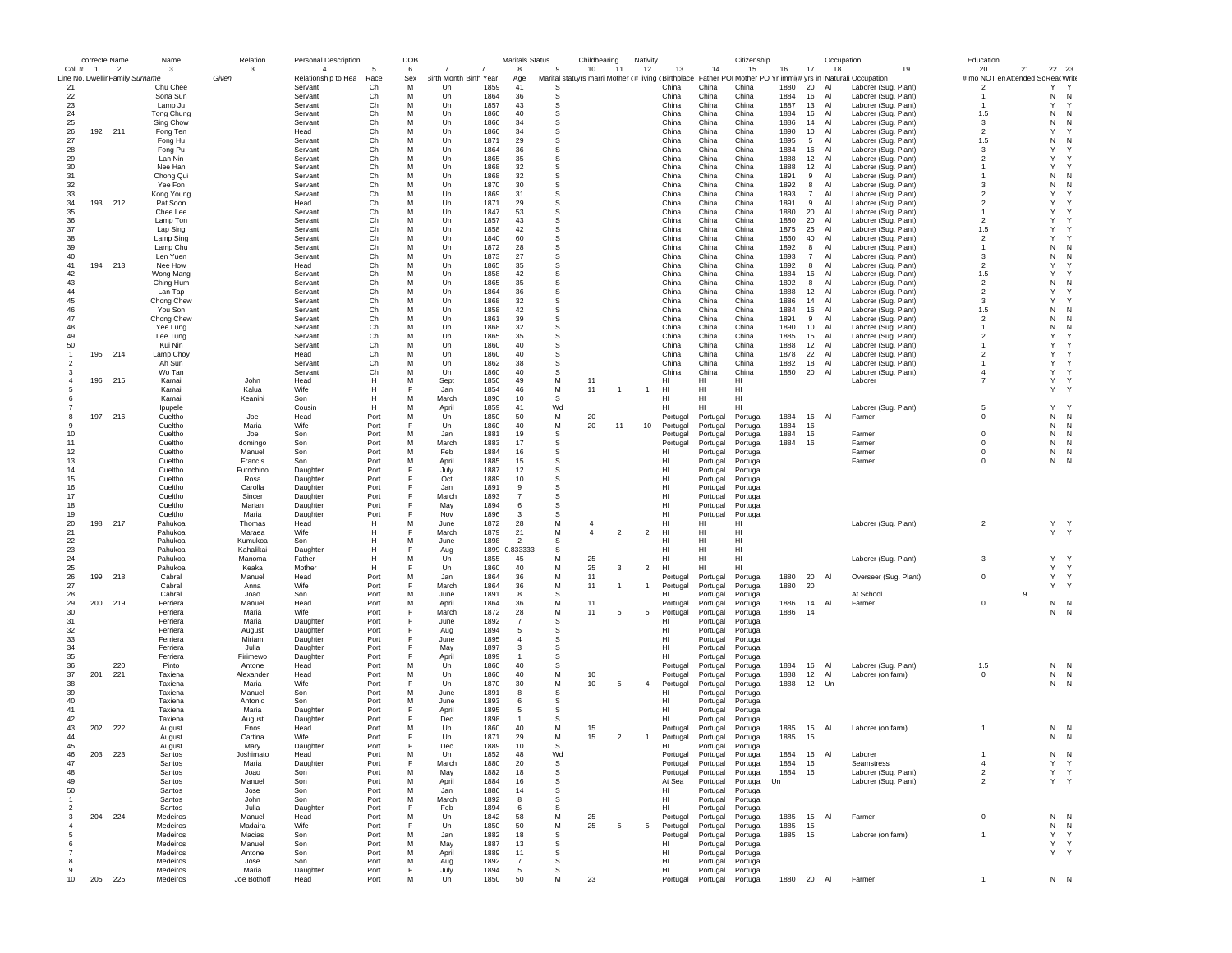|               | correcte Name  |                                                   | Name                   | Relation                  | Personal Description        |              | DOB      |                                          |                | Maritals Status      |           | Childbearing   |                | Nativity       |                    |                              | Citizenship                                                                                                               |              |                       | Occupation     |                                                    | Education                          |                |                   |              |
|---------------|----------------|---------------------------------------------------|------------------------|---------------------------|-----------------------------|--------------|----------|------------------------------------------|----------------|----------------------|-----------|----------------|----------------|----------------|--------------------|------------------------------|---------------------------------------------------------------------------------------------------------------------------|--------------|-----------------------|----------------|----------------------------------------------------|------------------------------------|----------------|-------------------|--------------|
| Col.#         | $\overline{1}$ | $\overline{2}$<br>Line No. Dwellir Family Surname | 3                      | 3                         | $\overline{4}$              | -5           | 6        | $\overline{7}$<br>3irth Month Birth Year | $\overline{7}$ | 8                    | 9         | 10<br>11       |                | 12             | 13                 | 14                           | 15                                                                                                                        | 16           | 17                    | 18             | 19                                                 | 20                                 | 21             | 22 23             |              |
| 11            |                |                                                   | Medeiros               | Given<br>Julia            | Relationship to Hea<br>Wife | Race<br>Port | Sex<br>E | Un                                       | 1855           | Age<br>45            | M         | 23             | 8              | 8              | Portugal           | Portugal                     | Marital statuyrs marri Mother c#living cBirthplace Father POI Mother PO Yr immit# yrs in Naturali: Occupation<br>Portugal | 1880         | 20                    |                |                                                    | # mo NOT en Attended Sc Reac Write |                | N                 | N            |
| 12            |                |                                                   | Medeiros               | Manuel                    | Son                         | Port         | M        | Feb                                      | 1881           | 19                   | s         |                |                |                | нı                 | Portugal                     | Portugal                                                                                                                  |              |                       |                | Laborer (on farm)                                  | $^{\circ}$                         |                | Y                 | Y            |
| 13            |                |                                                   | Medeiros               | Jose                      | Son                         | Port         | M        | March                                    | 1883           | 17                   | s         |                |                |                | HI                 | Portugal                     | Portugal                                                                                                                  |              |                       |                | Laborer (on farm)                                  | $\overline{2}$                     |                | Y                 | $\mathsf{Y}$ |
| 14            |                |                                                   | Medeiros               | Maria                     | Daughter                    | Port         | E        | April                                    | 1885           | 15                   | s         |                |                |                | HI                 | Portugal                     | Portugal                                                                                                                  |              |                       |                | Laborer (on farm)                                  | $^{\circ}$                         |                | Y                 | Y            |
| 15            |                |                                                   | Medeiros               | Lichuina                  | Daughter                    | Port         | F        | June                                     | 1887           | 13                   | s         |                |                |                | HI                 | Portugal                     | Portugal                                                                                                                  |              |                       |                |                                                    |                                    |                | Y                 | $\mathsf{Y}$ |
| 16            |                |                                                   | Medeiros               | Rosa                      | Daughter                    | Port         | E        | Nov                                      | 1888           | 11                   | s         |                |                |                | HI                 | Portugal                     | Portugal                                                                                                                  |              |                       |                |                                                    |                                    |                | Y                 | $\mathsf{Y}$ |
| 17            |                |                                                   | Medeiros               | Forosina                  | Daughter                    | Port         | F        | Aug                                      | 1890           | 9                    | s         |                |                |                | HI                 | Portugal                     | Portugal                                                                                                                  |              |                       |                |                                                    |                                    |                |                   |              |
| 18<br>19      | 206 226        |                                                   | Medeiros<br>Ikiga      | Virginia<br>Kawaota       | Daughter<br>Head            | Port<br>Jp   | F<br>M   | June<br>Un                               | 1894<br>1870   | 6<br>30              | s<br>s    |                |                |                | HI<br>Japan        | Portugal<br>Japan            | Portugal<br>Japan                                                                                                         | 1896         | 4                     | Al             | Camp Boss                                          |                                    |                | Y                 |              |
| 20            |                |                                                   | Ukeda                  |                           | Servant                     | Jp           | M        | Un                                       | 1863           | 37                   | s         |                |                |                | Japan              | Japan                        | Japan                                                                                                                     | 1894         | 6                     | Al             | Laborer (building road)                            | $\overline{4}$                     |                | ${\sf N}$         | N            |
| 21            |                |                                                   | Yonaichi               |                           | Servant                     | Jp           | M        | $_{\text{Un}}$                           | 1864           | 36                   | s         |                |                |                | Japan              | Japan                        | Japan                                                                                                                     | 1896         | $\overline{4}$        | $\overline{A}$ | Laborer (building road)                            | $\mathfrak{p}$                     |                | Y                 | $\checkmark$ |
| 22            |                |                                                   | Fugirara               |                           | Servant                     | Jp           | M        | Un                                       | 1872           | 28                   | S         |                |                |                | Japan              | Japan                        | Japan                                                                                                                     | 1892         | 8                     | Al             | Laborer (building road)                            | 3.5                                |                | Y                 | Y            |
| 23            |                |                                                   | Muyashagi              |                           | Servant                     | Jp           | M        | Un                                       | 1874           | 26                   | s         |                |                |                | Japan              | Japan                        | Japan                                                                                                                     | 1893         | $\overline{7}$        | Al             | Laborer (building road)                            | 3                                  |                | Y                 | Y            |
| 24            | 207            | 227                                               | Tanikachi              |                           | Head                        | Jp           | м        | Un                                       | 1870           | 30                   | M         | $\overline{2}$ |                |                | Japan              | Japan                        | Japan                                                                                                                     | 1890         | 10                    | Al             | Laborer (building road)                            | 1.5                                |                | Y                 | Y            |
| 25            |                |                                                   | Tanikachi              | Hiro                      | Wife                        | Jp           | E        | Un                                       | 1875           | 25                   | М         | $\overline{2}$ | $\,0\,$        | 0              | Japan              | Japan                        | Japan                                                                                                                     | 1896         | $\overline{4}$        | Al             |                                                    |                                    |                | N                 | N            |
| 26<br>27      |                |                                                   | Tusuki<br>Yashita      |                           | Servant<br>Servant          | Jp           | M<br>M   | Un<br>Un                                 | 1871<br>1873   | 29<br>27             | S<br>S    |                |                |                | Japan<br>Japan     | Japan<br>Japan               | Japan<br>Japan                                                                                                            | 1892<br>1894 | $\boldsymbol{8}$<br>6 | Al<br>Al       | Laborer (building road)<br>Laborer (building road) | $\overline{4}$<br>5                |                | Y<br>N            | N            |
| 28            | 208            | 228                                               | Ah Ming                |                           | Head                        | Jp<br>Ch     | M        | Un                                       | 1867           | 33                   | s         |                |                |                | China              | China                        | China                                                                                                                     | 1888         | 12                    | Al             | Camp Boss                                          | $\overline{2}$                     |                | Y                 |              |
| 29            |                |                                                   | Qui Fong               |                           | Servant                     | Ch           | M        | Un                                       | 1860           | 40                   | s         |                |                |                | China              | China                        | China                                                                                                                     | 1885         | 15                    | Al             | Laborer (building road)                            | $\mathbf{1}$                       |                | Y                 | Y            |
| 30            |                |                                                   | Tam Sing               |                           | Servant                     | Ch           | M        | Un                                       | 1858           | 42                   | s         |                |                |                | China              | China                        | China                                                                                                                     | 1884         | 16                    | Al             | Laborer (building road)                            |                                    |                | Y                 | Y            |
| 31            |                |                                                   | Tim Pang               |                           | Servant                     | Ch           | M        | $_{\text{Un}}$                           | 1859           | 41                   | s         |                |                |                | China              | China                        | China                                                                                                                     | 1880         | 20                    | $\overline{A}$ | Laborer (building road)                            | $\mathbf{1}$                       |                | N                 | N            |
| 32            |                |                                                   | Tong Sun               |                           | Servant                     | Ch           | M        | Un                                       | 1860           | 40                   | s         |                |                |                | China              | China                        | China                                                                                                                     | 1882         | 18                    | Al             | Laborer (building road)                            | 3                                  |                | Y                 |              |
| 33            |                |                                                   | Young Mun              |                           | Servant                     | Ch           | M        | Un                                       | 1862           | 38                   | s         |                |                |                | China              | China                        | China                                                                                                                     | 1888         | 12                    | Al             | Laborer (building road)                            | 2.5                                |                | Y                 |              |
| 34            |                |                                                   | Camp Chong             |                           | Servant                     | Ch           | M        | Un                                       | 1860           | 40                   | s         |                |                |                | China              | China                        | China                                                                                                                     | 1884         | 16                    | Al             | Laborer (building road)                            | $\mathbf{1}$                       |                | Y<br>Y            | Y            |
| 35<br>36      | 209 229        |                                                   | Jai Hoon<br>Shimimoto  |                           | Servant<br>Head             | Ch           | M<br>M   | Un<br>Un                                 | 1861<br>1872   | 39<br>28             | s<br>s    |                |                |                | China<br>Japan     | China<br>Japan               | China<br>Japan                                                                                                            | 1882<br>1892 | 18<br>8               | Al<br>Al       | Laborer (building road)<br>Camp Boss               | $\overline{2}$<br>$\overline{2}$   |                | Y                 |              |
| 37            |                |                                                   | Kanetawa               |                           | Servant                     | Jp<br>Jp     | M        | Un                                       | 1873           | 27                   | s         |                |                |                | Japan              | Japan                        | Japan                                                                                                                     | 1892         | 8                     | Al             | Laborer (building road)                            | $\overline{4}$                     |                | N                 | N            |
| 38            |                |                                                   | Hondo                  |                           | Servant                     | Jp           | M        | Un                                       | 1874           | 26                   | s         |                |                |                | Japan              | Japan                        | Japan                                                                                                                     | 1890         | 10                    | Al             | Laborer (building road)                            | 3                                  |                | Y                 |              |
| 39            |                |                                                   | Muyamoto               |                           | Servant                     | Jp           | M        | Un                                       | 1876           | 24                   | s         |                |                |                | Japan              | Japan                        | Japan                                                                                                                     | 1896         | $\overline{4}$        | Al             | Laborer (building road)                            | $\overline{7}$                     |                | N                 | N            |
| 40            |                |                                                   | Nishimoto              |                           | Servant                     | Jp           | M        | Un                                       | 1865           | 35                   | s         |                |                |                | Japan              | Japan                        | Japan                                                                                                                     | 1890         | 10                    | Al             | Laborer (building road)                            | 3                                  |                | N                 | N            |
| 41            |                |                                                   | Matsumoto              |                           | Servant                     | Jp           | M        | Un                                       | 1866           | 34                   | S         |                |                |                | Japan              | Japan                        | Japan                                                                                                                     | 1889         | 11                    | Al             | Laborer (building road)                            | $\overline{2}$                     |                | N                 | N            |
| 42            |                |                                                   | Kondo                  |                           | Servant                     | Jp           | M        | $_{\text{Un}}$                           | 1867           | 33                   | s         |                |                |                | Japan              | Japan                        | Japan                                                                                                                     | 1887         | 13                    | A1             | Laborer (building road)                            | $\overline{4}$                     |                | N                 | N            |
| 43<br>44      | 210            | 230                                               | Komita                 |                           | Servant                     | Jp<br>Ch     | M<br>M   | Un<br>Un                                 | 1876<br>1872   | 24<br>28             | S<br>s    |                |                |                | Japan<br>China     | Japan<br>China               | Japan<br>China                                                                                                            | 1894<br>1892 | 6<br>8                | Al<br>Al       | Laborer (building road)                            | $\overline{2}$                     |                | Y<br>Y            |              |
| 45            |                | 231                                               | Can Pow<br>Kaiwi       | John                      | Head<br>Head                | H            | M        | Un                                       | 1847           | 53                   | М         | 26             |                |                | HI                 | HI                           | HI                                                                                                                        |              |                       |                | Laborer (building road)<br>Policemar               | $^{\circ}$                         |                | Y                 | Y            |
| 46            |                |                                                   | Kaiwi                  | Mary                      | Wife                        | H            |          | Un                                       | 1852           | 48                   | М         | 26             | 21             | 13             | HI                 | HI                           | HI                                                                                                                        |              |                       |                |                                                    |                                    |                | Y                 | Y            |
| 47            |                |                                                   | Kaiwi                  | Pilipo                    | Son                         | $\mathsf{H}$ | M        | Jan                                      | 1884           | 16                   | s         |                |                |                | HI                 | HI                           | HI                                                                                                                        |              |                       |                | Laborer (plantation)                               | $\overline{4}$                     |                | Y                 |              |
| 48            |                |                                                   | Kaiwi                  | loane                     | Son                         | $\mathsf{H}$ | M        | Feb                                      | 1899           | $\overline{1}$       | s         |                |                |                | HI                 | HI                           | HI                                                                                                                        |              |                       |                |                                                    |                                    |                |                   |              |
| 49            | 211 232        |                                                   | Makaina                | William                   | Head                        | $\mathsf{H}$ | M        | March                                    | 1880           | 20                   | S         |                |                |                | HI                 | HI                           | HI                                                                                                                        |              |                       |                | Teamster                                           |                                    |                | Y                 | $\mathsf{Y}$ |
| 50            |                |                                                   | Nunui                  |                           | Boarder                     | $\mathsf{H}$ | M        | April                                    | 1870           | 30                   | s         |                |                |                | HI                 | HI                           | HI                                                                                                                        |              |                       |                | Laborer (plantation)                               | 3                                  |                | Y Y               |              |
| $\mathbf{1}$  |                |                                                   | Makaina                | Lahela                    | Daughter                    | H            | E        | Feb                                      | 1883           | 17                   | s         |                |                |                | HI                 | HI                           | HI                                                                                                                        |              |                       |                | At School                                          |                                    | 9              | Υ                 | Y            |
| $\mathcal{P}$ |                |                                                   | Makaina<br>Makaina     | Kalauokeala               | Son<br>Son                  | H<br>H       | M<br>M   | March<br>April                           | 1893<br>1890   | $\overline{7}$<br>10 | s<br>s    |                |                |                | HI.<br>HI.         | HI<br>HI                     | HI<br>HI                                                                                                                  |              |                       |                | At School<br>At School                             |                                    | 8<br>9         | Y                 | $\checkmark$ |
|               | 212 233        |                                                   | Trip                   | John<br>George            | Head                        | Ca-H         | M        | Aug                                      | 1871           | 28                   | M         |                |                |                | HI                 | California                   | HI                                                                                                                        |              |                       |                | Laborer (on farm)                                  | $^{\circ}$                         |                | Υ                 | Y            |
|               |                |                                                   | Trip                   | Helen                     | Wife                        | Ca-H         |          | April                                    | 1868           | 32                   | M         | $\overline{7}$ | $\overline{4}$ | $\overline{4}$ | HI                 | Oregon                       | HI                                                                                                                        |              |                       |                |                                                    |                                    |                | Υ                 | $\mathsf{Y}$ |
|               |                |                                                   | Trip                   | Annie                     | Daughter                    | PH           |          | April                                    | 1894           | 6                    | s         |                |                |                | HI                 | HI                           | HI                                                                                                                        |              |                       |                |                                                    |                                    |                |                   |              |
|               |                |                                                   | Trip                   | Christina                 | Daughter                    | PH           |          | June                                     | 1895           | -5                   | s         |                |                |                | HI                 | HI                           | HI                                                                                                                        |              |                       |                |                                                    |                                    |                |                   |              |
|               |                |                                                   | Trip                   | George                    | Son                         | Ca-H         | M        | Sept                                     | 1897           | $\mathcal{P}$        | s         |                |                |                | HI                 | HI                           | HI                                                                                                                        |              |                       |                |                                                    |                                    |                |                   |              |
|               |                |                                                   | Trip                   | Willie                    | Son                         | Ca-H         | M        | Oct                                      |                | 1899 0.666667        | S         |                |                |                | HI                 | HI                           | H <sub>II</sub>                                                                                                           |              |                       |                |                                                    |                                    |                |                   |              |
| 10            | 213 234        |                                                   | Ah Cheong              | - 1                       | Head                        | Ch           | M        | Un                                       | 1836           | 64                   | M         | 41             |                |                | China              | China                        | China                                                                                                                     | 1856         | 44                    | Al             | Farmer                                             | $^{\circ}$                         |                | Y Y               |              |
| 11<br>12      |                |                                                   | Ah Cheong<br>Ah Cheong | Maraea<br>Grmut           | Wife<br>Grandson            | Ca-H<br>PH   | M        | Jan<br>April                             | 1842<br>1887   | 58<br>13             | M<br>S    | 41             | 8              | 5              | HI<br>HI           | Scotland<br>HI               | HI<br>HI                                                                                                                  |              |                       |                | At School                                          |                                    | 9              | Y Y<br>Y Y        |              |
| 13            |                |                                                   | Ah Cheong              | Halieka                   | Granddaughter               | PH           | F        | March                                    | 1893           | $\overline{7}$       | s         |                |                |                | HI                 | HI                           | HI                                                                                                                        |              |                       |                | At School                                          |                                    | 5              |                   |              |
| 14            |                |                                                   | Ah Cheong              | Willie                    | Grandson                    | PH           | M        | July                                     | 1896           | 3                    | s         |                |                |                | HL                 | HI                           | HI                                                                                                                        |              |                       |                |                                                    |                                    |                |                   |              |
| 15            |                |                                                   | Ah Cheong              | Ah Ting                   | Grandson                    | PH           | M        | Feb                                      | 1897           | 3                    | S         |                |                |                | HI                 | HI                           | HI                                                                                                                        |              |                       |                |                                                    |                                    |                |                   |              |
| 16            |                |                                                   | Ah Cheong              | Laika                     | Granddaughter               | PH           | F        | Dec                                      | 1900           | 0.5                  | s         |                |                |                | HI                 | HI                           | HI                                                                                                                        |              |                       |                |                                                    |                                    |                |                   |              |
| 17            | 214 235        |                                                   | Lemmon                 | Everett N.                | Head                        | Ca           | M        | March                                    | 1870           | 30                   | M         | 5              |                |                | Wisconsin Illinois |                              | Illinois                                                                                                                  | 1895         | 5                     |                | School Teacher                                     | 3                                  |                | Y Y               |              |
| 18            |                |                                                   | Lemmon                 | Julia M.                  | Wife                        | Ca           | F<br>M   | Jan                                      | 1872           | 28<br>$\overline{4}$ | М         | 5              | $\overline{2}$ | $\overline{2}$ | HI                 | Massachus HI<br>Wisconsin HI |                                                                                                                           |              |                       |                |                                                    |                                    |                | Y Y               |              |
| 19<br>20      |                |                                                   | Lemmon<br>Lemmon       | Everett N.<br>??? William | Son<br>Son                  | Ca-H<br>Ca-H | M        | June<br>Nov                              | 1896<br>1897   | $\overline{2}$       | s<br>S    |                |                |                | HI<br>HI           | Wisconsin HI                 |                                                                                                                           |              |                       |                |                                                    |                                    |                |                   |              |
| 21            | 215 236        |                                                   | Shaw                   | William E.                | Head                        | Ca           | M        | Jan                                      | 1864           | 36                   | M         | 12             |                |                | Minnesota Maine    |                              | Minnesota                                                                                                                 | 1895         | 5                     |                | Farmer                                             | 9                                  |                | Y                 |              |
| 22            |                |                                                   | Shaw                   | Elizabeth                 | Wife                        | Ca           | F        | March                                    | 1860           | 40                   | ${\sf M}$ | 12             | $\mathbf 0$    | $^{\circ}$     | England            | England                      | England                                                                                                                   | 1895         | 5                     |                |                                                    |                                    |                | Y                 | Y            |
| 23            |                |                                                   | Mualima                |                           | Servant                     | H            | M        | Feb                                      | 1881           | 19                   | S         |                |                |                | нı                 | HI                           | HI                                                                                                                        |              |                       |                | Laborer (on farm)                                  | $\overline{4}$                     |                | Y                 | Y            |
| 24            |                |                                                   | Jocintho               | Frank                     | Servant                     | Port         | M        | March                                    | 1882           | 18                   | s         |                |                |                | Portugal           | Portugal                     | Portugal                                                                                                                  | 1886         | 14                    | Al             | Laborer (on farm)                                  | $\overline{4}$                     |                | N                 | N            |
| 25            |                |                                                   | Nishimoto              |                           | Servant                     | Jp           | M        | Un                                       | 1872           | 28                   | S         |                |                |                | Japan              | Japan                        | Japan                                                                                                                     | 1892         | 8                     | Al             | Laborer (on farm)                                  | $\overline{2}$                     |                | N                 | N            |
| 26            |                |                                                   | Miamoto                |                           | Servant                     | Jp           | M<br>M   | Un<br>Un                                 | 1876<br>1864   | 24<br>36             | s<br>s    |                |                |                | Japan              | Japan                        | Japan                                                                                                                     | 1896<br>1892 | $\overline{4}$        | Al<br>Al       | Laborer (building road)                            | $\overline{2}$<br>$\overline{4}$   |                | N<br>Y            | N            |
| 27<br>28      | 216 237        |                                                   | Sakamura<br>Kitamura   |                           | Head<br>Servant             | Jp<br>Jp     | M        | Un                                       | 1870           | 30                   | s         |                |                |                | Japan<br>Japan     | Japan<br>Japan               | Japan<br>Japan                                                                                                            | 1890         | 8<br>10               | Al             | Overseer<br>Laborer (building road)                | 3                                  |                | Y                 |              |
| 29            |                |                                                   | Tunemori               |                           | Servant                     | Jp           | M        | Un                                       | 1869           | 31                   | s         |                |                |                | Japan              | Japan                        | Japan                                                                                                                     | 1884         | 16                    | Al             | Laborer (building road)                            | 4.5                                |                | Y                 |              |
| 30            |                |                                                   | Miamani                |                           | Servant                     | Jp           | M        | Un                                       | 1860           | 40                   | s         |                |                |                | Japan              | Japan                        | Japan                                                                                                                     | 1882         | 18                    | Al             | Laborer (building road)                            | 3                                  |                | Y                 |              |
| 31            |                |                                                   | Shirano                |                           | Servant                     | Jp           | M        | Un                                       | 1871           | 29                   | s         |                |                |                | Japan              | Japan                        | Japan                                                                                                                     | 1890         | 10                    | Al             | Laborer (building road)                            | $\overline{2}$                     |                | N                 | N            |
| 32            | 217 238        |                                                   | Namura                 |                           | Head                        | Jp           | M        | Un                                       | 1872           | 28                   | M         |                |                |                | Japan              | Japan                        | Japan                                                                                                                     | 1892         | 8                     | Al             | Camp Boss                                          | $\overline{2}$                     |                | Y                 |              |
| 33            |                |                                                   | Namura                 | Kisa                      | Wife                        | Jp           | E        | Un                                       | 1878           | 22                   | M         | $\overline{4}$ | $^{\circ}$     | $\Omega$       | Japan              | Japan                        | Japan                                                                                                                     | 1898         | $\overline{2}$        |                |                                                    |                                    |                | N                 | $\mathsf{N}$ |
| 34            |                |                                                   | Araki<br>Sakai         |                           | Servant                     | Jp           | M<br>M   | Un<br>$_{\text{Un}}$                     | 1872           | 28                   | s         |                |                |                | Japan              | Japan                        | Japan                                                                                                                     | 1892<br>1891 | 8                     | Al<br>AI       | Laborer (building road)                            | $\overline{2}$                     |                | Y                 | Y<br>N       |
| 35<br>36      |                |                                                   | Yanagi                 |                           | Servant<br>Servan           | .ln          |          | Un                                       | 1870<br>1868   | 30<br>-32            | s         |                |                |                | Japan<br>Japar     | Japan<br>Japar               | Japan<br>Japar                                                                                                            | 1884         | 9<br>16.              | AI             | Laborer (building road)<br>Laborer (building road  |                                    |                | $\,$ N<br>N       | N            |
| 37            | 218            | 239                                               | Sui Sui Sun            |                           | Head                        | Ch           | M        | Un                                       | 1858           | 42                   | s         |                |                |                | China              | China                        | China                                                                                                                     | 1894         | 6                     | Al             | Laborer (building road)                            |                                    |                | Y                 | Y            |
| 38            | 219            | 240                                               | Kapunihana             |                           | Head                        | H            | M        | March                                    | 1851           | 49                   | M         | 16             |                |                | HI                 | HI                           | HI                                                                                                                        |              |                       |                | Carpenter                                          | 5                                  |                | Y                 | Y            |
| 39            |                |                                                   | Kapunihana             | Mokulehua                 | Wife                        | H            | F        | Jan                                      | 1854           | 46                   | М         | 16             | 10             | $\overline{4}$ | HI                 | HI                           | HI                                                                                                                        |              |                       |                |                                                    |                                    |                | Y                 | Y            |
| 40            |                |                                                   | Kapunihana             | Pauaewa                   | Daughter                    | H            | F        | April                                    | 1887           | 13                   | s         |                |                |                | HI                 | HI                           | HI                                                                                                                        |              |                       |                |                                                    |                                    |                | Y                 | $\mathsf{Y}$ |
| 41            |                |                                                   | Kapunihana             | Keloha                    | Daughter                    | H            | F        | July                                     | 1889           | 10                   | S         |                |                |                | HI                 | HI                           | HI                                                                                                                        |              |                       |                | At School                                          |                                    | 9              | Y                 | $\mathsf{Y}$ |
| 42            |                |                                                   | Kapuni                 |                           | Grandson                    | PH           | M        | Feb                                      | 1890           | 10                   | S         |                |                |                | HI                 | HI                           | HI                                                                                                                        |              |                       |                | At School                                          |                                    | 7.5            | Y                 | Y            |
| 43<br>44      | 220            | 241<br>242                                        | Kardy                  | W.L.                      | Head                        | Ca<br>H      | M<br>F   | Dec                                      | 1867<br>1880   | 33<br>19             | s<br>s    |                |                |                | HI<br>HI           |                              | Oakland, CMassachusetts<br>HI                                                                                             |              |                       |                | Surveyor                                           | $\overline{2}$<br>$\overline{4}$   |                | Y<br>$\mathsf{Y}$ | Y<br>Y       |
| 45            | 221            |                                                   | Pomaikai<br>Benjamina  | Dorcus<br>Caroline        | Head<br>Boarder             | H            | E        | Nov<br>May                               | 1882           | 18                   | s         |                |                |                | HI.                | HI<br>HI                     | HI                                                                                                                        |              |                       |                | Seamstress<br>At School                            |                                    | 9              | Y                 | Y            |
| 46            |                |                                                   | Kalina                 | Hattie                    | Boarder                     | H            | F        | April                                    | 1885           | 15                   | s         |                |                |                | HI.                | HI                           | H1                                                                                                                        |              |                       |                | At School                                          |                                    | 8              | Y                 | Y            |
| 47            |                |                                                   | Newcomb                | Ellen                     | Boarder                     | PH           | F        | Feb                                      | 1886           | 14                   | S         |                |                |                | HI                 | HI                           | HI                                                                                                                        |              |                       |                | At School                                          |                                    | 9              | Y                 | Y            |
| 48            |                |                                                   | Aimoku                 | Julia                     | Boarder                     | H            |          | Jan                                      | 1885           | 15                   | s         |                |                |                | HI                 | HI                           | HI                                                                                                                        |              |                       |                | At School                                          |                                    | 9              | Y                 | Y            |
| 49            |                |                                                   | Halemino               | Lily                      | Boarder                     | PH           | E        | April                                    | 1882           | 18                   | s         |                |                |                | HI                 | HI                           | HI                                                                                                                        |              |                       |                | At School                                          |                                    | $\overline{7}$ | Y                 | Y            |
| 50            |                |                                                   | Kepoa                  | Miriam                    | Boarder                     | H            | E        | May                                      | 1881           | 19                   | s         |                |                |                | HI                 | HI                           | HI                                                                                                                        |              |                       |                | At School                                          |                                    | 9              | Y                 | Y            |